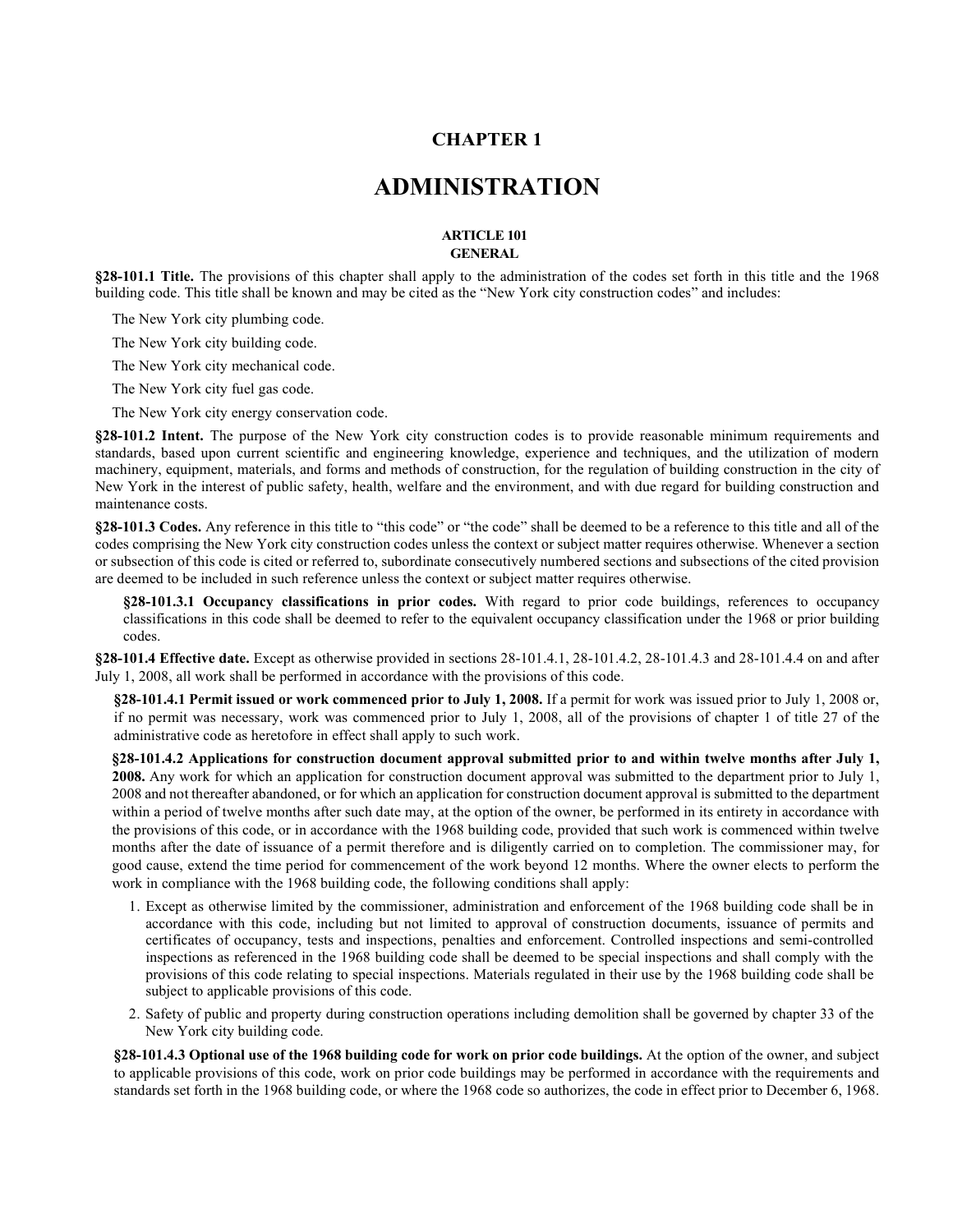#### **Exceptions:**

- 1. **Fuel gas, plumbing and mechanical work.** The installation of and work on all appliances, equipment and systems regulated by the New York city fuel gas code, the New York city plumbing code and the New York city mechanical code shall be governed by applicable provisions of those codes relating to new and existing installations.
- 2. **Fire protection systems.** Alterations of buildings and changes of use or occupancy shall be governed by chapter 9 of the New York city building code, subject to special provisions for prior code buildings as set forth therein.
- 3.**Elevators, conveyors and amusement rides.** The installation of and work on elevators, conveyors, and amusement rides shall be governed by chapter 30 and appendix K of the New York city building code and the rules of the department, subject to special provisions for prior code buildings as set forth therein.
- 4. **Safety during construction operations.** Safety of public and property during construction operations including demolition shall be governed by chapter 33 of the New York city building code.
- 5.**Accessibility.** Alterations, including minor alterations, of buildings and changes of use or occupancy, shall be governed by chapter 11 of the New York city building code, subject to special provisions for prior code buildings as set forth therein.
- 6.**Encroachments into the public right of way.** Encroachments onto the public right of way shall be governed by chapter 32 of the New York city building code.
- 7.**Administration and enforcement.** Except as otherwise limited by the commissioner, administration and enforcement of the 1968 building code shall be in accordance with this code, including but not limited to approval of construction documents, issuance of permits and certificates of occupancy, tests and inspections, penalties and enforcement.
- 8. **Special inspections.** Controlled inspections and semi-controlled inspections as referenced in the 1968 building code shall be deemed to be special inspections and shall be governed by the provisions of this code relating to special inspections.
- 9. **Materials.** Materials regulated in their use by the 1968 building code shall be subject to applicable provisions of this code.
- 10. **Security grilles.** The installation and replacement of security grilles shall comply with section 1008.1.4.5 of the New York city building code.
- 11. **Energy efficiency.** All work related to energy efficiency shall be regulated by the New York city energy conservation code.
- \*12. **Roof recovering and replacements.**
	- 12.1. **Installation and materials.** Work involving the recovering or replacing of an existing roof covering shall be governed by sections 1510.1 through 1510.6 of the New York city building code;
	- 12.2. **Cool roofs.** Work involving the recovering or replacing of an existing roof covering shall comply with section 1504.9 of the New York city building code unless the area to be recovered or replaced is less than fifty percent of the roof area and less than 500 square feet  $(46 \text{ m}^2)$ .
	- 12.3. **Green roofs.** Notwithstanding the applicant's election to use the 1968 building code or prior code, work involving green roof systems and container gardens shall be permitted to be performed pursuant to Chapter 15 of the New York city building code.
	- 12.4. **Sustainable roofs.** Work involving the replacing of an entire existing roof deck or roof assembly shall comply with section 1511.2 of the New York city building code.

*\*Section 28-101.4.3 (#12) was amended by [Local Law 94 of 2019.](https://www1.nyc.gov/assets/buildings/local_laws/ll94of2019.pdf) This law has an effective date of November 15, 2019.*

- 13. **Handrails.** Where the alteration of a building includes the addition or replacement of an entire stair enclosure including the stairs, handrails shall comply with section 1009.12 and section 1012 of the New York city building code. Where the alteration of a building includes the addition or replacement of ramps, handrails shall comply with section 1010.8 and section 1012 of such code.
- 14. **Guards.** Where the alteration or repair of a building involves the addition or replacement of guards, such guards shall comply with sections 1013 and 1607.7 of the New York city building code.
- 15. **Areas of special flood hazard.** Within areas of special flood hazard in accordance with section 28-104.9.4, all work for any activity regulated by Appendix G of the New York city building code shall be governed by such appendix.
- 16. **Structural.** The use of load resistance factor design (LRFD), calculation of live loads, and applicability of seismic and wind loads shall be governed by special provisions for prior code buildings as set forth in section 1601.2 of the New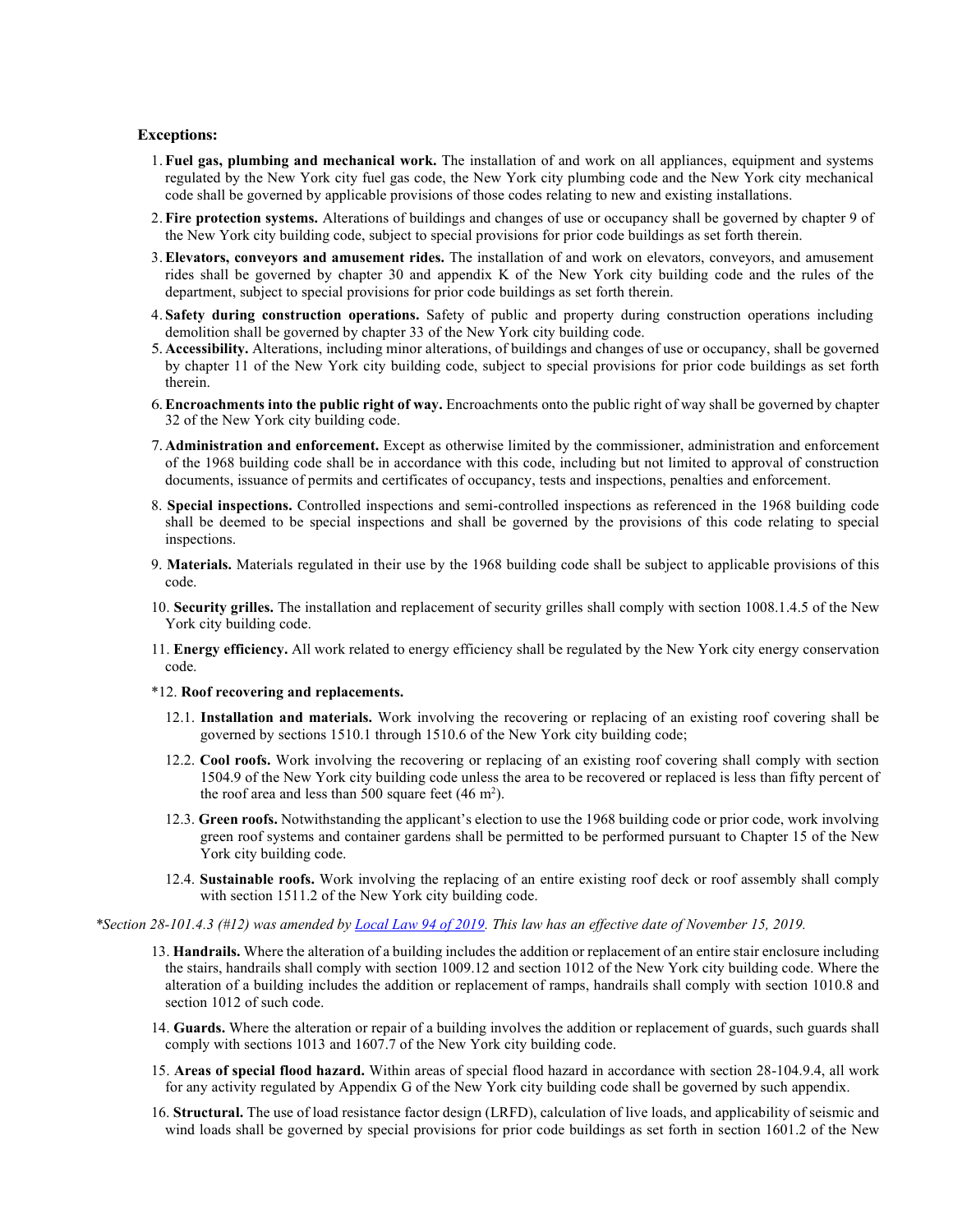York city building code.

- 17. **Emergency and standby power systems.** The installation of and work on emergency and standby power systems shall comply with section 2702.1 of the New York city building code.
- 18. **Parking garages and open parking lots.** Where an alteration of a parking garage or an open parking lot includes an increase in the size of the electric service, such alteration shall include provisions for the installation of electric vehicle charging stations in accordance with section 406.2.11 or 406.7.11 of the New York city building code, as applicable.
- 19. **Mold protection.** Alterations shall comply with sections 2506 and 2509 of the New York city building code relating to areas subject to moisture or water damage.
- \*20. Where the alteration of a building includes the replacement of all exterior glazing, such alteration shall comply with section 1403.8 of the New York city building code.

*\*Section 28-101.4.3 (#20) was added by [Local Law 15 of 2020.](https://www1.nyc.gov/assets/buildings/local_laws/ll15of2020.pdf) This law has an effective date of January 10, 2021.*

**§28-101.4.4 Reductions of fire safety or structural safety of prior code buildings prohibited.** Notwithstanding any other provision of this code, where the alteration of any prior code building or structure in accordance with a provision of this code would result in a reduction of the fire safety or structural safety of such building, relevant provisions of the 1968 building code shall apply to such alteration unless there is full compliance with those provisions of this code that would mitigate or offset such reduction of fire protection or structural safety. Where the owner, having a choice to elect the 1968 building code or this code, chooses this code, the applicant shall submit a comparative analysis acceptable to the commissioner of the relevant fire safety and structural safety provisions under the 1968 building code and this code, demonstrating that the alteration does not result in a reduction to the fire and life safety of the building.

**Exception:** The use of automatic-closing by smoke detection for doors serving vertical exit enclosures in accordance with section 708.7 of the New York city building code in a prior code building shall not be deemed to result in a reduction of the fire safety or structural safety of such a building.

**§28-101.4.5 Work that increases existing floor surface area of a prior code building by more than 110 percent.** Notwithstanding sections 28-101.4.3 and 28-102.4.3 or any other provision of this code that would authorize alterations of prior code buildings in accordance with the 1968 building code or prior codes, where the proposed work at the completion of construction will increase the amount of floor surface area of a prior code building by more than 110 percent, over the amount of existing floor surface area, such entire building shall be made to comply with the provisions of this code as if it were a new building hereafter erected. See Section 28-105.2 for permits for such work.

**Exceptions:** When determining the amount of existing floor surface area for the purposes of section 28-101.4.5, the following shall be excluded from the measured square footage of floor surface area:

- 1. The square footage of floors removed during the course of the work when such floors are removed together with the supporting beams, joists, decking and slabs on grade.
- 2. The square footage of any floor that was installed together with the supporting beams, joists, decking and slabs on grade less than 12 months prior to submission of the application for construction document approval for the proposed work. For the purposes of this exception, floors installed pursuant to a work permit signed off less than 12 months before such submission shall not be counted as existing floor surface area.

**§28-101.4.5.1 Changes in scope of work.** In cases where changes in the scope of work during the course of construction would result in increasing the floor surface area at the completion of construction by more than 110 percent over the amount of existing floor surface area as determined pursuant to section 28-101.4.5, such entire building shall be made to comply with the provisions of this code as if hereafter erected and such work shall be refiled as a new building application in accordance with the provisions of section 28-105.2.

**Exception:** Work to the extent necessary to relieve an emergency condition may be performed prior to amending plans or obtaining a new permit pursuant to sections 28-105.4.1 and 28-105.12.2.

**§28-101.4.5.2 Definitions.** As used in Section 28-101.4.5, the following term shall have the following meaning unless the context or subject matter requires otherwise.

**FLOOR SURFACE AREA.** Floor surface area is the gross square foot area of all horizontal floor and roof surfaces, including roofs of bulkheads and superstructures, of a building or structure at any level, including cellar, attic and roof.

**§28-101.4.5.3 Effect on zoning resolution.** The provisions of section 28-101.4.5 shall not be construed to affect the status of any nonconforming use or non-complying bulk otherwise permitted to be retained pursuant to the New York city zoning resolution.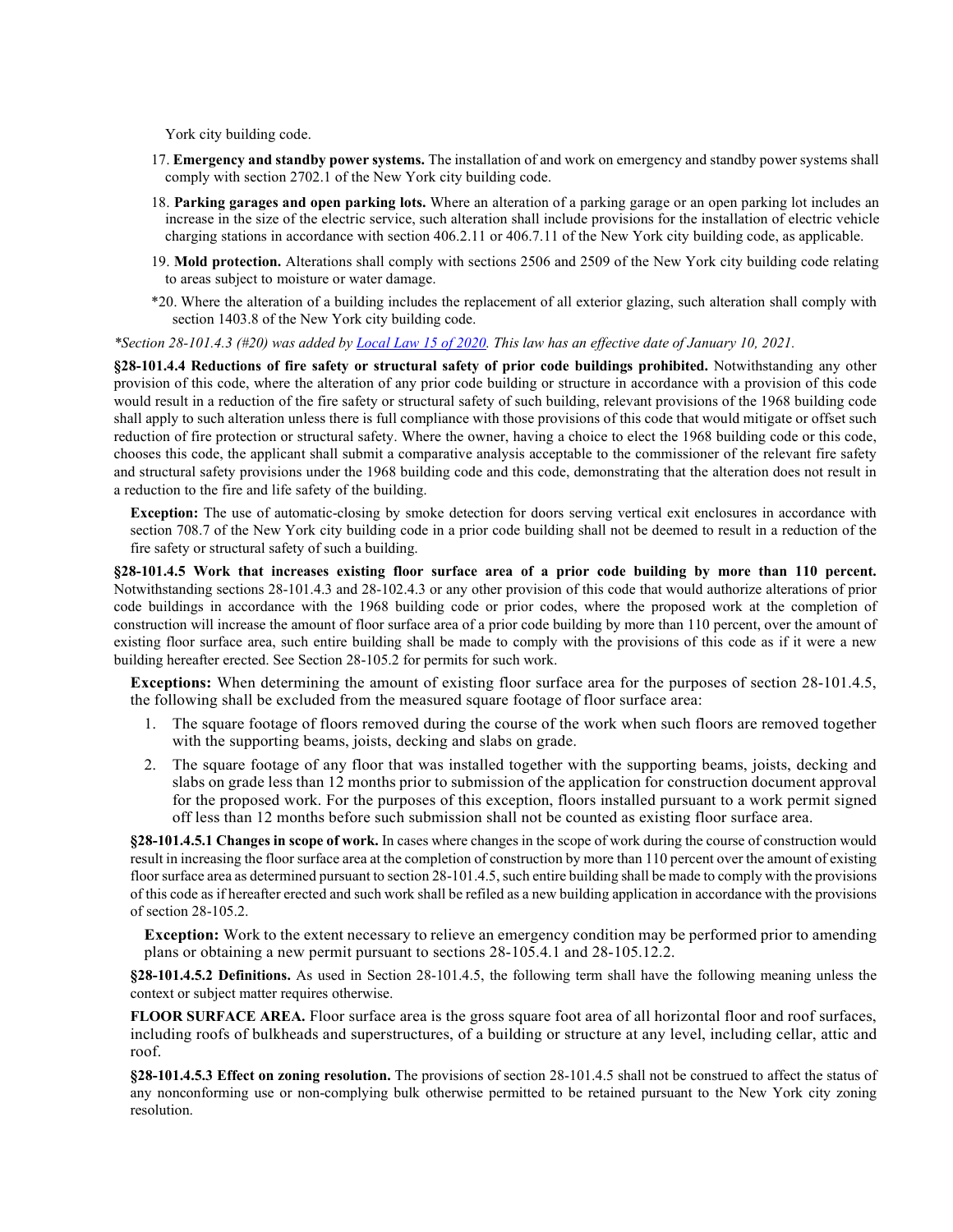**\*§28-101.5 Definitions.** As used in this chapter and elsewhere in this title, the following terms shall have the following meanings unless the context or subject matter requires otherwise:

*\*Section 28-101.5 was amended b[y Local Law 6 of 2021.](https://www1.nyc.gov/assets/buildings/local_laws/ll6of2021.pdf) This law has an effective date of May 10, 2021.*

**1968 BUILDING CODE.** Chapter 1 of title 27 of the administrative code as hereafter in effect.

**1968 OR PRIOR CODE BUILDINGS OR STRUCTURES (PRIOR CODE BUILDINGS).** (i) A building or structure in existence prior to July 1, 2008 or one for which a lawful building permit was issued for the erection of such building or structure prior to July 1, 2008. (ii) A building or structure erected in accordance with the 1968 building code under a lawful building permit issued for the erection of such building or structure on or after July 1, 2008 in accordance with section 28-101.4.2 of this code.

**ACCEPTANCE OR ACCEPTED.** In reference to construction documents, the endorsement by the department of construction documents with less than full examination by the department based on the professional certification of a registered design professional in accordance with a program established by the commissioner.

**ADDITION.** An alteration of a building in existence that increases its exterior dimensions including but not limited to an extension or increase in floor area or height (including an increase in height or area resulting from the construction of a rooftop structure or rooftop mechanical equipment) of the building.

**ADMINISTRATIVE CODE.** The administrative code of the city of New York.

**ALTERATION.** Any construction, addition, change of use or occupancy, or renovation to a building or structure in existence.

**APPROVAL OR APPROVED.** In reference to construction documents, the determination by the department after full examination that submitted construction documents comply with this code and other applicable laws and rules. In reference to materials, the determination by the commissioner that material is acceptable for its intended use.

**APPROVED AGENCY.** An established and recognized agency, or other qualified person, engaged in conducting tests or furnishing inspection services, when approved pursuant to department rules as qualified to perform or witness identified testing or inspection services.

**APPROVED FABRICATOR.** An established and qualified person, firm or corporation approved by the commissioner to custom manufacture or build products or assemblies regulated by this code, including the production of concrete.

**APPROVED INSPECTION AGENCY.** An approved agency that is approved by the department as qualified to perform one or more of the inspections required by this code.

**APPROVED TESTING AGENCY.** An approved agency that is approved by the department as qualified to test and evaluate the performance of one or more of the materials regulated in their use by this code. Such term shall include, when approved pursuant to department rules, a third party testing or certification agency, evaluation agency, testing laboratory, testing service, licensed concrete testing laboratory, or other entity concerned with product evaluation.

**ARCHITECT.** A person licensed and registered to practice the profession of architecture under the education law of the state of New York.

**BUILDING.** Any structure used or intended for supporting or sheltering any use or occupancy. The term shall be construed as if followed by the phrase "structure, premises, lot or part thereof" unless otherwise indicated by the text.

**CHARTER.** The New York city charter.

**CERTIFICATE OF COMPLIANCE.** A certificate stating that materials meet specified standards, that work was done in compliance with approved construction documents and other applicable provisions of law, or with respect to specified service equipment, a certificate issued by the department authorizing the operation of such equipment.

**CITY.** The city of New York.

**COMMISSIONER.** The commissioner of buildings of the city of New York, or his or her duly authorized representative.

**CONSTRUCTION DOCUMENTS.** Plans and specifications and other written, graphic and pictorial documents, prepared or assembled for describing the design, location, physical characteristics, and other elements of the project necessary for obtaining a building permit.

DAY. A calendar day, computed in accordance with section 20 of the New York state general construction law, unless otherwise specified as a business day.

**DEFERRED SUBMITTAL.** Those portions of the design that are not submitted at the time of the application for construction document approval and that are to be submitted to the department within a specified period of time after the issuance of a permit.

**DEMOLITION.** Full or partial demolition.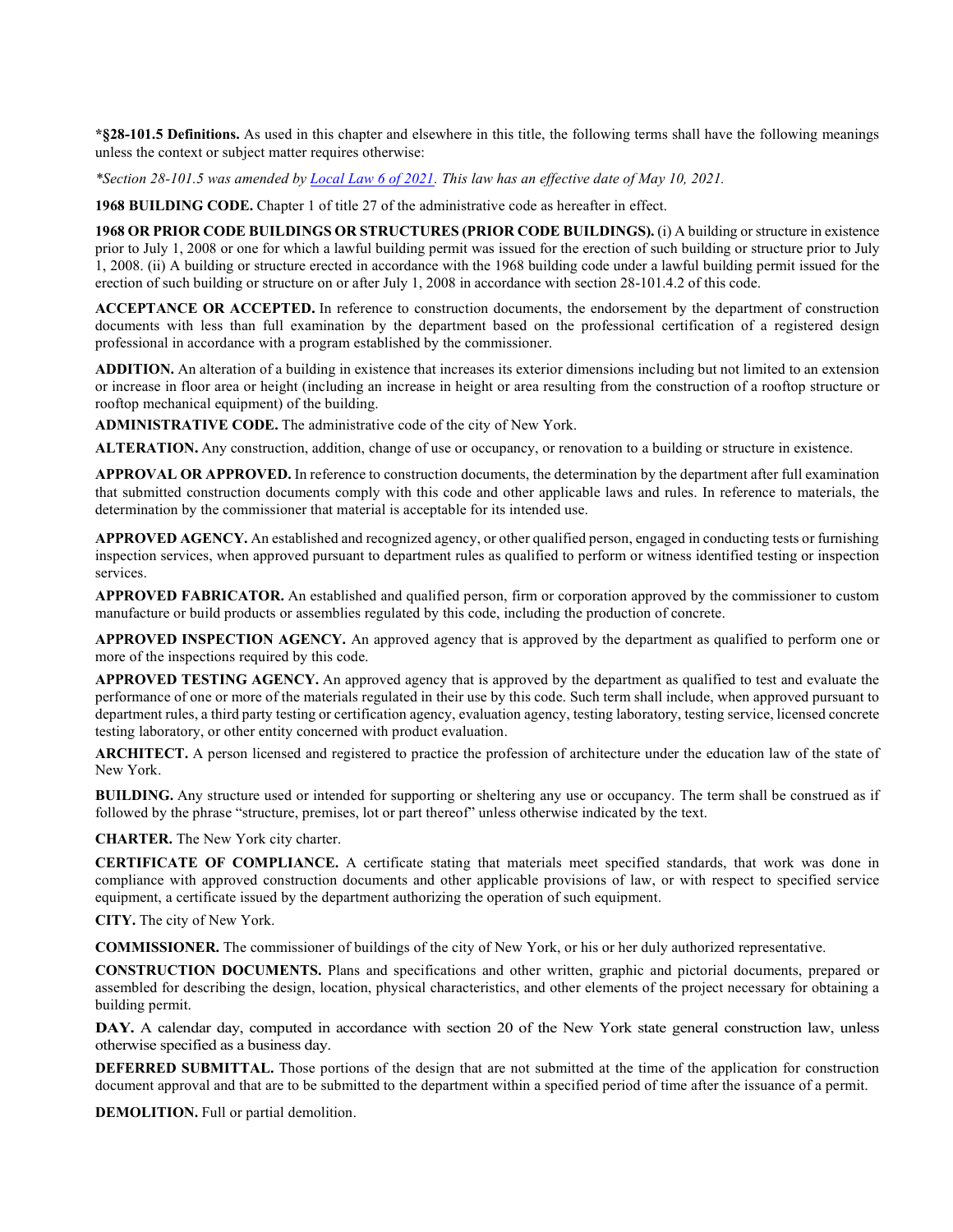**DEMOLITION, FULL:** The dismantling, razing, or removal of all of a building or structure, including all operations incidental thereto.

**DEMOLITION, PARTIAL:** The dismantling, razing, or removal of structural members, floors, interior bearing walls, and/or exterior walls or portions thereof, including all operations incidental thereto.

**DEPARTMENT.** The department of buildings of the city of New York.

**ENGINEER.** A person licensed and registered to practice the profession of engineering under the education law of the state of New York.

**ENLARGEMENT.** An addition.

**EXISTING BUILDING OR STRUCTURE.** A completed building or structure that is in existence at the time of an applicable reference in this code.

**FABRICATED ITEM.** Products and assemblies regulated by this code, that are custom manufactured, or built prior to their incorporation into the work at the construction site. Fabricated items shall not include listed, labeled or approved products or assemblies. Materials produced in accordance with standard specifications referenced by this code, such as rolled structural steel shapes, steel-reinforcing bars, masonry units, and wood structural panels or in accordance with a referenced standard, listed in this code, which provides requirements for quality control done under the supervision of a third-party quality control agency shall not be considered fabricated items.

FIRE PROTECTION PLAN. A report containing a narrative description of the life and fire safety systems and evacuation system for a structure.

**HEREAFTER.** On or after July 1, 2008.

**HERETOFORE.** Before July 1, 2008.

**INSPECTION CERTIFICATE.** Identification applied to a product by an approved agency containing the name of the manufacturer, the function and performance characteristics, and the name and identification of the approved agency that indicates that the product or material has been inspected and evaluated by such approved agency. An inspection certificate shall also mean a certificate issued by the department upon satisfactory completion of an inspection or test.

**\*INTERIM CERTIFICATE OF OCCUPANCY.** A type of temporary certificate of occupancy authorizing occupancy of one or more floors of a building prior to the completion of all work needed to obtain a certificate of occupancy for the building, and that remains in effect until the issuance of a certificate of occupancy for the building.

*\*Section 28-101.5 was amended b[y Local Law 6 of 2021.](https://www1.nyc.gov/assets/buildings/local_laws/ll6of2021.pdf) This law has an effective date of May 10, 2021.*

**LABEL.** An identification applied to material by the manufacturer that contains the name of the manufacturer, the function and performance characteristics of the material, and the name and identification of the approved agency and that indicates that the representative sample of the material has been tested and evaluated by an approved agency.

**LABELED.** Material to which has been attached a label, symbol or other identifying mark of the manufacturer that contains the name of the manufacturer, the function and performance characteristics of the product or material, and the name and identification of an approved agency and that indicates that a representative sample of the material has been tested and evaluated by an approved agency for compliance with nationally recognized standards or tests to determine suitable usage in a specified manner.

**LAND SURVEYOR.** A person licensed and registered to practice the profession of land surveying under the education law of the state of New York.

**LANDSCAPE ARCHITECT.** A person licensed and registered to practice the profession of landscape architecture under the *Education Law of the State of New York*.

LETTER OF COMPLETION. A document issued by the department indicating that permitted work has been completed, including satisfactory final inspection in accordance with this code. A letter of completion is issued only in circumstances where a certificate of occupancy is not required upon completion of the permitted work.

**LIMITED OIL-BURNING BOILER ALTERATIONS.** An alteration to an oil burner/boiler system that is limited in scope, falling into one of the following categories:

**Category 1.** An alteration to an oil burner/boiler system where the total cost of the proposed category 1 work in the building does not exceed thirty-five thousand dollars in any 12-month period and where the proposed work is limited to the replacement of oil equipment or oil piping including oil tanks with 330 gallons (1250 L) or less capacity provided the replacement tanks have a UL listing or labeling or meet the alternative tank design and construction standards contained in section 1305.14 of the New York city mechanical code.

**Category 2.** An alteration to an oil burner/boiler system that is not subject to cost or duration limitations and that is limited to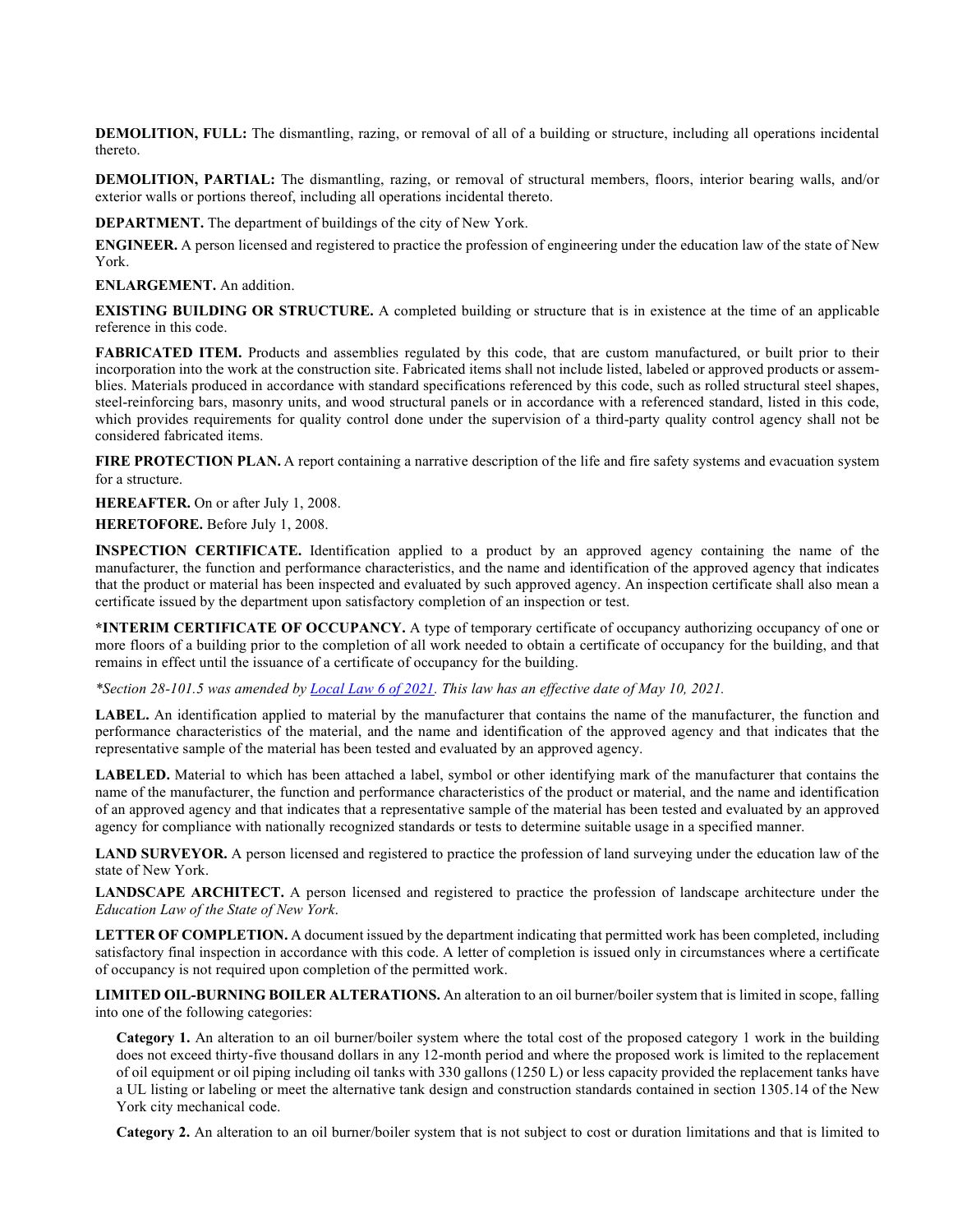the following:

- 1. Replacement of oil-burning boilers or water heater with heat input of 1 million Btu/h (293 kW) or less.
- 2. Replacement of oil burners with heat input of 2.8 million Btu/h (821 kW) or less.
- 3. Relocation of an oil burner or oil-burning boiler or water heater within the same, unaltered fire-rated enclosure or room.
- 4. Placement of a temporary department of buildings registered oil fired mobile boiler at a site for emergency heating.

**LIMITED PLUMBING ALTERATIONS.** An alteration to a plumbing or fuel gas piping system that is limited in scope, falling into one of the following categories:

**Category 1.** An alteration to a plumbing or fuel gas piping system where the total cost of the proposed Category 1 work in the building does not exceed thirty-five thousand dollars in any 12-month period and where the proposed work is limited to the following:

- 1. The addition of not more than 5 plumbing fixtures or fixture connections in a building within any 12-month period, including any associated plumbing necessary to serve such additional fixtures or fixture connections;
- 2. The installation of new plumbing or fuel gas piping, excluding work in Category 2;
- 3. The installation of up to five new sprinkler heads off of an existing domestic water system within any 12-month period;
- 4. Rearrangement of not more than 20 sprinkler heads in areas classified in light hazard occupancy, as such term is defined in NFPA 13 as amended by appendix Q of the New York city building code, provided such areas are already sprinklered and such areas will remain in such occupancy, and provided further that all such sprinkler heads are off of a domestic water system;
- 5. Rearrangement of not more than 20 sprinkler heads in restaurant service areas classified in Group 1 ordinary hazard occupancy, as such term is defined by NFPA 13 as amended by appendix Q of the New York city building code, provided such areas are already sprinklered and such areas will remain in such occupancy, and provided further that all such sprinkler heads are off of a domestic water system;
- 6. Rearrangement of not more than 20 sprinkler heads in mercantile areas classified in Group 2 ordinary hazard occupancy, as such term is defined by NFPA 13 as amended by appendix Q of the New York city building code, provided such areas are already sprinklered and such areas will remain in such occupancy, and provided further that all such sprinkler heads are off of a domestic water system;
- 7. In-kind replacement of piping and parts is required for the operation of a standpipe, provided that a sprinkler is not connected or is not now being connected to such system; and
- 8. Replacement of parts required for the operation of a standpipe system that is not a combined standpipe system.

**Category 2.** An alteration to a plumbing or fuel gas piping system that is not subject to cost or duration limitations and that is limited to the following:

- 1. The rerouting of existing plumbing or fuel gas branch piping to serve the same number of fixtures and appliances;
- 2. The in-kind replacement of plumbing fixtures and gas appliances when not constituting a minor alteration or ordinary repair under this code;
- 3. The relocation and mounting of new plumbing fixtures on existing roughing, other than the mere replacement of existing fixtures constituting a minor alteration or ordinary repair under this code;
- 4. The installation or replacement of primary backflow preventers;
- 5. Replacement of gas-fired boilers with heat input of 1 million Btu/h (293 kW) or less;
- 6. Replacement of gas burners with heat input of 2.8 million Btu/h (821 kW) or less;
- 7. Relocation of a gas burner/boiler within the same, unaltered fire-rated enclosure or room;
- 8. In-kind replacement with the following direct-vent appliances that are vented directly through exterior walls serving buildings occupied exclusively as one- or two-family dwellings not more than four stories in height, as provided for in rules by the department, regarding gas-fired boilers, hot water heaters and furnaces;
- 9. Installation of a new single domestic gas dryer that is vented directly through an exterior wall in buildings occupied exclusively as one- or two-family dwellings not more than four stories in height, as provided for in rules by the department;
- 10. Placement of a registered gas fired temporary boiler at a site for emergency heating; and
- 11. Replacement of up to thirty existing sprinkler heads providing that orifice sizes, type and deflector positions remain the same, and all such sprinkler heads are off of a domestic water system.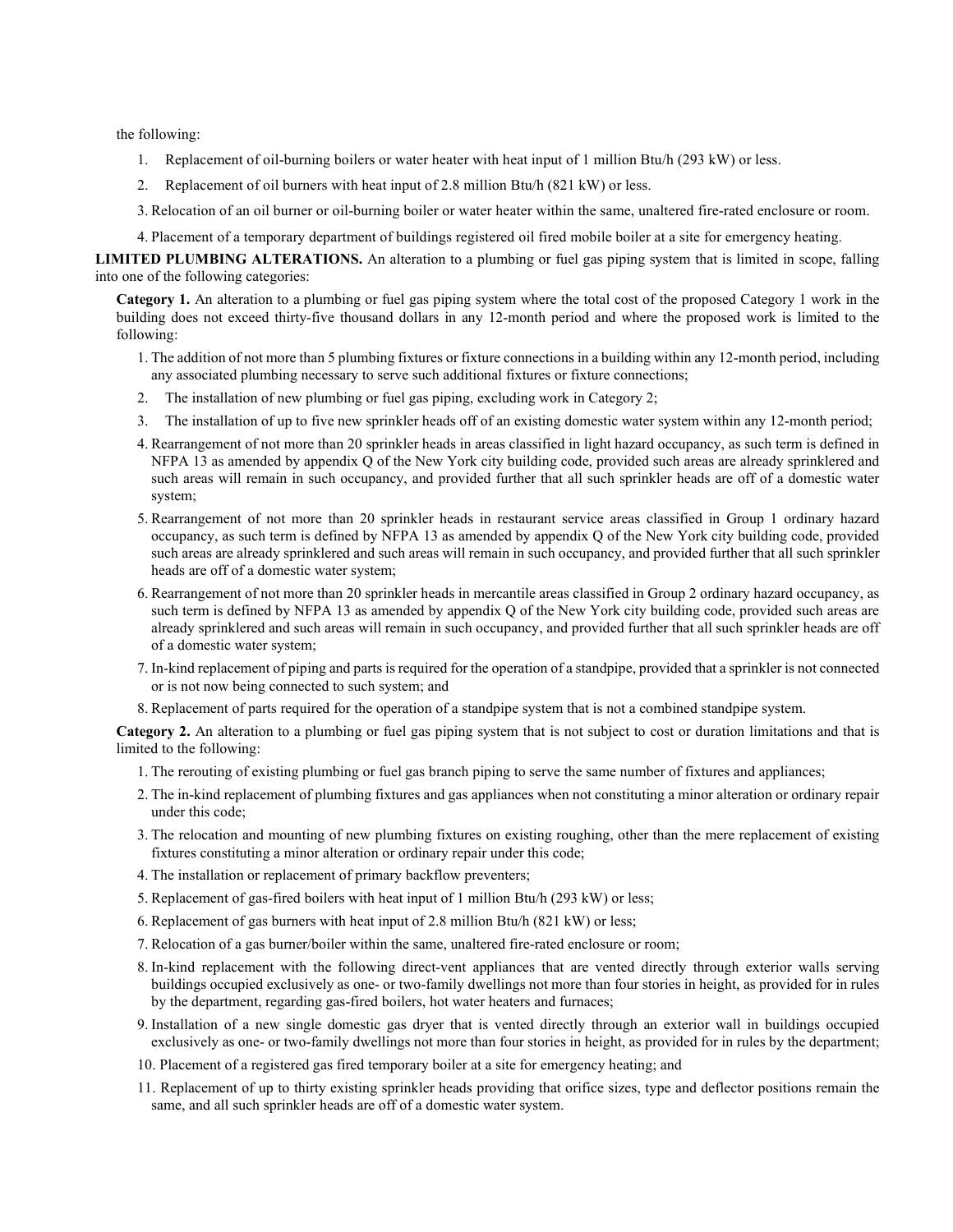**LIMITED SPRINKLER ALTERATIONS.** An alteration to a sprinkler system that is limited in scope, falling into one of the following categories:

**Category 1.** An alteration to an existing sprinkler system where the total cost of the proposed Category 1 work in the building does not exceed thirty-five thousand dollars in any 12-month period and where the proposed work is limited to the following:

- 1. Replacement of parts required for the operation of a sprinkler system;
- 2. Changes that do not alter the type of sprinkler system;
- 3. Relocation of piping that does not affect the operation of the sprinkler system;
- 4. Rearrangement of not more than 20 sprinkler heads in areas classified in light hazard occupancy, as such term is defined in NFPA 13 as amended by appendix Q of the New York city building code, provided such areas are already sprinklered and such areas will remain in such occupancy;
- 5. Rearrangement of not more than 20 sprinkler heads in restaurant service areas classified in Group 1 ordinary hazard occupancy, as such term is defined in NFPA 13 as amended by appendix Q of the New York city building code, provided such areas are already sprinklered and such areas will remain in such occupancy;
- 6. Rearrangement of not more than 20 sprinkler heads in mercantile areas classified in Group 2 ordinary hazard occupancy, as such term is defined by NFPA 13 as amended by appendix Q of the New York city building code, provided such areas are already sprinklered and such areas will remain in such occupancy; and
- 7. The installation of up to five new sprinkler heads off of an existing sprinkler system.

**Category 2.** An alteration to an existing sprinkler system that is not subject to cost or duration limitations and that is limited to the replacement of sprinkler heads, provided that orifice sizes, type and deflector positions remain the same.

**LIMITED STANDPIPE ALTERATIONS.** An alteration to an existing combined standpipe system that is limited in scope falling into the following category:

**Category 1.** An alteration to an existing combined standpipe system where the total cost of the proposed work in the building does not exceed thirty five thousand dollars in any 12-month period and the proposed work is limited to one or more of the following:

- 1. Replacement of parts required for the operation of a combined standpipe system; and
- 2. Relocation of combined standpipe auxiliary hose sources and cabinets within 10 feet (3048 mm) of their original location, provided that the existing covered area is not affected and provided that such relocation complies with this code for a new installation.

LISTED. Material identified in a list published by an approved agency that maintains periodic inspection of production of listed material or periodic evaluation services whose listing states either that the material meets identified nationally recognized standards or has been tested and found suitable for a specified purpose when installed in accordance with the manufacturer's installation instructions.

**MAIN USE OR DOMINANT OCCUPANCY (OF A BUILDING).** Refers to a single occupancy classification assigned to a structure by the department according to such structure's main use or dominant occupancy.

**MANUFACTURER'S DESIGNATION.** Identification applied to material by the manufacturer indicating that the material complies with a specified standard or set of rules.

**MARK.** Identification applied to a product by the manufacturer indicating the name of the manufacturer and the function of a product or material.

**MATERIALS.** Materials, assemblies, appliances, equipment, devices, systems, products and methods of construction regulated in their use by this code or regulated in their use by the 1968 building code.

**OCCUPANCY.** The purpose or activity for which a building or space is used or is designed, arranged or intended to be used.

**OWNER.** Any person, agent, firm, partnership, corporation or other legal entity having a legal or equitable interest in, or control of the premises.

**PARTY WALL.** A fire division on an interior lot line common to two adjoining buildings.

**PERMIT.** An official document or certificate issued by the commissioner that authorizes performance of specified work or activity.

**PERSON.** An individual, partnership, corporation, or other legal entity.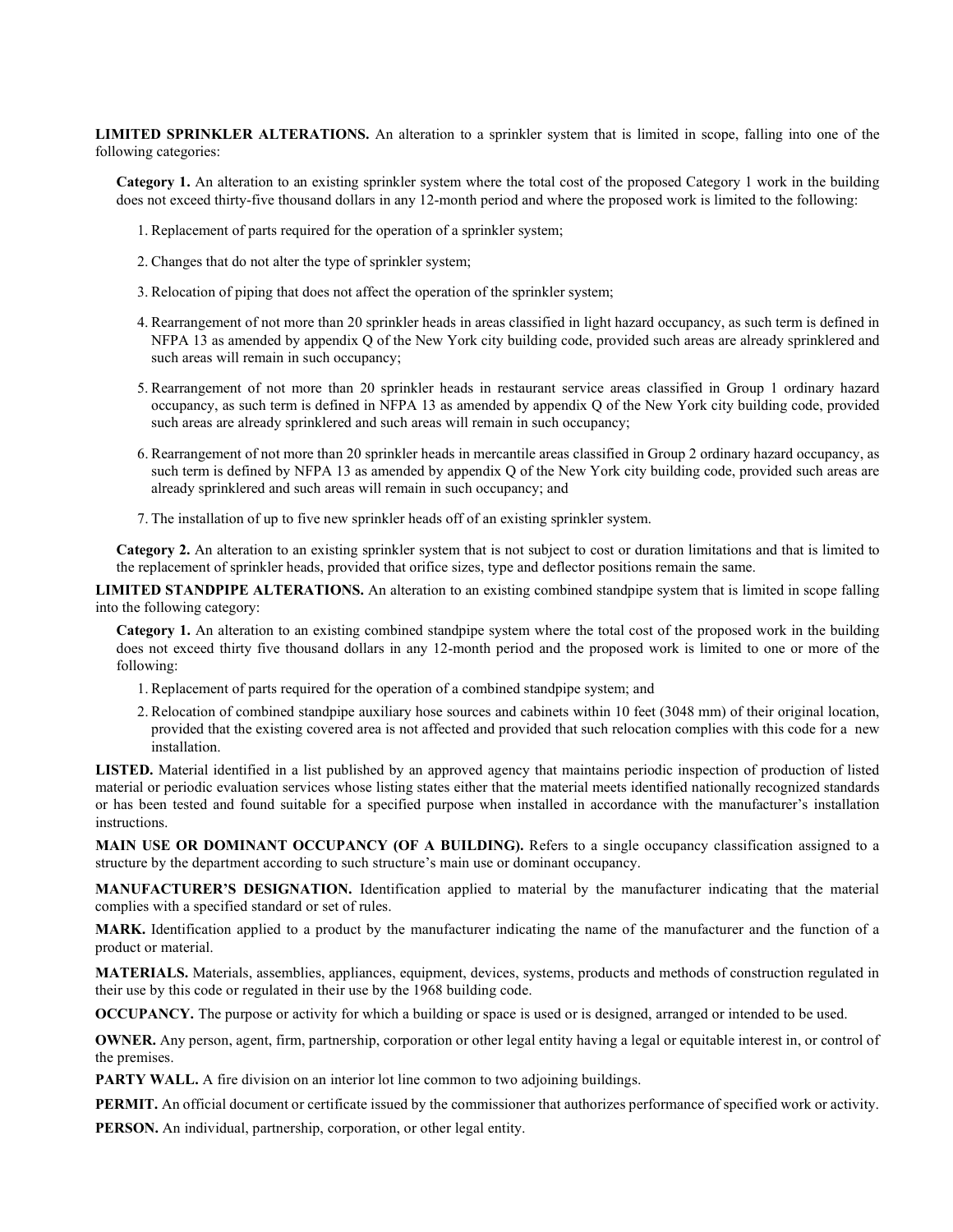**PREMISES.** Land, improvements thereon, or any part thereof.

**PRIOR CODE BUILDING.** See 1968 OR PRIOR CODE BUILDING OR STRUCTURE (PRIOR CODE BUILDING).

**PROFESSIONAL CERTIFICATION.** A personal verification of a registered design professional made under such professional's signature and seal that accompanies construction documents and other related documents filed with the department and that attests that such documents do not contain false information and are in compliance with all applicable provisions of law.

**PROGRESS INSPECTION.** Inspection of permitted construction work in progress to verify compliance with the code and with approved construction documents.

**PROJECT.** A design and construction undertaking comprised of work related to one or more buildings or structures and the site improvements. A project is represented by one or more plan/work applications, including construction documents compiled in accordance with article 104 of this chapter, that relate either to the construction of new buildings or structures or to the demolition or alteration of existing buildings or structures. Applications for a project may have different registered design professionals and different application numbers, and may result in the issuance of one or more permits.

**REGISTERED DESIGN PROFESSIONAL.** An architect or engineer.

**REGISTERED DESIGN PROFESSIONAL OF RECORD.** The registered design professional who prepared or supervised the preparation of applicable construction documents filed with the department.

**REQUIRED.** Shall mean required by the provisions of this code.

**RETAINING WALL.** A wall designed to prevent the lateral displacement of soil or other materials.

**SERVICE EQUIPMENT.** Equipment or systems, and all components thereof, that provide sanitation, power, light, heat, ventilation, air conditioning, refuse disposal, fire-fighting, transportation or other facilities for buildings.

**SIGN-OFF.** The issuance by the department of a letter of completion or certificate of occupancy for permitted work indicating the satisfactory completion of all required inspections and receipt by the department of all required submittal documents.

**SINGLE ROOM OCCUPANCY MULTIPLE DWELLING.** See section 28-107.2.

**SPECIAL INSPECTION.** Inspection of selected materials, equipment, installation, fabrication, erection or placement of components and connections, to ensure compliance with approved construction documents and referenced standards as required by chapter 17 of the New York city building code or elsewhere in this code or its referenced standards.

**SPECIAL INSPECTION AGENCY.** An agency employing one or more persons who are special inspectors and that meets the requirements of department rules.

**SPECIAL INSPECTOR.** An individual employed by a special inspection agency having required qualifications and authorized by department rules to perform or witness particular special inspections required by this code or by the rules of the department, including but not limited to a qualified registered design professional so authorized.

**STRUCTURE.** That which is built or constructed, including among others: buildings, stadia, tents, reviewing stands, platforms, stagings, observation towers, radio towers, tanks, trestles, open sheds, shelters, fences, and display signs.

**SUBMITTAL DOCUMENTS.** Completed application forms, construction documents, reports and any other documents submitted in compliance with this code or other applicable laws and rules including but not limited to special inspection reports, certifications or approvals from other governmental agencies and other data required by this code or by the department.

**SUPERINTENDENT OF CONSTRUCTION (CONSTRUCTION SUPERINTENDENT).** An individual, when authorized pursuant to department rules as qualified to superintend permitted construction work on behalf of the owner.

**USE (USED).** The purpose for which a building, structure, or space is occupied or utilized, unless otherwise indicated by the text. Use (used) shall be construed as if followed by the words "or is intended, arranged, or designed to be used."

**UTILITY COMPANY OR PUBLIC UTILITY COMPANY.** The term shall be construed to have the same meaning as that contained in section two of the New York state public service law.

**UTILITY CORPORATION OR PUBLIC UTILITY CORPORATION.** The term shall be construed to have the same meaning as that contained in section two of the New York state public service law.

**WORK NOT CONSTITUTING MINOR ALTERATIONS OR ORDINARY REPAIRS.** See section 28-105.4.2.1.

**WRITING (WRITTEN).** The term shall be construed to include handwriting, typewriting, printing, photo-offset, or any other form of reproduction in legible symbols or characters, including, in the discretion of the commissioner, electronic media.

**WRITTEN NOTICE.** A notification in writing delivered by hand to the person or parties intended, or delivered at or sent by mail or in the discretion of the commissioner by electronic media to the last address known to the party giving such notice.

**ZONING RESOLUTION.** The zoning resolution of the city of New York, adopted December fifteenth, nineteen hundred sixty-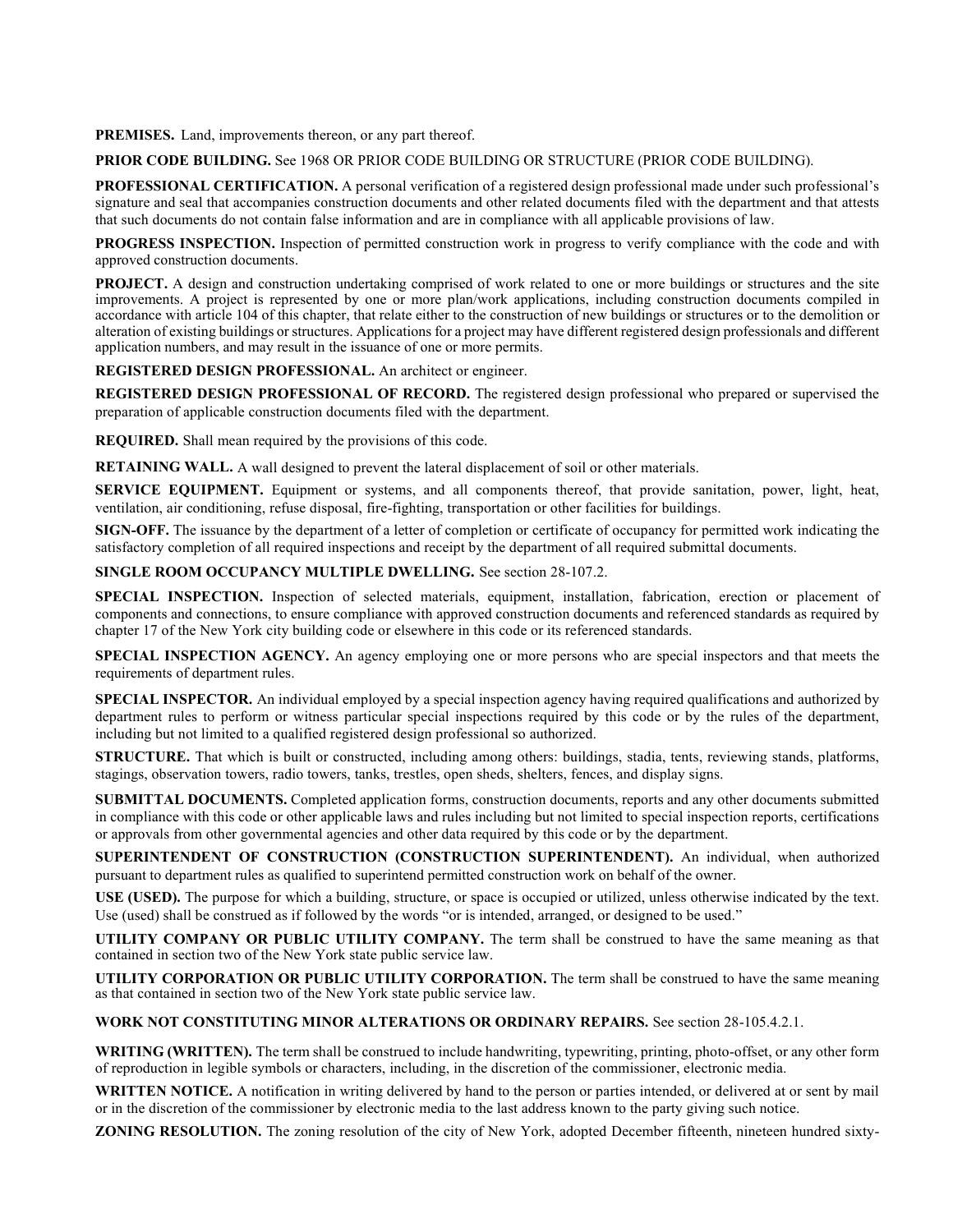one, including all amendments thereto.

### **ARTICLE 102 APPLICABILITY**

**§28-102.1 General.** Where, in any specific case, different sections of this code specify different materials, methods of construction or other requirements, the most restrictive shall govern. Where a general requirement conflicts with a specific requirement, the specific requirement shall govern. Where British and metric units of measurement conflict, the British units shall govern.

**§28-102.2 Other laws.** The provisions of this code do not presumptively provide for matters that are contained in the charter, the labor law, the multiple dwelling law, the zoning resolution, or the general city law. Where there is conflict or inconsistency between the requirements of this code and other applicable laws and rules, unless otherwise required, such conflict shall be resolved in favor of the more restrictive requirement.

**§28-102.3 Separability.** If any clause, sentence, paragraph, section or part of this code shall be adjudged to be invalid, such judgment shall not affect, impair or invalidate the remainder thereof, but shall be confined in its operation to the clause, sentence, paragraph, or part thereof directly involved in the controversy in which such judgment shall have been rendered.

**§28-102.4 Existing buildings.** The lawful use or occupancy of any existing building or structure, including the use of any service equipment therein, may be continued unless a retroactive change is specifically required by the provisions of this code or other applicable laws or rules.

**§28-102.4.1 Prior code buildings must comply with the applicable retroactive requirements of the 1968 building code.** Prior code buildings must comply with the applicable retroactive requirements of the 1968 building code including those requiring the installation of fire safety and building safety systems and the filing of verifying reports with the department of such installations by the dates specified in section 27-228.5 of the administrative code or in other applicable provisions of such 1968 building code. A violation of such provisions shall be a violation of this code.

**§28-102.4.2 Change in use or occupancy.** Except as otherwise provided in sections 28-101.4.1, 28-101.4.2, 28-101.4.3 or 28- 101.4.4 changes in the use or occupancy of any building or structure made after July 1, 2008 shall comply with the provisions of this code. Any changes made in the use or occupancy of a building or structure not in compliance with this code shall be prohibited and shall be a violation of this code. After a change in use or occupancy has been made in a building, the re-establishment of a prior use or occupancy that would not be lawful in a new building of the same construction class shall be prohibited unless and until all the applicable provisions of this code and other applicable laws and rules for such reestablished use or occupancy shall have been complied with. A change from a use prohibited by the provisions of this code, but which was permitted prior to July 1, 2008, to another use prohibited by the provisions of this code shall be deemed a violation of this code.

**§28-102.4.3 Alteration of prior code buildings.** Except as otherwise provided in sections 28-101.4.1, 28-101.4.2, 28-101.4.3 and 28-101.4.4, prior code buildings altered after July 1, 2008 shall comply with the provisions of this code. In accordance with subdivision eleven of section three of the multiple dwelling law and article 4 of subchapter 1 of the 1968 building code, at the option of the owner, multiple dwellings erected prior to December 6, 1969 may be altered and buildings erected prior to December 6, 1969 may be converted to multiple dwellings in accordance with applicable provisions of the multiple dwelling law and the building laws and regulations in effect prior to December 6, 1968, provided the general safety and public welfare are not thereby endangered.

**§28-102.4.4 Continuation of unlawful use or occupancy.** The continuation of the unlawful use or occupancy of a building or structure contrary to the provisions of this code, or contrary to the provisions of prior codes or other applicable law or rule, shall be a violation of this code.

**§28-102.4.5 Fire district maps.** The boundaries of fire districts shall be in accordance with the maps set forth in Appendix D of the New York city building code.

**§28-102.5 Regulation of lots.** The regulation of lots, in conformity with the street on which they are situated, shall be calculated at curb level. Where a lot has more than one street frontage, and is so situated that the street frontages intersect, the curb of the longest street frontage shall be used. When the street frontages do not intersect, the curb along each frontage shall be used to one-half the depth of the lot between street frontages. A lot as referred to in this section 28-102.5 shall mean a parcel of land twenty-five feet by one hundred feet, or less, in one ownership whether adjacent land be in the same or other ownership; but, for this purpose, no land in the same ownership may be divided into lots smaller than twenty-five feet by one hundred feet.

**§28-102.6 Appendices.** All enacted appendices are a part of the provisions of this code.

**§28-102.7 References in other laws.** References to provisions of the building code of the city of New York or to chapter 1 of title 27 of the administrative code in other laws shall be deemed to refer to equivalent provisions of the 1968 building code or the New York city construction codes as the context in which such references appear may require.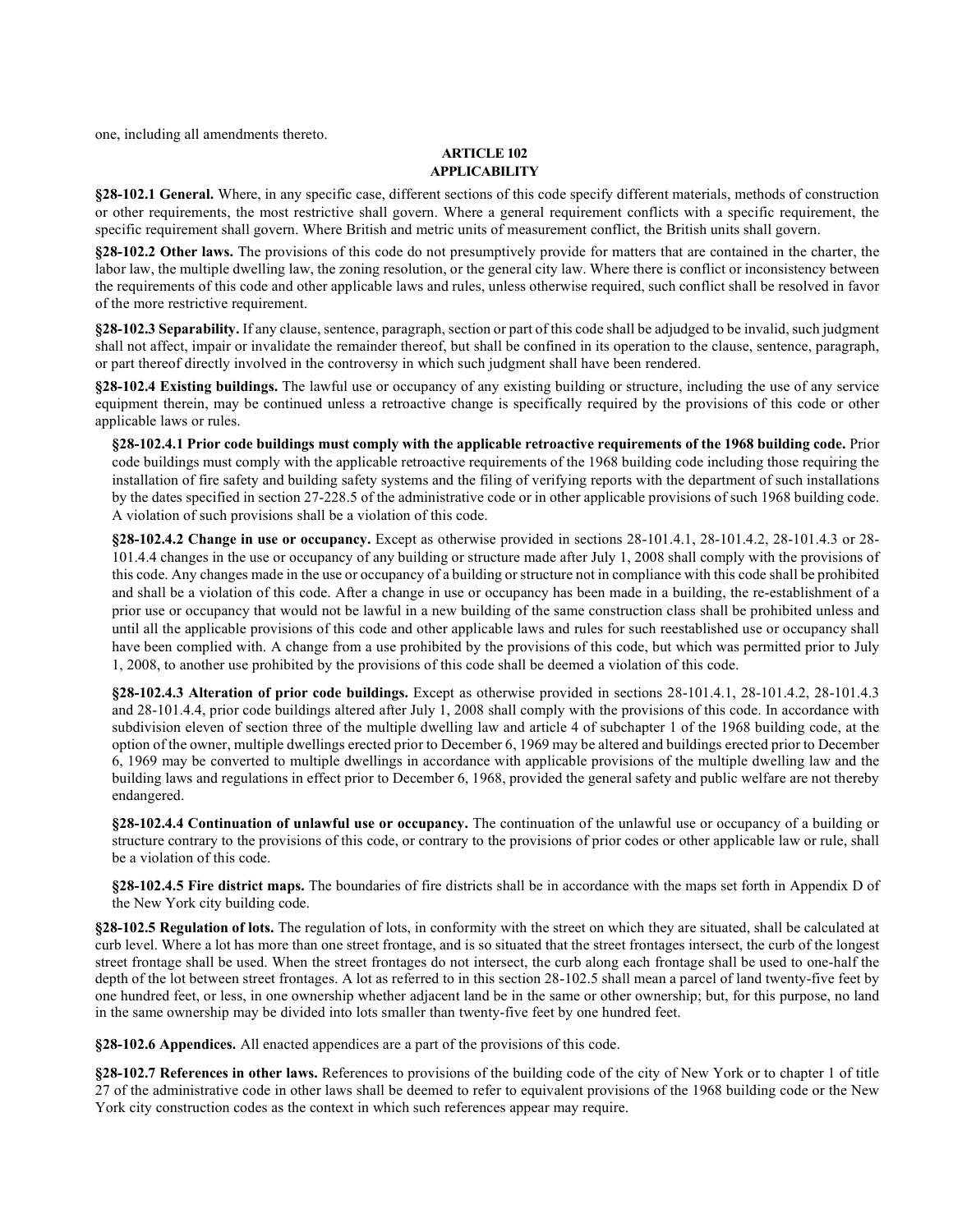## **ARTICLE 103 DUTIES AND POWERS OF COMMISSIONER OF BUILDINGS**

**\*§28-103.1 Jurisdiction.** This code shall be enforced by the commissioner of buildings, pursuant to the provisions of section six hundred forty-three of the New York city charter. However, the commissioner of small business services may also enforce all of the provisions of this code with respect to buildings under the jurisdiction of the department of small business services and the fire commissioner may also enforce all the provisions of this code relating to:

- 1. The approved number of persons in places of assembly (overcrowding);
- 2. Obstruction of aisles, corridors, and exits;
- 3. The posting and availability for inspection of certificates of occupancy or other authorization of lawful occupancy, certificates of compliance and place of assembly certificates of operation;
- 4. The maintenance of fire, smoke and carbon monoxide detection and alarm systems, fire extinguishing systems, refrigerating systems, storage tanks and auxiliary storage tanks for oil-burning equipment, exit signs and path markings, and any fire or life safety system, equipment or device intended for use by fire fighting personnel or whose use or operation is subject to the New York city fire code or other law or rule enforced by the New York city fire department, and any related installation and signage;
- 5. The installation and testing of fire alarm systems, smoke-detecting and carbon monoxide detecting devices that are interconnected with a fire alarm system or monitored by a central station, alternative automatic fire extinguishing systems, including but not limited to fire extinguishing systems for commercial cooking equipment, and fire protection plans;
- 6. Fire fighting equipment, access to and within premises upon or in which construction and demolition work is being conducted, and the conduct of all construction or demolition work affecting fire prevention and fire fighting;
- 7. Any exhaust system designed or used for commercial cooking equipment, when such commercial cooking equipment is required to be protected by a fire extinguishing system; and
- 8. The installation and testing of natural gas distribution piping systems designed for or operated at a gas pressure of 15 psig (103 kPa gauge) or greater.

## *\*Section 28-103.1, Item #5 was amended b[y Local Law 195 of 2018.](https://www1.nyc.gov/assets/buildings/local_laws/ll195of2018.pdf) This law has an effective date of May 30, 2019.*

**\*§28-103.1.1 Installation of equipment required by the New York city fire code.** Where the installation of exit signs, emergency means of egress illumination, special mechanical ventilation, sprinkler systems, fire alarm systems and alternative automatic fire extinguishing systems is required by the New York city fire code, the fire commissioner shall require such installations to be in accordance with this code.

#### *\*Section 28-103.1.1 was amended by [Local Law 195 of 2018.](https://www1.nyc.gov/assets/buildings/local_laws/ll195of2018.pdf) This law has an effective date of May 30, 2019.*

**§28-103.1.2 Enforcement of New York city construction codes on property within the jurisdiction of the department of small business services.** This code and the 1968 building code shall apply to property within the jurisdiction of the department of small business services pursuant to the New York city charter including, but not limited to, structures on waterfront property used in conjunction with and in furtherance of waterfront commerce and/or navigation. It shall be administered and enforced by the department of small business services in the same manner as property within the jurisdiction of the department.

**\*§28-103.1.3 Innovation review board.** There is hereby established within the department an innovation review board which shall include as members in addition to the commissioner, the commissioners of environmental protection, health and mental hygiene and design and construction and the chairperson of the city planning commission, or their respective designees. The commissioner shall also designate members from among the fire commissioner and the commissioners of transportation, parks and recreation, consumer and worker protection, emergency management, housing preservation and development and sanitation and the chairperson of the landmarks preservation commission, and non-governmental organizations and individuals, or their respective designees, with respect to specific matters being considered by the board where the commissioner determines it appropriate to do so.

#### *\*Section 28-103.1.3 was amended by [Local Law 80 of 2020.](http://www1.nyc.gov/assets/buildings/local_laws/ll80of2020.pdf) This law has an effective date of August 28, 2020.*

**§28-103.1.3.1 Meetings and recommendations.** The commissioner shall convene the innovation review board at least quarterly, or more often as the commissioner may deem necessary to address issues in a timely manner to (i) review specific projects that propose to employ new technologies, design or construction techniques, materials or products, (ii) review proposals for approval of and to initiate reviews of such new technologies, design or construction techniques, materials or products in order to determine their environmental and sustainability benefits, (iii) make recommendations as to under what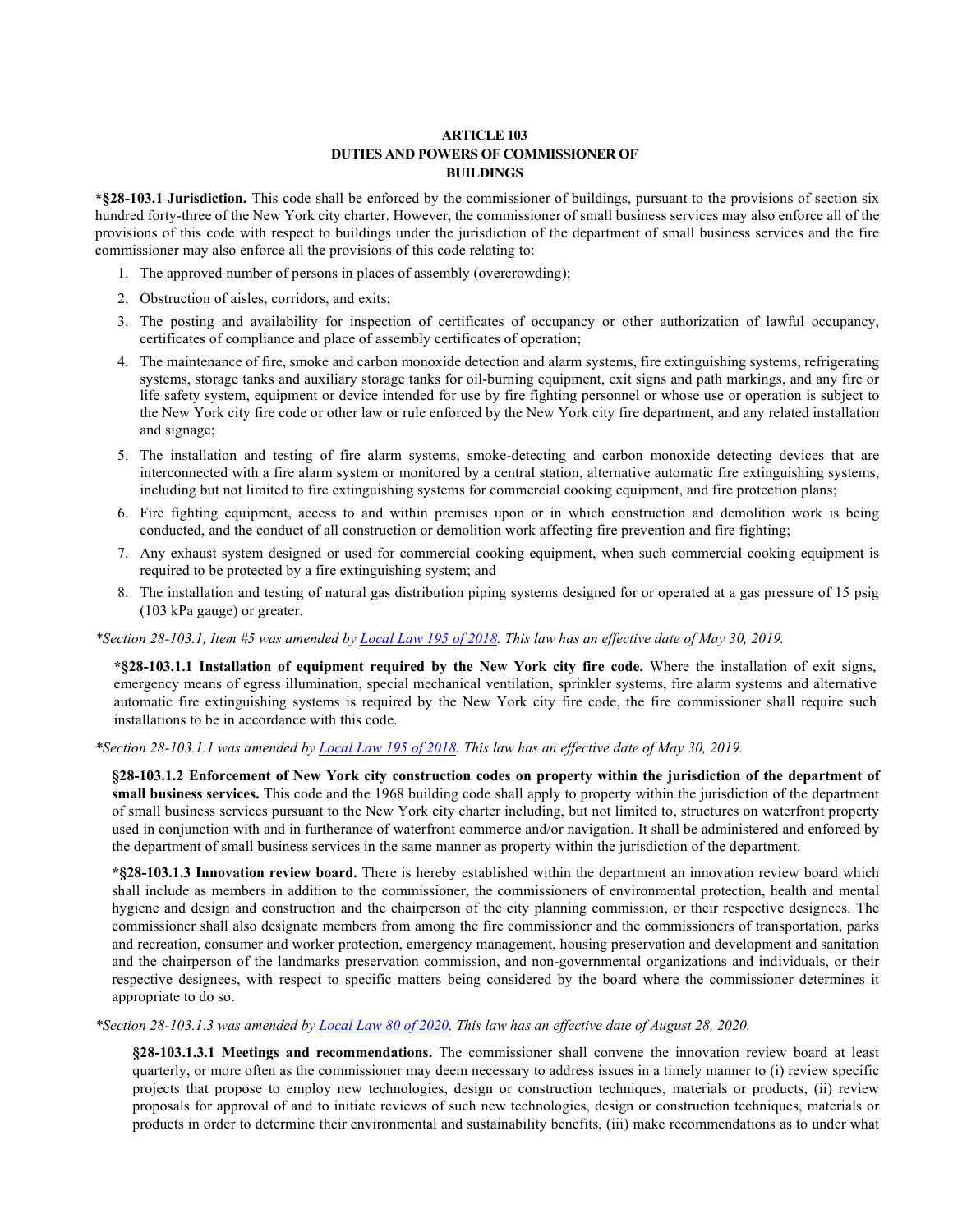conditions and for what purposes each may be appropriately employed in New York city, and (iv) streamline approvals of specific innovative projects. If the board recommends that a technology, design or construction technique, material or product may appropriately be employed, the commissioner shall consider such recommendation and may by rule or other method as the commissioner deems appropriate, authorize the use of such technology, design or construction technique, material or product and under what conditions and for what purposes each may be appropriately employed. The commissioner shall state in writing to the interagency green team established pursuant to subdivision i of section twenty of the charter what action the commissioner shall take with respect to each such recommendation and the reasons for the action taken.

**§28-103.2 Interpretation.** This code shall be liberally interpreted to secure the beneficial purposes thereof.

**§28-103.3 Variations.** The requirements and standards prescribed in this code shall be subject to variation in specific cases by the commissioner, or by the board of standards and appeals, under and pursuant to the provisions of paragraph two of subdivision (b) of section six hundred forty-five and section six hundred sixty-six of the New York city charter, as amended.

**§28-103.4 Appeals.** An appeal from any decision or interpretation of the commissioner may be taken to the board of standards and appeals pursuant to the procedures of the board, except as provided in section 25-204 of the administrative code or as otherwise provided in this code.

**§28-103.5 Seal; judicial notice.** The commissioner may design and adopt a seal for the department for use in the authentication of the orders and proceedings of the department, and for such other purposes as the commissioner may prescribe. The courts shall take judicial notice of such seal, and of the signature of the commissioner, the deputy commissioners, and the borough superintendents of the department.

**§28-103.6 Proofs, affidavits and oaths.** Proofs, affidavits and examinations as to any matter arising in connection with the performance of any of the duties of the department may be taken by or before the commissioner, or a deputy commissioner, or such other person as the commissioner may designate; and such commissioner, deputy or other person may administer oaths in connection therewith.

**§28-103.7 Cooperation of other departments.** Upon request of the commissioner, it shall be the duty of all departments to cooperate with the department of buildings at all times, and to furnish to such department such information, reports and assistance as the commissioner may require.

**§28-103.7.1 Sharing results of buildings inspections.** The commissioner, the fire commissioner and the commissioner of the department of environmental protection shall establish a procedure, the implementation of which shall begin within six months of the effective date of this section, to share information regarding violations issued as a result of inspections of buildings meeting agreed-upon criteria that are relevant to the responsibilities of each department.

**§28-103.8 Matters not provided for.** Any matter or requirement essential for fire or structural safety or essential for the safety or health of the occupants or users of a structure or the public, and which is not covered by the provisions of this code or other applicable laws and rules, shall be subject to determination and requirements by the commissioner in specific cases.

**§28-103.9 Additional tests.** Whenever there is insufficient evidence of compliance with the provisions of this code, or evidence that a material or method of construction does not conform to the requirements of this code, or in order to substantiate claims for alternative materials or methods, the commissioner shall have the authority to require tests as evidence of compliance to be made at no expense to the city. Test methods shall be as specified in this code, or by other recognized test standards approved by the commissioner. In the absence of recognized and accepted test methods, the commissioner shall approve the testing procedures. Tests shall be performed as directed by the commissioner. Reports of such tests shall be retained by the department for the period required for retention of public records.

**§28-103.10 Supporting documentation for materials.** Whenever this code or the rules of the department permits the use of material regulated in its use by this code or the 1968 building code without the prior approval of the commissioner, the commissioner may, in the interest of public safety, require the submittal of supporting documentation that any material used or proposed to be used complies with the applicable code standard for such use. Such supporting documentation may consist of but shall not be limited to certification documents of an approved agency, test reports, analysis, computations or other evidence of such compliance.

**\*§28-103.11 Applications and permits.** The department shall receive and review applications, construction documents, and other related documents and shall issue permits, in accordance with the provisions of this code. The department shall, on a weekly basis, send council members and community boards, by electronic mail, a copy of all completed applications for a new building or an alteration that will require a new certificate of occupancy for a building, received during the prior week, disaggregated by community board. In addition, the department shall post such information on its website on a weekly basis.

#### *\*Section 28-103.11 was amended b[y Local Law 10 of 2016.](http://www1.nyc.gov/assets/buildings/local_laws/ll10of2016.pdf) This law has an effective date of May 8, 2016.*

**§28-103.12 Identification.** Department personnel shall carry metal badges with suitable inscriptions thereon or other prescribed identification when inspecting structures or premises or otherwise in the performance of their duties under this code.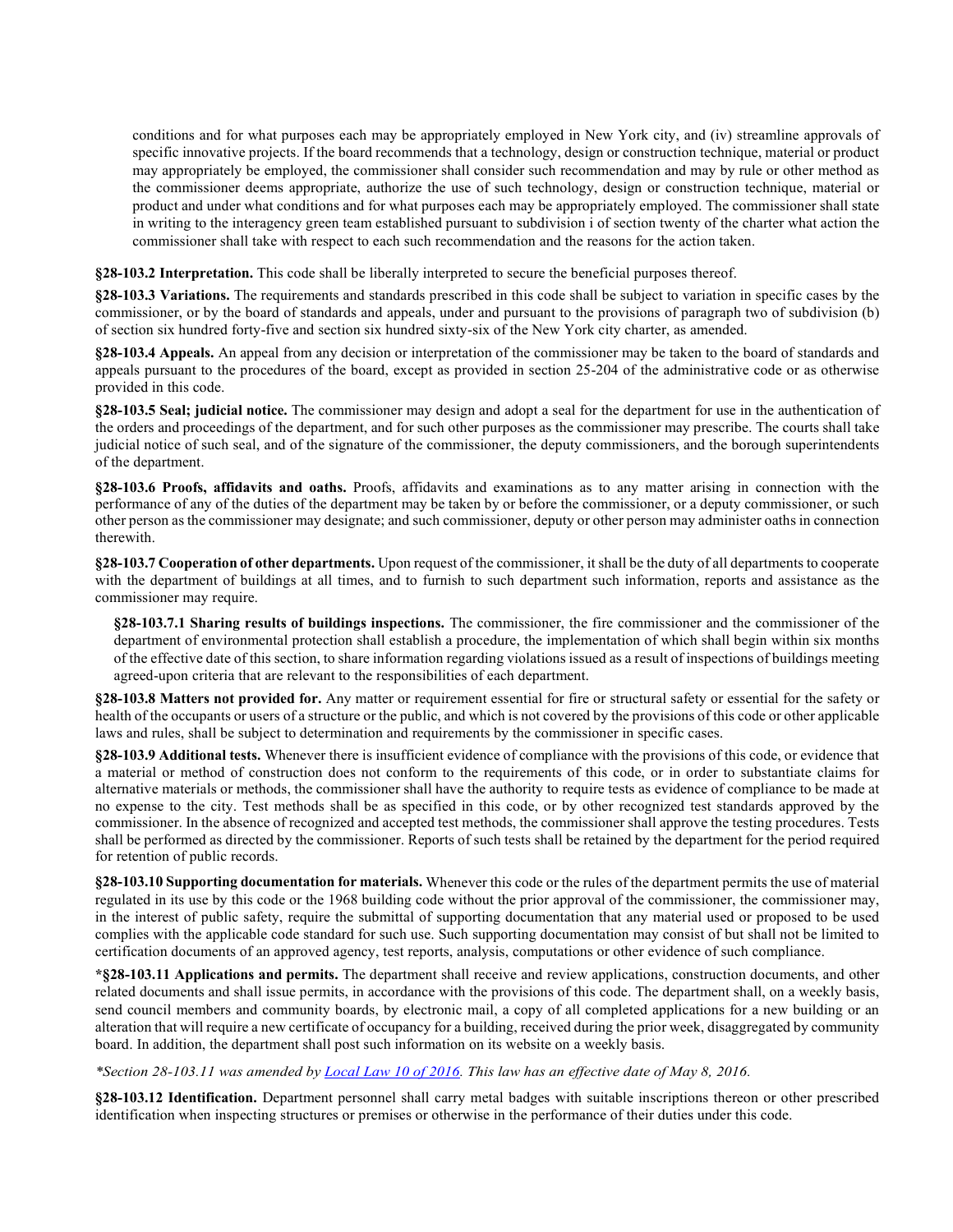**§28-103.13 Right of entry.** The commissioner or his or her authorized representatives, in the discharge of their duties, shall have the right to enter upon and inspect, at all reasonable times, any buildings, enclosure, premises, or any part thereof, or any signs or service equipment contained therein or attached thereto for the purpose of determining compliance with the provisions of this code and other applicable building laws and rules. Officers and employees of the department shall identify themselves by exhibiting the official badge or other identification prescribed by the department; and other authorized representatives of the commissioner shall identify themselves by producing and exhibiting their authority in writing signed by the commissioner. If access is not obtained, the commissioner shall have recourse to remedies provided by law to secure entry.

**§28-103.14 Department records.** The department shall keep official records of applications received, permits and certificates issued, fees collected, reports of inspections, and notices and orders issued. Such records shall be retained in the official records for the period required for retention of public records.

**§28-103.14.1 List of permits for cellular antenna.** The commissioner shall maintain a separate list of alteration permits issued for the erection or placement of antennae used to provide cellular telephone or similar service or any structure related to such service which shall, at a minimum, set forth the name, business address and business telephone number of the applicant, the date of the application, the date the permit was issued, the location for which the permit was issued, including the premises address and the zoning district, whether residential, commercial, or manufacturing, and the number of permits issued for such purpose at the same location. Such list shall be made available to the public upon request between regular business hours and shall be available to the public in electronic format on a 24-hour basis on the department's website.

**§28-103.15 Insurance.** The commissioner may require applicants for permits to obtain and furnish proof of workers' compensation, disability and general liability insurance in such amounts and in accordance with such specifications as shall be set forth in the rules of the department or as otherwise required by law.

**§28-103.16 Inspections of existing buildings, structures, signs, service equipment and construction machinery and equipment.** In addition to other required inspections, the commissioner may make or require inspections of existing buildings, structures, signs, service equipment installations and construction machinery and equipment to ascertain compliance with the provisions of this code and other laws that are enforced by the department. Such inspections may be made on behalf of the department by officers and employees of the department and other city departments and governmental agencies; and by approved agencies, special inspectors or other persons when the commissioner is satisfied as to their qualifications and reliability. The commissioner may accept inspection and test reports from persons authorized by this code or by the commissioner to perform such inspections. Such reports shall be filed with the department.

**§28-103.17 Certain outside work, employment and financial interests of department employees prohibited.** It shall be unlawful for any officer or employee of the department to be engaged in conducting or carrying on business as an architect, engineer, carpenter, plumber, iron worker, mason or builder, or any other profession or business concerned with the construction, alteration, sale, rental, development, or equipment of buildings. It shall also be unlawful for such employees to be engaged in the manufacture or sale of automatic sprinklers, fire extinguishing apparatus, fire protection devices, fire prevention devices, devices relating to the means or adequacy of exit from buildings, or articles entering into the construction or alteration of buildings, or to act as agent for any person engaged in the manufacture or sale of such articles, or own stock in any corporation engaged in the manufacture or sale of such articles.

**§28-103.18 Investigation of complaints.** The commissioner shall cause all complaints to be investigated. For purposes of investigating complaints of violations of law enforced by the department, the commissioner may by rule establish a program to classify structures based on their enforcement history and may create criteria for such classification and assign enforcement resources accordingly.

**§28-103.18.1 Complaint records.** The department shall keep records of complaints made by any person in reference to any building or other matter under the jurisdiction of the department. Recorded complaints shall include the name and residence of the complainant, the name of the person complained of, the date of the entry of the complaint and any suggested remedies. Except for entries of names and residences of the complainants, such records shall be made available for public examination.

**§28-103.19 Addition, modification, and deletion of referenced standards.** The standards referenced in this code may be added to, deleted or modified pursuant to local law or by rule of the department. Every such rule adding, deleting or modifying a referenced standard shall indicate the promulgating agency of the standard, the standard identification, the effective date and title and the section or sections of this code to which such standard applies. The commissioner shall act in consultation with the fire commissioner on matters relating to fire safety.

**Exception:** Referenced standards in the New York city plumbing code, other than referenced national standards contained in chapter 13 of such code, shall not be added to, deleted, or modified by rule.

**§28-103.20 Existing rules continued.** Rules promulgated by the department in accordance with the law in effect prior to July 1, 2008 shall remain in effect for the matters covered to the extent that such rules are not inconsistent with this code unless and until such rules are amended or repealed by the department.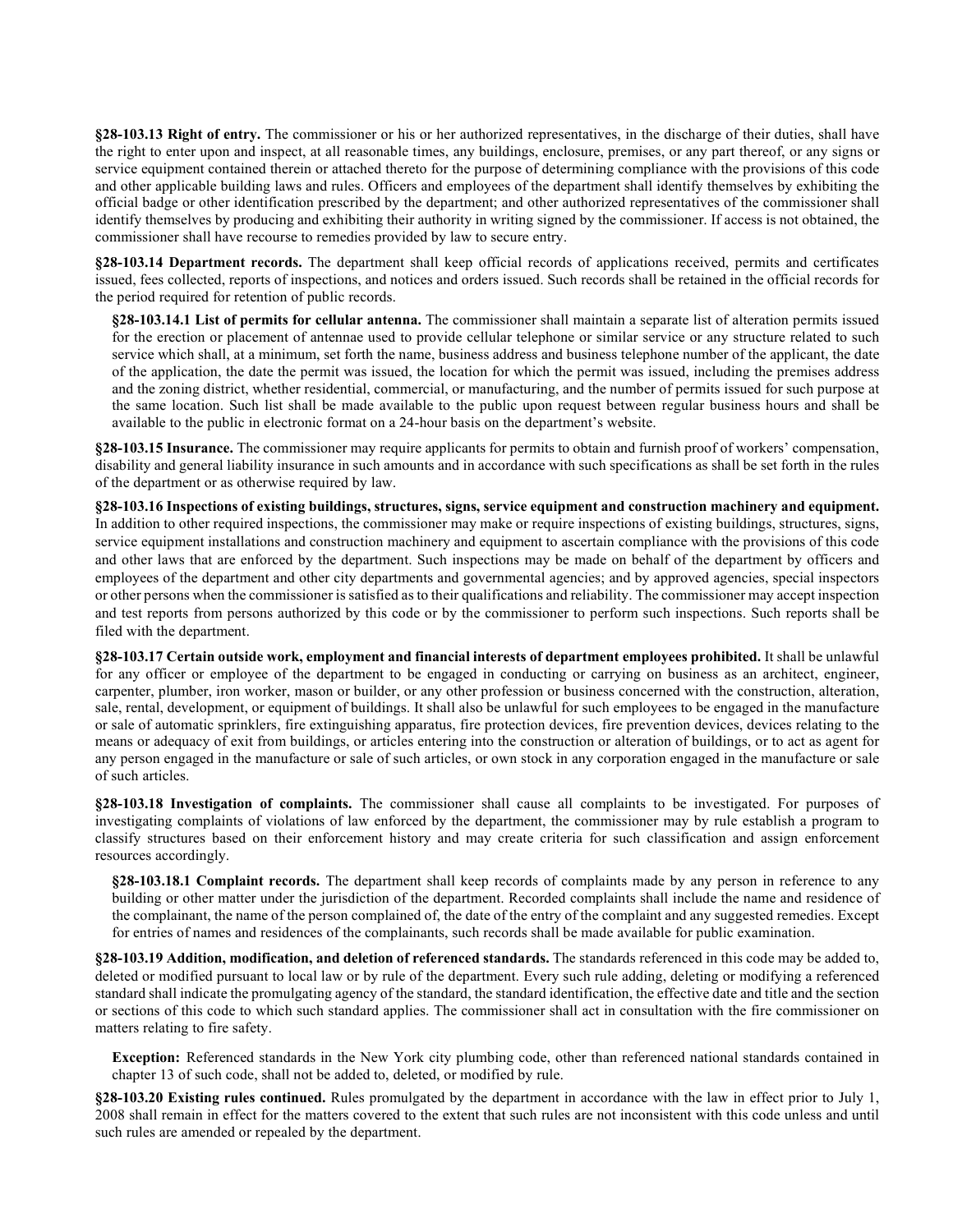**\*§28-103.21 Incident lists.** The commissioner shall, by January 2018 and monthly hereafter, post on the department's website, in a machine-readable format, a list of every incident, reported to the department in accordance with section 28-103.21.1, that occurred on every construction site where construction work subject to permitting by the commissioner resulted in (i) a fatality to any individual, including a member of the general public or a construction worker, or (ii) an injury to any individual , including a member of the general public or a construction worker, that requires transport by emergency medical services or requires immediate emergency care at a hospital or offsite medical clinic, regardless of whether such incident involved a violation of this code or any other law or rule. Such list shall identify, at a minimum, the following information for each incident that the department is required to report on pursuant to this section:

- 1. The owner of the site where the incident occurred;
- 2. If the incident involved a construction worker, the name of the general contractor or the subcontractor who employed such worker at the time of the incident;
- 3. A detailed description of the incident, including the nature of the work being performed at the time of the incident;
- 4. Violations issued by the department as a result of the incident and to whom such violations were issued;
- 5. The number of persons injured and/or killed in the incident, and whether such persons were members of the public, construction workers or other persons;
- 6. If the incident involved an injury, a description of the type of injury;
- 7. Whether the incident involved a fatality;
- 8. The date and time of the incident;
- 9. The address where the incident occurred;
- 10. The total square footage of the site where the incident occurred;
- 11. The number of floors and height of the building involved where the incident occurred or, in the case of a new building, the proposed number of floors and proposed height;
- 12. A list of active permits issued by the department associated with the construction site where an incident occurred, disaggregated by type;
- 13. If the incident involved a construction worker, the length of time the injured or deceased worker had been employed by their employer at the time of the incident;
- 14. If the incident involved a construction worker, the number of hours the injured or deceased worker had been working when the incident occurred;
- 15. If the incident involved a construction worker, whether or not the injured or deceased worker was a union member; and
- 16. Whether or not the construction site where the incident occurred was a union site.

*\*Section 28-103.21 was amended b[y Local Law 78 of 2017.](http://www1.nyc.gov/assets/buildings/local_laws/ll78of2017.pdf) This law has an effective date of May 10, 2017.*

**\*§28-103.21.1 Reporting.** Where construction work subject to permitting by the commissioner that results in a fatality or injury to any individual, including a member of the general public or a construction worker, occurs on a construction site within the city, the owner of person otherwise in control of the site at which such incident occurred, or, if the incident involved a construction worker, the general contractor or subcontractor that employed such worker, shall report to the department, within three business days after the occurrence of such incident, the information required by section 28-103.21.

*\*Section 28-103.21.1 was added b[y Local Law 78 of 2017.](http://www1.nyc.gov/assets/buildings/local_laws/ll78of2017.pdf) This law has an effective date of May 10, 2017.*

**\*§28-103.22 Outreach on security grille visibility requirements.** The commissioner shall, through or in cooperation with the department of small business services, the department of consumer and worker protection, and other city agencies deemed appropriate, develop an outreach program to manufacturers and installers of security grilles, business improvement districts, local development corporations, chambers of commerce and community boards to alert these groups and the businesses that utilize security grilles of the permit requirements and the requirements of this section, the penalties associated with violation thereof and the availability of any business loans, grants or tax subsidies related to the installation or use of such security grilles.

*\*Section 28-103.22 was amended b[y Local Law 80 of 2020.](http://www1.nyc.gov/assets/buildings/local_laws/ll80of2020.pdf) This law has an effective date of August 28, 2020.*

**§28-103.23 Manual on flood construction and protection standards.** The commissioner shall create and make publicly available, in print and on the department's website, a manual explaining in detail the flood construction and protection requirements and standards applicable to the city. Such manual shall be made available in plain English and Spanish and in other languages as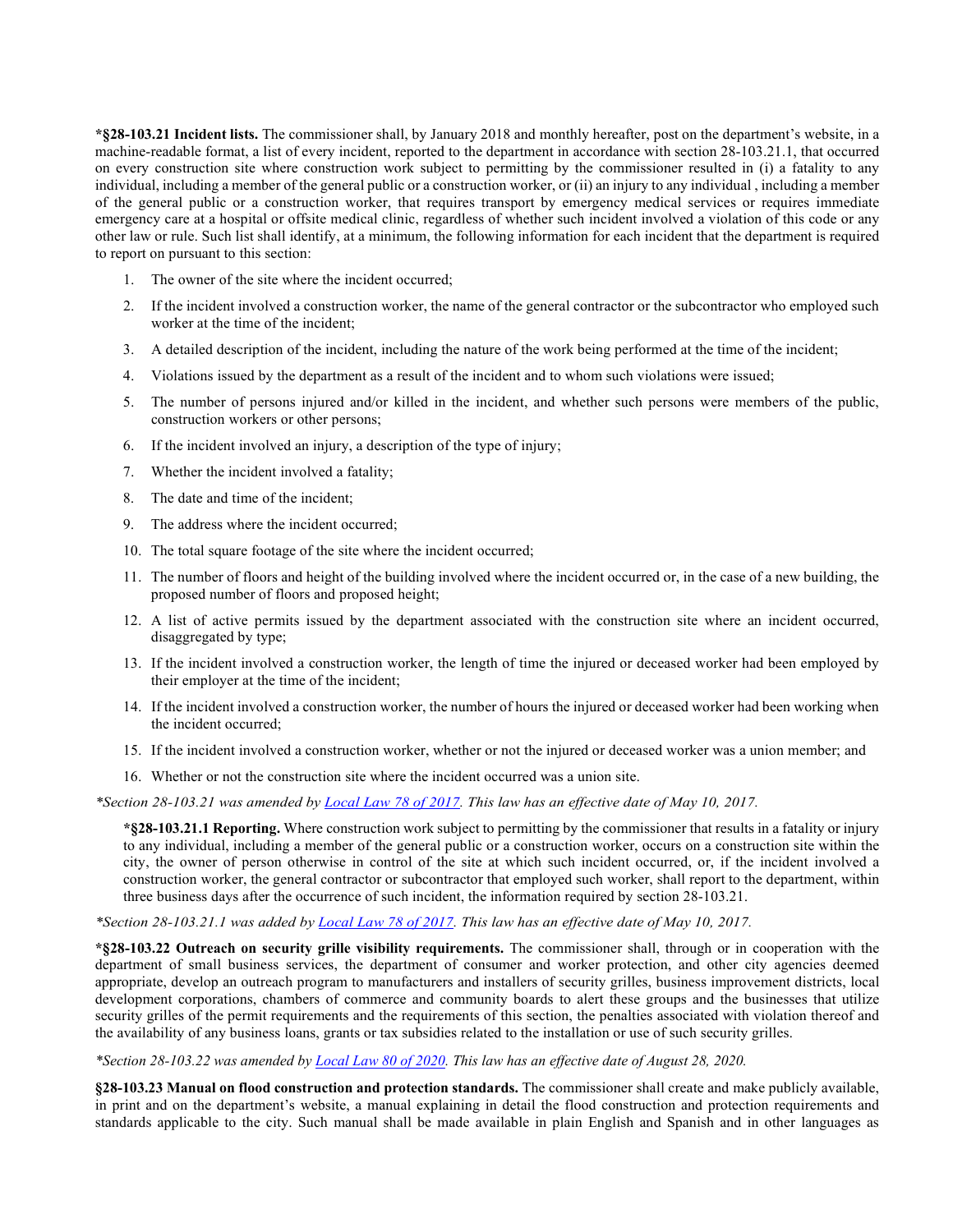determined by the commissioner and shall be updated as necessary to reflect changes to applicable flood construction requirements and standards. Such manual shall include, but need not be limited to, a description and explanation of the following:

- 1. The materials requirements imposed by applicable flood construction requirements and standards, including the elements of structures subject to such material requirements;
- 2. The manner in which specific utilities and attendant equipment must be protected from flooding; and
- 3. The application of the flood construction and protection requirements and standards to existing structures.

**§28-103.24 Electronic submissions.** The commissioner shall have the discretion to require that any document submitted to the department be submitted electronically.

**\*§28-103.25 Hotel development plans.** Where the department receives applications for new construction of or conversions to transient hotels, as defined in the zoning resolution, the department shall provide written notice, or notice by electronic mail, of the proposed construction or conversion to:

- 1. The borough president of the borough in which such proposed construction is located;
- 2. The council member in whose district such proposed construction is located;
- 3. The community board of the community district in which such proposed construction is located; and
- 4. If such proposed construction involved land within two or more community districts in a borough, the borough board.

*\*Section 28-103.25 was added by [Local Law 45 of 2015.](http://www1.nyc.gov/assets/buildings/local_laws/ll45of2015.pdf) This law has an effective date of November 13, 2015.*

**\*§28-103.26. Reporting to the federal occupational safety and health administration.** As soon as practicable after the issuance of (i) an immediately hazardous or major violation of chapter 33 of the New York city building code or (ii) a violation of section 3310.10.2 of the New York city building code, the commissioner shall report such violation to the federal occupational safety and health administration.

*\*Section 28-103.26 was added by [Local Law 68 of 2017.](http://www1.nyc.gov/assets/buildings/local_laws/ll68of2017.pdf) This law has an effective date of September 7, 2017.* 

**\*§28-103.27 Disclosure of building occupancy status for buildings subject to permit.** For each building for which a permit for work has been issued, the commissioner shall post on the department's website a statement of whether the construction documents relating to such permit indicate that one or more dwelling units within such building will be occupied during such work.

*\*Section 28-103.27 was added by [Local Law 158 of 2017.](https://www1.nyc.gov/assets/buildings/local_laws/ll158of2017.pdf) This law has an effective date of August 30, 2018.*

**\*§28-103.28 Site safety training (SST) task force.** The commissioner shall convene and provide staff for an SST task force in accordance with the following:

- 1. Such task force shall be composed as follows:
	- 1.1. The commissioner, or the designee of such commissioner, shall serve as the chairperson of such task force.
	- 1.2. The task force shall consist of 14 members, in addition to the chairperson. Seven of the additional members of such task force shall be appointed by the mayor or the mayor's designee, and seven of the additional members of such task force shall be appointed by the speaker of the council. Such task force shall include members who represent (i) parts of the construction industry that are represented by labor unions or labor organizations, (ii) parts of such industry that are not represented by such unions or organizations, (iii) minority-owned business enterprises or women-owned business enterprises that are certified in accordance with section 1304 of the New York city charter and primarily engaged in construction work and (iv) day laborers.
	- 1.3 All members of the task force shall have significant experience (i) in a construction or demolition related field or (ii) developing or providing construction site safety training, except that one of the members appointed by the mayor pursuant to Item 1.2 may be a municipal officer with experience related to the program to be established pursuant to section 22-509 of the code.
- 2. Such task force shall meet at least quarterly each year for the first two years of its existence and at least annually for three years thereafter.
- 3. Such task force shall from time to time on its own initiative or upon request of the commissioner provide the commissioner with recommendations relating to training required by section 3321 of the New York city building code.
- 4. Such task force shall establish a mechanism for receiving and reviewing recommendations from the public relating to training required by such section.
- 5. By no later than March 1, 2018, such task force shall provide the commissioner with recommendations relating to the amount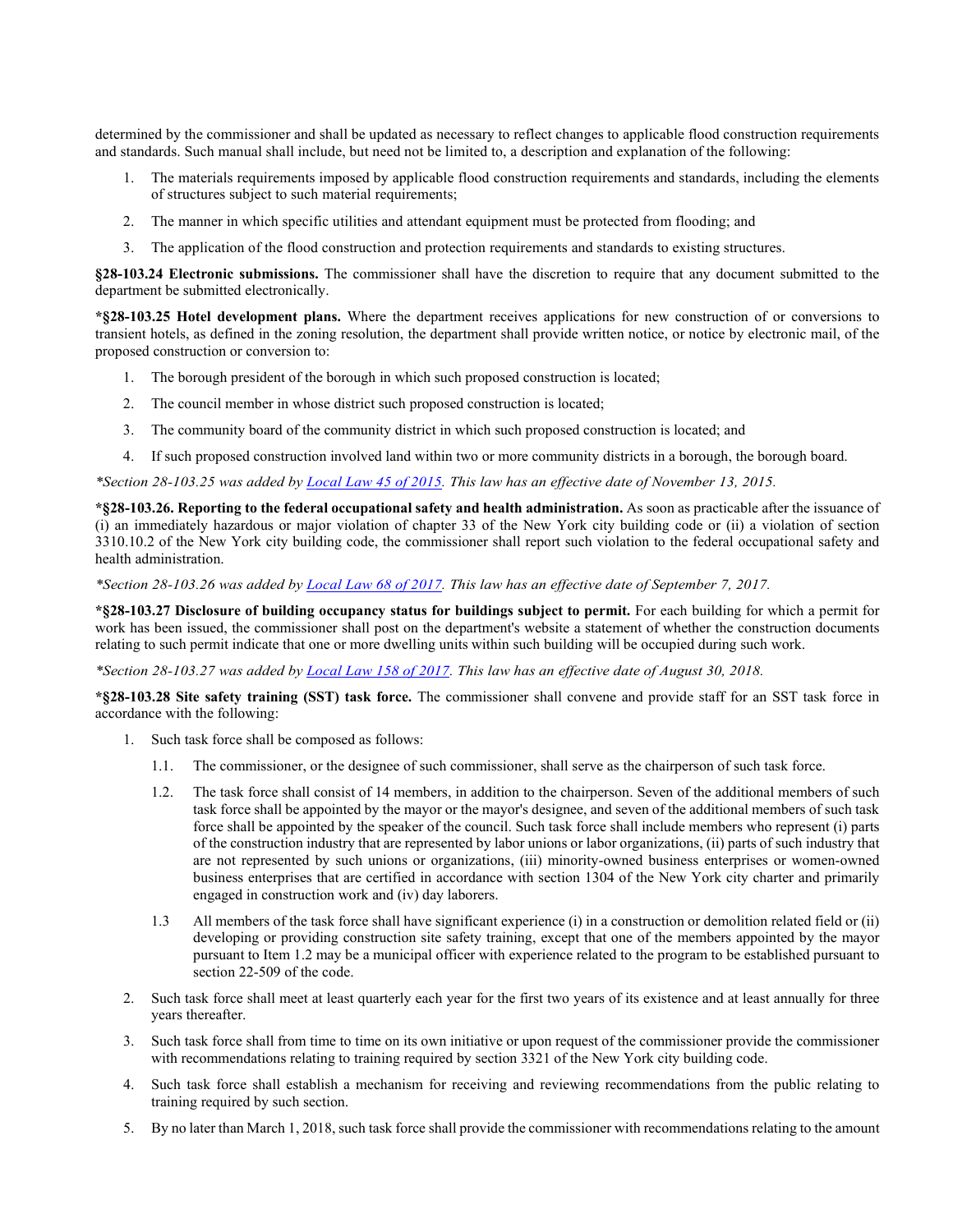of additional SST credits required for satisfying item 1.1 of the definition of limited SST card and the topics that such additional SST credits must cover. Such task force shall consider, but need not include in its recommendations, the following topics insofar as such topics relate to safeguarding the public from potential dangers posed by building sites.

- 5.1. Fall protection.
- 5.2. Personal protection equipment.
- 5.3. Safely working with machines.
- 5.4. Working with hazardous chemicals or other materials.
- 5.5. OSHA and its role in construction industry safety and health.
- 5.6. Handling heavy materials and proper lifting techniques.
- 5.7. Exit routes, emergency action plans, fire prevention and fire protection.
- 5.8. Confined space awareness.
- 5.9. Walking and working surfaces.
- 5.10. Electrical safety.
- 5.11. Hazard communication.
- 5.12. Concrete operations.
- 5.13. Demolition work.
- 5.14. Excavation work.
- 5.15. Construction and demolition work at major building sites.
- 5.16. Material handling.
- 5.17. Material hoisting.
- 5.18. Site perimeter protection.
- 5.19. Sidewalk sheds and fences.
- 5.20. Steel erection.
- 5.21. Tenant and occupant protection.
- 5.22. Ladders and stairs.
- 5.23. Drug and alcohol awareness.
- 5.24. Asbestos awareness.
- 5.25. Lead awareness.
- 5.26. First aid, including cardiopulmonary resuscitation (CPR) and automated external defibrillator (AED) use.

*\*Section 28-103.28 was added by [Local Law 196 of 2017.](http://www1.nyc.gov/assets/buildings/local_laws/ll196of2017.pdf) This law has an effective date of October 16, 2017.*

**\*\*§28-103.29 Reporting regarding implementation of section 3321 of the New York city building code.** No later than three months after the end of each fiscal year, the commissioner shall report to the mayor and the speaker of the council, and make publicly available online, a report on implementation of section 3321 of the New York city building code. In addition to any information the commissioner deems relevant, such report shall include:

- 1. The number of SST providers in existence at the end of such fiscal year. Such number shall also be disaggregated by which condition of item 1 of the definition of "site safety training (SST) provider" set forth in section 3302.1 of the New York city building code is satisfied by each such provider.
- 2. The number of SST cards issued in such fiscal year.
- 3. The number of temporary SST cards issued in such fiscal year.
- 4. The number of violations of such section issued in such fiscal year, disaggregated by violation type.
- 5. A list of building sites where violations of such section were issued and, for each such site, the following information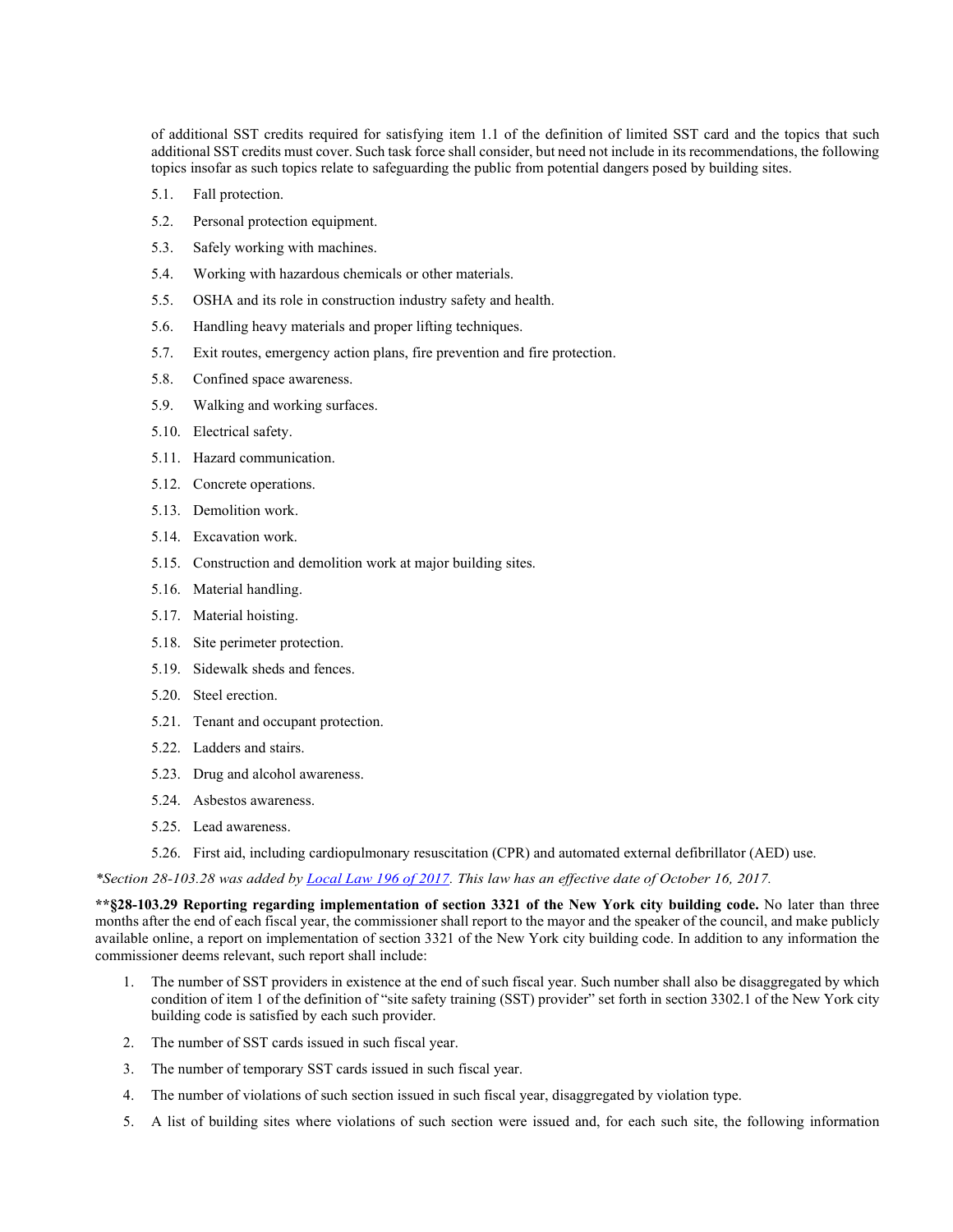disaggregated by violation type:

- 5.1. The number of follow-up inspections conducted pursuant to section 28-204.1.1.
- 5.2. The average frequency of such follow-up inspections.
- 5.3. The number of violations of section 3321 of the New York city building code issued as a result of such inspections.
- 6. A description of the enforcement mechanisms used by the department to ensure the integrity of training provided by SST providers in connection with section 3321 of the New York city building code and that such training satisfies the requirements of such section and any rules or department requirements relating to such training.

*\*\*Section 28-103.29 was added by [Local Law 196 of 2017.](http://www1.nyc.gov/assets/buildings/local_laws/ll196of2017.pdf) This law has an effective date of October 16, 2017. Section 28- 103.29 was amended by [Local Law 219 of 2019.](https://www1.nyc.gov/assets/buildings/local_laws/ll1219of2019.pdf) This law has an effective date of December 15, 2019.* 

**\*\*§28-103.29.1 Audits of training provided in connection with section 3321 of the New York city building code.** In addition to any other enforcement mechanisms, the department shall periodically audit SST providers and training provided in connection with section 3321 of the New York city building code by such providers in order to ensure the integrity of such training and compliance with such section and any rules or department requirements relating to such training.

*\*\*Section 28-103.29.1 was added by [Local Law 196 of 2017.](http://www1.nyc.gov/assets/buildings/local_laws/ll196of2017.pdf) This law has an effective date of October 16, 2017 and was renumbered by [Local Law 93 of 2019.](https://www1.nyc.gov/assets/buildings/local_laws/ll93of2019.pdf) This law has an effective date of September 16, 2019.*

**\*\*§28-103.30 Real Time Enforcement Unit.** There is hereby established within the department a real time enforcement unit. Such unit and an agency that is delegated authority by the commissioner shall be responsible for enforcing the construction codes with respect to:

- 1. occupied multiple dwellings with complaints related to work without a permit; and
- 2. occupied multiple dwellings with valid permits for (i) the alteration of 10 percent or more of the existing floor surface area of the building or (ii) an addition to the building.

*\*\*Section 28-103.30 was added by [Local Law 188](http://www1.nyc.gov/assets/buildings/local_laws/ll188of2017.pdf) of 2017. This law has an effective date of February 13, 2018 and was renumbered by [Local Law 233 of 2017.](https://www1.nyc.gov/assets/buildings/local_laws/ll233of2017.pdf) This law has an effective date of December 1, 2018.*

**\*\*§28-103.30.1 Tracking complaints related to work without a permit.** The real time enforcement unit shall receive and track all complaints related to work without a permit in occupied multiple dwellings. The unit shall retain records of such complaints.

*\*\*Section 28-103.30.1 was added by [Local Law 188](http://www1.nyc.gov/assets/buildings/local_laws/ll188of2017.pdf) of 2017. This law has an effective date of February 13, 2018 and was renumbered by [Local Law 233 of 2017.](https://www1.nyc.gov/assets/buildings/local_laws/ll233of2017.pdf) This law has an effective date of December 1, 2018.*

**\*\*§28-103.30.2 Monitoring occupied multiple dwellings with permits for alteration or addition.** The real time enforcement unit shall monitor all occupied multiple dwellings with valid permits for (i) the alteration of 10 percent or more of the existing floor surface area of the building or (ii) an addition to the building. Owners of such buildings shall notify the department in writing at least 72 hours prior to the commencement of any work pursuant to such permits.

*\*\*Section 28-103.30.2 was added by [Local Law 188](http://www1.nyc.gov/assets/buildings/local_laws/ll188of2017.pdf) of 2017. This law has an effective date of February 13, 2018 and was renumbered by [Local Law 233 of 2017.](https://www1.nyc.gov/assets/buildings/local_laws/ll233of2017.pdf) This law has an effective date of December 1, 2018.*

**\*\*§28-103.30.3 Inspections.** For immediately hazardous complaints related to work without a permit in occupied multiple dwellings, the real time enforcement unit shall conduct inspections of such occupied multiple dwellings within 12 hours of the receipt of such complaints, except that complaints received after 8:00 p.m. shall be inspected by 10:00 a.m. on the following day. For all other complaints related to work without a permit in occupied multiple dwellings, such unit shall conduct inspections of such multiple dwelling within ten days of receipt of such complaints. The real time enforcement unit shall also conduct initial inspections of no fewer than five percent of occupied multiple dwellings with valid permits for alteration or addition as described in section 28-103.26.2, within 20 days of commencement of work for such alterations or additions and shall conduct periodic unannounced inspections thereafter until such work is complete. The unit shall be available to conduct inspections seven days a week, between the hours of 8:30 a.m. and 10:00 p.m.

*\*\*Section 28-103.30.3 was added by [Local Law 188](http://www1.nyc.gov/assets/buildings/local_laws/ll188of2017.pdf) of 2017. This law has an effective date of February 13, 2018 and was renumbered by [Local Law 233 of 2017.](https://www1.nyc.gov/assets/buildings/local_laws/ll233of2017.pdf) This law has an effective date of December 1, 2018.* 

**\*\*§28-103.30.4 Violations.** The real time enforcement unit shall issue notices of violation or stop work orders as necessary.

*\*\*Section 28-103.30.4 was added by [Local Law 188](http://www1.nyc.gov/assets/buildings/local_laws/ll188of2017.pdf) of 2017. This law has an effective date of February 13, 2018 and was renumbered by [Local Law 233 of 2017.](https://www1.nyc.gov/assets/buildings/local_laws/ll233of2017.pdf) This law has an effective date of December 1, 2018.* 

**\*\*§28-103.30.5 Report.** The department shall publish online an annual report with the following information related to the effectiveness of the real time enforcement unit: (i) the number of complaints received disaggregated by building; (ii) the average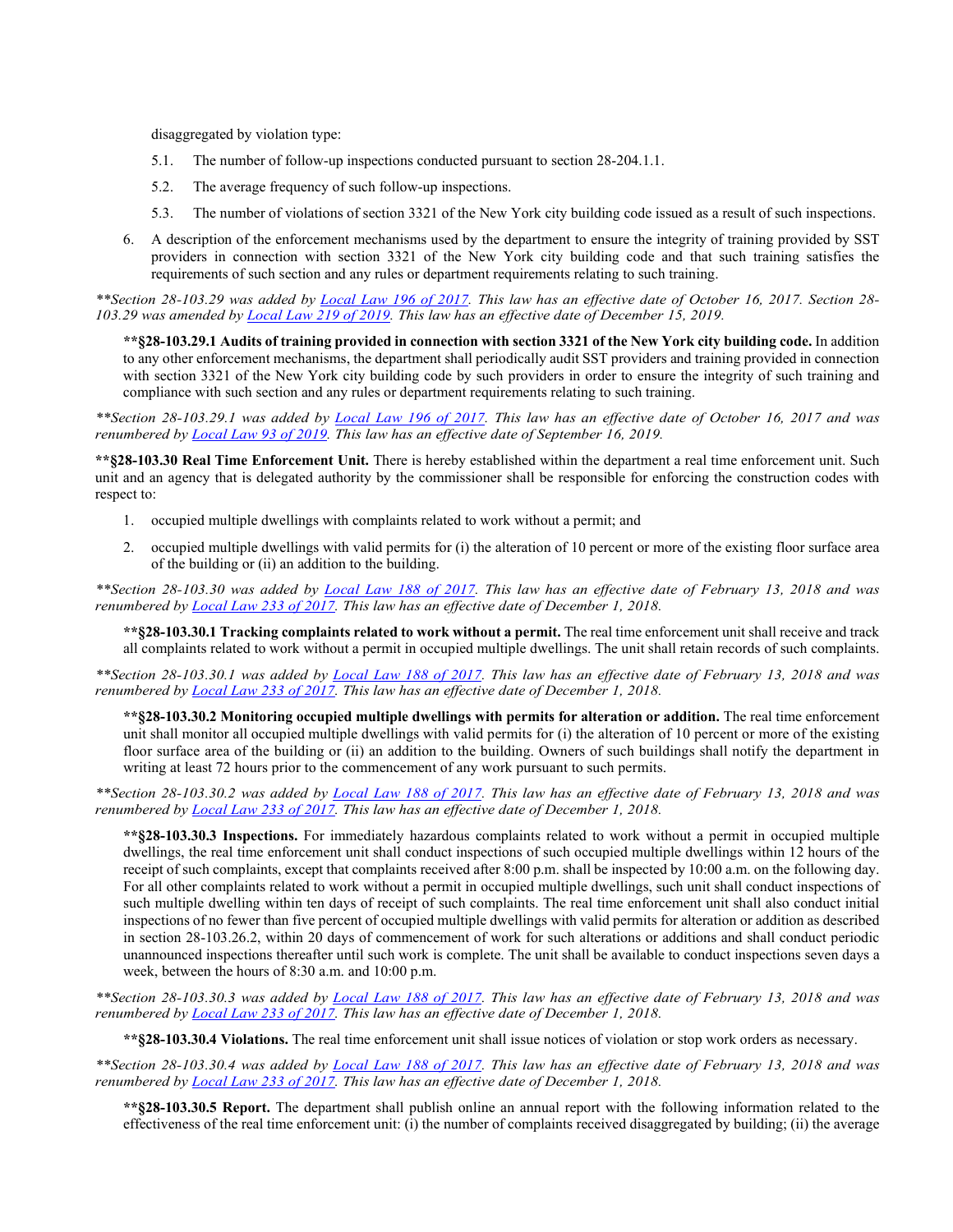time taken to respond to complaints; (iii) the number of monitored occupied multiple dwellings with valid permits for alteration or addition as described in section 28-103.26.2; (iv) the number of initial and periodic inspections conducted disaggregated by building; and (v) the number and type of violations issued disaggregated by building.

*\*\*Section 28-103.30.5 was added by [Local Law 188](http://www1.nyc.gov/assets/buildings/local_laws/ll188of2017.pdf) of 2017. This law has an effective date of February 13, 2018 and was renumbered by [Local Law 233 of 2017.](https://www1.nyc.gov/assets/buildings/local_laws/ll233of2017.pdf) This law has an effective date of December 1, 2018.* 

**\*§28-103.31 Report on site safety manager and coordinator certifications.** The commissioner shall, in October of 2018 and each year thereafter, electronically submit to the city council and post on the department's website a report that includes the following information regarding site safety managers and site safety coordinators:

- 1. The (i) number of active site safety manager certificates and (ii) number of active site safety coordinator certificates;
- 2. The (i) number of active site safety manager certificates on the last day of the preceding year and (ii) number of active site safety coordinator certificates on the last day of the preceding year;
- 3. The (i) number of sites for which a site safety manager was required by this code during the preceding year and (ii) number of such sites for which a site safety manager was required by this code but for which a site safety coordinator may be designated in lieu of such manager pursuant to the exception to section 3310.5 of the New York city building code;
- 4. The (i) number of site safety manager certificates issued in the preceding year and (ii) number of site safety coordinator certificates issued in the preceding year;
- 5. The (i) number of applicants for site safety manager certificates who submitted applications during the preceding year and (ii) number of applicants for site safety coordinator certificates who submitted applications during the preceding year;
- 6. The (i) average length of time for an applicant who submitted an application for a site safety manager certificate during the preceding year to receive such certificate, measured from the date a completed application is submitted to the department and (ii) average length of time for an applicant who submitted an application for a site safety coordinator certificate during the preceding year to receive such certificate, measured from the date a completed application is submitted to the department; and
- 7. The (i) average length of time for an applicant who submitted an application for a site safety manager certificate during the preceding year to complete a background check, if any, for such certificate, measured from the date such applicant submitted all documentation necessary to complete such check, (ii) average length of time for an applicant who submitted an application for a site safety coordinator certificate during the preceding year to complete a background check, if any, for such certificate, measured from the date such applicant submitted all documentation necessary to complete such check (iii) the main three reasons for completions of background checks for applicants who submitted applications for site safety manager certificates during the preceding year exceeding the average length of time for completion of such background checks and (iv) the main three reasons for completions of background checks for applicants who submitted applications for site safety coordinator certificates during the preceding year exceeding the average length of time for completion of such background checks.

## *\*Section 28-103.31 was added by [Local Law 224](http://www1.nyc.gov/assets/buildings/local_laws/ll224of2017.pdf) of 2017. This law has an effective date of December 1, 2017.*

**\*\*§28-103.32 Education and outreach regarding single-occupant toilet room requirements.** The department, in conjunction with (i) the mayor's office of immigrant affairs, (ii) the commission on human rights, (iii) the department of consumer and worker protection, (iv) the department of health and mental hygiene, (v) the department of small business services, (vi) the department of citywide administrative services and (vii) any other office or agency designated by the mayor, shall conduct education and outreach to increase awareness of sections 403.2.1 and 403.4 of the New York city plumbing code, regarding single-occupant toilet room requirements. Such education and outreach shall be tailored to business owners, and shall, at a minimum, include educational materials concerning such single-occupant toilet room requirements and the related posting and signage requirements, including samples of acceptable signage. Such materials and sample signage shall be available in the designated citywide languages as defined in section 23-1101. Information concerning such requirements shall also be made available on the department's website.

*\*Section 28-103.32 was added by [Local Law 190 of 2018.](https://www1.nyc.gov/assets/buildings/local_laws/ll190of2018.pdf) This law has an effective date of December 1, 2018.*

*\*\*Section 28-103.32 was amended b[y Local Law 80 of 2020.](http://www1.nyc.gov/assets/buildings/local_laws/ll80of2020.pdf) This law has an effective date of August 28, 2020.*

**\*§28-103.32.1 Reporting.** By no later than April 1, 2019, and annually thereafter until April 1, 2023, the commissioner of buildings shall submit to the mayor and the speaker of the council, and post on the department's website, a report on:

- 1. The education and outreach conducted as required by section 28-103.32 including a description of how such outreach was conducted and the number of business owners reached through the outreach;
- 2. The number of complaints related to sections 403.2.1 and 403.4 of the New York city plumbing code reported to 311, disaggregated by online complaints and phone complaints;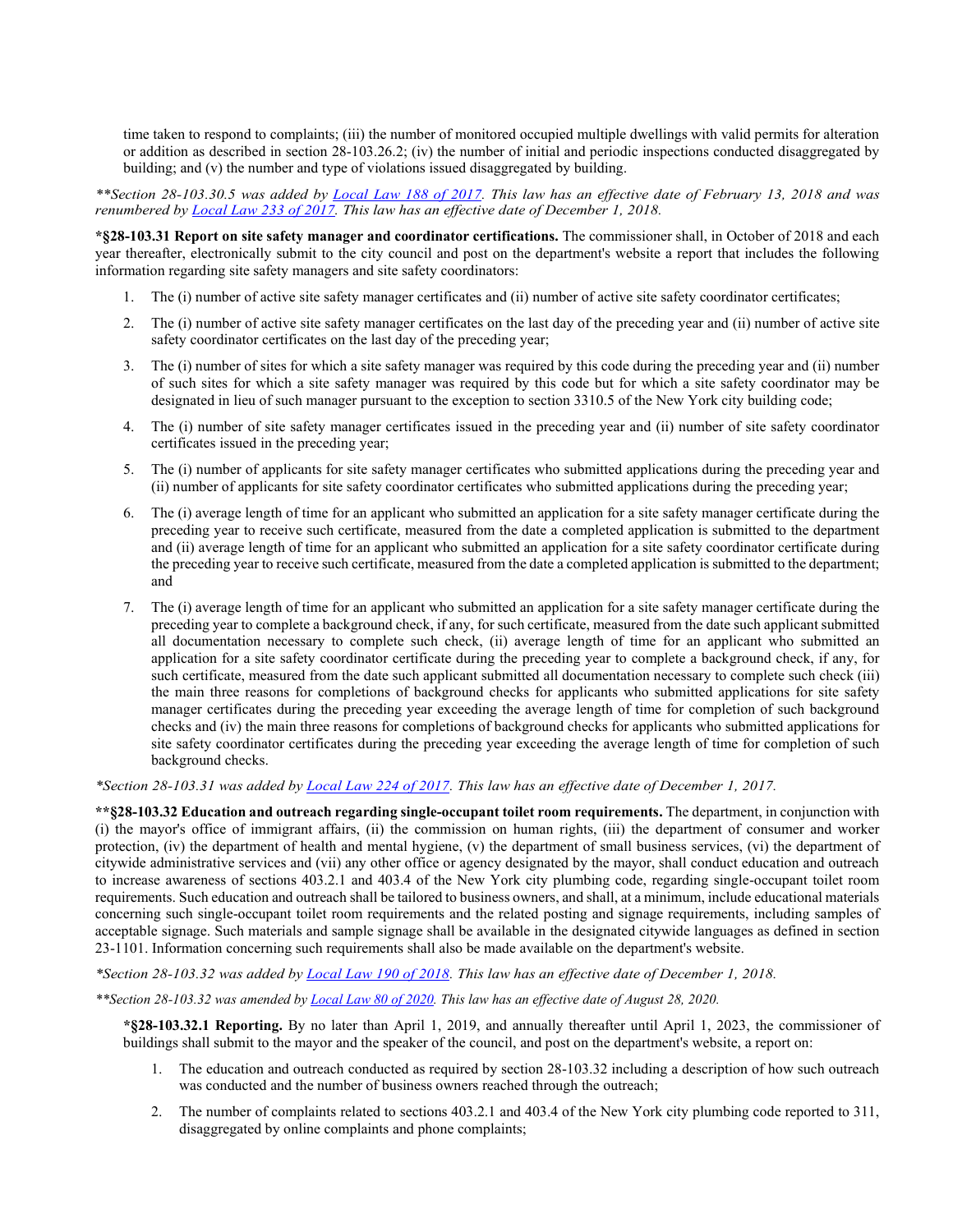- 3. The number of violations issued as a result of such complaints;
- 4. The total amount of penalties imposed as a result of such violations for the immediately preceding year; and
- 5. Whether subsequent inspections were conducted by the department to ensure future compliance with such sections of the New York city plumbing code.

*\*Section 28-103.32.1 was added b[y Local Law 190 of 2018.](https://www1.nyc.gov/assets/buildings/local_laws/ll190of2018.pdf) This law has an effective date of December 1, 2018.*

**\*\*§28-103.33 Office of alternative energy.** There is hereby established within the department an office of alternative energy.

*\*\*Section 28-103.33 was added by [Local Law 233 of 2017.](https://www1.nyc.gov/assets/buildings/local_laws/ll233of2017.pdf) This law has an effective date of December 1, 2018 and was renumbered by [Local Law 93 of 2019.](https://www1.nyc.gov/assets/buildings/local_laws/ll93of2019.pdf) This law has an effective date of September 16, 2019.*

**\*\*§28-103.33.1 Definitions.** As used in this section, the following terms have the following meaning:

**ALTERNATIVE ENERGY PROJECT.** Construction work on a building that will result in such building having at least 50 kilowatts of alternative energy capacity installed onsite from:

- 1. A qualified energy resource, as such term is defined in section 45 of title 26 of the United States code; or
- 2. A source that is determined to be renewable by the commissioner or the head of another agency designated by the mayor.

**GREEN ROOF SYSTEM.** See section 1502.1 of the New York city building code.

*\*\*Section 28-103.33.1 was added by [Local Law 233 of 2017.](https://www1.nyc.gov/assets/buildings/local_laws/ll233of2017.pdf) This law has an effective date of December 1, 2018 and was renumbered and further amended by [Local Law 93 of 2019.](https://www1.nyc.gov/assets/buildings/local_laws/ll93of2019.pdf) This law has an effective date of September 16, 2019.* 

**\*\*§28-103.33.2 Duties of the office of alternative energy.** The duties of the office of alternative energy include, but need not be limited to:

- 1. Establishing a program to (i) assist with the technical review and approval of applications and other documents submitted to the department in connection with alternative energy projects, (ii) provide guidance to applicants in connection with such projects, (iii) support technical research for advancing energy legislation and policy within the city and (iv) receive and respond to comments, questions and complaints with respect to such program;
- 2. Coordinating with the office of long-term planning and sustainability, fire department, department of small business services, department of housing preservation and development, and other relevant agencies to ensure that policies are in place to encourage the installation and maintenance of alternative energy projects, and seeking cooperation and assistance from the city university of New York with respect to such policies; and
- 3. Making recommendations to the commissioner and the heads of other agencies with respect to streamlining the process for obtaining the necessary approvals to install and maintain alternative energy projects.

*\*\*Section 28-103.33.2 was added by [Local Law 233 of 2017.](https://www1.nyc.gov/assets/buildings/local_laws/ll233of2017.pdf) This law has an effective date of December 1, 2018 and was renumbered by [Local Law 93 of 2019.](https://www1.nyc.gov/assets/buildings/local_laws/ll93of2019.pdf) This law has an effective date of September 16, 2019.* 

**\*§28-103.33.3 Reporting.** The head of the office of the alternative energy shall submit an annual report to the commissioner and to the head of any other relevant agency providing (i) a description of the most commonly received comments, questions and complaints received with respect to such office, (ii) a description of actions undertaken by such office to coordinate with other agencies and the results of such coordination, (iii) recommendations made pursuant to section 28-103.31.2 and (iv) recommendations with respect to expanding the definition of alternative energy project. By no later than three months after the end of each fiscal year, such office shall submit a report to the mayor and the speaker of the city council that includes a summary of the actions taken by any agency as a result of any comment, question, complaint or recommendation from or forwarded by such office.

*\*\*Section 28-103.33.3 was added by [Local Law 233 of 2017.](https://www1.nyc.gov/assets/buildings/local_laws/ll233of2017.pdf) This law has an effective date of December 1, 2018 and was renumbered by [Local Law 93 of 2019.](https://www1.nyc.gov/assets/buildings/local_laws/ll93of2019.pdf) This law has an effective date of September 16, 2019.* 

**\*\*§28-103.33.4 Posting of information.** The office of alternative energy shall maintain a website and shall post on such website the contact information for such office and a statement indicating that any person may contact such office if such person has a comment, question or complaint with respect to such office.

*\*\*Section 28-103.31.4 was added by [Local Law 233 of 2017.](https://www1.nyc.gov/assets/buildings/local_laws/ll233of2017.pdf) This law has an effective date of December 1, 2018 and was renumbered by [Local Law 93 of 2019.](https://www1.nyc.gov/assets/buildings/local_laws/ll93of2019.pdf) This law has an effective date of September 16, 2019.* 

**\*§28-103.33.4.1 Information regarding installation of green roof systems.** The office of alternative energy shall further post and maintain links on its website to information regarding the installation of green roof systems and other resources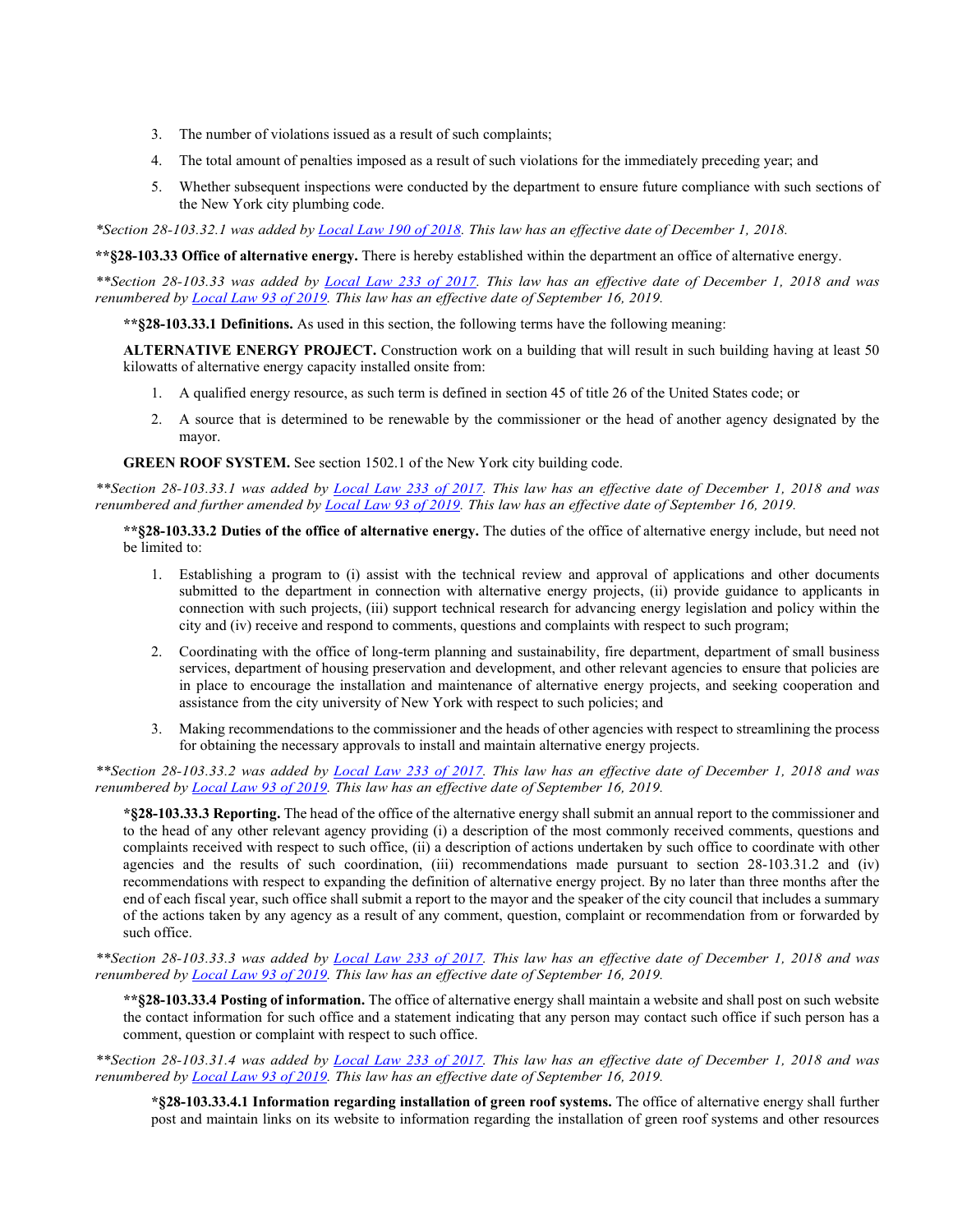and materials regarding the installation of green roof systems and other resources and materials regarding green roof systems.

*\*Section 28-103.33.4.1 was added by [Local Law 93 of 2019.](https://www1.nyc.gov/assets/buildings/local_laws/ll93of2019.pdf) This law has an effective date of September 16, 2019.* 

**\*§28-103.35 E-mail notice of construction project updates.** The department shall provide, free of charge, a service allowing users to register to receive an automated e-mail notification each time a change in status is recorded with respect to one or more construction projects, selected by such user. Such email notifications shall include any updates to work permits issued by the department for each such selected construction project, including issuance of any stop work order issued pursuant to section 28-207.2.

*\*Section 28-103.35 was added by [Local Law 59](https://www1.nyc.gov/assets/buildings/local_laws/ll59of2019.pdf) of 2019. This law has an effective date of September 27, 2019.* 

**\*§28-103.36 Bird friendly design and construction requirements.** The department shall issue, and update as necessary, bird friendly building design and construction requirements. No later than October 1, 2020, the department shall post on its website such requirements and information about compliance with section 1403.8 of the New York city building code.

*\*Section 28-103.36 was added by [Local Law 15 of 2020.](https://www1.nyc.gov/assets/buildings/local_laws/ll15of2020.pdf) This law has an effective date of January 10, 2021.*

#### **ARTICLE 104 CONSTRUCTION DOCUMENTS**

**§28-104.1 General.** The department shall not issue a permit pursuant to this code, or a place of assembly operation certificate pursuant to this code unless and until it approves all required construction documents for such work. The department shall not issue an electrical work permit pursuant to the New York city electrical code for fire and emergency alarm systems, solar panels and wind turbines unless and until it approves all required construction documents for such work. Such construction documents shall be prepared by or under the supervision of a registered design professional as required by this code. An application for an associated work permit shall not be submitted to the department until all required construction documents have been approved.

**§28-104.1.1 Construction documents subject to the New York city fire code.** Except as the New York city fire code may otherwise provide, the construction documents for facilities and systems for which the fire code provides design and installation requirements, including but not limited to fire alarm systems, flammable and combustible liquids, compressed gases, explosives and other hazardous materials; flammable spraying systems and facilities; automatic water sprinkler systems for hazardous material and combustible material storage, and non-water fire extinguishing systems, shall be subject to the review and approval of the fire commissioner in accordance with the New York city fire code. Approval by the department of construction documents for new or existing buildings containing such facilities and systems shall not be construed as approval of such systems and facilities.

**\*§28-104.2 Application for approval of construction documents.** The department shall assign an application number to and docket all applications for approval of construction documents and any amendments thereto filed with it. The department shall examine the construction documents promptly after their submission. The examination shall be made under the direction of the commissioner for compliance with the provisions of this code and other applicable laws and rules. The personnel employed for the examination of construction documents shall be qualified registered design professionals, experienced in building construction and design. The department shall provide written notification to owners of adjoining property at the time such application is submitted.

*\*Section 28-104.2 was amended by [New York State Laws of 2018 Chapter 217.](https://www1.nyc.gov/assets/buildings/local_laws/nys_ch_217_adjoining_owner_notice.pdf) This law has an effective date of August 24, 2018.*

**\*\*§28-104.2.1 Less than full examination of applications for construction and related document approval.** The commissioner may, in the commissioner's discretion, establish a program whereby construction and related documents may be accepted with less than full examination by the department based on the professional certification of an applicant who is a registered design professional. On a monthly basis, the commissioner shall audit no less than 25 percent of construction documents which are for multiple dwellings where 25 percent or more of the dwelling units are occupied and such multiple dwellings, in whole or in part, either (i) are subject to rent regulation, (ii) are being rehabilitated or maintained as affordable housing through a department of housing preservation and development program, (iii) are subject to a city regulatory agreement mandating the creation or preservation of a certain number of affordable units, (iv) contain affordable housing units created, sponsored or preserved through other city programs or initiatives, or (v) where the department knows or has reason to know, are the subject of a rent overcharge application which is in the process of being investigated by the New York State division of housing and community renewal.

#### **Exceptions:**

1. Construction or related documents may not be subject to less than full examination if the building is listed on the department of housing preservation and development's website pursuant to paragraph 6 of subdivision m of section 27-2115.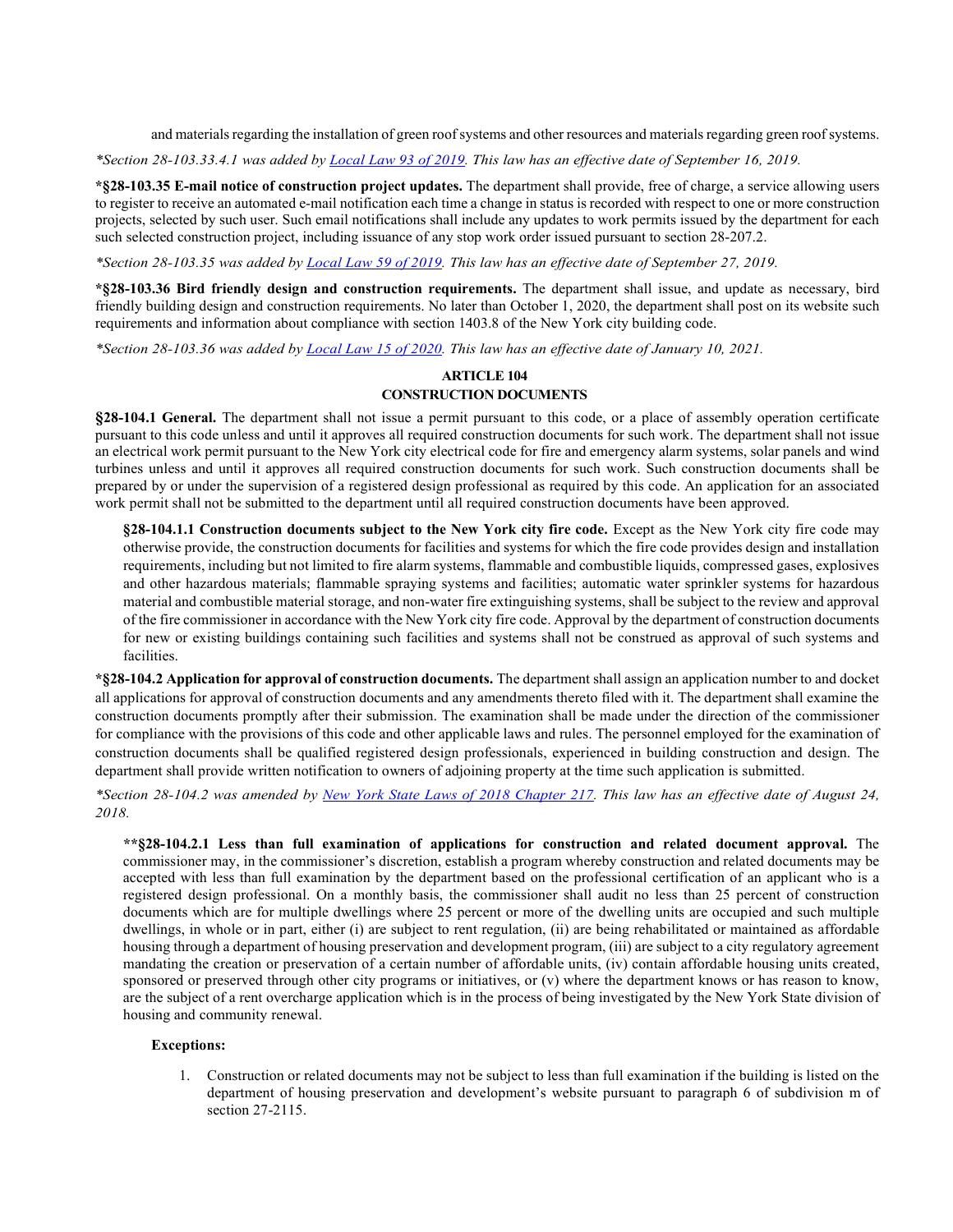2. Where a penalty is imposed pursuant to article 213 of chapter 2 of this title for work that has been performed without a permit on a building (i) construction and related documents for work at such building shall not be accepted with less than full examination by the department for one year after such imposition or (ii) if such work without a permit was performed on only part of such building and the owner of such part is not the owner of such building, construction and related documents for work on such part shall not be accepted with less than full examination by the department for one year after such imposition or until the date such part of such building changes owners, whichever is sooner.

*\*Section 28-104.2.1 was amended by [Local Law 149 of 2017.](http://www1.nyc.gov/assets/buildings/local_laws/ll149of2017.pdf) This law has an effective date of December 28, 2017.* 

*\*\*Section 28-104.2.1 was amended by [Local Law 158 of 2017.](https://www1.nyc.gov/assets/buildings/local_laws/ll158of2017.pdf) This law has an effective date of August 30, 2018.*

**§28-104.2.1.1 Effect of acceptance.** Except as otherwise specified in this code or in the rules of the department, for the purposes of this code, the acceptance of construction and related documents in accordance with such program shall have the same force and effect as the approval of construction and related documents after full examination by the department. Except as otherwise specified in this code or in the rules of the department, references in this code to approved construction and/or related documents or to the approval of construction and/or related documents shall also be deemed to refer to accepted construction and related documents or to the acceptance of construction and related documents, as applicable.

**\*§28-104.2.1.2 Program requirements.** The commissioner may establish qualifications and requirements for registered design professionals to participate in such program and may exclude, suspend or otherwise sanction participants for cause. The commissioner shall send an annual notification to registered design professionals who are currently participating in this program notifying them, in a manner to be determined by the commissioner, of the grounds upon which they may be excluded, suspended or otherwise sanctioned.

*\*Section 28-104.2.1.2 was amended b[y Local Law 108 of 2019.](https://www1.nyc.gov/assets/buildings/local_laws/ll108of2019.pdf) This law has an effective date of September 6, 2019.*

**§28-104.2.1.3 Mandatory program requirements.** Registered design professionals participating in such program shall be subject to sections 28-104.2.1.3.1 through 28-104.2.1.3.2.

**§28-104.2.1.3.1 Probation.** A registered design professional shall not be eligible to participate in the program during any period of probation imposed as a sanction by the board of regents pursuant to section 6511 of the education law.

**\*\*§28-104.2.1.3.2 Mandatory sanctions.** The commissioner shall, after the opportunity for a hearing before the office of administrative trials and hearings in accordance with department rules, exclude, suspend or otherwise condition the participation of a registered design professional who (i) knowingly or negligently submits a professional certification of an application and/or construction and other related document that contains false information or is not in compliance with all applicable provisions of law, (ii) submits two professionally certified applications for construction document approval within any 12-month period containing errors that result in revocation of an associated permit or that otherwise demonstrate incompetence or a lack of knowledge of applicable laws, or (iii) knowingly orders or directs another registered design professional to submit a professional certification of an application and/or construction and any other related document that contains false information or is not in compliance with all applicable provisions of law or that otherwise demonstrates incompetence or a lack of knowledge of applicable laws, or with knowledge of such specific conduct, ratifies or assents to such conduct or with knowledge of such specific conduct and while acting as a supervisor otherwise fails to prevent it. The commissioner may, after the opportunity for a hearing before the office of administrative trials and hearings in accordance with department rules, exclude, suspend, or otherwise condition the participation of a registered design professional who submits two professionally certified applications for construction document approval within any 12-month period containing errors that result in a stop work order. The term "otherwise condition" shall mean limitations on such professional's participation in the program, such as, but not limited to, audits and monitoring of the registered design professional's applications and other submissions. For the purposes of this section, a professionally certified application shall include the professional certification of construction and other related documents and the satisfaction of objections issued at plan examination.

*\*\*Section 28-104.2.1.3.2 was amended b[y Local Law 108 of 2019.](https://www1.nyc.gov/assets/buildings/local_laws/ll108of2019.pdf) This law has an effective date of September 6, 2019. Section 28-104.2.1.3.2 was amended by [Local Law 105 of 2019.](https://www1.nyc.gov/assets/buildings/local_laws/ll105of2019.pdf) This law has an effective date of October 6, 2019.*

> **§28-104.2.1.3.2.1 Reinstatement.** A registered design professional who is excluded from the program in accordance with section 28-104.2.1.3 may apply for reinstatement one year or more after such exclusion. An applicant who the commissioner finds is qualified to resume participation in the program shall be on probation for a period of not less than 6 months after reinstatement and during that time shall as a condition of such reinstatement attend one or more training or continuing education courses, approved by the department, related to compliance with the building code and related laws and rules and the zoning resolution. The professional shall submit satisfactory proof of the successful completion of such training or continuing education courses to the department.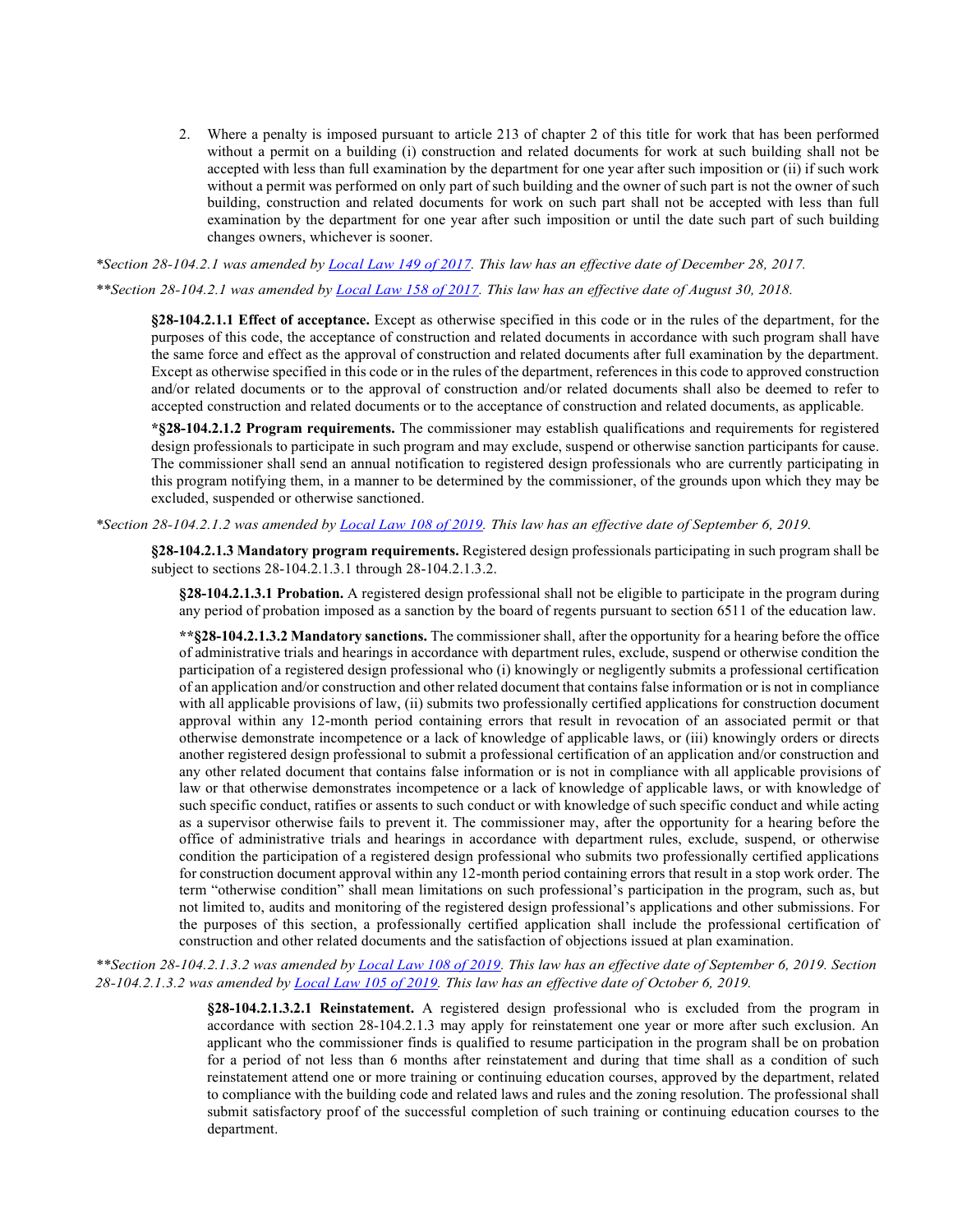**\*§28-104.2.1.3.2.2 Mandatory permanent revocation.** The commissioner (i) shall permanently revoke, without the opportunity of restoration, the professional certification privileges of an engineer or architect who, while on probation, professionally certifies an application, plans, construction or other related document that contains false information or is not in compliance with all applicable provisions of law or who otherwise demonstrates incompetence or a lack of knowledge of applicable laws and (ii) may permanently revoke the professional certification privileges of an engineer or architect who knowingly orders or directs another registered design professional to, while on probation, professionally certify an application, plans, construction or other related document that contains false information or is not in compliance with all applicable provisions of law or that otherwise demonstrates incompetence or a lack of knowledge of applicable laws, or with knowledge of such specific conduct, ratifies or assents to, or with knowledge of such specific conduct and while acting as a supervisor otherwise fails to prevent it.

*\*Section 28-104.2.1.3.2.2 was amended by [Local Law 108 of 2019.](https://www1.nyc.gov/assets/buildings/local_laws/ll108of2019.pdf) This law has an effective date of September 6, 2019.*

**§28-104.2.1.3.2.3 Construction.** Nothing herein shall be construed to limit the commissioner's power, consistent with state and local law, to adopt rules that include additional grounds to limit the filing privileges of or otherwise sanction registered design professionals, after the opportunity for a hearing, who it determines, knowingly or negligently submit applications or other documents to the department that contain false information or are not in compliance with all applicable provisions of law or that otherwise demonstrate incompetence or a lack of knowledge of applicable law or standards.

**\*§28-104.2.1.4 Database.** The department shall create and maintain a database of all registered design professionals who have been excluded, suspended or otherwise sanctioned by the department, all current firms of employment or affiliation of such professionals, if known or readily ascertainable, and the firm that employed such profressionals, or with which such professional was affiliated, at the time such professionals were sanctioned, and the status of such sanction or sanctions. Within 7 business days of the date a sanction is imposed, the department shall post on its website, in a nonproprietary machine-readable format that permits automated processing, and shall make available upon request, the name of the registered design professional, and the firm that employed such professionals, or with which such professionals were affiliated, at the time such professionals were sanctioned, and a description of the sanction, the initial date of the sanction, the reinstatement date, if applicable, the address of the premises for which the application associated with the sanction was submitted, and whether the sanction was imposed after a hearing or a settlement. The department shall provide requested information concerning the exclusion, suspension or other sanction of a specific registered design professional and the firm of employment of such professionals, or the firm with which such professionals were affiliated, when such professionals were sanctioned, within 30 days of such request.

*\*\*Section 28-104.2.1.4 was amended by [Local Law 108 of 2019.](https://www1.nyc.gov/assets/buildings/local_laws/ll108of2019.pdf) This law has an effective date of September 6, 2019.* 

## *Section 28-104.2.1.4 was amended b[y Local Law 105 of 2019.](https://www1.nyc.gov/assets/buildings/local_laws/ll105of2019.pdf) This law has an effective date of October 6, 2019.*

**§28-104.2.1.5 Applicant requirement.** The program shall include a condition that the applicant remain with the project until it is signed-off by the department, all current firms of employment or affiliation of such professionals, if known or readily ascertainable, and the firm that employed such professionals, or with which such professional was affiliated, at the time such professionals were sanctioned, and the status of such sanction or sanctions. and that if the applicant withdraws from or is unable to continue a project before the issuance of a letter of completion or certificate of occupancy, as applicable, all work shall stop and no permit, letter of completion or certificate of occupancy shall be issued until a successor registered design professional is designated as applicant of record and such person:

- 1. Completes a thorough review and evaluation of the previously filed and accepted construction and other related documents to determine that they conform to the applicable laws and rules in accordance with rules of the board or regents, 8 NYCRR 29.3(a)3;
- 2. Inspects any built work to confirm that the observable conditions are consistent with the previously filed and accepted construction documents; and
- 3. Based on the result of the evaluation and inspections, secures department approval after examination of construction and other related documents submitted by and under signature and seal of the successor. All deficiencies shall be addressed by the successor in such documents.

**§28-104.2.1.6 Notice to the state department of education.** The department shall provide written notice to the New York state department of education of any registered design professional who was the subject of any disciplinary proceeding where there has been an adverse determination or sanction by the department including any settlement agreement that is reached between the parties that resulted in a sanction of privileges being imposed by the department. Such notice shall be sent within ten business days after a determination is made in any such disciplinary proceeding or after a settlement of such proceeding has been reached, and shall include the name, and business firm name and address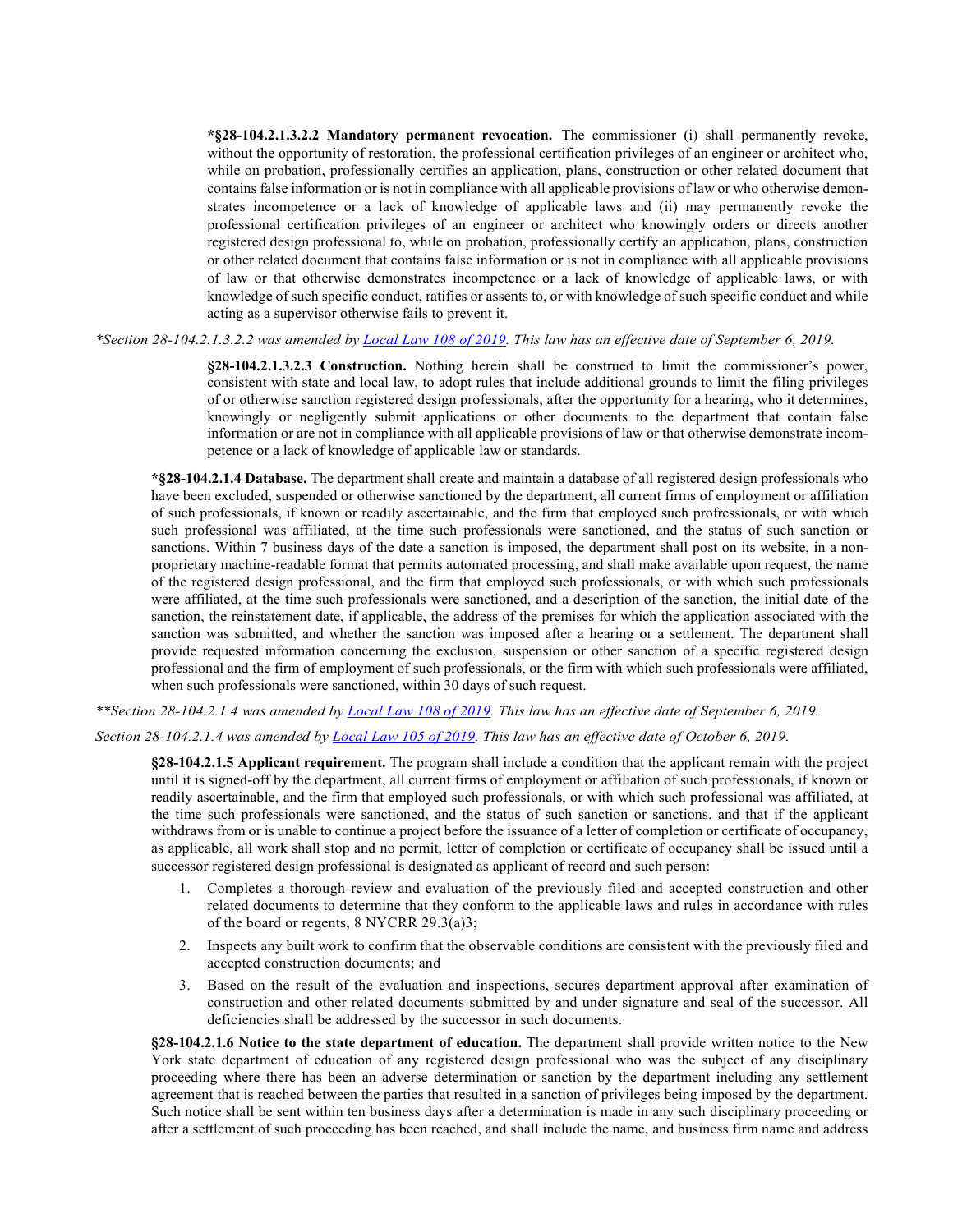of such registered design professional, as well as any supporting documentation for the sanction imposed. The department shall also provide such notice to the state department of education of any registered design professional that has been the subject of any disciplinary proceeding where there has been an adverse determination or sanction by the department within the five calendar years immediately preceding the effective date of this section.

**§28-104.2.2 Approval or acceptance to be indicated on construction documents.** All construction documents, when approved, shall be stamped or endorsed "approved" under the official method of the department, followed by a notation of the date except that construction documents accepted with less than full examination by the department shall be stamped or endorsed "accepted" instead of "approved". One set of "approved" or "accepted" construction documents shall be retained by the department and another set shall be maintained at the project site until the work authorized by the permit is completed and signed-off by the department.

**§28-104.2.3 Time limitation of application.** An application for approval of construction documents shall be deemed to have been abandoned 12 months after the date of its submission, unless such application has been diligently prosecuted after rejection in whole or in part, or unless a permit shall have been issued pursuant to this code, except that the commissioner may upon application, for reasonable cause, grant extensions of time for additional 12-month periods.

**§28-104.2.4 Conditions of approval.** All construction documents approved by the commissioner shall be conditioned upon and subject to compliance with the requirements of this code and other applicable laws and rules in effect at the time of issuance of the associated work permit or place of assembly certificate of operation.

**§28-104.2.5 Phased or partial approval.** In the case of construction documents for the construction of new buildings or the alteration of buildings, the commissioner may grant partial approval of construction documents before the construction documents for the entire building or structure have been submitted. The approval of such partial applications will be subject to the submittal and approval of construction documents, filed together, comprising:

- 1. The lot diagram showing the exact location of the lot and dimensions to the nearest corner;
- 2. A complete zoning analysis showing compliance of the proposed work with the zoning resolution;
- 3. The foundation plans, as provided for in section 106.7.1 of the New York city building code, as well as a loading diagram and column schedule for the entire building or structure;
- 4. Earthwork plans, as provided for in section 107.8 of the New York city building code; and
- 5. The floor and roof plans showing compliance with exit requirements, as provided for in this code. Structural calculations that justify the foundation design shall be made available to the department when requested by the department. Following the partial approval of such construction documents, the issuance of a foundation and earthwork permit shall be subject to submission of required submittal documents, including related support of excavation documents in accordance with section 28-105.2.1. The owner and the holder of such a foundation and earthwork permit shall proceed at their own risk with the construction operation and without assurance that a permit for the entire structure will be granted. In the event that the project does not proceed, any open excavation shall be filled and graded in accordance with chapter 33 of the New York city building code.

The issuance of such foundation and earthwork permit is subject to submission of required submittal documents. The owner and the holder of such foundation and earthwork permit shall proceed at their own risk with the construction operation and without assurance that a permit for the entire structure will be granted.

**§28-104.2.6 Deferred submittal.** With the prior approval of the department, the applicant may defer submittal of portions of the design until a specified period of time after the issuance of a permit. The applicant shall list the deferred submittal items on the initial application for construction document approval. The deferred submittal items shall not be constructed or installed until the design and submittal documents for the item have been approved by the department.

**§28-104.2.7 Time period for review.** Completed construction documents complying with the provisions of this code and other applicable laws and rules shall be approved by the commissioner and written notice of approval shall be given the applicant promptly and no later than 40 calendar days after the submission of a complete application.

#### **Exceptions:**

- 1. On or before the fortieth day, the commissioner may, for good cause shown and upon notification to the applicant, extend such time for an additional 20 calendar days.
- 2. Such time period for review shall commence in accordance with article 107 for single room occupancy multiple dwellings.

**\*\*§28-104.2.7.1 Notification of approval.** The department shall, on a weekly basis, send council members and community boards, by electronic mail, and post on its website, a copy of all notices of approval for applications sent to applicants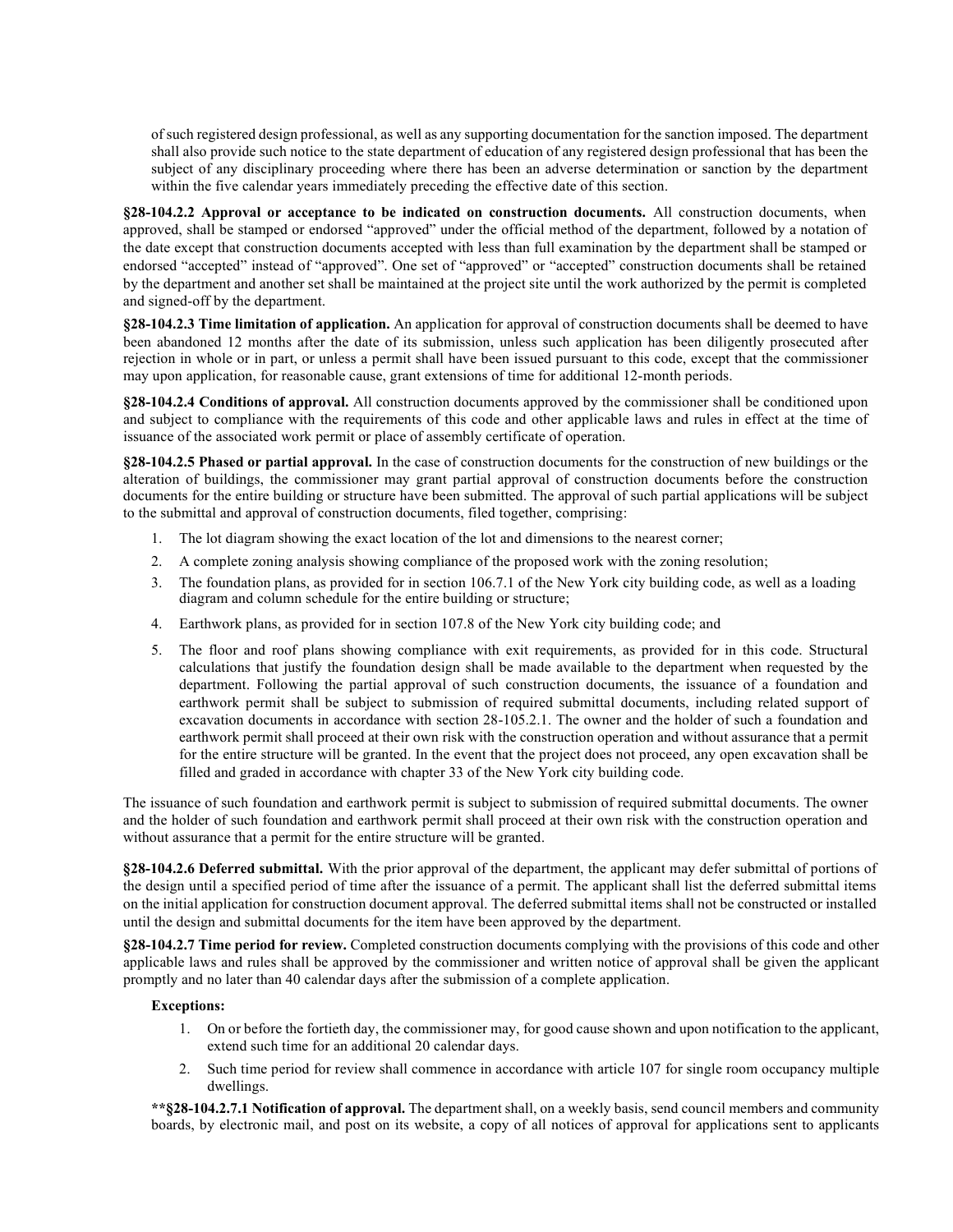during the prior week, disaggregated by community board, for:

- 1. A new building or an alteration that will require a new certificate of occupancy for a building; and
- 2. Work at a building or part thereof for which construction and related documents shall not be accepted with less than full examination by the department pursuant to the exception to section 28-104.2.1.

*\*Section 28-104.2.7.1 was added by [Local Law 10 of 2016.](http://www1.nyc.gov/assets/buildings/local_laws/ll10of2016.pdf) This law has an effective date of May 8, 2016.* 

*\*\*Section 28-104.2.7.1 was amended by [Local Law 158 of 2017.](https://www1.nyc.gov/assets/buildings/local_laws/ll158of2017.pdf) This law has an effective date of August 30, 2018.* 

**\*§28-104.2.8 Notification of rejection.** Applications failing to comply with the provisions of this code and other applicable laws and rules shall be rejected and written notice of rejection, stating the grounds of rejection, shall be given the applicant promptly and not later than the date required in section 28-104.2.7. The department shall, on a weekly basis, send council members and community boards, by electronic mail, a copy of all notices of a first rejection for applications for a new building or an alteration that will require a new certificate of occupancy for a building, sent to applicants during the prior week, disaggregated by community board. In addition, the department shall post such information on its website on a weekly basis.

*\*Section 28-104.2.8 was amended by [Local Law 10 of 2016.](http://www1.nyc.gov/assets/buildings/local_laws/ll10of2016.pdf) This law has an effective date of May 8, 2016.* 

**§28-104.2.9 Resubmission.** Whenever an application has been rejected and is thereafter revised and resubmitted to meet the stated grounds of rejection, the revised application and construction documents shall be approved if they meet the stated grounds of rejection and otherwise comply with the provisions of this code and other applicable laws and rules or shall be rejected if they fail to meet the stated grounds of rejection or otherwise fail to so comply. Written notice of approval or written notice of rejection, stating the grounds of rejection, shall be given the applicant promptly and not later than 20 calendar days after the resubmission of such documents.

**§28-104.2.10 Revocation of approval.** The commissioner may, on notice to the applicant, revoke the approval of construction documents for failure to comply with the provisions of this code or other applicable laws or rules; or whenever there has been any false statement or any misrepresentation as to a material fact in the submittal documents upon the basis of which such approval was issued; or whenever an approval has been issued in error and conditions are such that approval should not have been issued. Such notice shall inform the applicant of the reasons for the proposed revocation and that the applicant has the right to present to the commissioner or his or her representative within 10 business days of personal service or 15 calendar days of the posting of service by mail, information as to why the approval should not be revoked.

**§28-104.2.10.1 Effect on work permit.** The effect of revocation of approval of construction documents is the automatic revocation of all work permits that may have been issued based on such construction documents.

**§28-104.3 Amended construction documents.** Subject to the time limitations set forth in this code, amendments to approved construction documents shall be submitted, reviewed and approved before the work or equipment is completed; and such amendments when approved shall be deemed part of the original construction documents. The department may allow minor revisions of construction documents to be made and submitted to the department after the completion of work but prior to sign-off of the work in accordance with department rules.

**§28-104.4 Place of filing.** Except as otherwise provided by rule, applications for construction document approval shall be filed in the department office in the borough in which the work or equipment is located or at the discretion of the commissioner shall be submitted electronically.

**§28-104.5 Fees.** Filing fees shall be paid as required by article 112.

**§28-104.6 Applicant.** The applicant for approval of construction documents shall be the registered design professional who prepared or supervised the preparation of the construction documents on behalf of the owner.

**Exception:** The applicant may be other than a registered design professional for:

- 1. Limited oil burner/boiler alterations, limited plumbing alterations, limited sprinkler alterations, and limited standpipe alterations, where the applicant is licensed to perform such work pursuant to this code;
- 2. Demolition applications other than those specified in section 3306.5 of the New York city building code, where the applicant is the demolition contractor performing such demolition. In such cases, the commissioner may require structural plans designed by a registered design professional to address any critical structural, sequencing or site safety items;
- 3. Elevator applications;
- 4. Applications for work falling within the practice of landscape architecture as defined by the New York state education law, including but not limited to landscaping and vegetation plans, tree protection plans, erosion and sedimentation plans, grading and drainage plans, curb cuts, pavement plans, and site plans for urban plazas and parking lots, where the applicant is a landscape architect. Landscape architects shall not file plans for stormwater management and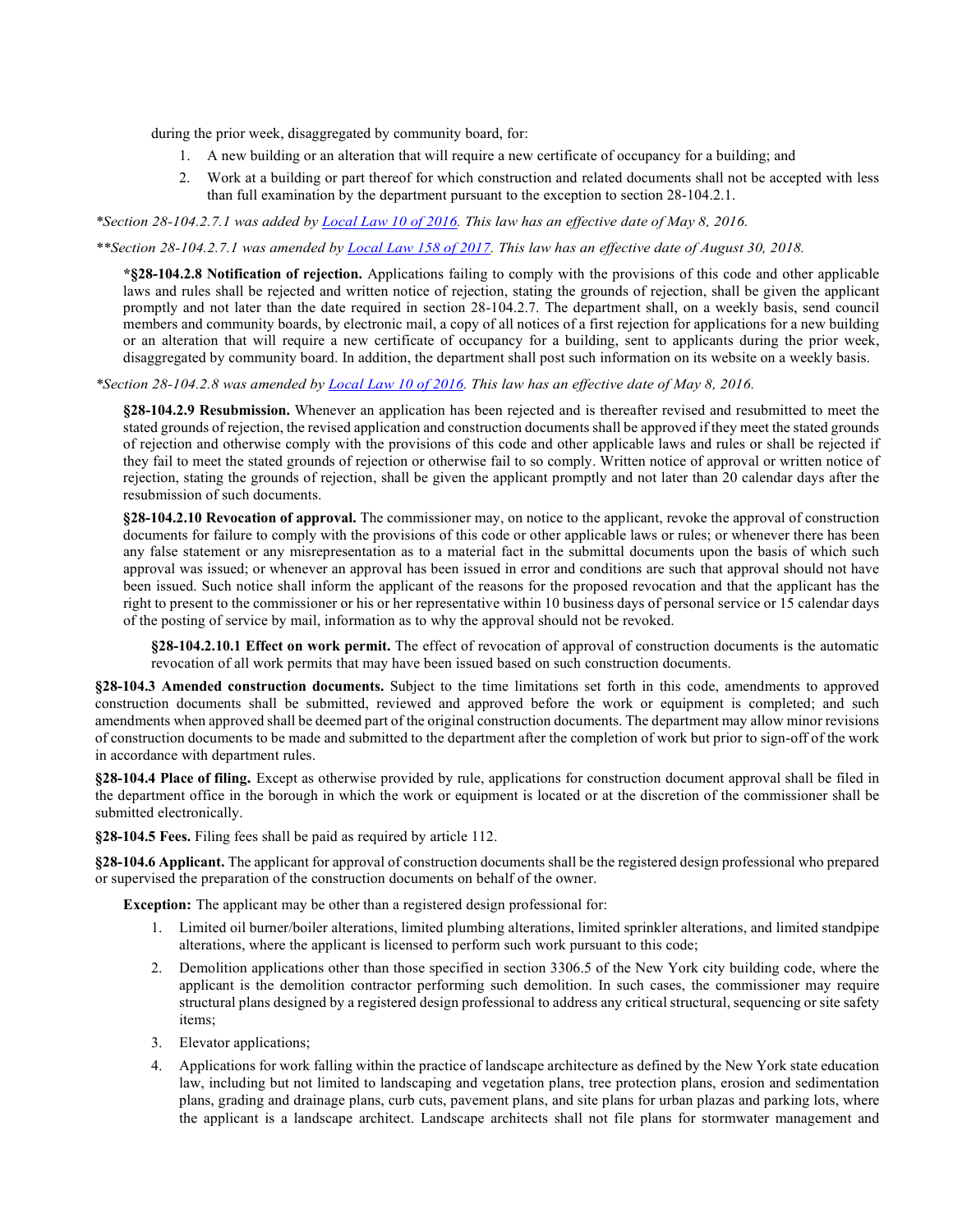plumbing systems;

5. Other categories of work consistent with rules promulgated by the commissioner.

**§28-104.6.1 Verification of professional qualification required.** The department shall not accept construction documents or other documents submitted in connection with applications for construction document approval or work permits under this code by any person representing that he or she is a registered design professional or landscape architect without verifying, by means of lists compiled and made available by the New York state department of education pursuant to paragraph e-1 of subdivision four of section sixty-five hundred seven of the education law, that such person meets the qualifications established by law to practice as an architect or engineer in New York state.

**§28-104.7 Submittal of construction documents.** All construction documents submitted to the department shall contain such information and shall be in such form as shall be set forth in this section 28-104.7 and the rules of the department. Construction documents shall also conform to standards as may be prescribed in the applicable sections of the construction codes.

**§28-104.7.1 Scope.** Construction documents shall be complete and of sufficient clarity to indicate the location and entire nature and extent of the work proposed, and shall show in detail that they conform to the provisions of this code and other applicable laws and rules; if there exist practical difficulties in the way of carrying out the strict letter of the code, laws or rules, the applicant shall set forth the nature of such difficulties.

**§28-104.7.2 Forms.** The applicant shall submit construction documents on or accompanied by forms provided by the department.

**§28-104.7.3 Media.** Construction documents shall be printed upon suitable material, or presented as electronic media documents as determined by the commissioner. Plans shall be drawn to suitable scale.

**§28-104.7.4 Quantities.** The applicant shall submit the number of copies of construction documents as the commissioner shall require.

**§28-104.7.5 Citations to code sections required.** In no case shall terms such as "code compliant", "approved", "legal" or similar terms be used in the construction documents as a substitute for specific reference to a particular code section, approval or standard in order to show compliance with code requirements or other applicable laws and rules.

**§28-104.7.6 City datum.** All elevations noted in the construction documents shall be referred to and clearly identified as the North American vertical datum of 1988 ("NAVD") as established and maintained by National Geodetic Survey of the National Ocean Service, National Oceanic and Atmospheric Administration or successor agency, which is hereby established as the city datum. Neither the United States coast and geodetic survey mean sea level datum of 1929 (national geodetic vertical datum, ("NGVD") nor any of the five borough data as established by the former Board of Estimate and Apportionment shall be referred to in construction documents except as may be required for the purpose of demonstrating conversion to the NAVD. Conversions to NAVD shall be performed by registered design professionals or surveyors. Conversion to and from borough data and NGVD shall be performed using tables 104.7.6.1 through 104.7.6.5.

| TABLE 104.7.6.1                       |                                         |                        |  |
|---------------------------------------|-----------------------------------------|------------------------|--|
| <b>BRONX ELEVATIONS</b>               | <b>TO OBTAIN</b><br><b>EQUIVALENCY:</b> | <b>NGVD ELEVATIONS</b> |  |
| 10.000                                | $\rightarrow$ add 2.608 $\rightarrow$   | 12.608                 |  |
| 7.392                                 | $\rightarrow$ add 2.608 $\rightarrow$   | 10.000                 |  |
| <b>TABLE 104.7.6.2</b>                |                                         |                        |  |
| <b>BROOKLYN</b><br><b>ELEVATIONS</b>  | <b>TO OBTAIN</b><br><b>EQUIVALENCY:</b> | <b>NGVD ELEVATIONS</b> |  |
| 10.000                                | $\rightarrow$ add 2.547 $\rightarrow$   | 12.547                 |  |
| 7.453                                 | $\rightarrow$ add 2.547 $\rightarrow$   | 10.000                 |  |
| <b>TABLE 104.7.6.3</b>                |                                         |                        |  |
| <b>MANHATTAN</b><br><b>ELEVATIONS</b> | <b>TO OBTAIN</b><br><b>EQUIVALENCY:</b> | <b>NGVD ELEVATIONS</b> |  |
| 10.000                                | $\rightarrow$ add 2.752 $\rightarrow$   | 12.752                 |  |
| 7.248                                 | $\rightarrow$ add 2.752 $\rightarrow$   | 10.000                 |  |
|                                       | <b>TABLE 104.7.6.4</b>                  |                        |  |

**TABLE 104.7.6.4**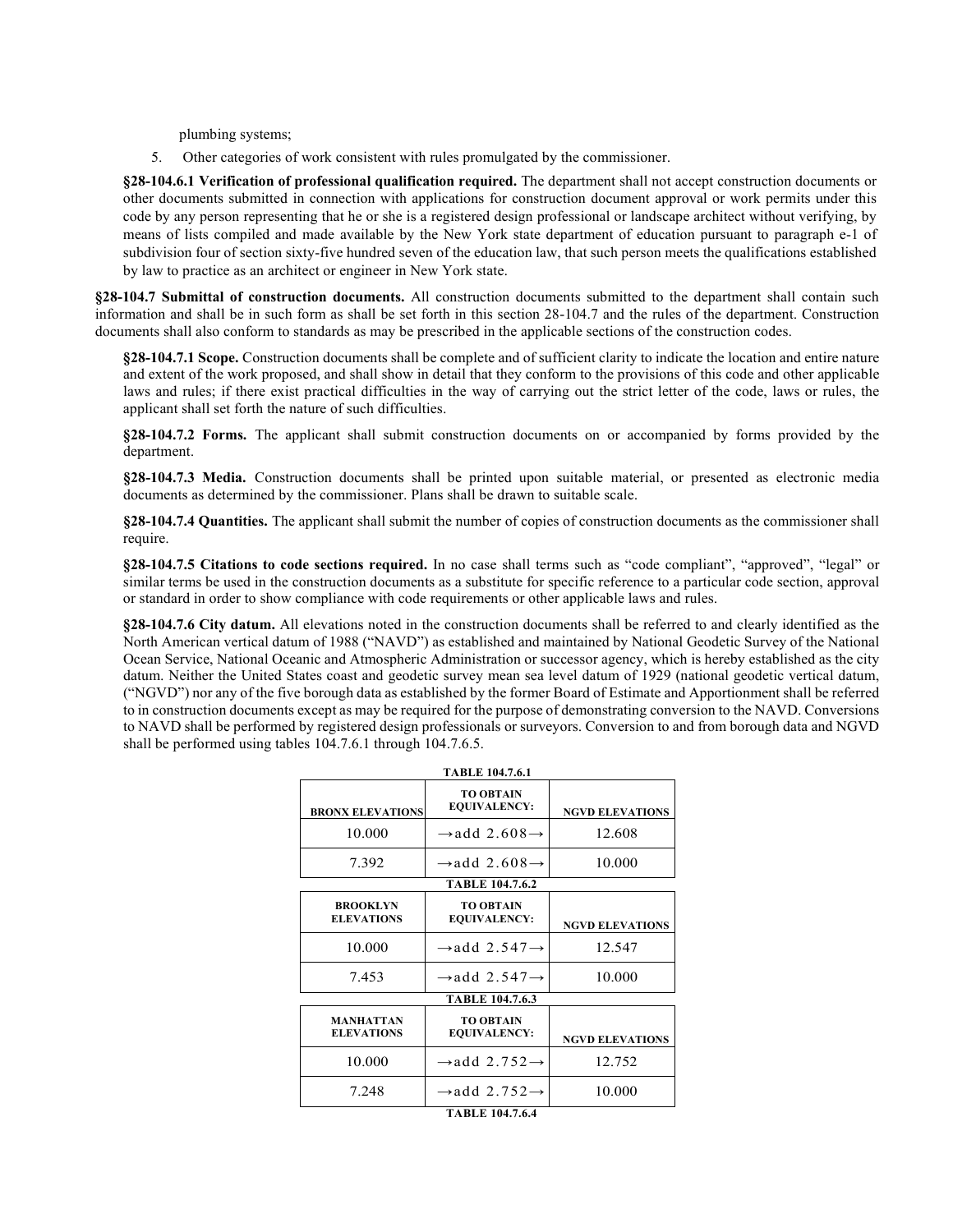| <b>OUEENS ELEVATIONS</b>                  | <b>TO OBTAIN</b><br><b>EQUIVALENCY:</b> | <b>NGVD ELEVATIONS</b> |  |
|-------------------------------------------|-----------------------------------------|------------------------|--|
| 10.000                                    | $\rightarrow$ add 2.725 $\rightarrow$   | 12.725                 |  |
| 7.275                                     | $\rightarrow$ add 2.725 $\rightarrow$   | 10.000                 |  |
| <b>TABLE 104.7.6.5</b>                    |                                         |                        |  |
| <b>STATEN ISLAND</b><br><b>ELEVATIONS</b> | <b>TO OBTAIN</b><br><b>EQUIVALENCY:</b> | <b>NGVD ELEVATIONS</b> |  |
| 10.000                                    | $\rightarrow$ add 3.192 $\rightarrow$   | 13.192                 |  |
| 6.808                                     | $\rightarrow$ add 3.192 $\rightarrow$   | 10.000                 |  |

**§28-104.7.7 Identification of special and progress inspections.** Whenever work or materials are subject to special inspection, as provided in this code, such work or materials shall be listed on the title sheet of the construction documents, or the sheet immediately following, as subject to special or progress inspection.

**§28-104.7.8 Identification of materials.** Construction documents shall identify all materials proposed to be used, including identification of the test standard to which they conform, and where applicable, supporting information or test data from the manufacturer attesting to such conformance.

**§28-104.7.9 Energy conservation code.** The application shall contain all information required to demonstrate compliance with the New York city energy conservation code. This information shall include signed and sealed construction drawings, including electrical drawings, to the extent that they demonstrate such energy code compliance, as required by such energy code and rules.

**§28-104.7.10 Preparer.** Each plan or drawing shall contain the license number, seal, signature (or equivalent as approved by the commissioner) and address of the registered design professional or landscape architect who prepared or supervised the preparation of the plans.

**§28-104.7.11 Additional information.** In addition to the data and information specified in this code and the rules of the department, the commissioner is authorized to require the submission of additional plans, surveys, computations, analyses, test reports, photographs, special inspection and such other data and information as may be necessary to determine compliance with this code and other applicable laws and rules.

**§28-104.7.12 Waiver of certain documents.** The commissioner is authorized to waive the submission of any of the required construction documents and other data if review of such documents is not necessary to ascertain compliance with this code or not required for the phase of work for which a permit is sought.

**§28-104.7.13 Identification of work involving raising or moving a building.** Where the lowest above-grade floor or the lowest subgrade floor of a building is to be raised, lifted, elevated or moved, such work shall be listed on the title sheet of the construction documents as subject to special inspection.

**§28-104.7.14 Identification of certain I-1 and I-2 occupancies and of certain adult homes, enriched housing, community residences and intermediate care facilities as exempt from temporary external generator connection requirements.** The title sheet of construction documents for the following buildings shall list whether the building is exempt from the requirement to provide connections for temporary external generators pursuant to any exception contained in Sections G304.5.1 or G304.5.2 of appendix G of the New York city building code, as applicable:

- 1. A new or substantially improved building, as such term is defined in appendix G of the New York city building code, that contains space classified in occupancy group I-1 or I-2 or space that is an adult home, enriched housing, community residence or intermediate care facility classified as occupancy group R pursuant to an exception to section 308.2.1 or 308.2.2 of the New York city building code, and that is located in an area of special flood hazard, as such term is defined in appendix G of the New York city building code; and
- 2. A new or substantially improved building that contains space classified as an occupancy group I-2 hospital and that is located in a shaded X-Zone, as such terms are defined in appendix G of the New York city building code.

**§28-104.7.15 Identification of certain hospitals as exempt from temporary external boiler or chiller connection requirements.** The title sheet of construction documents for a new or substantially improved building, as such term is defined in appendix G of the New York city building code, that contains space classified as an occupancy group I-2 hospital and that is located in an area of special flood hazard or shaded X-Zone, as such terms are defined in appendix G of the New York city building code, shall list whether the requirement to provide connections for temporary external boilers and chillers pursuant to Item 2 of section G304.5.2 is inapplicable as a result of such building having its boiler and chiller plants located at or above the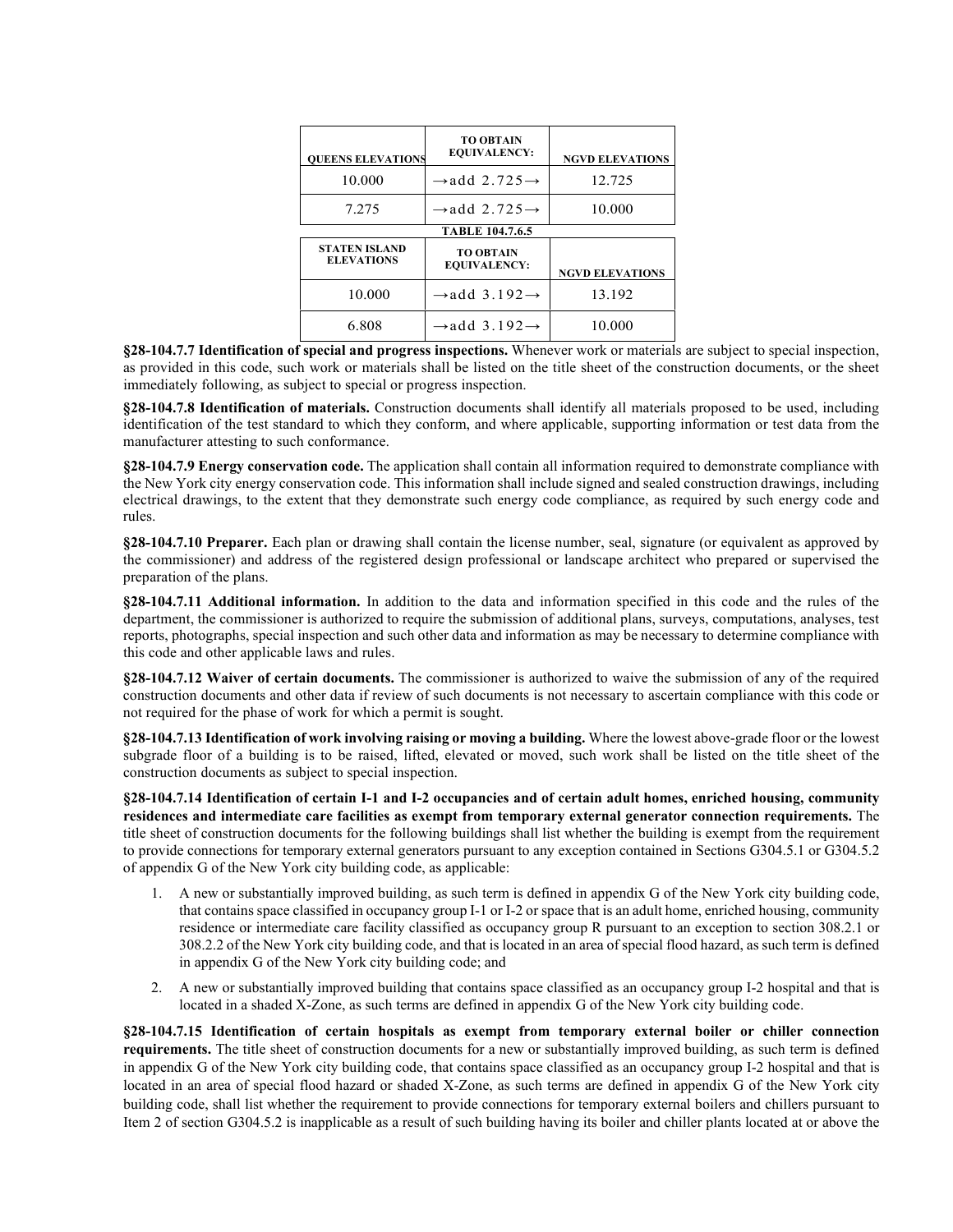applicable design flood elevation.

**\*§28-104.7.16 Tenant protection plan.** The title sheet of construction documents shall contain a statement requiring a tenant protection plan to be submitted in accordance with the requirements of article 120 prior to the issuance of a permit for alteration, construction or partial demolition work in a building containing one or more occupied dwelling units.

*\*Section 28-104.7.16 was added b[y Local Law 106 of 2019.](https://www1.nyc.gov/assets/buildings/local_laws/ll106of2019.pdf) This law has an effective date of March 8, 2020.* 

**\*§28-104.8 Applications.** All applications shall comply with sections 28-104.8.1 through 28-104.8.3.

*\*Section 28-104.8 was amended b[y Local Law 106 of 2019.](https://www1.nyc.gov/assets/buildings/local_laws/ll106of2019.pdf) This law has an effective date of March 8, 2020.* 

**\*§28-104.8.1 Applicant statements.** The application shall contain the following signed and sealed statements by the applicant:

- 1. A statement certifying that the applicant is authorized by the owner to make the application and certifying that, to the best of the applicant's knowledge and belief, the construction documents comply with the provisions of this code or the 1968 building code, if applicable, and other applicable laws and rules; if there exist practical difficulties in the way of carrying out the strict letter of the code, laws or rules, the applicant shall set forth the nature of such difficulties in such signed statement;
- 2. A professional certification; and
- 3. A statement certifying compliance with the New York city energy conservation code.

*\*Section 28-104.8.1 was amended by [Local Law 106 of 2019.](https://www1.nyc.gov/assets/buildings/local_laws/ll106of2019.pdf) This law has an effective date of March 8, 2020.* 

**\*§28-104.8.2 Owner statements.** The application shall contain a signed statement by the owner, and, in the case of cooperative or condominium forms of ownership, the application shall also contain a statement by the cooperative or condominium board, affirming that the applicant is authorized to make the application and, if applicable, acknowledging that construction and related documents will be accepted with less than full examination by the department based on the professional certification of the applicant. Such statement shall list the owner's full name and address, as well as the names of the principal officers, partners or other principals if a corporation, partnership or other entity. Principal officers of a corporation shall be deemed to include the president, vice presidents, secretary and treasurer. Where a current deed holder with a valid property interest or a court appointed entity or equivalent in charge of the property, or in the case of a cooperative or condominium unit, the cooperative or condominium board, notifies the department in writing that the applicant does not have authority to make the application, the department is authorized pursuant to section 28-104.2.10 to revoke approval of construction documents. In addition, the application shall contain the following:

- 1. A signed statement certifying whether the building to be altered, constructed or demolished contains one or more occupied dwelling units;
- 2. A signed statement indicating whether the building to be altered, constructed or demolished contains housing accommodations subject to rent control or rent stabilization under chapters 3 and 4 of title 26 of the administrative code or rent regulation under Article 7-C of the Multiple Dwelling Law; and
- 3. If the building to be altered, constructed or demolished contains occupied housing accommodations subject to rent control under chapter 3 of title 26 of the administrative code, the application shall contain a signed statement indicating that the owner has notified the New York state division of homes and community renewal that the owner has complied with all requirements imposed by the regulations of such agency as preconditions for such filing; or that the owner has not notified such agency because the nature and scope of the work proposed, pursuant to such regulations, does not require notification; or, if the building is subject to Article 7-C of the Multiple Dwelling Law, the application shall contain a signed statement indicating that the owner will notify the New York City Loft Board of the filing of the construction documents and will comply with all requirements imposed by Multiple Dwelling Law Article 7-C and the Loft Board's rules.

#### *\*Section 28-104.8.2 was amended by [Local Law 106 of 2019.](https://www1.nyc.gov/assets/buildings/local_laws/ll106of2019.pdf) This law has an effective date of March 8, 2020.*

**§28-104.8.3 Information of applicant, filing representative, and owner.** The application shall set forth the full names, addresses, telephone numbers, and where available, e-mail addresses of the following persons and where any of such persons are corporations, partnerships or other business entities, the names and addresses of the principal officers, partners or other principals of such entity:

- 1. The applicant;
- 2. The filing representative;
- 3. The owner, and, in the case of cooperative or condominium forms of ownership, cooperative owners' corporation, or condominium owners' association; and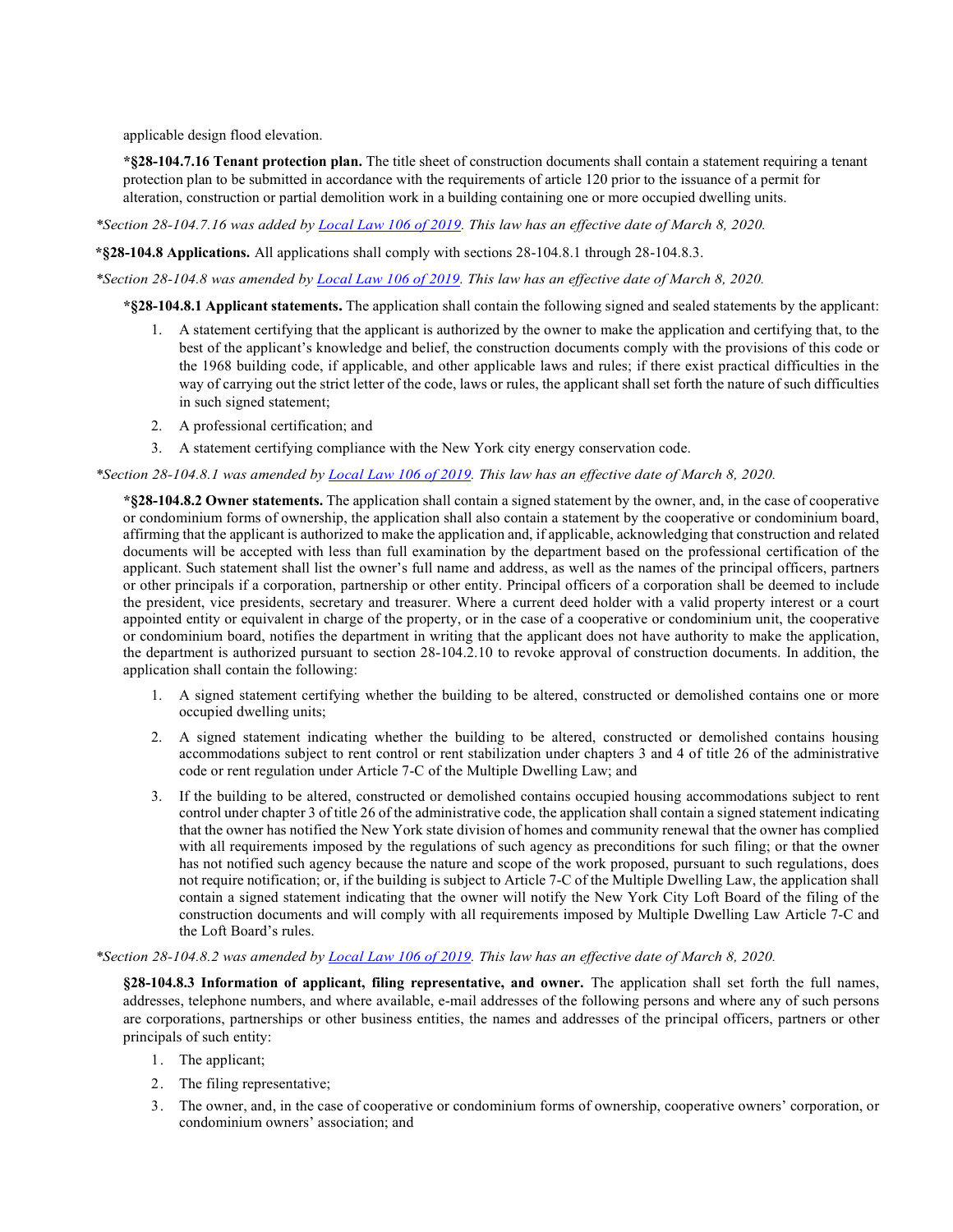4. Where a person other than the owner has engaged the applicant, such cooperative unit shareholder, condominium unit owner, lessee, or mortgagee.

**§28-104.9 Coastal zones and water-sensitive inland zones.** Construction documents shall comply with sections 28-104.9.1 through 28-104.9.6 relating to work in coastal zones and water-sensitive inland zones.

**§28-104.9.1 Definitions.** As used in section 28-104.9 the following terms shall have the following meanings:

**COASTAL AREAS OF SPECIAL FLOOD HAZARD.** Areas of land as identified on the flood insurance rate maps referenced in New York city building code section G402 pursuant to article 36 of the New York state environmental conservation law.

**COASTAL EROSION HAZARD AREAS.** Areas of land as identified on the final map issued by the New York state department of environmental conservation in accordance with section 34-0104 of the New York state environmental conservation law.

**COASTAL ZONES AND WATER-SENSITIVE INLAND ZONES.** Areas of land comprising tidal wetlands, freshwater wetlands, coastal erosion hazard areas, coastal areas of special flood hazard or rivervine and other inland areas of special flood hazard.

**FRESHWATER WETLANDS.** Areas of land as identified on the final map issued by the New York state department of environmental conservation in accordance with section 24-0301 of the New York state environmental conservation law, as well as any adjacent areas as such term is defined in section 662.1 of title six of the New York code of rules and regulations.

**RIVERVINE AND OTHER INLAND AREAS OF SPECIAL FLOOD HAZARD.** Areas of land, including floodways, as identified on the flood insurance rate maps referenced in section G402 of the New York city building code pursuant to article 36 of the New York state environmental conservation law.

**STRUCTURE.** Any object constructed, installed or placed in, on or under land or water, including, but not limited to, a building, permanent shed, deck, in-ground or aboveground swimming pool, garage, mobile home, paving, road, public utility service distribution, transmission and collection system, storage tank, pier, dock, wharf, groin, jetty, seawall, revetment, bulkhead or breakwater.

**TIDAL WETLANDS.** Areas of land as identified on the tidal wetland inventory issued by the New York state department of environmental conservation in accordance with section 25-0201 of the New York state environmental conservation law, as well as any adjacent areas as such term is defined in section 661.4 of title six of the New York code of rules and regulations.

**§28-104.9.2 Statement and submission by applicant.** It shall be the duty of an applicant for construction document approval to determine whether the proposed work is located within a coastal zone or a water-sensitive inland zone subject to section 28- 104.9.3 and/or section 28-104.9. Applications for construction document approval shall include a statement by the applicant indicating whether the proposed work is located within a coastal zone or water-sensitive inland zone subject to such sections. The failure to disclose that proposed work is within a coastal zone or water-sensitive inland zone subject to such sections shall be a violation of this code.

**§28-104.9.3 Coordination with department of environmental conservation and other agencies.** The commissioner shall not approve construction documents for construction of a new structure, the horizontal enlargement of a structure or to excavate or fill any land, within a tidal wetland, a tidal wetland adjacent area, freshwater wetland, freshwater wetland adjacent area, or coastal erosion hazard area, without documentation satisfactory to the commissioner that the New York state department of environmental conservation, and such other governmental agencies as are applicable, have issued any applicable permits or other approvals for such construction, excavation or fill.

**§28-104.9.4 Compliance with special flood hazard area requirements mandated within special flood hazard areas.** Within coastal areas of special flood hazard and areas of special flood hazard, the commissioner shall not approve construction documents for construction or alteration of buildings or structures, including alterations pursuant to section 28-101.4.3, or for any other activity regulated by section G201 of the New York city building code, unless the application complies with the requirements of Appendix G of the New York city building code.

**§28-104.9.5 False statement or omission.** No person shall submit an application for construction document approval for any structure within a coastal zone or water-sensitive inland zone which falsely avers or by omission causes the department to determine that the subject property is not located within such zone or that the New York state department of environmental conservation and other appropriate agencies have issued the appropriate permits or approvals when they did not.

**§28-104.9.6 Revocation of approval of construction documents.** Where the department determines that work is located within a coastal zone or water-sensitive inland zone after construction documents have been approved for such work and/or that the documentation required by sections 28-104.9.2 through 28-104.9.4 has not been submitted, the department shall revoke such approval and any associated work permits that may have been issued for such work in accordance with section 28-104.2.10.

**§28-104.10 Construction documents for sites near subways or tunnels.** Construction documents shall not be approved unless all applicable agency approvals regarding nearby subways or tunnels as provided for in sections 3304.3.3 and 3304.3.5 of the New York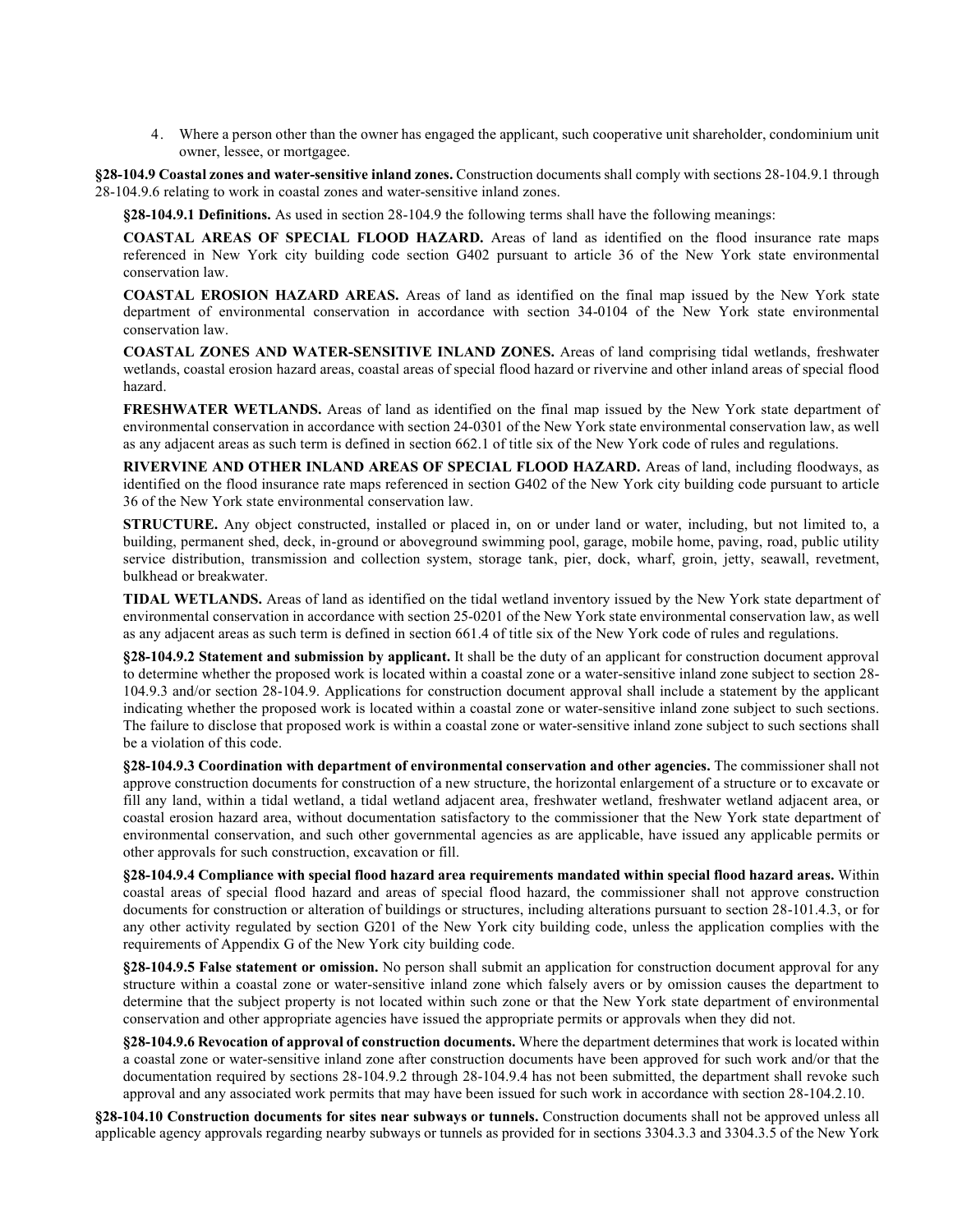city building code have been submitted to the department.

**\*\*§28-104.11 Construction documents for sites that are covered development projects as defined in section 24-541 of the administrative code.** Construction documents for sites that are covered development projects as defined in section 24-541 of the administrative code shall comply with section 28-104.11.1 through 28-104.11.4.

*\*Section 28-104.11 was added by [Local Law 97 of 2017.](https://www1.nyc.gov/assets/buildings/local_laws/ll97of2017.pdf) This law has an effective date of June 1, 2019.* 

*\*\*Section 28-104.11 was amended b[y Local Law 91 of 2020.](https://www1.nyc.gov/assets/buildings/local_laws/ll91of2020.pdf) This law has an effective date of March 26, 2021.*

**\*\*§28-104.11.1 Definitions.** As used in this code in connection with provisions relating to the jurisdiction of the development of environmental protection, the terms covered development project, development activity, post-construction stormwater management facility, stormwater construction permit, stormwater maintenance permit, and stormwater pollution prevention plan or SWPPP shall have the same definitions as such terms are defined in subchapter 1 of chapter 5-A of title 24 of the administrative code.

*\*Section 28-104.11.1 was added b[y Local Law 97 of 2017.](https://www1.nyc.gov/assets/buildings/local_laws/ll97of2017.pdf) This law has an effective date of June 1, 2019.* 

*\*\*Section 28-104.11.1 was amended by [Local Law 91 of 2020.](https://www1.nyc.gov/assets/buildings/local_laws/ll91of2020.pdf) This law has an effective date of March 26, 2021.*

**\*\*§28-104.11.2 Disclosure required.** It shall be the duty of an applicant for construction document approved to determine whether the site of the proposed work is part of a covered development project and to disclose such information on construction documents. Failure to disclose such information on construction documents shall be a violation of this code.

*\*Section 28-104.11.2 was added b[y Local Law 97 of 2017.](https://www1.nyc.gov/assets/buildings/local_laws/ll97of2017.pdf) This law has an effective date of June 1, 2019.* 

*\*\*Section 28-104.11.2 was amended by [Local Law 91 of 2020.](https://www1.nyc.gov/assets/buildings/local_laws/ll91of2020.pdf) This law has an effective date of March 26, 2021.*

**\*§28-104.11.3 Required documentation.** Applications for construction document approval shall include copies of any required stormwater construction permit issued by the department of environmental protection and the stormwater pollution prevention plan for the covered development project.

*\*Section 28-104.11.3 was added b[y Local Law 97 of 2017.](https://www1.nyc.gov/assets/buildings/local_laws/ll97of2017.pdf) This law has an effective date of June 1, 2019.* 

**\*§28-104.11.4 Revocation of approval of construction documents.** Where the department finds after the approval of construction documents that the applicant failed to disclose the information required by this section, the department may revoke such approval and any associated work permits in accordance with the provisions of sections 28-104.2.10 and 28-104.2.10.1.

*\*Section 28-104.11.4 was added b[y Local Law 97 of 2017.](https://www1.nyc.gov/assets/buildings/local_laws/ll97of2017.pdf) This law has an effective date of June 1, 2019.* 

#### **ARTICLE 105 PERMITS**

**§28-105.1 General.** It shall be unlawful to construct, enlarge, alter, repair, move, demolish, remove or change the use or occupancy of any building or structure in the city, to change the use or occupancy of an open lot or portion thereof, or to erect, install, alter, repair, or use or operate any sign or service equipment in or in connection therewith, or to erect, install, alter, repair, remove, convert or replace any gas, mechanical, plumbing, fire suppression or fire protection system in or in connection therewith or to cause any such work to be done unless and until a written permit therefore shall have been issued by the commissioner in accordance with the requirements of this code, subject to such exceptions and exemptions as may be provided in section 28-105.4.

**§28-105.1.1 Notification to fire department.** The commissioner, in consultation with the fire commissioner, shall establish a procedure for notifying the fire department of the issuance of any permit that will result in the issuance of a new or amended certificate of occupancy or other change in the use or occupancy of the premises. In no instance shall the required notice be given to the fire department more than one business day after the date of the issuance of the permit.

 \***§28-105.1.2 Denial of permits for certain arrears.** The commissioner shall not issue a permit for a new building, demolition, place of assembly or major alteration that will change the use, egress or occupancy for a property if \$25,000 or more in covered arrears is owed to the city with respect to such property or if the owners of such property owe, in aggregate, \$25,000 or more in covered arrears to the city, provided that, where a dwelling unit within a property is owned as a condominium or held by a shareholder of a cooperative corporation under a proprietary lease, covered arrears owed to the city for such unit shall not be considered covered arrears owed to the city for such property. For the purposes of this section, the term "covered arrears" may include any of the following, but shall not include any such items that are currently in the appeals process:

- 1. Unpaid fines, civil penalties or judgments entered by a court of competent jurisdiction or the environmental control board pursuant to chapter 2 of this title or chapter 2 of title 28 of the code; and
- 2. Unpaid and past due fees or other charges lawfully assessed by the commissioner.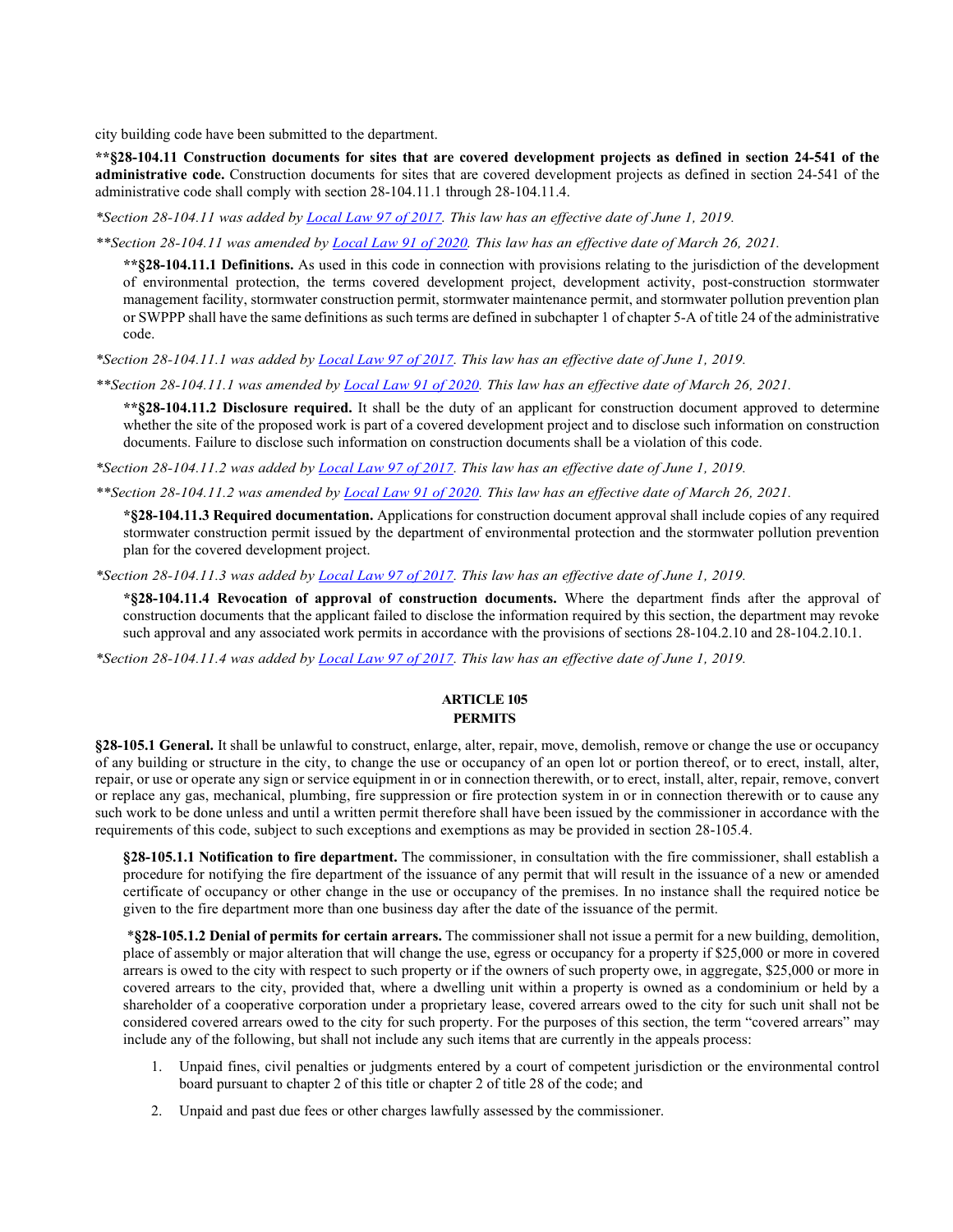#### **Exceptions:**

- 1. The commissioner may issue a permit for a property if the applicant submits a certification from the department of finance that binding agreements are in force requiring payment of all covered arrears owed by the owners of such property, and such owners are in compliance with such agreement.
- 2. The commissioner may issue a permit for a property where the issuance of such permit is necessary to correct an outstanding violation of this code, the housing maintenance code or any other applicable provisions of law or rule or where the commissioner determines that issuance of such permit is necessary to perform work to protect public health and safety.
- 3. The commissioner may issue a permit for a portion of a property occupied by a tenant who is not an owner of such property or responsible for any covered arrears owed with respect to such property.
- 4. The commissioner may issue a permit, for a dwelling unit within a property that is owned by a condominium or held by a shareholder of a cooperative corporation under a proprietary lease, if the owners of record for such unit do not owe, in aggregate, \$25,000 or more in covered arrears to the city.
- 5. The commissioner may issue a permit where a property was the subject of an in rem foreclosure judgment in favor of the city and was transferred by the city to a third party pursuant to section 11-412.1 of the code.
- 6. The commissioner may issue a permit where a property is the subject of a court order appointing an administrator pursuant to article 7-a of the real property actions and proceedings law in a case brought by the department of housing preservation and development.
- 7. The commissioner may issue a permit where a property is the subject of a loan provided by or through the department of housing preservation and development or the New York city housing development corporation for the purpose of rehabilitation that has closed within the five years preceding the application for such permit.
- 8. The commissioner may issue a permit for a property where the department of housing preservation and development or the New York city housing development corporation notifies the commissioner that the permit is required for participation in a program that involves rehabilitation of such property.

#### *\*Section 28-105.1.2 was amended by [Local Law 160 of 2017.](http://www1.nyc.gov/assets/buildings/local_laws/ll160of2017.pdf) This law has an effective date of December 28, 2017.*

**\*§28-105.1.2 Projects for which a stormwater construction permit is required.** It shall be a violation of this code to engage in any development activity with respect to a covered development project without a stormwater construction permit issued by the department of environment protection. The issuance of a permit pursuant to this code shall not be construed to be permission for any activity that requires a stormwater construction permit issued by the department of environmental protection pursuant to chapter 5-A of title 24 of the administrative code. The issuance of a stormwater construction permit by the department of environmental protection shall not be construed as permission for work that requires a permit from the department of buildings pursuant to this code.

## *\*Section 28-105.1.2 was added b[y Local Law 97 of 2017.](https://www1.nyc.gov/assets/buildings/local_laws/ll97of2017.pdf) This law has an effective date of June 1, 2019.*

**\*§28-105.1.3 Denial of permits for excessive violations.** The commissioner shall, no less than once every six months, compile a list of multiple dwellings that includes: (i) all multiple dwellings containing fewer than 35 units that have a ratio of open hazardous or immediately hazardous housing maintenance code violations or immediately hazardous or major construction code violations that equal in the aggregate three or more such violations for every dwelling unit in such multiple dwelling; and (ii) all multiple dwellings containing 35 units or more that have a ratio of open hazardous or immediately hazardous housing maintenance code violations or immediately hazardous or major construction code violations that equal in the aggregate two or more such violations for every dwelling unit in such multiple dwelling. The commissioner shall not issue permits for multiple dwellings on such list. If the owner of a multiple dwelling on such list corrects open hazardous or immediately hazardous housing maintenance code violations or immediately hazardous or major construction code violations in such multiple dwelling so that the ratio of such violations to the number of dwelling units in such multiple dwelling falls below those outlined in this section, the commissioner shall remove such multiple dwelling from such list. Such denial shall not apply where a dwelling unit within such multiple dwelling is owned as a condominium or held by a shareholder of a cooperative corporation under a proprietary lease.

#### **Exceptions:**

- 1. Where the issuance of such permit is necessary to correct an outstanding violation of this code, the housing maintenance code or any other applicable provisions of law or rule.
- 2. Where the issuance of such permit is necessary to perform work to protect public health and safety.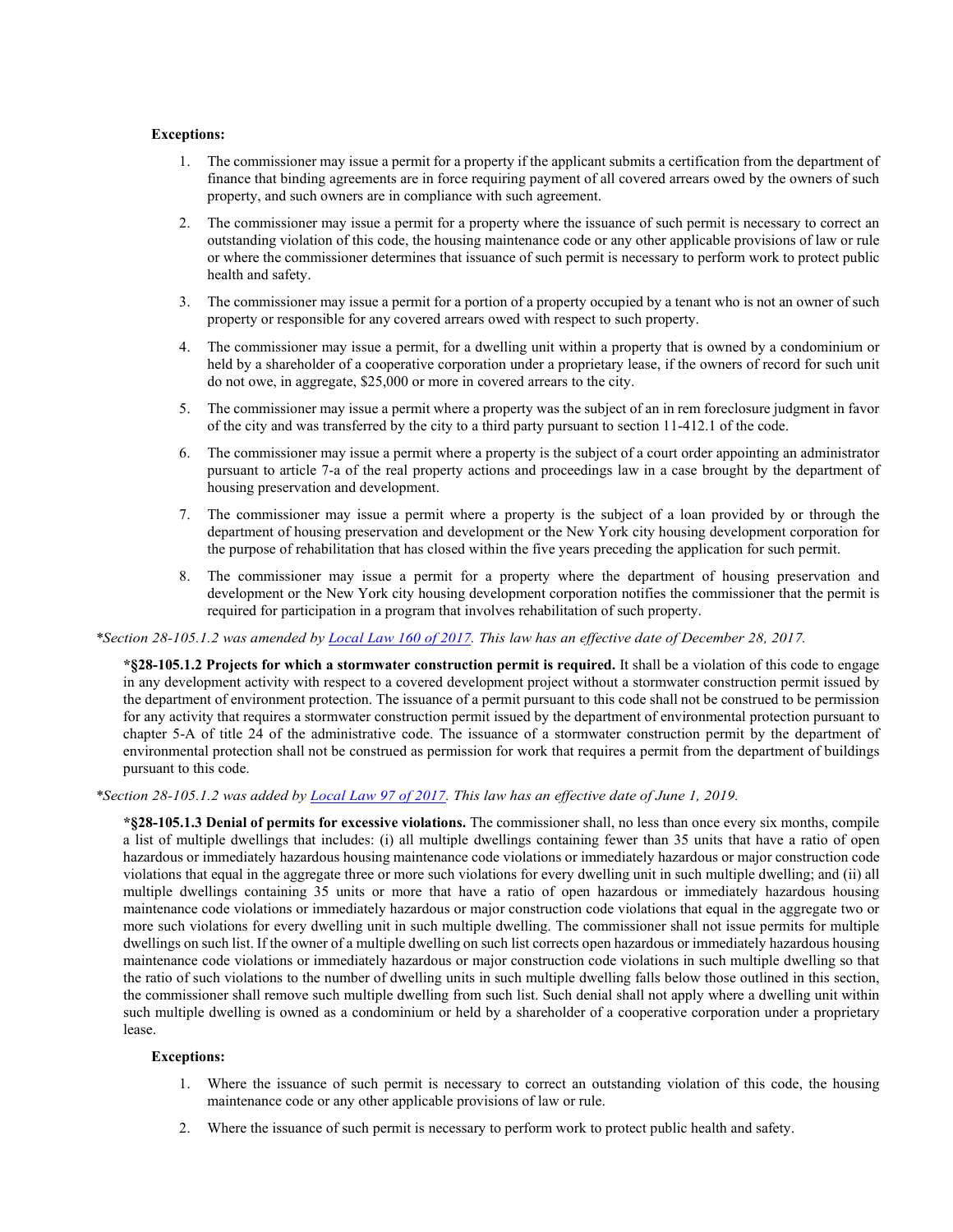- 3. For a portion of a property occupied by a tenant who is not an owner of such property or responsible for any existing violations in such property.
- 4. Where a property was the subject of an in rem foreclosure judgment in favor of the city and was transferred by the city to a third party pursuant to section 11-412.1 of the code.
- 5. Where a property is the subject of a court order appointing an administrator pursuant to article 7-a of the real property actions and proceedings law in a case brought by the department of housing preservation and development.
- 6. Where a property is the subject of a loan provided by or through the department of housing preservation and development or the New York city housing development corporation for the purpose of rehabilitation that has closed within the five years preceding the application for such permit.
- 7. For a property where the department of housing preservation and development or the New York city housing development corporation notifies the commissioner that the permit is required in connection with the implementation of a program of such department or corporation.

*\*Section 28-105.1.3 was added by [Local Law 104 of 2019.](https://www1.nyc.gov/assets/buildings/local_laws/ll104of2019.pdf) This law has an effective date of January 4, 2020.*

**\*§28-105.1.4 Denial of permits for false statements on applications for construction document approval.** The commissioner shall not issue a permit for an occupied building for at least one year following the date of a determination by the commissioner that a false statement about the occupancy status of such building has been made in an application for construction document approval. Such denial shall not apply where a dwelling unit within such multiple dwelling is owned as a condominium or held by a shareholder of a cooperative corporation under a proprietary lease.

#### **Exceptions:**

- 1. Where the issuance of such permit is necessary to correct an outstanding violation of this code, the housing maintenance code or any other applicable provisions of law or rule.
- 2. Where the issuance of such permit is necessary to perform work to protect public health and safety.
- 3. For a portion of a property occupied by a tenant who is not an owner of such property or responsible for any existing violations in such property.
- 4. Where a property was the subject of an in rem foreclosure judgment in favor of the city and was transferred by the city to a third party pursuant to section 11-412.1 of the code.
- 5. Where a property is the subject of a court order appointing an administrator pursuant to article 7-a of the real property actions and proceedings law in a case brought by the department of housing preservation and development.
- 6. Where a property is the subject of a loan provided by or through the department of housing preservation and development or the New York city housing development corporation for the purpose of rehabilitation that has closed within the five years preceding the application for such permit.
- 7. For a property where the department of housing preservation and development or the New York city housing development corporation notifies the commissioner that the permit is required in connection with the implementation of a program of such department or corporation.

## *\*Section 28-105.1.4 was added by [Local Law 114 of 2019.](https://www1.nyc.gov/assets/buildings/local_laws/ll114of2019.pdf) This law has an effective date of December 5, 2019.*

**\*§28-105.1.5 Denial of permits for work without permit on occupied building.** The commissioner shall not issue a permit for a building for at least one year following the date of a determination by the commissioner that work has been performed without a permit in such building and such building was occupied at the time such work was being performed. Such denial shall not apply where a dwelling unit within such multiple dwelling is owned as a condominium or held by a shareholder of a cooperative corporation under a proprietary lease.

#### **Exceptions:**

- 1. Where the issuance of such permit is necessary to correct an outstanding violation of this code, the housing maintenance code or any other applicable provisions of law or rule.
- 2. Where the issuance of such permit is necessary to perform work to protect public health and safety.
- 3. For a portion of a property occupied by a tenant who is not an owner of such property or responsible for any existing violations in such property.
- 4. Where a property was the subject of an in rem foreclosure judgment in favor of the city and was transferred by the city to a third party pursuant to section 11-412.1 of the code.
- 5. Where a property is the subject of a court order appointing an administrator pursuant to article 7-a of the real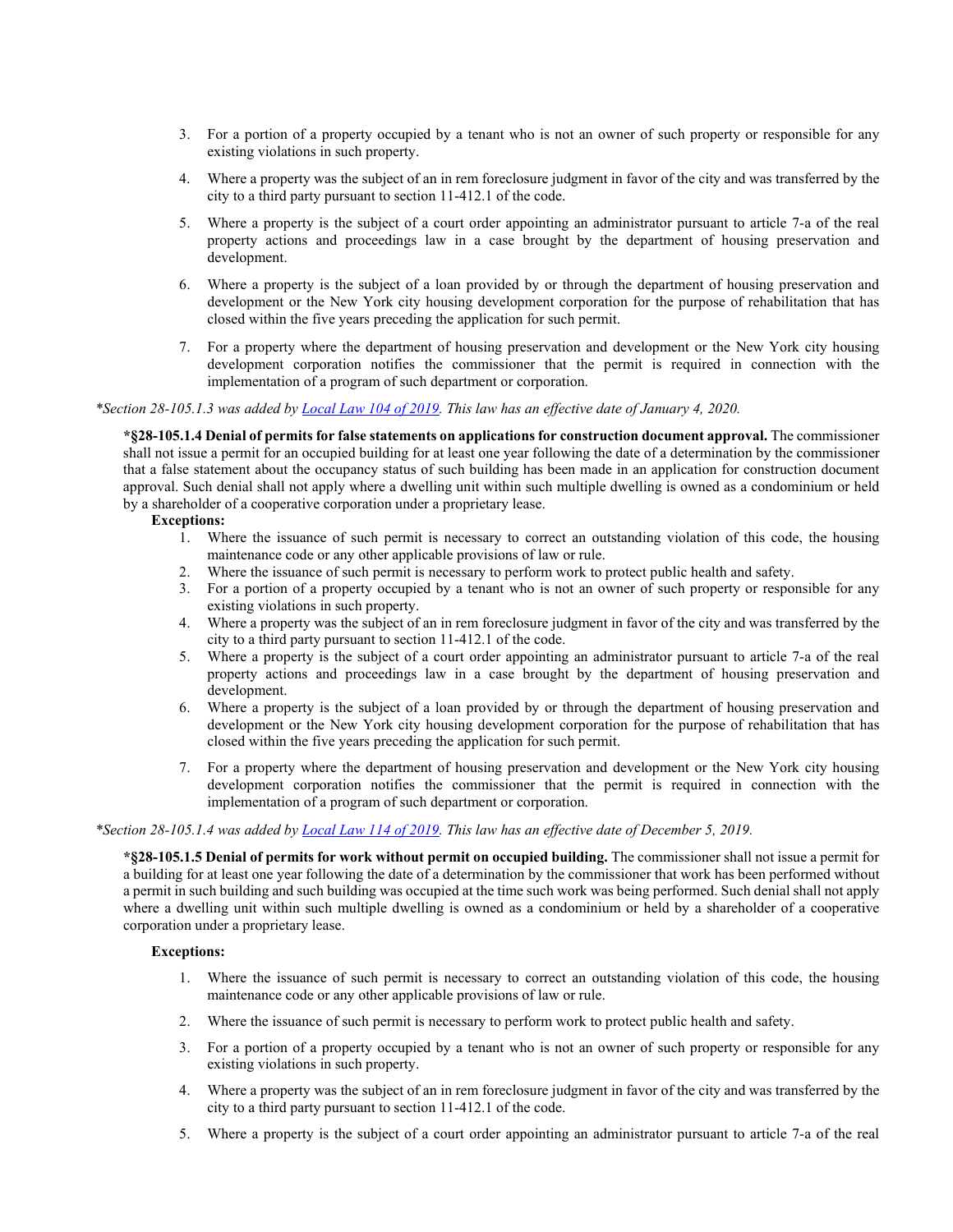property actions and proceedings law in a case brought by the department of housing preservation and development.

- 6. Where a property is the subject of a loan provided by or through the department of housing preservation and development or the New York city housing development corporation for the purpose of rehabilitation that has closed within the five years preceding the application for such permit.
- 7. For a property where the department of housing preservation and development or the New York city housing development corporation notifies the commissioner that the permit is required in connection with the implementation of a program of such department or corporation.

*\*Section 28-105.1.5 was added by [Local Law 114 of 2019.](https://www1.nyc.gov/assets/buildings/local_laws/ll114of2019.pdf) This law has an effective date of December 5, 2019.*

**\*§28-105.2 Classification of work permits.** For the purposes of this code, work permits shall be classified as follows:

- 1. **New building permits:** for the construction of new buildings, including as provided for in section 28-101.4.5.
- 2. **Alteration permits:** for the alteration of buildings or structures, including new and existing sign structures and partial demolition in conjunction with such buildings or structures.
- 3. **Foundation and earthwork permits:** for the construction or alteration of foundations, including earthwork, excavation, fill, and foundation insulation.
- 4. **Earthwork permits:** for work solely involving earthwork, excavation, or fill operations.
- 5. **Full demolition permits:** for the full demolition and removal of buildings or structures.
- 6. **Plumbing permits:** for the installation or alteration of plumbing and plumbing systems, including gas piping. Such permits shall include permits for limited plumbing alterations.
- 7. **Sign permits:** for the erection, installation or alteration of signs.
- 8. **Service equipment permits:** for the installation or alteration of service equipment, including but not limited to air conditioning and ventilating systems, boilers, elevators, escalators, moving walkways, dumbwaiters, mobile boilers and mobile oil tanks. Such permits shall include permits for limited oil burner/boiler alterations.
- 9. **Temporary construction equipment permits:** for the erection, installation and use of temporary structures to facilitate construction and/or safety during construction, including but not limited to temporary fences, railings, catch platforms, over-the-sidewalk chutes, footbridges, sidewalk sheds, and scaffolds.
- 10. **Fire protection and suppression system permits:** for the installation and alteration of fire protection and suppression systems, including sprinkler systems and standpipe systems. Such permits shall include permits for limited sprinkler alterations and limited standpipe alterations.
- 11. **Crane and derrick permits:** for the use of power operated cranes and derricks during construction.

*\*Section 28-105.2, Item #10 was amended by [Local Law 195 of 2018.](https://www1.nyc.gov/assets/buildings/local_laws/ll195of2018.pdf) This law has an effective date of May 30, 2019.*

**§28-105.2.1 Submittal documents required for foundations and earthwork.** Prior to the issuance of any permit for work that includes foundations and/or earthwork, submittal documents clearly illustrating support of excavation design, including but not limited to stepping, sheeting, sloping, shoring, and bracing, and any protective railings or equipment required by chapter 33 of the New York city building code shall be required.

**§28-105.2.2 Submittal documents required for partial demolition.** Prior to the issuance of any permit for work that includes partial demolition, submittal documents shall be required in accordance with chapter 33 of the New York city building code.

**§28-105.3 Separate permits required.** Separate work permits shall be required, as provided above, except that separate permits for foundations and earthwork, or for the installation or alteration of air conditioning systems, ventilation systems, and heating systems shall not be required whenever such work is included in and forms a part of the construction documents filed for the construction of a new building or the alteration of a building or structure.

**\*§28-105.4 Work exempt from permit.** Exemptions from permit requirements of this code shall not be deemed to grant authorization for any work to be done in any manner in violation of the provisions of this code, the zoning resolution or any other law or rules enforced by the department. Such exemptions shall not relieve any owner of the obligation to comply with the requirements of or file with other city agencies. Unless otherwise indicated, permits shall not be required for the following:

- 1. Emergency work, as set forth in section 28-105.4.1.
- 2. Minor alterations and ordinary repairs, as described in section 28-105.4.2.
- 3. Certain work performed by a public utility company or public utility corporation, as set forth in section 28-105.4.3.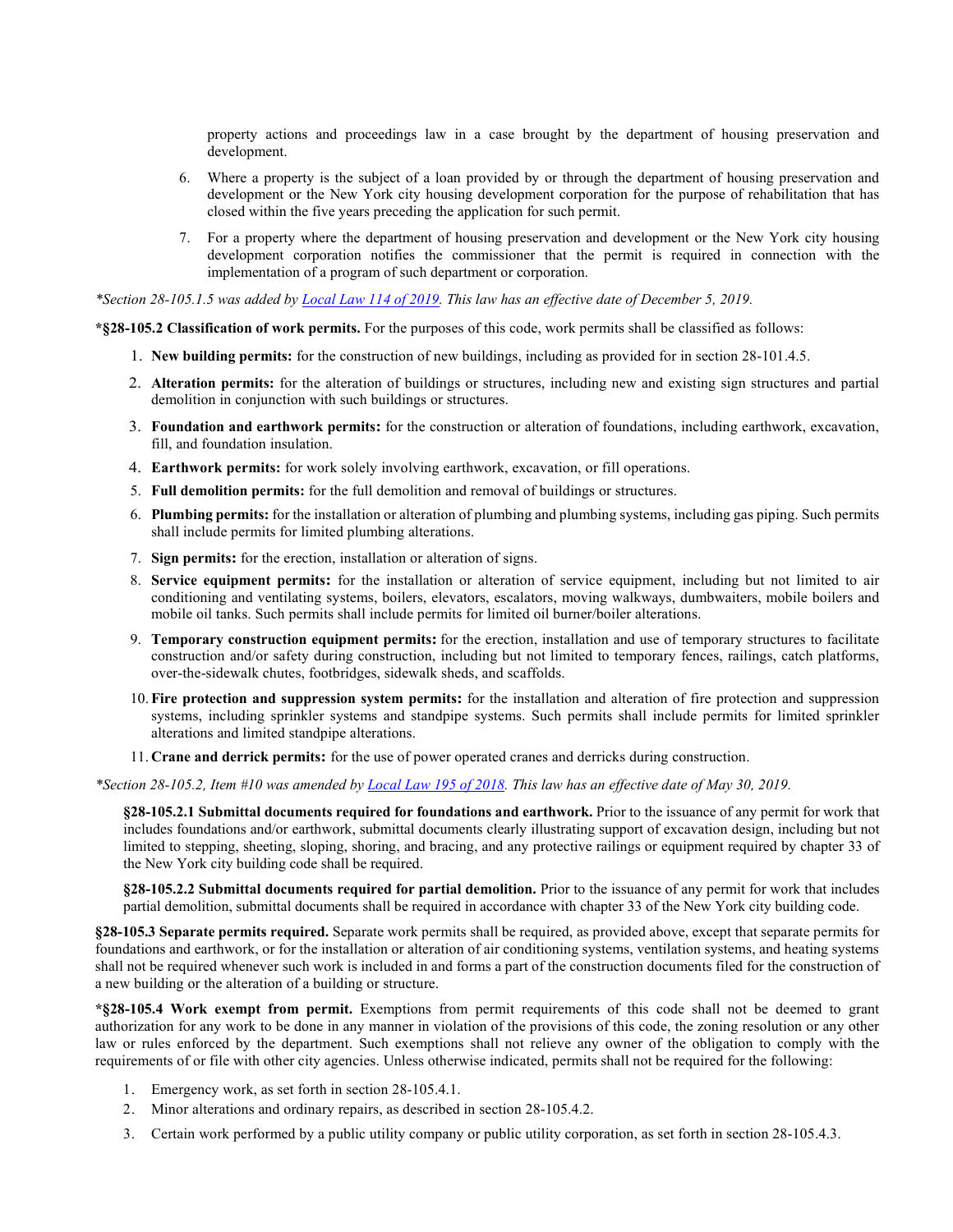- 4. Ordinary plumbing work, as set forth in section 28-105.4.4.
- 5. Permits for the installation of certain signs, as set forth in section 28-105.4.5.
- 6. Geotechnical investigations, as set forth in section 28-105.4.6.
- 7. The installation, alteration or removal of alternative automatic fire extinguishing systems, including but not limited to fire extinguishing systems for commercial cooking equipment, subject to the approval of the fire department in accordance with section 105 of the New York city fire code.
- 8. The installation, alteration or removal of fire alarm systems, emergency alarm systems and fire department in-building auxiliary radio communications systems, subject to the approval of the fire department in accordance with the requirements of this code. Such work shall be submitted in accordance with the rules and regulations of the fire department.
- 9. Other categories of work as described in department rules, consistent with public safety.

*\*Section 28-105.4 was amended by [Local Law 195 of 2018.](https://www1.nyc.gov/assets/buildings/local_laws/ll195of2018.pdf) This law has an effective date of May 30, 2019.*

**§28-105.4.1 Emergency work.** Work that would otherwise require a permit may be performed without a permit to the extent necessary to relieve an emergency condition. An application for a permit shall be submitted within 2 business days after the commencement of the emergency work and shall include written description of the emergency condition and the measures undertaken to mitigate the hazard. Emergency work may include but shall not be limited to:

- 1. Erection of sidewalk sheds, fences, or other similar structures to protect the public from an unsafe condition.
- 2. Stabilization of unsafe structural conditions.
- 3. Repair of gas leaks.
- 4. Repair or replacement of heating or hot water equipment servicing residential occupancies during the heating season as established by the New York city housing maintenance code or education occupancies between November 1st and May  $1<sup>st</sup>$ .
- 5. Replacement of parts required for the operation of a combined standpipe or sprinkler system.

**§28-105.4.2 Minor alterations and ordinary repairs.** A permit shall not be required for minor alterations and ordinary repairs.

**§28-105.4.2.1 Definitions.** The following words and terms shall, for the purposes of this section 28-105.4.2 and as used elsewhere in this code, have the meanings shown herein.

**MINOR ALTERATIONS.** Minor changes or modifications in a building or any part thereof, excluding additions thereto, that do not in any way affect health or the fire or structural safety of the building or the safe use and operation of the service equipment therein. Minor alterations shall not include any of the work described as "work not constituting minor alterations or ordinary repairs."

**ORDINARY REPAIRS.** Replacements or renewals of existing work in a building, or of parts of the service equipment therein, with the same or equivalent materials or equipment parts, that are made in the ordinary course of maintenance and that do not in any way affect health or the fire or structural safety of the building or the safe use and operation of the service equipment therein. Ordinary repairs shall include the repair or replacement of any plumbing fixture, piping or faucets from any exposed stop valve to the inlet side of a trap. Ordinary repairs shall not include any of the work described as "work not constituting minor alterations or ordinary repairs."

**WORK NOT CONSTITUTING MINOR ALTERATIONS OR ORDINARY REPAIRS.** Minor alterations or ordinary repairs shall not include:

- 1. The cutting away of any load bearing or required fire rated wall, floor, or roof construction, or any portion thereof.
- 2. The removal, cutting, or modification of any beams or structural supports;
- 3. The removal, change, or closing of any required exit;
- 4. The addition, rearrangement, relocation, removal or replacement of any parts of the building affecting loading or exit requirements, or light, heat, ventilation, or elevator requirements or accessibility requirements, or any fire suppression or fire protection system;
- 5. Additions to, alterations of, or rearrangement, relocation, replacement, repair or removal of any portion of a standpipe or sprinkler system, water distribution system, house sewer, private sewer, or drainage system, including leaders, or any soil, waste or vent pipe, or any gas distribution system;
- 6. Any plumbing work other than the repair or replacement of plumbing fixtures, piping or faucets from the exposed stop valve to the inlet side of a trap;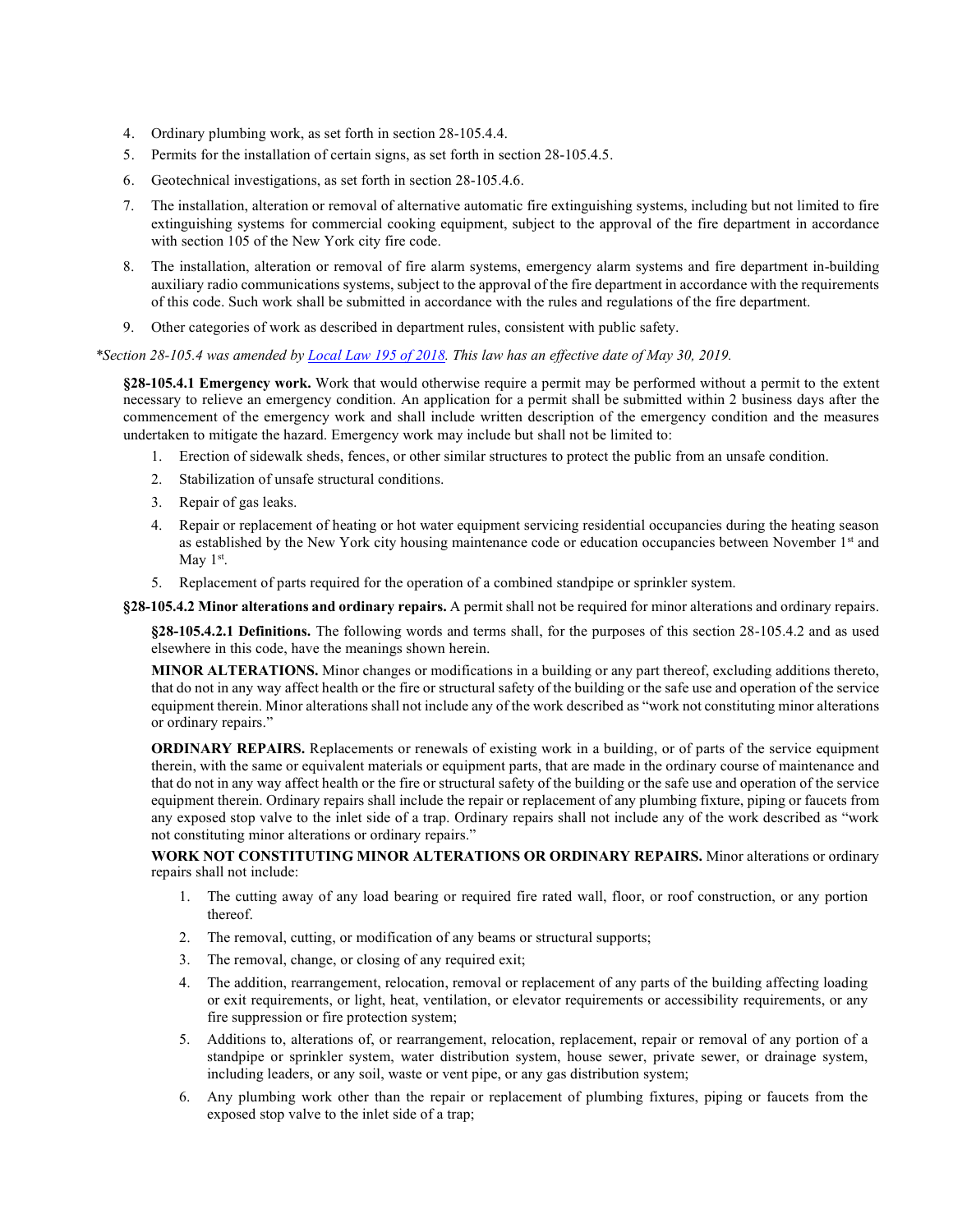- 7. The alteration or repair of a sign for which a permit is required; or
- 8. Any other work affecting health or the fire or structural safety of the building or the safe use and operation of the service equipment therein.

**§28-105.4.3 Public utility company or public utility corporation.** A permit shall not be required for:

- 1. The installation or alteration of gas service piping or gas meter piping including meters, valves, regulators, and related equipment, when such work is to be performed and serviced and maintained by utility corporations subject to the jurisdiction of the New York state public service commission;
- 2. The emergency repair of gas distribution piping when such work is performed by licensed master plumbers or by utility corporations subject to the jurisdiction of the New York state public service commission, in order to alleviate hazardous conditions, provided that a written report describing the details of such repairs shall be filed with the commissioner upon completion of the work.

**§28-105.4.4 Ordinary plumbing work.** The following ordinary plumbing work may be performed without a permit, provided that the licensed plumber performing such work: (i) provides a monthly report listing completed work and work in progress during the preceding month, including the block, lot and address of each job, a description of the work performed or in progress at each address, and the location in each building where the work was performed or is in progress; (ii) pays the fees for such work in accordance with this code; and (iii) submits to the department a certification that the work was performed in accordance with this code and all applicable laws and rules. Ordinary plumbing work shall include:

- 1. The removal of a domestic plumbing system not connected to a fire suppression or fire protection system, or the removal of a portion of such system.
- 2. The relocation of up to two plumbing fixtures within the same room to a maximum of 10 feet (3048 mm) distant from the original location, except in health care facilities.
- 3. The installation, replacement or repair of a food waste grinder (food waste disposal) or secondary back flow preventer and the replacement or repair of a sump pump.
- 4. The replacement of closet bends.
- 5. In buildings in occupancy group R2 occupied by fewer than six families or in buildings in occupancy group R3, the replacement of a gas water heater or a gas fired boiler with a capacity of 350,000 BTU or less where the existing appliance gas cock is not moved, provided that the plumber has inspected the chimney and found it to be in good operational condition.
- 6. The repair or replacement of any non-gas, non-fire suppression piping not longer than 10 feet (3048 mm) inside a building, or connected piping previously repaired or replaced under this provision.
- 7. The repair or replacement of non-fire suppression branch piping after the riser shutoff valve, including the replacement of fixtures, limited to two bathrooms and one kitchen per building per monthly reporting period.
- 8. The replacement of flexible gas tubing no greater than 4 feet (1219 mm) in length located downstream of the existing gas cock to an appliance, provided such gas tubing does not penetrate a wall.

**§28-105.4.5 Sign permits.** A sign permit shall not be required where the sign is:

- 1. Painted directly on the exterior wall surface of a building or on the surface of a fence;
- 2. A wall sign of not more than six square feet  $(0.56 \text{ m}^2)$  in area;
- 3. Erected by employees of a city agency, including traffic and other similar signs;
- 4. A ground sign offering the sale or rental of the premises on which it is erected, provided the sign does not exceed 12 square feet  $(1.1 \text{ m}^2)$  in area;
- 5. Temporary and erected during construction work and related thereto;
- 6. Temporary for special decorative display use for holidays, public demonstrations, or the promotion of civic, welfare or charitable purposes, except that signs that utilize streets or cross streets shall be subject to the requirements of the department of transportation; or
- 7. Temporary signs offering the sale or rental of real property when erected on the premises offered for sale or rent.

**§28-105.4.6 Geotechnical investigations.** A permit shall not be required for excavation performed for a geotechnical investigation required by section 1802.4 of the New York city building code provided such excavation does not exceed 10 feet (3048 mm) in length, width, or diameter and is conducted under the supervision of a registered design professional. All excavation activity, including backfilling of excavations, shall comply with all relevant code provisions, including but not limited to sections 1803 and 3304 of the New York city building code.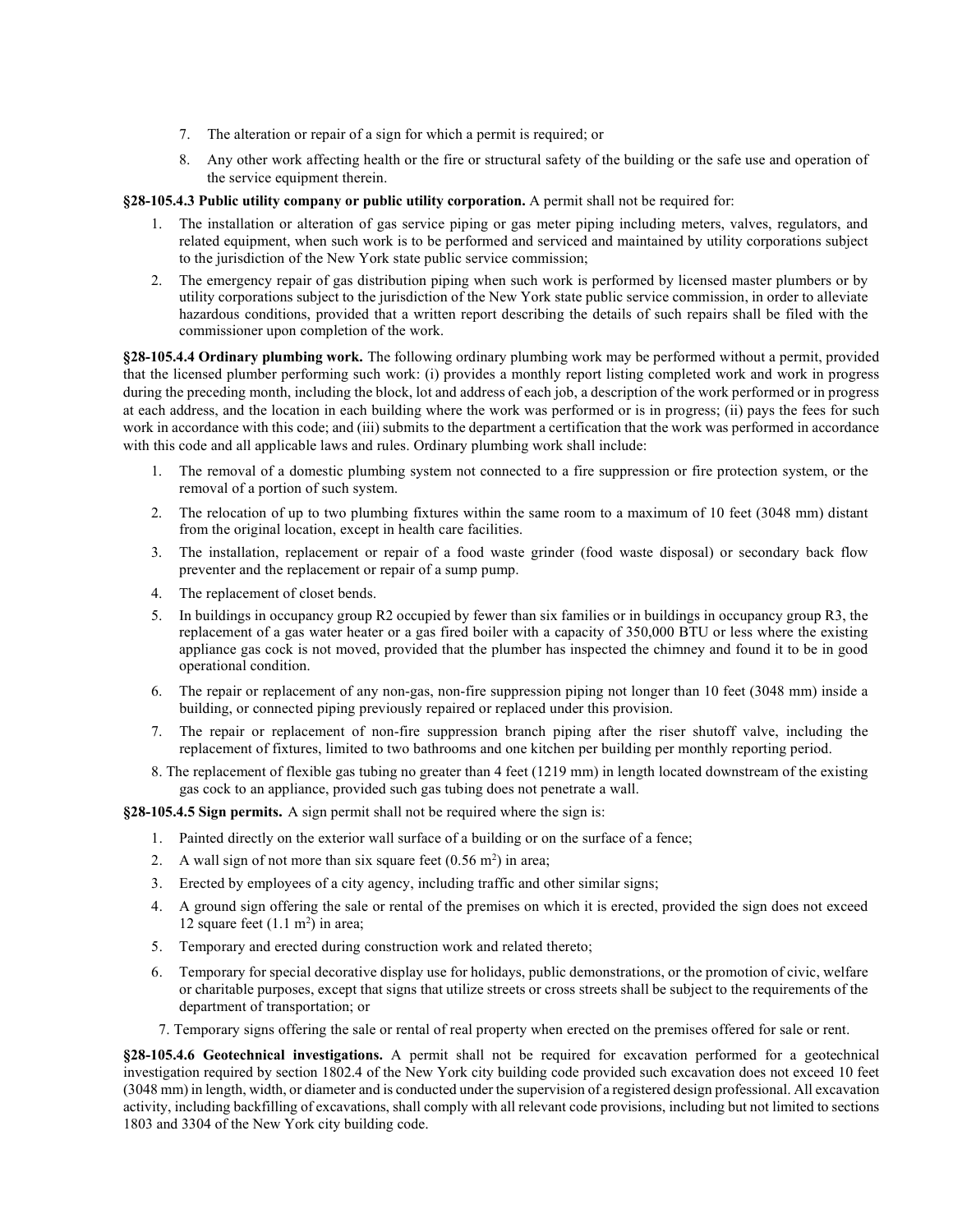**\*§28-105.5 Application for permit.** All applications for permits shall be submitted on forms furnished by the department. Applications shall include all information required by this code, other applicable law or the rules of the department. The applicant shall list any portions of the design that have been approved for deferred submittal in accordance with section 28-104.2.6. The application shall set forth an inspection program for the project. An application for a permit shall be submitted no later than 12 months after the approval of all required construction documents (other than those documents approved for deferred submittal). The department shall provide written notification to owners of adjoining property at the time such application is submitted.

*\*Section 28-105.5 was amended by [New York State Laws of 2018 Chapter 217.](https://www1.nyc.gov/assets/buildings/local_laws/nys_ch_217_adjoining_owner_notice.pdf) This law has an effective date of August 24, 2018.*

**§28-105.5.1 Applicant for permit.** The applicant for a permit shall be the person who performs the work or who retains a subcontractor to do the work.

**Exception:** For permits issued for plumbing work, fire protection and suppression work, and oil burner/boiler work, the applicant for such permits shall be the licensed master plumber, licensed master fire suppression piping contractor, or licensed oil-burning equipment installer, respectively, who performs the work.

**\*§28-105.5.1 Application for permit where a building is occupied.** All applications for permits for work on a building having more than three dwelling shall state the total number of units, and the number of units occupied at the time the application is filed.

*\*Section 28-105.5.1 was added b[y Local Law 149 of 2017.](http://www1.nyc.gov/assets/buildings/local_laws/ll149of2017.pdf) This law has an effective date of December 28, 2017.*

**\*§28-105.5.2 Owner statement.** All applications for permits shall include a certification by the owner of the property for which the permit is sought stating the following:

- 1. A statement as to whether \$25,000 or more in covered arrears, that are not currently in the appeals process, are owed to the city with respect to such property;
- 2. A statement as to whether the owners of the property owe, in aggregate, \$25,000 or more in covered arrears to the city;
- 3. For each owner of the property:
	- 3.1. The person's full name and business address;
	- 3.2. A list of properties in the city for which the person owes covered arrears to the city and, for each such property, the amount of such covered arrears owed; and
	- 3.3. A list of properties in the city for which the person is an owner;
- 4. If an exception to section 28-105.1.2 of the code applies to such owner, a description of such exception.

*\*Section 28-105.5.2 was added b[y Local Law 160 of 2017.](http://www1.nyc.gov/assets/buildings/local_laws/ll160of2017.pdf) This law has an effective date of December 28, 2017.*

**§28-105.5.2.1 Audit.** The commissioner shall each year, in consultation with the department of finance and each other appropriate city agency, audit at least 25 percent of the statements submitted under section 28-105.5.2 of the code.

*\*Section 28-105.5.2.1 was added by [Local Law 160 of 2017.](http://www1.nyc.gov/assets/buildings/local_laws/ll160of2017.pdf) This law has an effective date of December 28, 2017.*

**§28-105.6 Fees.** Applications for permits shall be accompanied by the payment of appropriate fees as provided for in article 112.

**§28-105.7 Time limitation of applications.** An application for a permit shall be deemed to have been abandoned 12 months after the date of its submission, unless such application has been diligently prosecuted after rejection in whole or in part, or a permit shall have been issued except that the commissioner may, for reasonable cause, and upon payment of all reinstatement fees as provided for in this code, grant extensions of time for additional 12-month periods.

**§28-105.8 Validity of permit.** The issuance or granting of a permit shall not be construed to be a permit for, or an approval of, any violation of any of the provisions of this code or of any other law or rule. Permits presuming to give authority to violate or cancel the provisions of this code or other law or rule shall not be valid. The issuance of a permit based on construction documents and other data shall not prevent the commissioner from requiring the correction of errors in the construction documents and other data. The commissioner is authorized to prevent any occupancy, use or work in violation of this code, the zoning resolution or other law or rule enforced by the department.

**§28-105.8.1 Duration of permit.** Permits may be issued for a period of up to two years unless otherwise limited by law.

**§28-105.8.2 Signature of commissioner on permit.** Every permit issued by the commissioner shall have his or her signature affixed thereto; but the commissioner may authorize any subordinate to affix such signature, including by the use of electronic means.

**§28-105.9 Expiration.** All permits issued by the commissioner shall expire by limitation and become invalid if the permitted work or use is not commenced within 12 months from the date of issuance of the permit. Subsequent to the 12-month period following the issuance of the initial permit, all permits shall expire if the permitted work is suspended or abandoned for a continuous period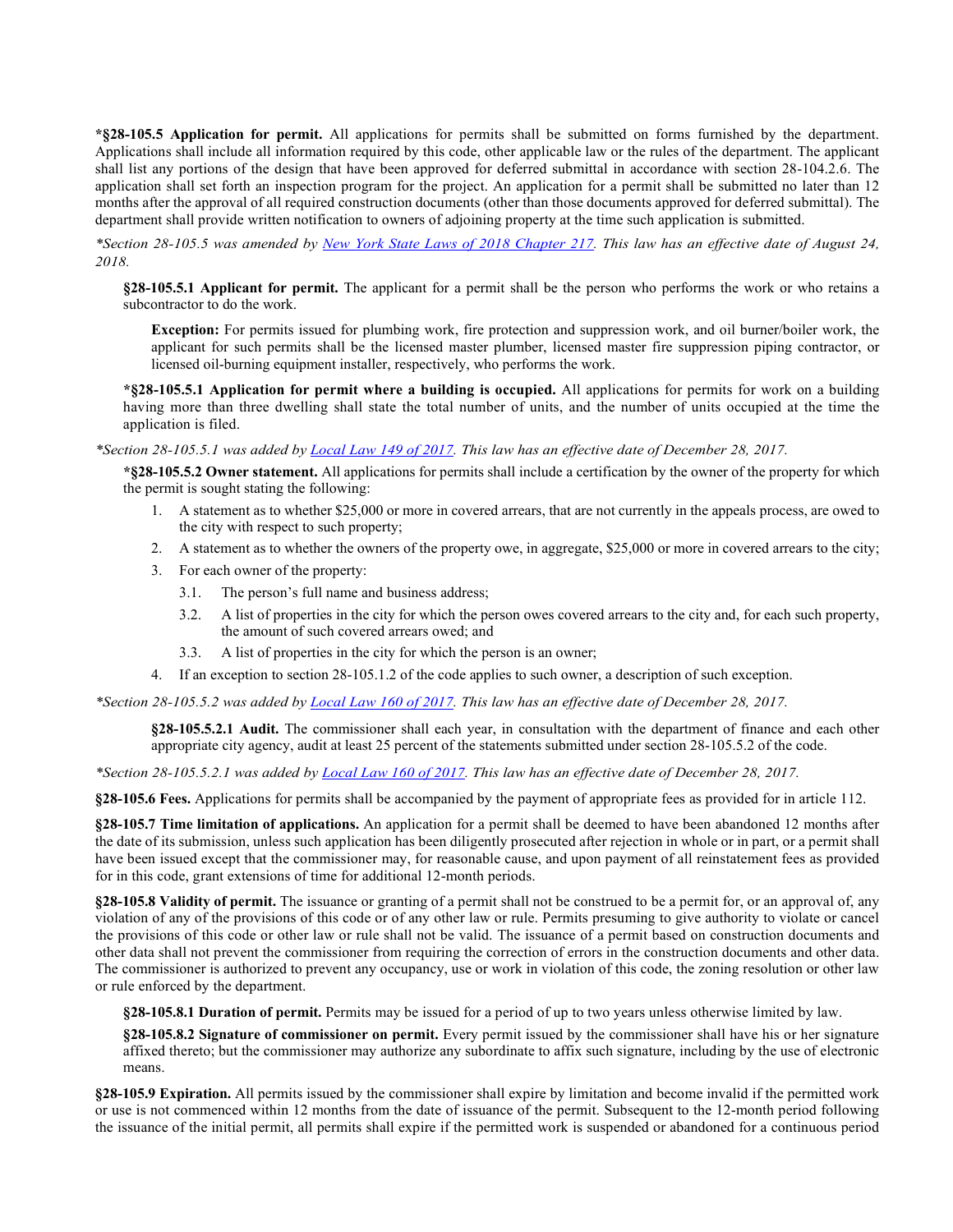of 12 months unless such permits expire earlier pursuant to applicable provisions of this code. The permit shall automatically expire upon the expiration of required insurance or if the applicant holds a license issued by the department upon the expiration or revocation of such license during the term of the permit.

**Exception:** All permits for work in an area of special flood hazard shall comply with section G104 of appendix G of the New York city building code.

**§28-105.9.1 Reinstatement.** The commissioner may at any time reinstate a work permit solely for the purpose of sign-off, including the correction of defects noted in a final inspection as provided in section 28-116.2.4 of this code, or reinstate a work permit within a period of two years from the date of issuance of the original permit. Except in the case of a permit reinstated solely for the purpose of sign-off, the work shall comply with all the requirements of this code and other applicable laws and rules in effect at the time application for reinstatement is made. The applicant for reinstatement shall pay all reinstatement fees as required by article 112.

**§28-105.10 Suspension or revocation of permit.** The commissioner is authorized to suspend or revoke a permit issued under the provisions of this code.

**\*§28-105.10.1 Notice of proposed revocation.** The commissioner may, on written notice to the permit holder, revoke any permit for failure to comply with the provisions of this code or other applicable laws or rules; or whenever there has been any false statement or any misrepresentation as to a material fact in the application or submittal documents upon the basis of which such approval was issued; or whenever a permit has been issued in error and conditions are such that the permit should not have been issued. Such notice may be accompanied by a stop work order pursuant to section 28-207.2 of this code and shall inform the permit holder of the reasons for the proposed revocation and that the applicant has the right to present to the commissioner or his or her representative within 10 business days of delivery of the notice by hand or 15 calendar days of the posting of notice by mail, information as to why the permit should not be revoked.

*\*Section 28-105.10.1 was amended by [Local Law 62 of 2019.](https://www1.nyc.gov/assets/buildings/local_laws/ll62of2019.pdf) This law has an effective date of September 27, 2019.*

**§28-105.10.2 Immediate suspension in cases of imminent peril.** The commissioner may immediately suspend any permit without prior notice to the permit holder when the commissioner has determined that an imminent peril to life or property exists. The commissioner shall forthwith notify the permit holder that the permit has been suspended and the reasons therefore, that it is proposed to be revoked, and that the permit holder has the right to present to the commissioner or his or her representative within 10 business days of delivery of the notice by hand or 15 calendar days of the posting of notice by mail information as to why the permit should not be revoked.

**\*§28-105.11 Posting of permit.** The building permit or a copy thereof shall be posted in a conspicuous place at the work site, visible to the public for the duration of the work, or the use and operation of the equipment, or until the expiration of the permit. No such permit shall be posted or displayed at any location other than the location of the premises or equipment for which the permit was issued. Where the permit is exposed to the weather, it shall be laminated or encased in a plastic covering to protect it from the elements. The permit shall identify whether any dwelling unit within such building will be occupied during the work. If dwelling units within such building will be occupied during the work, the permit shall indicate the total number of dwelling units that will be occupied.

**Exception:** Where a project information panel is required by section 3301.9.1, of the New York city building code, the permit shall be posted in accordance with such section, and no other permits shall be posted in any location readily visible to the public, except as provided in section 3301.9.5 of the New York city building code.

*\*Section 28-105.11 was amended b[y Local Law 158 of 2017.](https://www1.nyc.gov/assets/buildings/local_laws/ll158of2017.pdf) This law has an effective date of August 30, 2018.*

**§28-105.12 Conditions of permit.** Permits shall be subject to the following conditions:

**§28-105.12.1 Compliance with code.** Permits shall be deemed to incorporate the provisions that the applicant, the owner, their agents, employees, and contractors shall carry out the permitted work in accordance with the provisions of this code and other applicable laws or rules, whether specified or not, except as variations have been legally permitted or authorized.

**§28-105.12.2 Compliance with construction and submittal documents.** All work shall conform to the approved construction and submittal documents, and any approved amendments thereto. Changes and revisions during the course of construction shall conform to the amendment requirements of this code.

**§28-105.12.3 Adherence to lot diagram.** All work shall be strictly located in accordance with the lot diagram approved in accordance with this code and no lot or plot shall be changed, increased or diminished in area from that shown on the approved lot diagram, unless and until a revised diagram showing such changes, accompanied by the necessary statement of the owner or applicant, shall have been submitted to and approved by the commissioner.

**§28-105.12.4 Compliance with safety requirements.** All work shall be conducted in accordance with and subject to the safety requirements of this code and other applicable laws or rules, including any order or requirement of the commissioner that the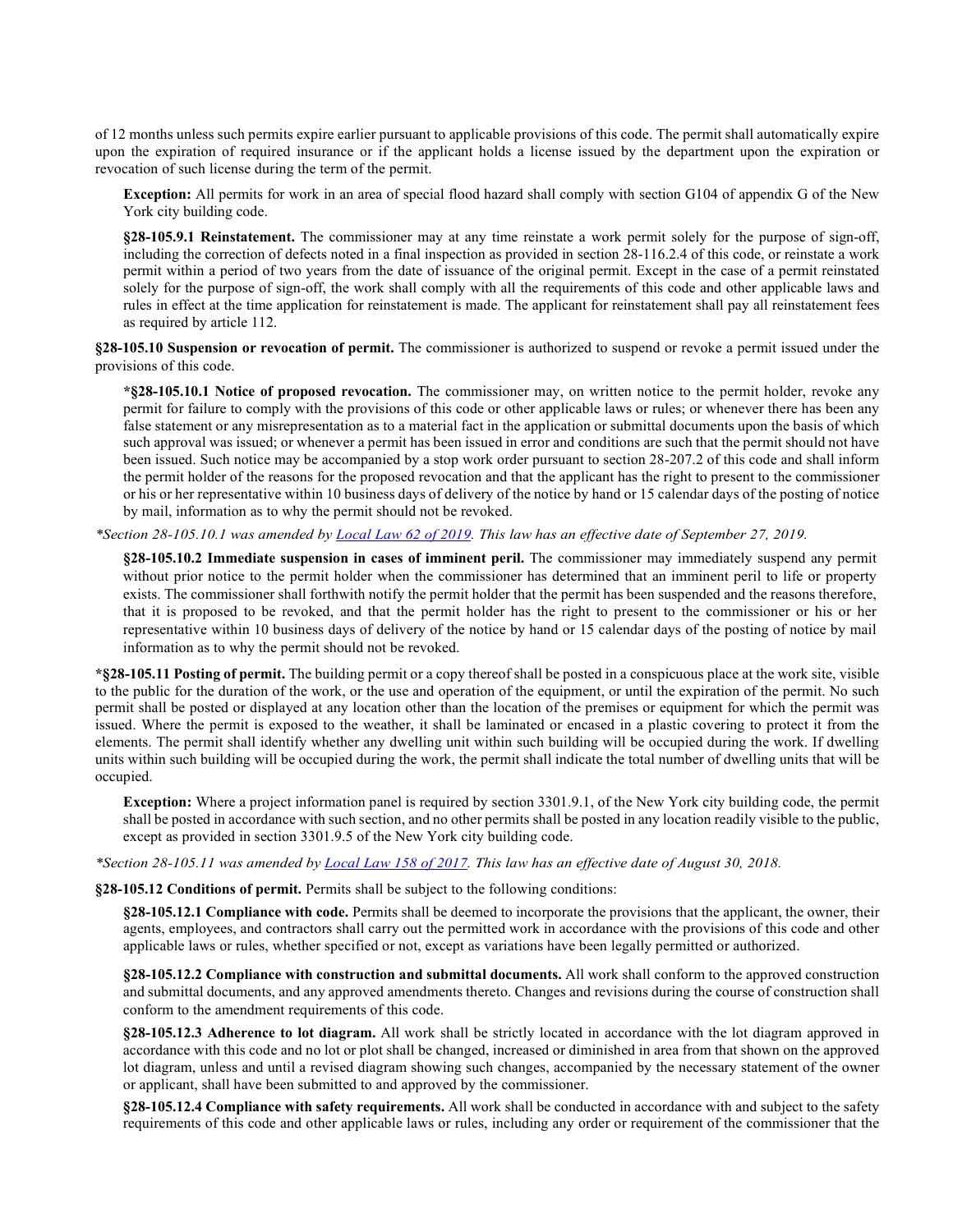building or structure under construction or alteration be vacated, in whole or in part, during the progress of the work and until the issuance of a certificate of occupancy. Adjoining lots and properties shall be protected in accordance with this code.

**§28-105.12.5 Compliance with noise control code required.** All work shall be performed in compliance with the provisions of the New York city noise control code as set forth in chapter 2 of title 24 of the administrative code. Failure to comply with sections 24-222 and 24-223 of the administrative code shall be a violation of this code.

**§28-105.12.6 Deferred submittals.** Where permits are issued subject to deferred submittal of portions of the design as provided for in section 28-104.2.6, the deferred submittal items shall not be installed until the construction and submittal documents for such portions have been approved by the department and, where applicable, new or amended permits have been issued.

**§28-105.12.7 Insurance.** Where workers compensation, employee disability or liability insurance is required by law or department rule, the applicant for the work permit shall obtain and include proof of such insurance with the work permit application. The permit shall expire by operation of law if the insurance upon which the permit was conditioned lapses, expires or is cancelled, unless the permit holder files proof of alternate insurance before such event.

**\*§28-105.12.7.1 Insurance coverage for adjacent properties.** A person who obtains a permit for construction or demolition operations shall, at such person's own expense, procure and maintain for the duration of the operations, insurance of a kind and in an amount specified by rule of the department, to insure any and all adjacent property owners and their lawful occupants fully for all risks of loss, damage to property or injury to or death of persons, arising out of or in connection with the performance of the proposed work. Such person shall submit proof of insurance to the department when applying for a permit for construction or demolition work. The department shall provide such proof of such insurance together with the permit to the owners of adjoining property thirty days prior to the commencement of the construction or demolition work, except in the event that emergency work is authorized as defined in section 28-105.4.1 of this code. If such emergency work is necessary, the permit and proof of insurance shall be provided to owners of adjoining property within a reasonable timeframe.

*\*Section 28-105.12.7.1 was amended b[y New York State Laws of 2018 Chapter 217.](https://www1.nyc.gov/assets/buildings/local_laws/nys_ch_217_adjoining_owner_notice.pdf) This law has an effective date of August 24, 2018.*

**\*§28-105.12.8 Site safety plan.** Where a site safety plan is required by this code or by the department, all work shall adhere to the site safety plan. Site safety plans shall require approval of the department where specified in this code or the New York city building code.

*\*Section 28-105.12.8 was amended by [Local Law 81 of 2017.](http://www1.nyc.gov/assets/buildings/local_laws/ll81of2017.pdf) This law has an effective date of November 6, 2017.*

**\*§28-105.12.9 Safety training required.** No permit for construction or demolition work for which training is required by section 3321 of the New York city building code shall be issued or renewed until the applicant has certified that all workers who will be working under such permit will have the requisite training throughout the duration of such permit.

*\*Section 28-105.12.9 was added b[y Local Law 196 of 2017.](http://www1.nyc.gov/assets/buildings/local_laws/ll196of2017.pdf) This law has an effective date of October 16, 2017.*

\*§**28-105.12.10 Tenant protection plan required.** Where a tenant protection plan is required by article 120, all work shall adhere to the tenant protection plan.

*\*Section 28-105.12.10 was added b[y Local Law 106 of 2019.](https://www1.nyc.gov/assets/buildings/local_laws/ll106of2019.pdf) This law has an effective date of March 8, 2020.* 

\*§**28-105.12.11 Inspections.** Upon issuance of a permit and at any time during such permit period, the commissioner or his or her authorized representatives, in the discharge of their duties, shall have the right to enter, in accordance with applicable law, upon any buildings, enclosures, premises, or any part thereof, or attached thereto for the purposes of an inspection of work pursuant to such permit to ensure that such work is not occurring in an unsafe or dangerous manner, and that such work is being performed in compliance with applicable code provisions. If the commissioner or his or her authorized representative is unable to gain access to such property expeditiously for the purposes of an inspection of work pursuant to such permit and there is a reason to believe that the work is being done in violation of the law, the commissioner shall issue a stop work order. Such stop work order may be rescinded in accordance with section 28-207.2.3.

#### *\*Section 28-105.12.11 was added b[y Local Law 111](http://www1.nyc.gov/assets/buildings/local_laws/ll111of2019.pdf) of 2019. This law has an effective date of October 6, 2019.*

\*\*§**28-105.12.12 Statement of lead-based paint compliance.** Where the work for which a permit is sought involves disturbance of lead-based paint, as defined in section 27-2056.2, or paint of unknown lead content, the application shall include a statement of compliance with section 27-2056.11 and, where applicable, subpart E or subpart L of part 745 of title 40 of the code of federal regulations. The application shall also include a statement that any firm performing proposed work holds the certification or certifications required to perform work pursuant to such section, such certification number(s) and, where applicable, that such firm has filed or will file a notice of commencement required pursuant to paragraph (2) of subdivision a of section 27-2056.11 with the department of health and mental hygiene.

*\*\*Section 28-105.12.12 was added by [Local Law 40](https://www1.nyc.gov/assets/buildings/local_laws/ll40of2021.pdf) of 2021. This law has an effective date of April 19, 2022.*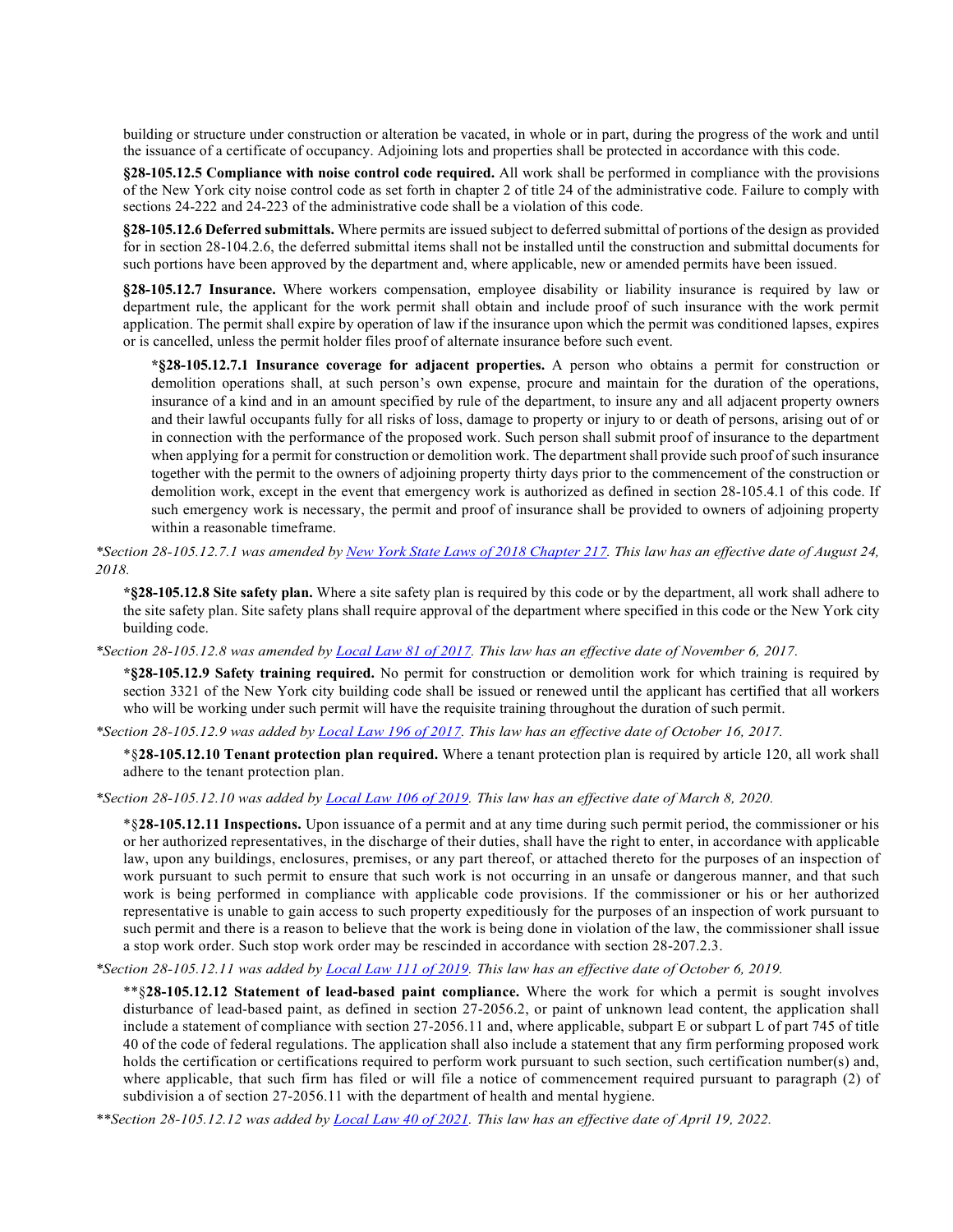\*\*§**28-105.12.13 Reporting to the Department of Health and Mental Hygiene.** Where the work for which a permit is sought involves disturbance of lead-based paint, as defined in section 27-2056.2, or paint of unknown lead content, the application shall include a statement of compliance with section 27-2056.11 and, where applicable, subpart E or subpart L of part 745 of title 40 of the code of federal regulations. The application shall also include a statement that any firm performing proposed work holds the certification or certifications required to perform work pursuant to such section, such certification number(s) and, where applicable, that such firm has filed or will file a notice of commencement required pursuant to paragraph (2) of subdivision a of section 27-2056.11 with the department of health and mental hygiene.

*\*\*Section 28-105.12.13 was added by [Local Law 40](https://www1.nyc.gov/assets/buildings/local_laws/ll40of2021.pdf) of 2021. This law has an effective date of April 19, 2022.* 

### **ARTICLE 106 ASBESTOS**

**§28-106.1 Asbestos certification required.** The commissioner shall not issue a permit for the demolition or alteration of a building constructed pursuant to plans submitted for approval on or before April 1, 1987, unless the applicant submits such certification relating to asbestos as may be required by the rules of the New York city department of environmental protection.

**\*§28-106.1.1 Full demolition permit.** The commissioner shall not issue a full demolition permit unless the owner of the building provides certification in a form and manner to be provided in the rules of the department of environmental protection that (i) the building is free of asbestos containing material, or (ii) the commissioner of environmental protection, has issued a variance from this requirement in accordance with subdivision (m) of section 24-136 of the administrative code and the rules of the department of environmental protection, subject to the requirement that demolition work will be performed only in parts of the building that are certified free of asbestos containing material. The full demolition permit shall be subject to such additional conditions as the department of buildings may require of the permittee based on the size and complexity of the demolition work.

**Exception:** This section 28-106.1.1 shall not apply to full demolition performed as emergency work pursuant to article 215 of chapter 2 of this title where the emergency warrants immediate commencement of the work or full demolition with asbestos in place authorized pursuant to 12 NYCRR 56-11.5.

*\*Section 28-106.1.1 was amended b[y Local Law 38 of 2015.](http://www1.nyc.gov/assets/buildings/local_laws/ll38of2015.pdf) This law has an effective date of May 6, 2016.* 

**\*§28-106.1.2 Alteration permit for the removal of one or more stories.** The commissioner shall not issue an alteration permit for the removal of one or more stories of a building unless the owner of the building provides certification in a form and manner to be provided in the rules of the department of environmental protection that (i) the stories to be removed are free of asbestos containing material and that no abatement activities will be performed anywhere in the building concurrently with the removal work authorized by such permit or (ii) the commissioner of environmental protection has issued a variance from these requirements in accordance with subdivision (m) of section 24-136 of the administrative code and the rules of the department of environmental protection, subject to the requirement that work authorized by the alteration permit will be performed only in parts of the building that are certified free of asbestos containing material. The alteration permit shall be subject to such additional conditions as the department of buildings may require of the permittee based on the size and complexity of the work.

**Exception:** This section 28-106.1.2 shall not apply to removal of one or more stories performed as emergency work pursuant to article 215 of chapter 2 of this title where the emergency warrants immediate commencement of the work.

*\*Section 28-106.1.2 was amended b[y Local Law 38 of 2015.](http://www1.nyc.gov/assets/buildings/local_laws/ll38of2015.pdf) This law has an effective date of May 6, 2016.* 

**§28-106.2 Construction and maintenance of asbestos containment structures and other temporary structures or work required for asbestos abatement activities.** Notwithstanding any other provision of this code, the construction and maintenance of asbestos containment structures, decontamination system enclosures and other temporary structures or work performed in the course of and only for the purpose of asbestos abatement activities shall comply with this section and the rules of the New York city department of environmental protection relating to such temporary structures and work and with article 30 of the New York state labor law and rules adopted pursuant to such article.

**§28-106.2.1 Materials.** The rules of the New York city department of environmental protection relating to materials used in the construction of temporary structures for asbestos abatement activities shall contain a provision requiring such structures to be non-combustible or flame resistant in compliance with reference standard NFPA 255-06 or NFPA 701-99, as such standards may be modified by local law or by the department of buildings pursuant to applicable rules.

**§28-106.3 Permit exemption.** Except as otherwise provided by rule, work performed in the course of and only for the purpose of an asbestos project that is required to be permitted pursuant to section 24-138 of the administrative code shall be exempt from the permit requirements of this code.

*\*Section 28-106.3 was amended b[y Local Law 38 of 2015.](http://www1.nyc.gov/assets/buildings/local_laws/ll38of2015.pdf) This law has an effective date of May 6, 2016.*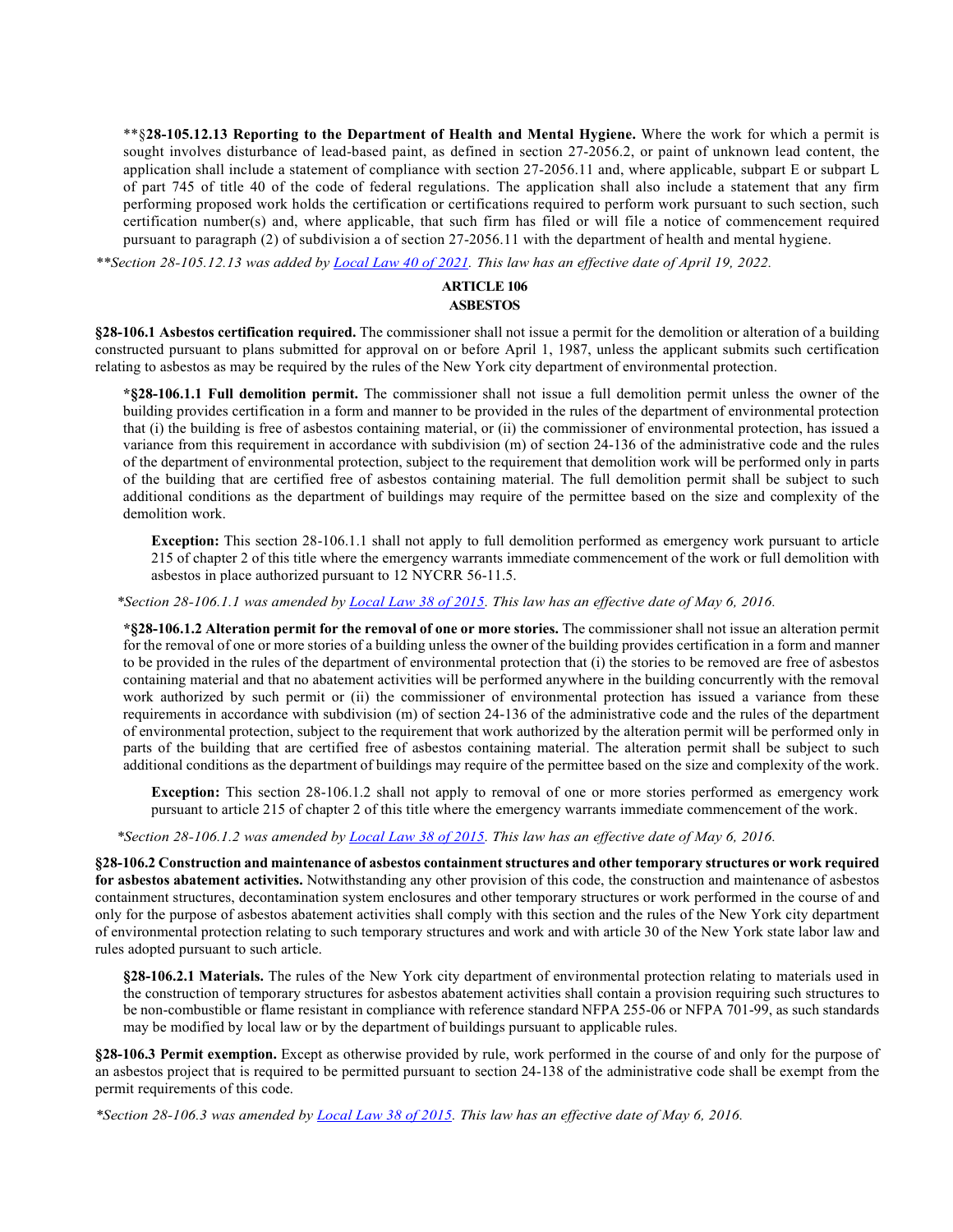**§28-106.4 Definitions.** For the purposes of this article, the terms "asbestos" and "asbestos project" shall have the meanings as are ascribed in section 24-136 of the administrative code.

*\*Section 28-106.4 was amended b[y Local Law 38 of 2015.](http://www1.nyc.gov/assets/buildings/local_laws/ll38of2015.pdf) This law has an effective date of May 6, 2016.* 

### **ARTICLE 107 ALTERATION OR DEMOLITION OF SINGLE ROOM OCCUPANCY MULTIPLE DWELLINGS**

**§28-107.1 General.** The commissioner shall not approve construction documents, nor issue an initial or reinstated permit in connection therewith, for the alteration or demolition of a single room occupancy multiple dwelling except as set forth in this article. Applications for post approval amendments to construction documents are subject to this article where the application proposes a change within a covered category of work as set forth in section 28-107.3.

**§28-107.2 Definitions.** The following words and terms shall, for the purposes of this article and elsewhere in the code, have the meanings shown herein.

**CLASS A MULTIPLE DWELLING, CLASS B MULTIPLE DWELLING, FURNISHED ROOM HOUSE, ROOMING UNIT AND SINGLE ROOM OCCUPANCY.** Shall have the meanings set forth in section 27-2004 of the New York city housing maintenance code.

**SINGLE ROOM OCCUPANCY MULTIPLE DWELLING.** A single room occupancy multiple dwelling means:

- 1. A "class A multiple dwelling" used in whole or part as a "rooming house" or "furnished room house," or for "single room occupancy" pursuant to section 248 of the New York state multiple dwelling law;
- 2. A "class A multiple dwelling" containing "rooming units"; or
- 3. A "class B multiple dwelling."

**Exception:** The term single room occupancy multiple dwelling shall not include:

- 1. College or school dormitories;
- 2. Clubhouses;
- 3. Luxury hotels, as such term is defined by the commissioner of housing preservation and development; or
- 4. Residences whose occupancy is restricted to an institutional use such as housing intended for use by the employees of a single company or institution;
- 5. City-owned multiple dwellings; or
- 6. Any multiple dwelling, other than a lodging house, containing fewer than nine sleeping rooms, rooming units, single room occupancy units, or hotel units unless the total number of such units is more than fifty percent of the total number of dwelling units in such multiple dwelling; or
- 7. Any multiple dwelling that:
	- 7.1. Is the subject of a program approved by the commissioner of housing preservation and development and related to the rehabilitation or preservation of a single room occupancy multiple dwelling or the provision of housing for persons of low or moderate income, other than a program consisting solely of real property tax abatement or tax exemption; and
	- 7.2. Has been exempted from the provisions of this article by the commissioner of housing preservation and development.

**§28-107.3 Covered categories of work.** Applications for the approval of construction documents for the following categories of work are covered by this article:

- 1. Demolition of a single room occupancy multiple dwelling;
- 2. Alteration of a single room occupancy multiple dwelling to a class A multiple dwelling to be used in whole or in part for other than single room occupancy purposes;
- 3. Alteration of a single room occupancy multiple dwelling resulting in the removal or addition of kitchen or bathroom facilities; and
- 4. Such other types of alteration work to a single room occupancy multiple dwelling as shall be prescribed by rule of the commissioner of housing preservation and development, in consultation with the commissioner.

### **Exceptions:**

1. Work solely for the purpose of either (i) making the public areas of a multiple dwelling accessible to persons with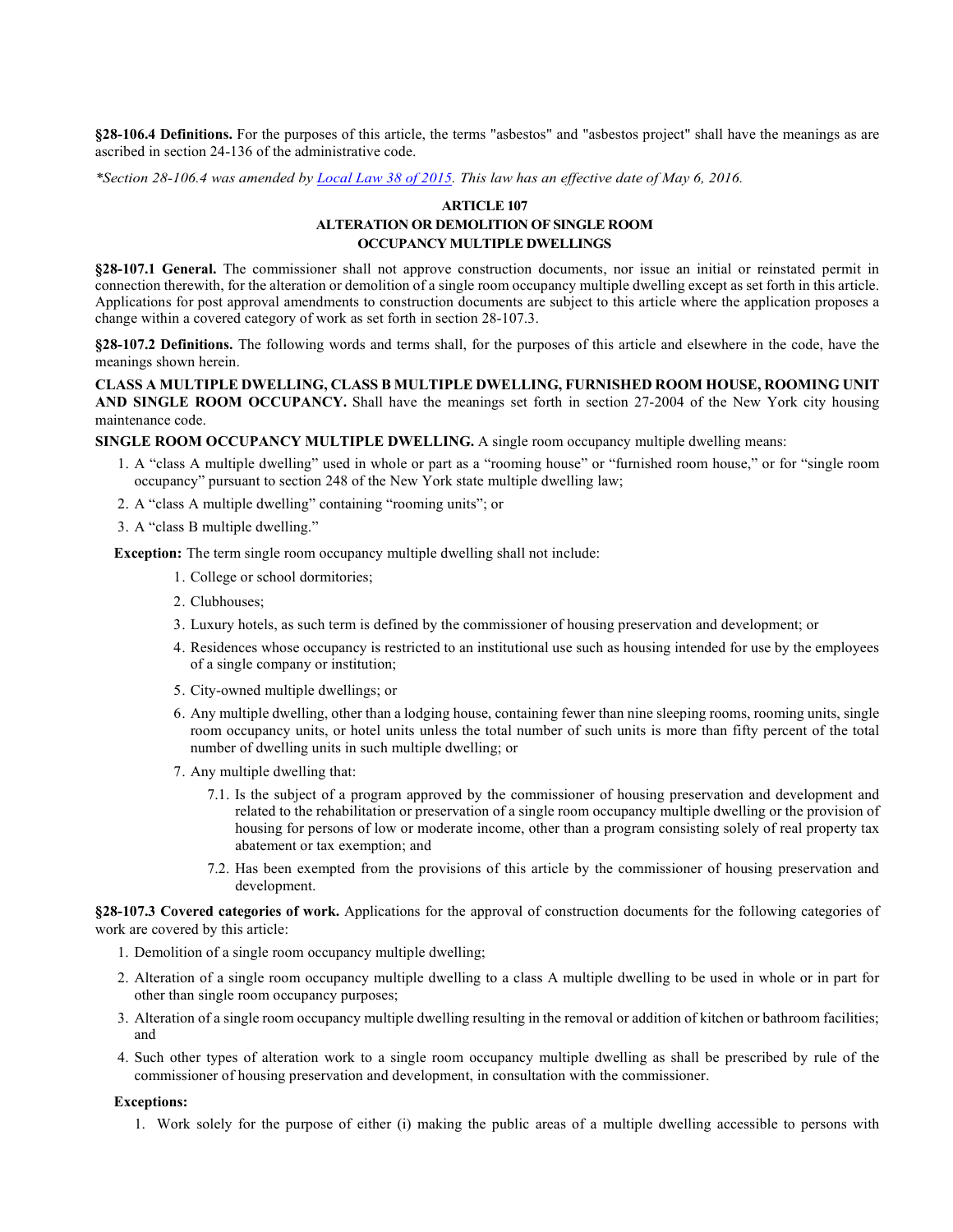disabilities without altering the configuration of any dwelling unit or rooming unit or (ii) making the interior or the entrance to a dwelling unit or a rooming unit accessible to persons with disabilities shall not be covered by this article.

2. Repairs, demolition or any other work performed by a city agency or by a contractor pursuant to a contract with a city agency shall not be covered by this article.

**§28-107.4 Required submittal documents.** The commissioner shall not approve any construction documents, nor issue an initial or reinstated permit in connection therewith, for a single room occupancy multiple dwelling for the covered categories of work unless the applicant provides:

- 1. A sworn affidavit by or on behalf of all the owners, as the term owner is defined in section 27-2004 of the New York city housing maintenance code, of such multiple dwelling that there will be no harassment of the lawful occupants of such multiple dwelling by or on behalf of such owners during the construction period;
- 2. A tenant protection plan as provided for in this code; and
- 3. One of the following documents from the commissioner of housing preservation and development:
	- 3.1. A current certification that there has been no harassment of the lawful occupants of such multiple dwelling within the 36 month period prior to submission of an application for such certification to the department of housing preservation and development, provided, however, that such certification shall except any portion of such 36 month period during which title was vested in the city; or
	- 3.2. A waiver of such certification.

**§28-107.5 Filing process.** Applications for a certification of no harassment shall be made pursuant to section 27-2093 of the housing maintenance code.

**§28-107.6 Time period for acceptance or rejection.** The time period in which the commissioner is required to approve or reject an application for construction document approval or resubmission thereof pursuant to this code shall commence from the date that the commissioner receives either the certification or waiver pursuant to this article.

**§28-107.7 Denial of certification.** Where the commissioner of housing preservation and development denies the certification required by this article, the commissioner shall reject the application for construction document approval.

**§28-107.8 Request for stop-work or rescission.** The commissioner shall be empowered to issue a stop-work notice or order with respect to an alteration or demolition permit and/or to rescind approval of construction documents at the request of the commissioner of housing preservation and development pursuant to section 27-2093 of the New York city housing maintenance code.

**§28-107.9 Effect of denial or rescission.** Where the commissioner rejects or rescinds the approval of construction documents pursuant to this article, no further application for the covered categories of work shall be considered by the commissioner for a period of 36 months following the date of the denial of the certification of no harassment by the commissioner of housing preservation and development or the date of the rescission of such certification of no harassment by such commissioner.

### **ARTICLE 108 PAVEMENT PLAN**

**§28-108.1 General.** The commissioner shall not issue a permit for the erection of a new building or for alterations that will require the issuance of a new or amended certificate of occupancy without a statement that no certificate of occupancy shall be issued unless the sidewalk in front of or abutting such building, including but not limited to the intersection quadrants for corner properties, shall have been paved or repaired by the owner, at his or her own cost, in the manner, of the materials, and in accordance with the standard specifications prescribed by the New York city department of transportation pursuant to sections 19-113 and 19-115 of the administrative code.

### **Exceptions:**

- 1. Application for the erection of an accessory building appurtenant to an existing one- or two-family dwelling.
- 2. Where the commissioner determines that a sidewalk is not required, provided that such determination shall not affect the obligations of the owner under subdivision a of section 19-152 of the administrative code, nor relieve the owner of any such obligations, nor impair or diminish the rights of the city or its agencies to enforce such obligations.
- 3. Where the extent of the change in use or occupancy or the cost of the alteration does not exceed a threshold established pursuant to rule of the commissioner.

**§28-108.2 Pavement plan required.** Construction documents shall include a pavement plan processed and approved under guidelines established by the department. The pavement plan shall include documentation sufficient to show compliance with the standards and specifications of the New York city department of transportation pursuant to sections 19-113 and 19-115 of the administrative code.

**Exception:** No pavement plan shall be required with respect to an alteration application for a building where the applicant certifies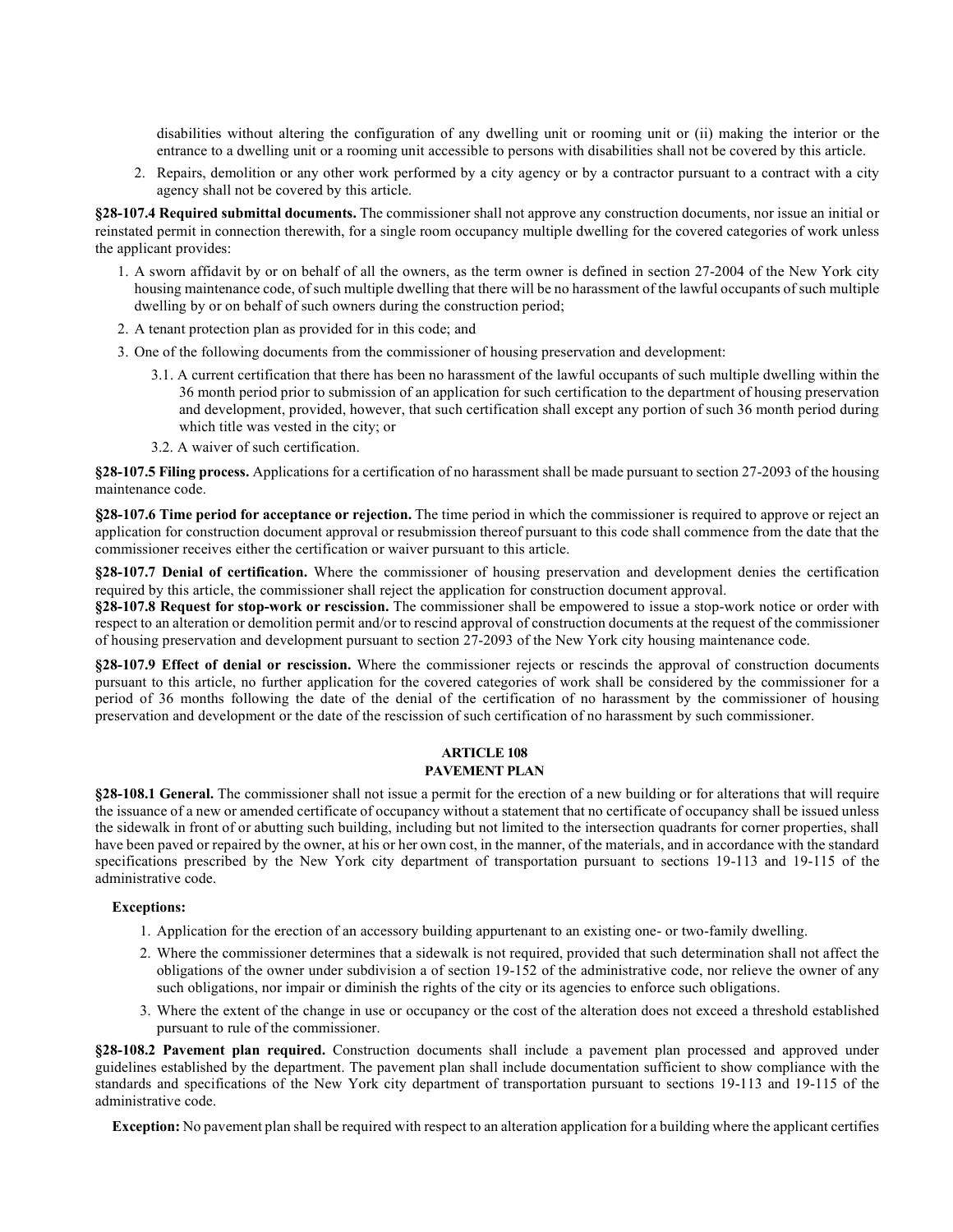that there is a sidewalk in existence in front of or abutting such building, including but not limited to the intersection quadrants for corner properties, complying with the specifications of the New York city department of transportation, and that the nature of such alteration work will neither remove such existing sidewalk nor cause damage to such existing sidewalk such that the damage could not be corrected as minor repairs prior to issuance of the certificate of occupancy.

**§28-108.3 Improvement of streets.** The commissioner shall insure that streets are suitably improved in accordance with the standards and specifications of the department of transportation as required by subdivision two of section thirty-six of the general city law and shall otherwise carry out the provisions of such subdivision.

### **ARTICLE 109 FIRE PROTECTION PLAN**

**\*§28-109.1 Fire protection plan required for covered buildings.** New building and alteration applications for covered buildings as set forth in section 28-109.2 shall include a fire protection plan prepared by or under the supervision of a registered design professional who shall professionally certify such plan. Such plan shall be submitted for review and approval by the fire department for compliance with this code prior to issuance of a certificate of occupancy, a temporary certificate of occupancy or a letter of completion, as applicable. The fire protection plan shall be submitted in accordance with the rules and regulations of the fire department.

**Exception:** No fire protection plan shall be required for an alteration that meets all three of the following requirements:

- 1. The alteration does not involve a change of use or occupancy;
- 2. The alteration does not exceed one million dollars; and
- 3. The alteration does not create an inconsistency with a previously approved fire protection plan.

*\*Section 28-109.1 was amended by [Local Law 195 of 2018.](https://www1.nyc.gov/assets/buildings/local_laws/ll195of2018.pdf) This law has an effective date of May 30, 2019.*

### **§28-109.2 Covered buildings.** Covered buildings include:

- 1. High-rise buildings as described in section 403 of the New York city building code.
- 2. Occupancy groups B, E, F, H, M, or S occupying two or more stories with over 20,000 gross square feet  $(1858 \text{ m}^2)$  of floor area per floor, or occupying two or more stories in a building with a total floor area exceeding 50,000 gross square feet (4645 m<sup>2</sup>).
- 3. Any building containing an assembly occupancy having an occupant load of 300 or more persons.
- 4. Occupancy group I or R- 1 occupying two or more stories and containing sleeping accommodations for 30 or more persons.
- 5. Occupancy group R-2 occupancies containing 30 or more dwelling units in a building where over 10,000 gross square feet  $(929 \text{ m}^2)$  of floor area is occupied by occupancy group A, E, M, or I.
- 6. Covered mall buildings and open mall buildings designed pursuant to section 402 of the New York city building code.

**§28-109.3 Scope.** The plan shall include the following information, where applicable:

- 1. A description of the building including: address; block and lot numbers; number of stories; height in feet; occupancy group; construction classification; occupancy load and department of buildings application number;
- 2. All floors, exits, doors, corridors, and partitions serving as fire barriers, fire partitions, fire walls; locations and ratings of required enclosures and fire areas; stairs with pressurization; roof access; exit discharges; and locations of any required frontage space; and
- 3. In narrative form, a description of safety systems and features, including:
	- 3.1. Communications systems.
	- 3.2. Alarm systems.
	- 3.3. Smoke and carbon monoxide detection equipment.
	- 3.4. Location of fire command station.
	- 3.5. Elevator recall.
	- 3.6. Emergency lighting and power.
	- 3.7. Standpipes.
	- 3.8. Sprinklers.
	- 3.9. Emergency and standby power systems.
	- 3.10. Mechanical ventilation and air conditioning.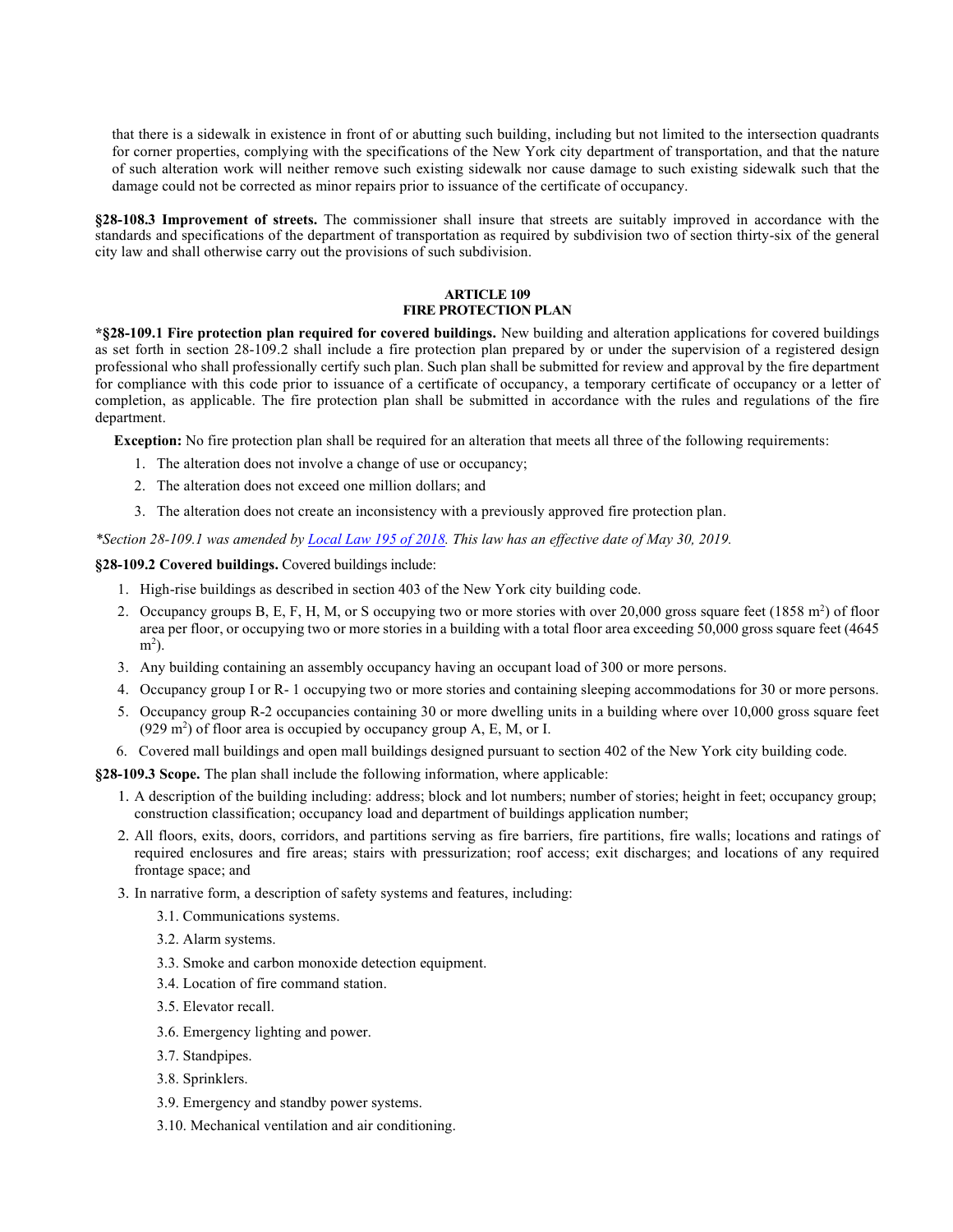- 3.11. Smoke control systems and equipment.
- 3.12. Furnishings types and materials.
- 3.13. Places of assembly.
- 3.14. Fire department access.
- 3.15. Photoluminescent pathway markings.
- 3.16. Other safety related systems, required and voluntary, to be installed.

### **ARTICLE 110 SITE SAFETY PLAN**

**§28-110.1 Site safety plan.** Where a site safety plan is required by chapter 33 of the New York city building code, such plan shall include the following:

- 1. Location of all construction fences around work site;
- 2. Location of all gates in construction fences;
- 3. Location of standard guardrails around excavations, when required;
- 4. Horizontal and vertical netting program, including details of the initial installation, schedule of horizontal jumps and vertical installations, and designated crane and derrick lifting areas where horizontal netting is omitted. The program shall include as an attachment any department approval obtained regarding required safety netting during construction or demolition operations; the revised site safety plan shall be approved;
- 5. Location of all sidewalk sheds, including appropriate department application numbers and department of transportation permit numbers and expiration dates;
- 6. Location of all temporary walkways, including appropriate department application numbers and department of transportation permit numbers and expiration dates;
- 7. Location of foot bridges and motor vehicle ramps, including appropriate department application numbers and department of transportation permit numbers and expiration dates;
- 8. Protection of side of excavation, when required, including appropriate department application numbers and department of transportation permit numbers and expiration dates;
- 9. Location of all street and sidewalk closing(s), including appropriate department application numbers and department of transportation permit numbers and expiration dates;
- 10. Approximate location of material and personnel hoist(s) and loading areas, including appropriate department application numbers and department of transportation permit numbers and expiration dates;
- 11. Approximate location of all crane and derrick loading areas;
- 12. Location of all surrounding buildings, indicating occupancy, height and type of any required roof protection;
- 13. Location of all standpipe system and siamese hose connections;
- 14. Location of all temporary elevators for fire department use when building is above 75 feet (22 860 mm) in height;
- 15. Location of all exterior contractors' sheds;
- 16. All required safety netting and scaffolding;
- 17. Widths of all sidewalks and roadways; all traffic information; all exits from the work site;
- 18. A copy of the proposed site safety manager or site safety coordinator's certificate, as applicable, including the certificate for any alternate site safety manager or site safety coordinator;
- 19. Such features requiring special sequencing in order to maintain safe conditions with a written description of those sequences;
- 20. A statement that prior to performing any work on the project all workers have successfully completed the training required by section 3310.10.2 of the New York city building code; and
- 21. A statement that all workers employed on the construction site will receive a site-specific orientation program required by section 3310.10.1 of the New York city building code.

**§28-110.2 Phased site safety plans.** Multiple layouts of the site safety features enumerated in section 28-110.1 may be submitted at any time during construction operations to show phased site safety designs consistent with the phase of anticipated work.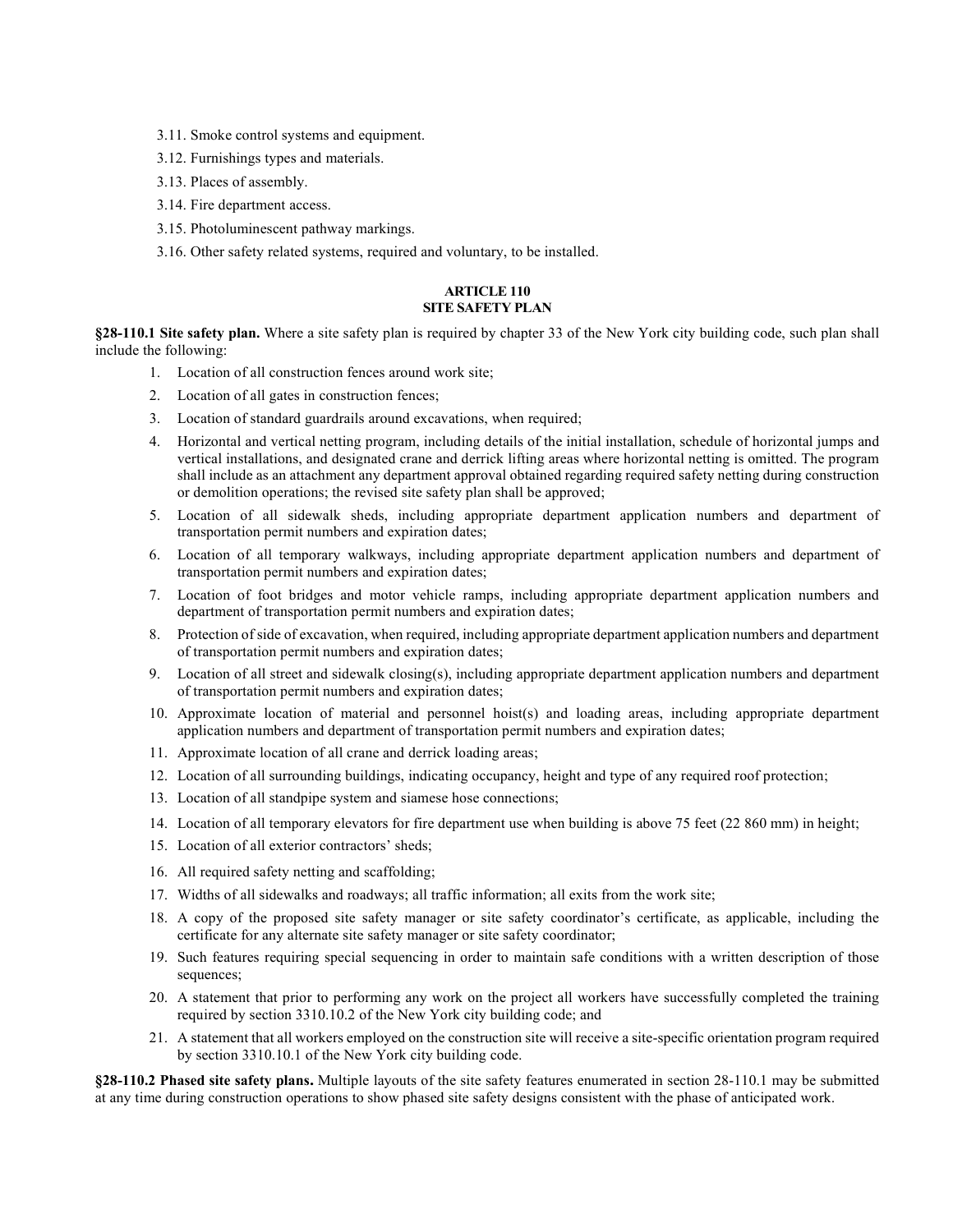### **ARTICLE 111 TEMPORARY STRUCTURES AND USES**

**§28-111.1 General.** The erection of certain temporary structures and temporary uses may be authorized as set forth in sections 28- 111.1.1 and 28-111.1.2.

**§28-111.1.1 Permits for the erection and use of temporary structures.** The commissioner is authorized to issue a permit for the erection of temporary structures including but not limited to tents, grandstands, platforms, reviewing stands, outdoor bandstands, stages and similar miscellaneous structures and equipment, and for the temporary use of such structures. Such permits shall be limited as to time of service or use, but in no event shall be permitted for more than 90 days. The commissioner may grant extensions for demonstrated cause.

**Exception:** No permit shall be required for:

- 1. The erection and use of temporary tents of less than 400 gross square feet  $(37 \text{ m}^2)$  for not more than 30 days.
- 2. The erection and use of temporary platforms, reviewing stands, outdoor bandstands and similar miscellaneous structures that cover an area less than 120 square feet  $(11.16 \text{ m}^2)$ , including connecting areas or spaces with a common means of egress or entrance, for not more than 30 days.

**§28-111.1.2 Letters authorizing temporary uses.** The commissioner is authorized to issue a letter authorizing the temporary use of outdoor or indoor spaces provided the space shall be occupied in a manner that will not endanger public safety, health, or welfare. Such letters authorizing the temporary use shall be limited as to time of service or use, but shall not be permitted for more than 90 days. The commissioner may grant extensions for demonstrated cause.

**§28-111.2 Conformance.** Temporary structures and uses shall conform to the structural strength, fire safety, means of egress, accessibility, light, ventilation and sanitary requirements of this code as necessary to ensure the public health, safety and general welfare.

**§28-111.3 Termination of approval.** The commissioner is authorized to terminate such permit or letter of authorization and to order the temporary structure or use to be discontinued.

**§28-111.4 Application processing.** Application for such structures and uses shall be submitted to the department no later than 15 business days prior to the construction of the temporary structure or the commencement of the temporary use.

**§28-111.5 Fees.** Applications for such permits shall be accompanied by the applicable fees in accordance with article 112. Fees for subsequent requests for renewals shall be paid upon approval of such requests.

**§28-111.6 Place of assembly.** Notwithstanding any inconsistent provision of this article the use of a temporary structure or the temporary use of space as a place of assembly shall require a temporary place of assembly certificate of operation issued pursuant to section 28-117.2.

### **ARTICLE 112 FEES**

**§28-112.1 Payment of fees.** A permit, inspection, or other service or privilege as regulated in this code shall not be valid until the fees prescribed herein or in rules have been paid, nor shall a renewal of a permit or other service or privilege or an amendment to a permit be released until the fee has been paid. In addition, an approval required to be reissued due to a change in product name, company name and/or address, contact information or principals, shall not be reissued until a reissuance fee, if any, has been paid. The department shall adopt such rules and shall prescribe such forms as may be necessary to carry out the provisions of this article.

**Exceptions:**

- 1. A permit, inspection or other service or privilege as regulated in this code shall not be subject to this provision if the current deed holder of the building or property affected is a corporation or association organized and operated exclusively for religious, charitable or educational purposes, or for one or more such purposes, no part of the earnings of which inures to the benefit of any private shareholder or individual, and provided that the property affected is to be used exclusively by such corporation or association for one or more of such purposes.
- 2. A permit, inspection or other service or privilege as regulated in this code shall not be subject to this provision if the work proposed is emergency work performed by a city agency or by a contractor pursuant to a contract with a city agency.

**§28-112.2 Schedule of permit fees.** Permits for new buildings, structures, mechanical, and plumbing systems or alterations requiring a permit shall be accompanied by a fee for each permit in accordance with the fee schedule of Table 28-112.2. Fifty percent of the total fee for the work permit, but not less than one hundred dollars, or the total fee for the work permit where such fee is less than one hundred dollars, shall be paid and shall accompany the first application for the approval of construction documents; and the whole or remainder of the total fee shall be paid before the work permit may be issued. The commissioner may require reasonable substantiation of any statement or other form that may be required by the department.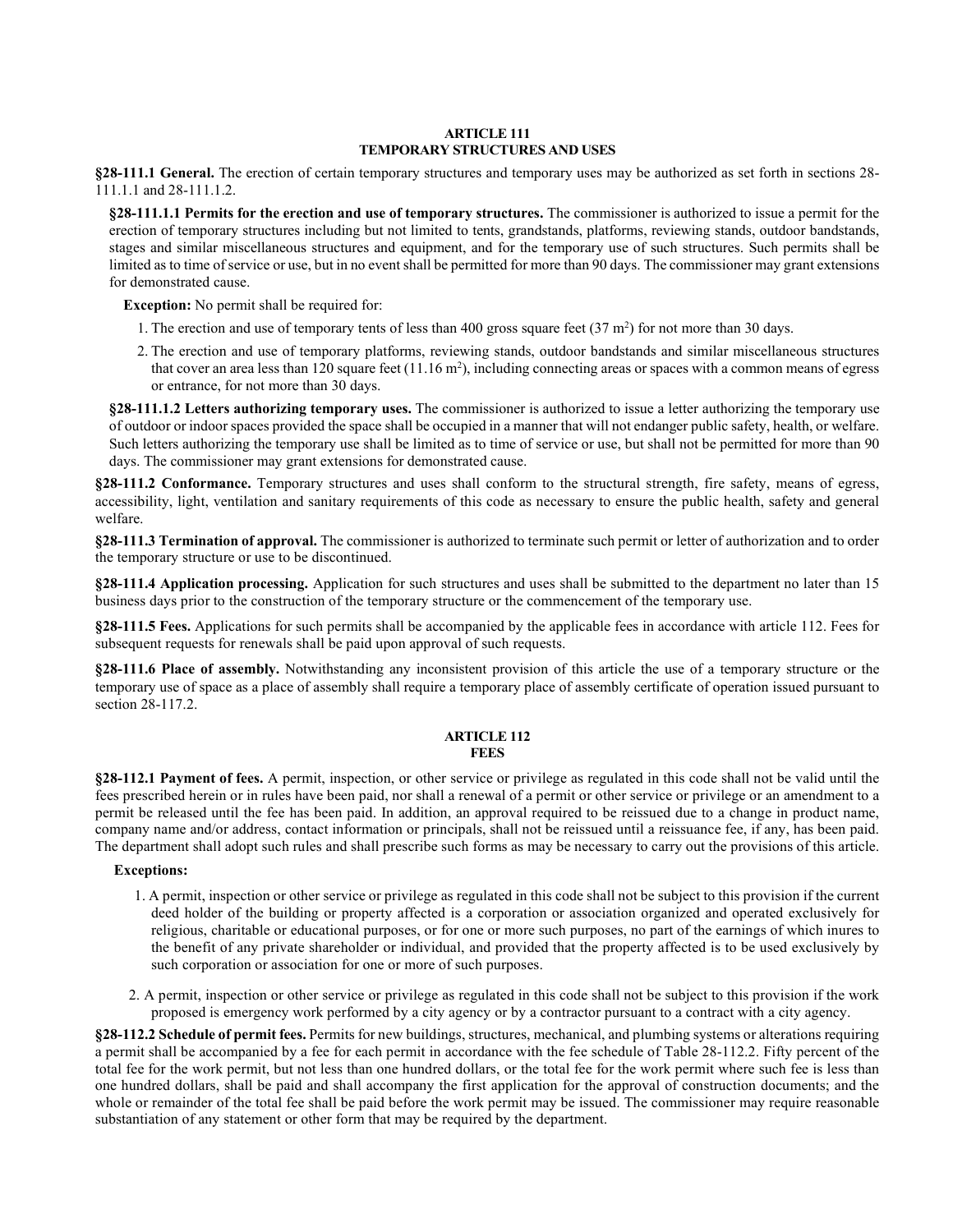| PERMIT TYPE                                                                                                                                                                                                                             | .<br><b>FILING FEE</b>                                                                                                                                                                                                                                                                                                                                                           | <b>RENEWAL</b><br><b>FEE</b> | <b>COMMENTS</b>                                                                                                                                                                                                                        |
|-----------------------------------------------------------------------------------------------------------------------------------------------------------------------------------------------------------------------------------------|----------------------------------------------------------------------------------------------------------------------------------------------------------------------------------------------------------------------------------------------------------------------------------------------------------------------------------------------------------------------------------|------------------------------|----------------------------------------------------------------------------------------------------------------------------------------------------------------------------------------------------------------------------------------|
| <b>New Buildings</b>                                                                                                                                                                                                                    |                                                                                                                                                                                                                                                                                                                                                                                  |                              |                                                                                                                                                                                                                                        |
| New building work permit: One-, two- or three-family<br>dwelling, where no existing building elements are to be<br>retained in place as part of the new building.                                                                       | \$0.06 for each square foot, or fraction thereof, of the total<br>floor area of the new building, but not less than \$100 for each<br>structure.<br>The rates and fees set forth above shall be subject to increases<br>as provided by department rules.                                                                                                                         | \$100                        | For the purposes of this fee<br>schedule item, "building<br>elements" means any portion of<br>an existing building or<br>structure, including but not                                                                                  |
| Subsequent applications related to initial new<br>building work permit application, filed prior to the<br>first temporary certificate of occupancy (TCO), or<br>the final certificate of occupancy if no TCO is<br>issued.              | \$100                                                                                                                                                                                                                                                                                                                                                                            | \$100                        | limited to party walls<br>foundations, footings, piles and<br>slabs on grade.                                                                                                                                                          |
| New building work permit: One-, two- or three-family<br>dwelling, where any existing building elements are to be<br>retained in place as part of the new building, pursuant to<br>section 28-101.4.5.                                   | Minimum Filing Fee - \$100<br>Minimum filing fee for the first five thousand dollars or<br>fraction thereof, of the cost of alteration; plus \$2.60 for each<br>one thousand dollars, or fraction thereof, of cost of alterations<br>in excess of five thousand dollars.<br>The rates and fees set forth above shall be subject to increases<br>as provided by department rules. | \$100                        | For the purposes of this fee<br>schedule item, "building<br>elements" means any portion of<br>an existing building or<br>structure, including but not<br>limited to party walls<br>foundations, footings, piles and<br>slabs on grade. |
| New building work permit: Garage for not more than three<br>cars when accessory to and filed with plans for one-, two- or<br>three-family dwelling to which it is accessory on the same<br>lot.                                         | \$100                                                                                                                                                                                                                                                                                                                                                                            | \$100                        |                                                                                                                                                                                                                                        |
| New building work permit: All other new buildings fewer<br>than 7 stories and less than 100,000 square feet, where no<br>existing building elements are to be retained in place as part<br>of the new building.                         | \$0.26 for each square foot, or fraction thereof, of the total<br>floor area of the new building, but not less than \$280 for each<br>structure.<br>The rates and fees set forth above shall be subject to increases<br>as provided by department rules.<br>\$100                                                                                                                | \$100<br>\$100               | For the purposes of this fee<br>schedule item, "building<br>elements" means any portion of<br>an existing building or<br>structure, including but not                                                                                  |
| Subsequent applications related to initial new<br>$\bullet$<br>building work permit application, filed prior to the<br>first temporary certificate of occupancy (TCO), or<br>the final certificate of occupancy if no TCO is<br>issued. |                                                                                                                                                                                                                                                                                                                                                                                  |                              | limited to party walls<br>foundations, footings, piles and<br>slabs on grade.                                                                                                                                                          |

# **\*TABLE 28-112.2**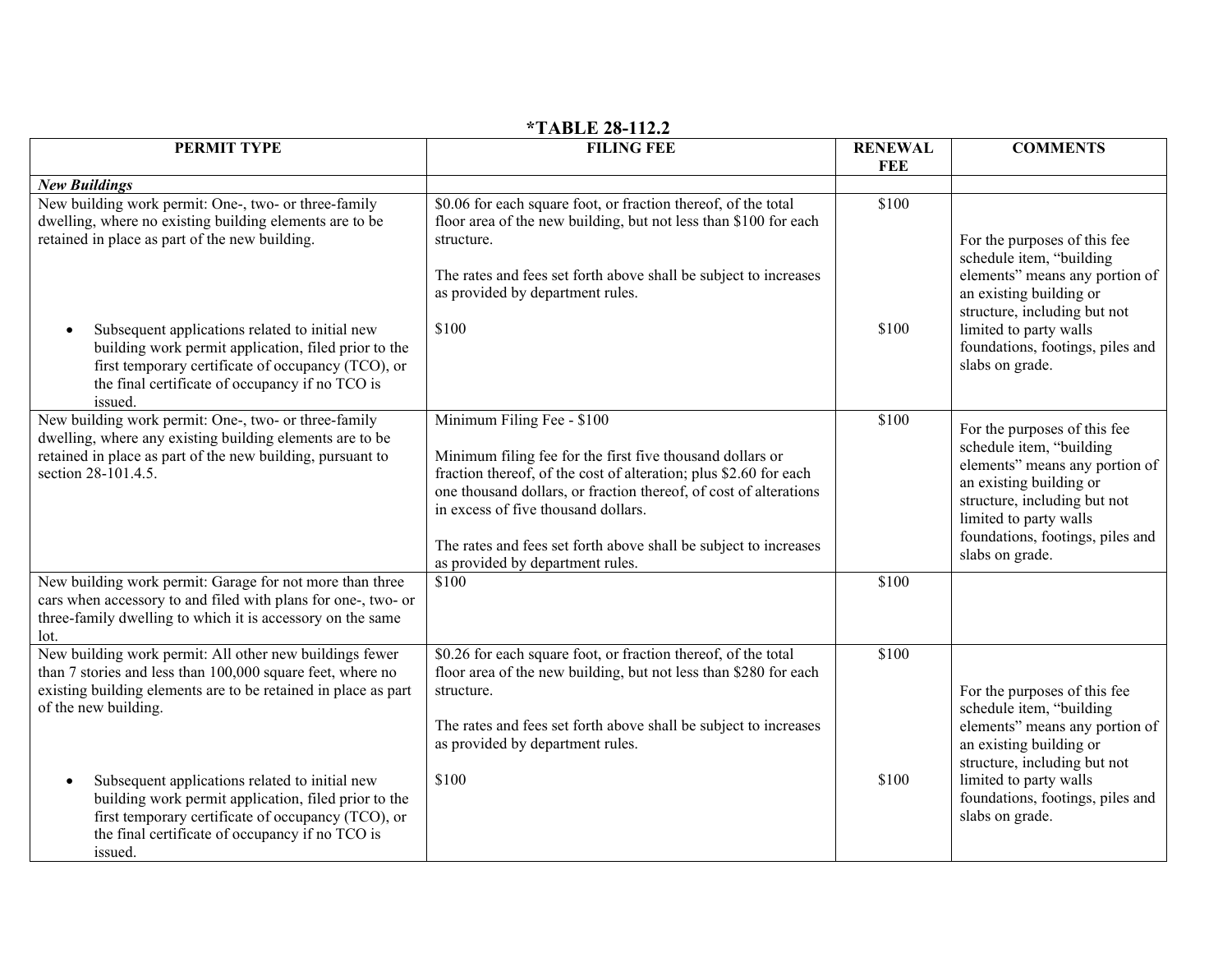| PERMIT TYPE                                                                                                                                                                                                                                                                                                                                                                                                                                                                                                                                                                                                                                                                                                                                                                                                                                                                                                                        | <b>FILING FEE</b>                                                                                                                                                                                                                                                                                                                                                                                                                                                                                                                                                                                                                                | <b>RENEWAL</b> | <b>COMMENTS</b>                                                                                                                                                                                                                                                                                                                                                                                                                                                                  |
|------------------------------------------------------------------------------------------------------------------------------------------------------------------------------------------------------------------------------------------------------------------------------------------------------------------------------------------------------------------------------------------------------------------------------------------------------------------------------------------------------------------------------------------------------------------------------------------------------------------------------------------------------------------------------------------------------------------------------------------------------------------------------------------------------------------------------------------------------------------------------------------------------------------------------------|--------------------------------------------------------------------------------------------------------------------------------------------------------------------------------------------------------------------------------------------------------------------------------------------------------------------------------------------------------------------------------------------------------------------------------------------------------------------------------------------------------------------------------------------------------------------------------------------------------------------------------------------------|----------------|----------------------------------------------------------------------------------------------------------------------------------------------------------------------------------------------------------------------------------------------------------------------------------------------------------------------------------------------------------------------------------------------------------------------------------------------------------------------------------|
|                                                                                                                                                                                                                                                                                                                                                                                                                                                                                                                                                                                                                                                                                                                                                                                                                                                                                                                                    |                                                                                                                                                                                                                                                                                                                                                                                                                                                                                                                                                                                                                                                  | <b>FEE</b>     |                                                                                                                                                                                                                                                                                                                                                                                                                                                                                  |
| New building work permit: All other new buildings fewer<br>than 7 stories and less than 100,000 square feet, where any<br>existing building elements are to be retained in place as part<br>of the new building, pursuant to section 28-101.4.5.<br>New building work permit: All other new buildings 7 stories<br>or more or 100,000 square feet or more, classified in<br>occupancy group R-2, where at least 50 percent of the<br>occupancy units are affordable to households whose income<br>is less than 165 percent of the area median income for New<br>York city, as determined by the United States department of<br>housing and urban development or successor agency, which<br>are financed entirely or in part by a grant or loan from the<br>city of New York or the New York city housing and<br>development corporation, and where no existing building<br>elements are to be retained in place as part of the new | Minimum Filing Fee - \$280<br>Minimum filing fee for the first three thousand dollars, or<br>fraction thereof, of the cost of alteration; plus \$10.30 for each<br>one thousand dollars, or fraction thereof, of the alteration cost<br>in excess of three thousand dollars.<br>The rates and fees set forth above shall be subject to increases<br>as provided by department rules.<br>\$0.26 for each square foot, or fraction thereof, of the total<br>floor area of the new building, but not less than \$100 for each<br>structure,<br>The rates and fees set forth above shall be subject to increases<br>as provided by department rules. | \$100<br>\$100 | For the purposes of this fee<br>schedule item, "building<br>elements" means any portion of<br>an existing building or<br>structure, including but not<br>limited to party walls<br>foundations, footings, piles and<br>slabs on grade.<br>For the purposes of this fee<br>schedule item, "building<br>elements" means any portion of<br>an existing building or<br>structure, including but not<br>limited to party walls<br>foundations, footings, piles and<br>slabs on grade. |
| building.<br>Subsequent applications related to initial new<br>$\bullet$<br>building work permit application, filed prior to the<br>first temporary certificate of occupancy (TCO), or<br>the final certificate of occupancy if no TCO is<br>issued                                                                                                                                                                                                                                                                                                                                                                                                                                                                                                                                                                                                                                                                                | \$100                                                                                                                                                                                                                                                                                                                                                                                                                                                                                                                                                                                                                                            |                |                                                                                                                                                                                                                                                                                                                                                                                                                                                                                  |
| New building work permit: All other new buildings 7 stories<br>or more 100,000 square feet or more, classified in<br>occupancy group R-2, where at least 50 percent of the<br>occupancy units are affordable to households whose income<br>is less than 165 percent of the area median income for New<br>York city, as determined by the United States department or<br>successor agency, which are financed entirely or in part by a<br>grant or loan from the city of New York or the New York<br>city housing and development corporation, and where any<br>existing building elements are to be retained in place as part<br>of the new building, pursuant to section 28-101.4.5.                                                                                                                                                                                                                                              | Minimum Filing Fee - \$280<br>Minimum filing fee for the first \$3,000 or fraction thereof, of<br>the cost of alteration; plus \$10.30 for each one thousand<br>dollars, or fraction thereof, of the alteration cost in excess of<br>thee thousand dollars.<br>The rates and fees set forth above shall be subject to increases<br>as provided by department rules.                                                                                                                                                                                                                                                                              | \$100          | For the purposes of this fee<br>schedule item, "building<br>elements" means any portion of<br>an existing building or<br>structure, including but not<br>limited to party walls<br>foundations, footings, piles and<br>slabs on grade.                                                                                                                                                                                                                                           |
| New building work permit: All other new buildings 7 stories<br>or more, or 100,000 square feet or more, where no existing<br>building elements are to be retained in place as part of the<br>new building.                                                                                                                                                                                                                                                                                                                                                                                                                                                                                                                                                                                                                                                                                                                         | \$0.45 for each square foot, or fraction thereof, of the total<br>floor area of the new building, but not less than \$290 for each<br>structure.                                                                                                                                                                                                                                                                                                                                                                                                                                                                                                 | \$100          | For the purposes of this fee<br>schedule item, "building<br>elements" means any portion of<br>an existing building or                                                                                                                                                                                                                                                                                                                                                            |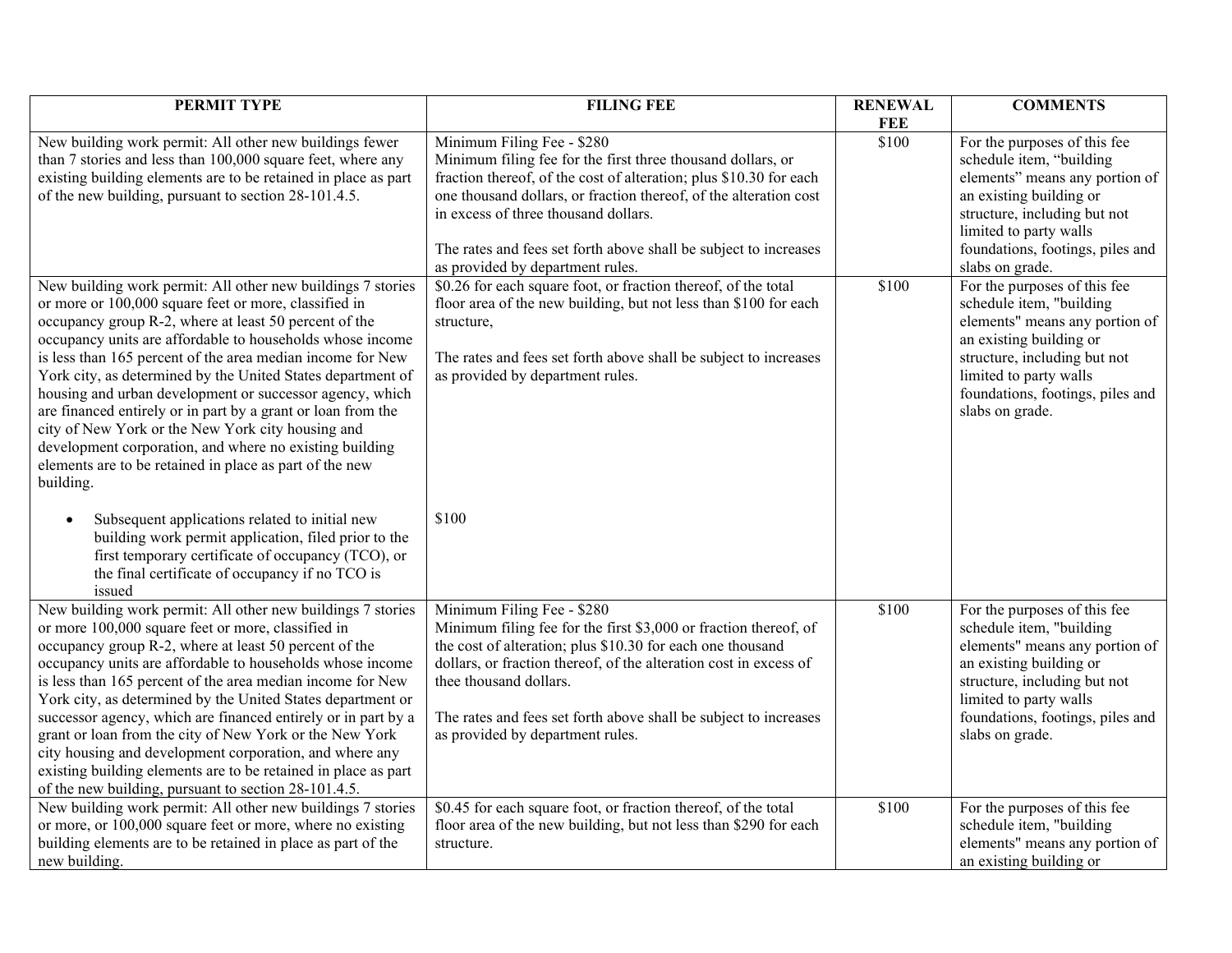| PERMIT TYPE                                                                                                                                                                                                                                 | <b>FILING FEE</b>                                                                                                                                                                                                                                                                                                                                                                                                                                                           | <b>RENEWAL</b> | <b>COMMENTS</b>                                                                                                                                                                                                                        |
|---------------------------------------------------------------------------------------------------------------------------------------------------------------------------------------------------------------------------------------------|-----------------------------------------------------------------------------------------------------------------------------------------------------------------------------------------------------------------------------------------------------------------------------------------------------------------------------------------------------------------------------------------------------------------------------------------------------------------------------|----------------|----------------------------------------------------------------------------------------------------------------------------------------------------------------------------------------------------------------------------------------|
|                                                                                                                                                                                                                                             |                                                                                                                                                                                                                                                                                                                                                                                                                                                                             | <b>FEE</b>     |                                                                                                                                                                                                                                        |
| Subsequent applications related to initial new<br>$\bullet$<br>building work permit application, filed prior to the<br>first temporary certificate of occupancy (TCO), or<br>the final certificate of occupancy if no TCO is<br>issued      | The rates and fees set forth above shall be subject to increases<br>as provided by department rules.<br>\$100                                                                                                                                                                                                                                                                                                                                                               | \$100          | structure, including but not<br>limited to party walls<br>foundations, footings, piles and<br>slabs on grade.                                                                                                                          |
| New building work permit: All other new buildings 7 stories<br>or more, or 100,000 square feet or more, where any existing<br>building elements are to be retained in place as part of the<br>new building, pursuant to section 28-101.4.5. | Minimum Filing Fee - \$290<br>Minimum filing fee for the first three thousand, or fraction<br>thereof, of the cost of alteration; plus \$17.75 for each one<br>thousand dollars, or fraction thereof, of the alteration cost in<br>excess of three thousand dollars.<br>The rates and fees set forth above shall be subject to increases<br>as provided by department rules.                                                                                                | \$100          | For the purposes of this fee<br>schedule item, "building<br>elements" means any portion of<br>an existing building or<br>structure, including but not<br>limited to party walls<br>foundations, footings, piles and<br>slabs on grade. |
| <b>Alterations</b>                                                                                                                                                                                                                          |                                                                                                                                                                                                                                                                                                                                                                                                                                                                             |                |                                                                                                                                                                                                                                        |
| Alteration work permit: One-, two- or three-family dwelling<br>Alteration Type 1<br>Alteration Type 2<br>٠<br>Alteration Type 3<br>- 0<br>Limited Alteration Application<br>٠                                                               | Minimum Filing Fee - \$170<br>Minimum Filing Fee - \$130<br>Minimum Filing Fee - \$130<br>Minimum Filing Fee - \$130<br>Minimum filing fee for the first five thousand dollars, or<br>fraction thereof, of the cost of alteration; plus \$2.60 for each<br>one thousand dollars, or fraction thereof, of cost of alterations<br>in excess of five thousand dollars.<br>The rates and fees set forth above shall be subject to increases<br>as provided by department rules. | \$100          |                                                                                                                                                                                                                                        |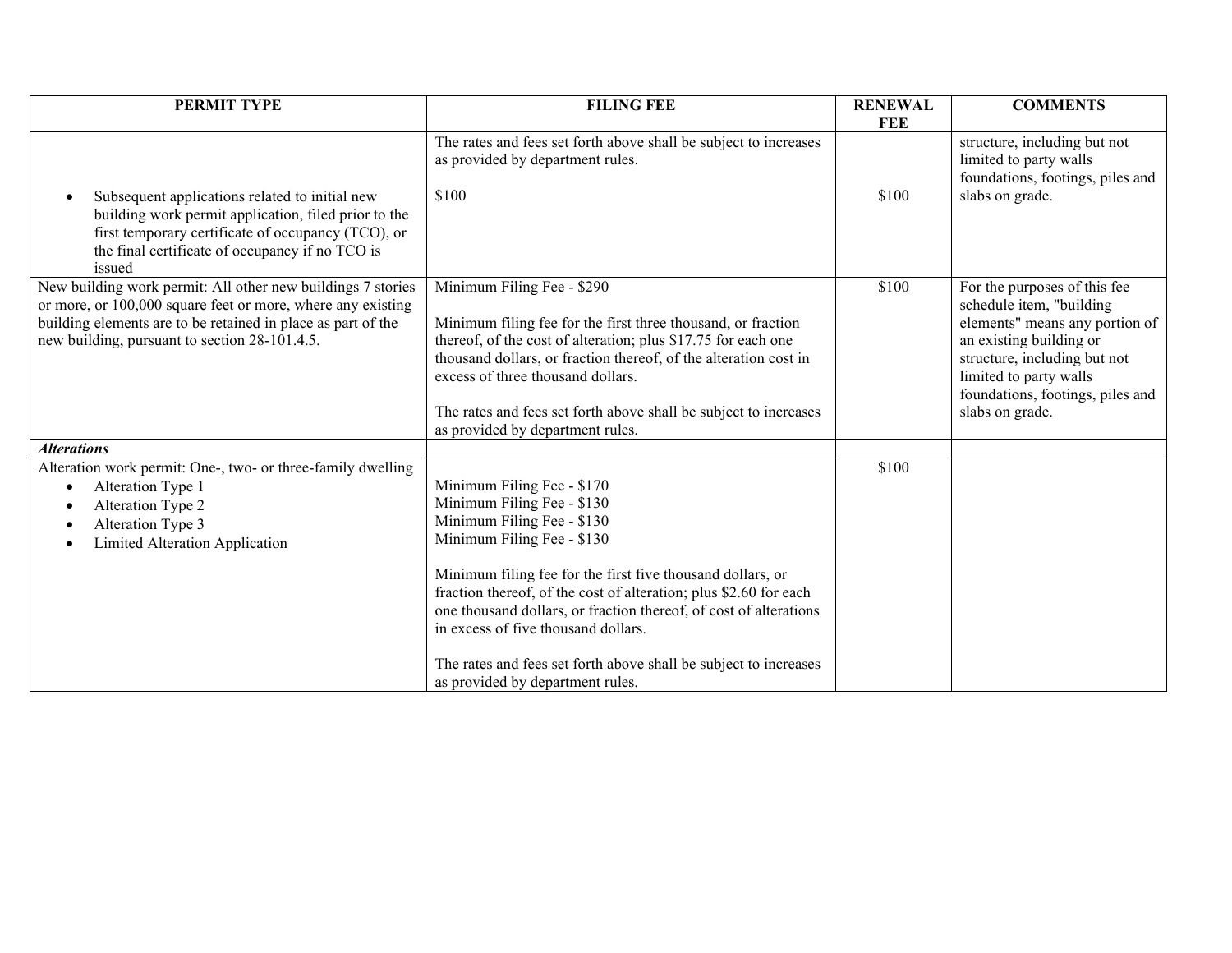| PERMIT TYPE                                                                                                                                                                                                                                                                                                                                                                                                                                                                                                                                                                                                                                                                                                                                                                                         | <b>FILING FEE</b>                                                                                                                                                                                                                                                                                                                                                                                                                                                              | <b>RENEWAL</b> | <b>COMMENTS</b>                                                                                                                                                                                                                                                                                                                                                                                                                                                              |
|-----------------------------------------------------------------------------------------------------------------------------------------------------------------------------------------------------------------------------------------------------------------------------------------------------------------------------------------------------------------------------------------------------------------------------------------------------------------------------------------------------------------------------------------------------------------------------------------------------------------------------------------------------------------------------------------------------------------------------------------------------------------------------------------------------|--------------------------------------------------------------------------------------------------------------------------------------------------------------------------------------------------------------------------------------------------------------------------------------------------------------------------------------------------------------------------------------------------------------------------------------------------------------------------------|----------------|------------------------------------------------------------------------------------------------------------------------------------------------------------------------------------------------------------------------------------------------------------------------------------------------------------------------------------------------------------------------------------------------------------------------------------------------------------------------------|
|                                                                                                                                                                                                                                                                                                                                                                                                                                                                                                                                                                                                                                                                                                                                                                                                     |                                                                                                                                                                                                                                                                                                                                                                                                                                                                                | <b>FEE</b>     |                                                                                                                                                                                                                                                                                                                                                                                                                                                                              |
| Alteration work permit: Alterations in all other buildings<br>and structures fewer than 7 stories and less than 100,000<br>square feet, including but not limited to aerial towers and<br>masts, tank structures, fire escapes, etc., which are<br>unoccupied and not easily valued by area.<br>Alteration Type 1<br>$\bullet$<br>Alteration Type 2<br>$\bullet$<br>Alteration Type 3<br>Limited Alteration Application                                                                                                                                                                                                                                                                                                                                                                             | Minimum Filing Fee - \$280<br>Minimum Filing Fee - \$225<br>Minimum Filing Fee - \$195<br>Minimum Filing Fee - \$195<br>Minimum filing fee for the first three thousand dollars, or<br>fraction thereof, of the cost of alteration; plus \$10.30 for each<br>one thousand dollars, or fraction thereof, of the alteration cost<br>in excess of three thousand dollars.<br>The rates and fees set forth above shall be subject to increases<br>as provided by department rules. | \$100          | Such alterations work shall<br>include:<br>Applications related to<br>new building work<br>permit application,<br>filed after the first<br>temporary certificate<br>of occupancy (TCO),<br>or the final certificate<br>of occupancy if no<br>TCO is issued.<br>Installation or<br>alteration of elevators,<br>escalators, amusement<br>devices and other<br>devices regulated<br>under this code,<br>except those filed<br>under a new building<br>application.              |
| Alteration work permit: Alterations in all other buildings<br>and structures 7 stories or more, or 100,000 square feet or<br>more, classified in occupancy group R-2, which are<br>unoccupied and not easily valued by area, where at least 50<br>percent of the occupancy units are affordable to households<br>whose income is less than 165 percent of the area median<br>income for New York city, as determined by the United<br>States department of housing and urban development or<br>successor agency, and which are financed entirely or in part<br>by a grant or loan from the city of New York or the New<br>York city housing and development corporation.<br>Alteration Type 1<br>$\bullet$<br>Alteration Type 2<br>$\bullet$<br>Alteration Type 3<br>Limited Alteration Application | Minimum Filing Fee - \$280<br>Minimum Filing Fee - \$225<br>Minimum Filing Fee - \$195<br>Minimum Filing Fee - \$195<br>Minimum filing fee for the first three thousand dollars, or<br>fraction thereof, of the cost of alteration; plus \$10.30 for each<br>one thousand dollars, or fraction thereof, of the alteration cost<br>in excess of three thousand dollars.                                                                                                         | \$100          | Such alterations work shall<br>include:<br>Applications related to<br>$\bullet$<br>new building work<br>permit application,<br>filed after the first<br>temporary certificate<br>of occupancy (TCO),<br>or the final certificate<br>of occupancy if no<br>TCO is issued.<br>Installation or<br>alteration of elevators,<br>escalators, amusement<br>devices and other<br>devices regulated<br>under this code,<br>except those filed<br>under a new building<br>application. |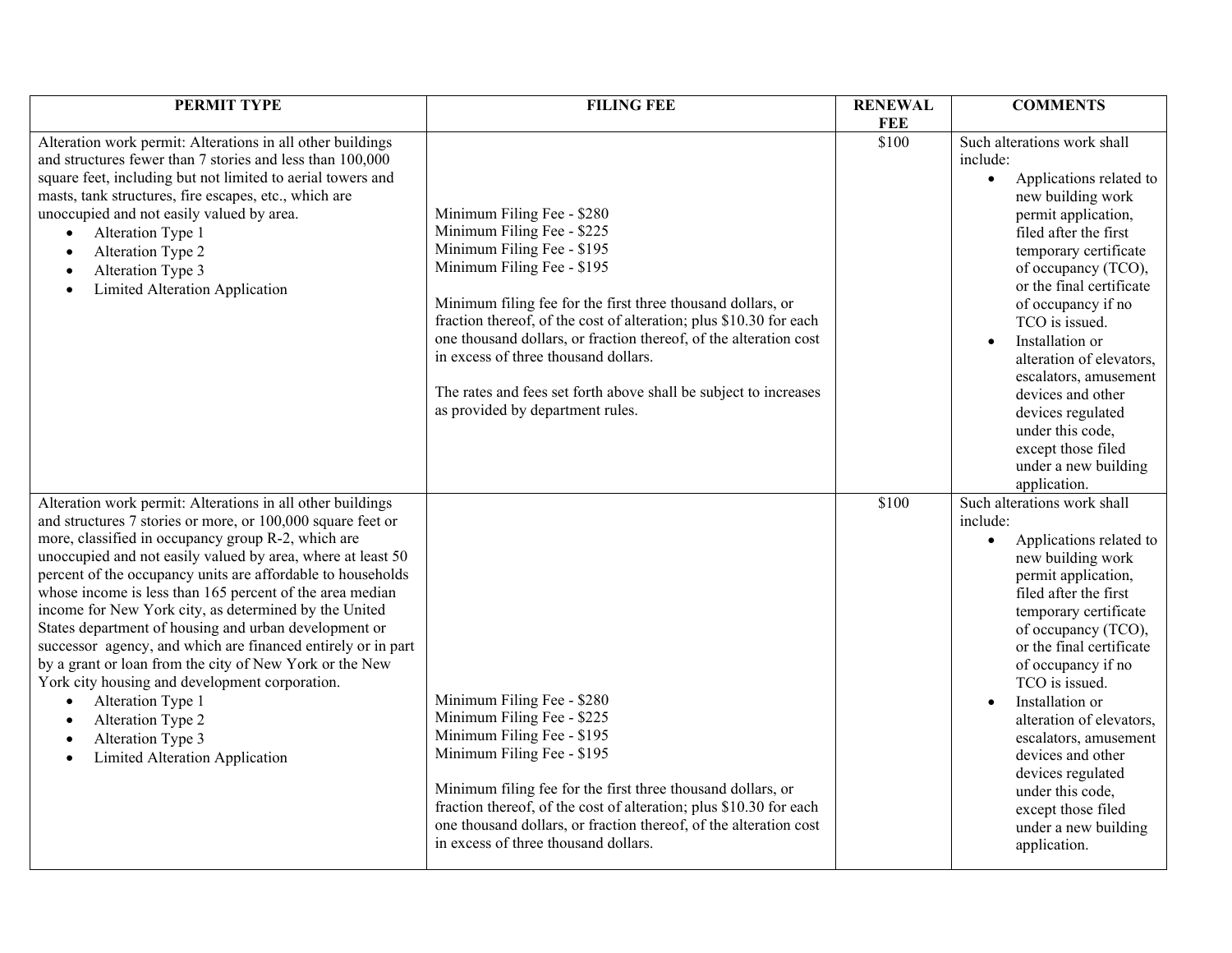| PERMIT TYPE                                                                                 | <b>FILING FEE</b>                                                  | <b>RENEWAL</b> | <b>COMMENTS</b>                              |
|---------------------------------------------------------------------------------------------|--------------------------------------------------------------------|----------------|----------------------------------------------|
|                                                                                             |                                                                    | <b>FEE</b>     |                                              |
|                                                                                             | The rates and fees set forth above shall be subject to increases   |                |                                              |
|                                                                                             | as provided by department rules.                                   |                |                                              |
| Alteration work permit: Alterations in all other buildings                                  |                                                                    | \$100          | Such alterations work shall                  |
| and structures 7 stories or more, or 100,000 square feet or                                 |                                                                    |                | include:                                     |
| more, including but not limited to aerial towers and masts,                                 |                                                                    |                | Applications related to<br>$\bullet$         |
| tank structures, fire escapes, etc., which are unoccupied and<br>not easily valued by area. |                                                                    |                | new building work                            |
| Alteration Type 1<br>$\bullet$                                                              | Minimum Filing Fee - \$290                                         |                | permit application,<br>filed after the first |
| Subsequent or related filings                                                               | Minimum Filing Fee - \$290                                         |                | temporary certificate                        |
|                                                                                             |                                                                    |                | of occupancy (TCO),                          |
|                                                                                             | Minimum filing fee for the first three thousand dollars, or        |                | or the final certificate                     |
|                                                                                             | fraction thereof, of the cost of alteration; plus \$17.75 for each |                | of occupancy if no                           |
|                                                                                             | one thousand dollars, or fraction thereof, of the alteration cost  |                | TCO is issued.                               |
|                                                                                             | in excess of three thousand dollars.                               |                | Installation or                              |
|                                                                                             |                                                                    |                | alteration of elevators,                     |
|                                                                                             | The rates and fees set forth above shall be subject to increases   |                | escalators, amusement                        |
|                                                                                             | as provided by department rules.                                   |                | devices regulated                            |
|                                                                                             |                                                                    |                | under this code,                             |
|                                                                                             |                                                                    |                | except those filed                           |
|                                                                                             |                                                                    |                | under a new building                         |
|                                                                                             |                                                                    |                | application.                                 |
| Alteration work permit: Alterations in all other buildings                                  |                                                                    | \$100          | Such alterations work shall                  |
| and structures 7 stories or more, or 100,000 square feet or                                 |                                                                    |                | include:                                     |
| more, including but not limited to aerial towers and masts,                                 |                                                                    |                | Applications related to<br>$\bullet$         |
| tank structures, fire escapes, etc., which are unoccupied and<br>not easily valued by area. |                                                                    |                | new building work                            |
| Alteration Type 2<br>$\bullet$                                                              | Minimum Filing Fee - \$225                                         |                | permit application,<br>filed after the first |
| Alteration Type 3<br>$\bullet$                                                              | Minimum Filing Fee - \$195                                         |                | temporary certificate                        |
| Limited Alteration Application<br>$\bullet$                                                 | Minimum Filing Fee - \$195                                         |                | of occupancy (TCO),                          |
|                                                                                             |                                                                    |                | or the final certificate                     |
|                                                                                             | Minimum filing fee for the first three thousand dollars, or        |                | of occupancy if no                           |
|                                                                                             | fraction thereof, of the cost of alteration; plus \$10.30 for each |                | TCO is issued.                               |
|                                                                                             | one thousand dollars, or fraction thereof, of the alteration cost  |                | Installation or                              |
|                                                                                             | in excess of three thousand dollars.                               |                | alteration of elevators,                     |
|                                                                                             |                                                                    |                | escalators, amusement                        |
|                                                                                             | The rates and fees set forth above shall be subject to increases   |                | devices and other                            |
|                                                                                             | as provided by department rules.                                   |                | devices regulated                            |
|                                                                                             |                                                                    |                | under this code,                             |
|                                                                                             |                                                                    |                | except those filed                           |
|                                                                                             |                                                                    |                | under a new building                         |
|                                                                                             |                                                                    |                | application.                                 |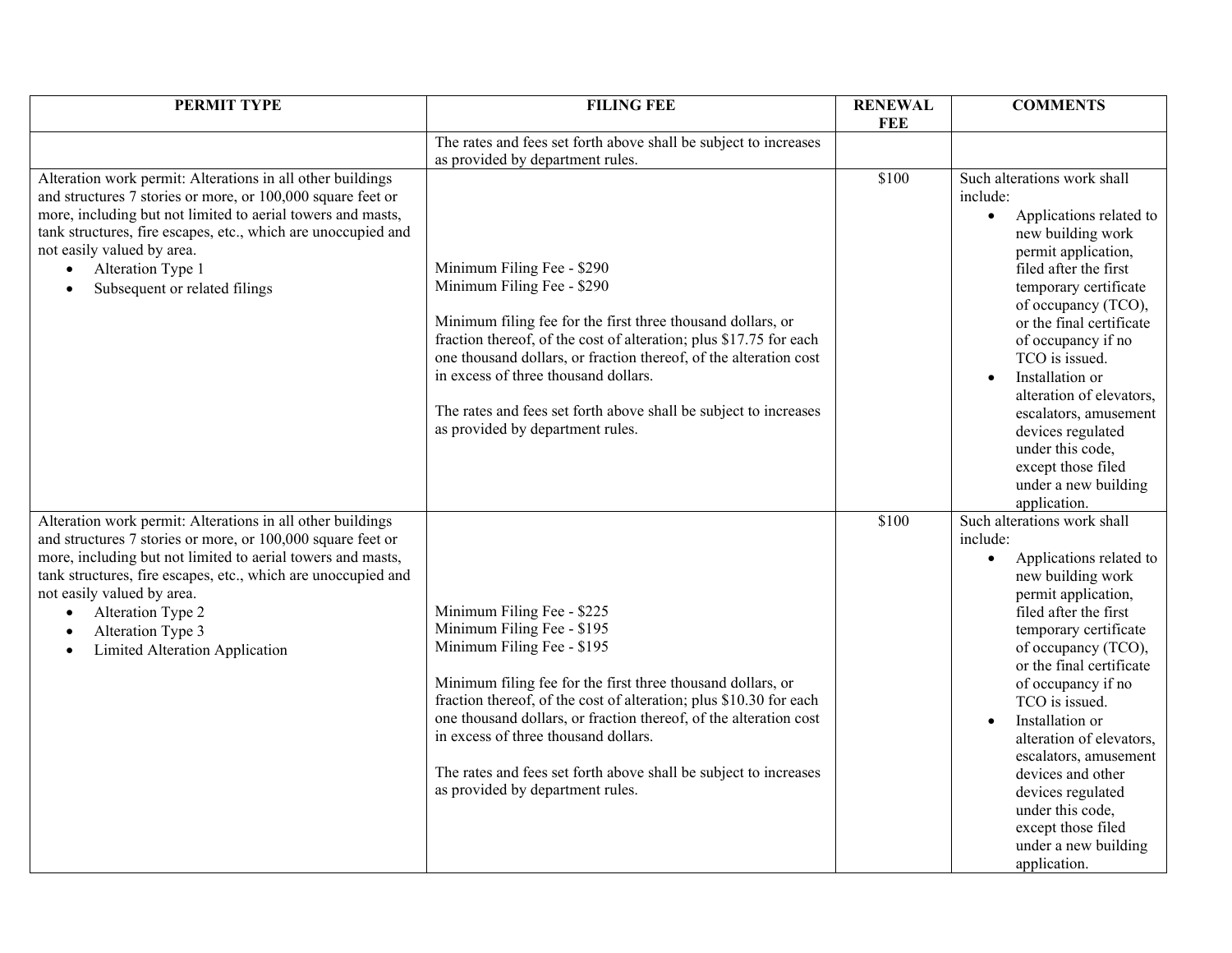| PERMIT TYPE                                                                                                    | <b>FILING FEE</b>                                                        | <b>RENEWAL</b><br>FEE | <b>COMMENTS</b>                |
|----------------------------------------------------------------------------------------------------------------|--------------------------------------------------------------------------|-----------------------|--------------------------------|
| Permit to install or alter service equipment except plumbing<br>and fire suppression piping service equipment. | Filing fee calculated as for respective building alteration.             | \$100                 |                                |
| Permit to install, alter or replace oil-burning equipment:                                                     |                                                                          |                       |                                |
| Where the storage tank exceeds two hundred<br>$\bullet$                                                        | \$130                                                                    | \$100                 |                                |
| seventy-five gallon capacity; or where the storage                                                             |                                                                          |                       |                                |
| tank is less than two hundred seventy-five gallons                                                             |                                                                          |                       |                                |
| and is to be buried, or is to be installed in a multiple                                                       |                                                                          |                       |                                |
| dwelling or a place of assembly or in a building                                                               |                                                                          |                       |                                |
| along the line of a subway, or is to deliver fuel oil                                                          |                                                                          |                       |                                |
| to a burner installed above the lowest floor of a                                                              |                                                                          |                       |                                |
| building with a primary Business Group B.                                                                      | \$65                                                                     | \$100                 |                                |
| occupancy.                                                                                                     |                                                                          |                       |                                |
| In all other conditions.<br>$\bullet$                                                                          |                                                                          |                       |                                |
| <b>Other</b>                                                                                                   |                                                                          |                       |                                |
| Permit for foundation, earthwork or open space without                                                         | \$10 for each two thousand square feet of area or fraction               | \$100                 |                                |
| roof, whether enclosed or unenclosed, on sites such as                                                         | thereof, but not less than \$130.                                        |                       |                                |
| parking lots, gasoline or oil-selling stations, storage yards,                                                 |                                                                          |                       |                                |
| sales or exhibition or show spaces used for generally similar                                                  |                                                                          |                       |                                |
| purposes.<br>Permit for golf driving range.                                                                    | \$7.50 for each twenty thousand square feet of area or fraction          | \$100                 |                                |
|                                                                                                                | thereof, but not less than \$130.                                        |                       |                                |
| Accessory building to golf driving range, not to exceed one<br>hundred forty-four square feet.                 | \$130                                                                    | \$100                 |                                |
| Permit for demolition and removal.                                                                             | Multiply building frontage in feet or fraction thereof $\times$ number   | \$100                 |                                |
|                                                                                                                | of stories of the building $\times$ \$2.60, but not less than \$260. For |                       |                                |
|                                                                                                                | corner lot, use the longer building frontage.                            |                       |                                |
| Curb cut, private dwelling                                                                                     | \$3 for each linear foot including splay; minimum \$130                  |                       |                                |
| Curb cut, other                                                                                                | \$6 for each linear foot including splay; minimum \$130                  |                       |                                |
| Filing of post-approval amendments to existing applications.                                                   | The greater of \$100 or the fees for the additional scope or cost        |                       |                                |
|                                                                                                                | of work as calculated pursuant to this Table 28-112.2.                   |                       |                                |
| <b>Signs</b>                                                                                                   |                                                                          |                       |                                |
| Permit to erect, install or alter sign: Ground sign.                                                           | Filing fee calculated as for respective building alteration, plus        |                       | Each face of any sign, when    |
|                                                                                                                | \$5 for each one hundred square feet of surface area or fraction         |                       | fronting on different streets, |
|                                                                                                                | thereof, but not less than \$35.                                         |                       | shall be treated as a separate |
|                                                                                                                |                                                                          |                       | sign.                          |
| Permit to erect, install or alter sign: Roof sign having a tight,                                              | Filing fee calculated as for respective building alteration; plus        | \$100                 | Each face of any sign, when    |
| closed or solid surface.                                                                                       | \$15 for each one hundred square feet of surface area, or                |                       | fronting on different streets, |
|                                                                                                                | fraction thereof, but not less than \$70.                                |                       | shall be treated as a separate |
|                                                                                                                |                                                                          |                       | sign.                          |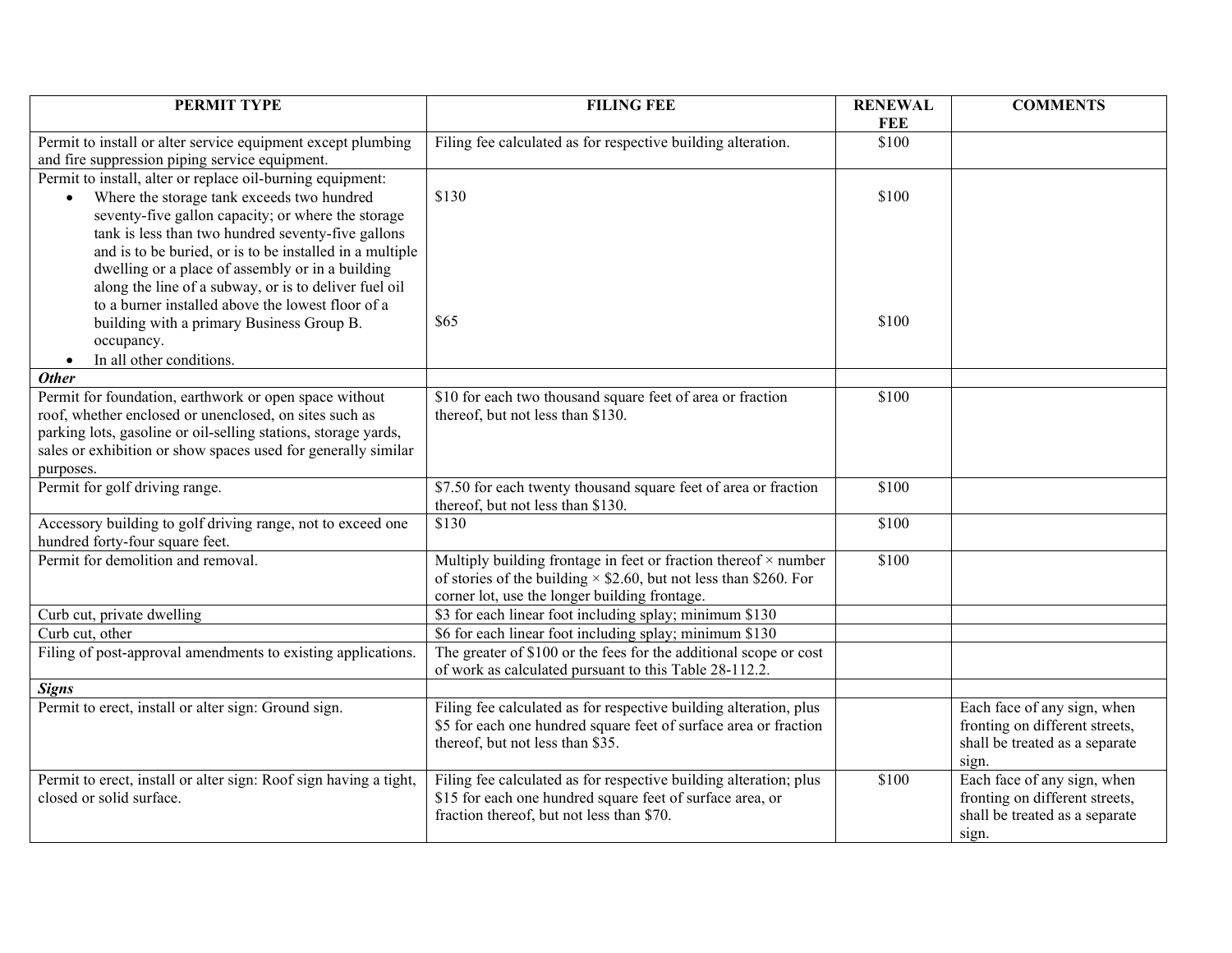|                                                                   | FEE                                                                                                                                                                                                                                                                                                                                                                                                                                                                                                                                                                                                                                                                                                                                                                                                                                                                                                                                                      |                                                                                                |
|-------------------------------------------------------------------|----------------------------------------------------------------------------------------------------------------------------------------------------------------------------------------------------------------------------------------------------------------------------------------------------------------------------------------------------------------------------------------------------------------------------------------------------------------------------------------------------------------------------------------------------------------------------------------------------------------------------------------------------------------------------------------------------------------------------------------------------------------------------------------------------------------------------------------------------------------------------------------------------------------------------------------------------------|------------------------------------------------------------------------------------------------|
|                                                                   |                                                                                                                                                                                                                                                                                                                                                                                                                                                                                                                                                                                                                                                                                                                                                                                                                                                                                                                                                          |                                                                                                |
|                                                                   | \$100                                                                                                                                                                                                                                                                                                                                                                                                                                                                                                                                                                                                                                                                                                                                                                                                                                                                                                                                                    | Each face of any sign, when                                                                    |
| \$15 for each one hundred square feet of surface area, or         |                                                                                                                                                                                                                                                                                                                                                                                                                                                                                                                                                                                                                                                                                                                                                                                                                                                                                                                                                          | fronting on different streets,                                                                 |
|                                                                   |                                                                                                                                                                                                                                                                                                                                                                                                                                                                                                                                                                                                                                                                                                                                                                                                                                                                                                                                                          | shall be treated as a separate                                                                 |
|                                                                   |                                                                                                                                                                                                                                                                                                                                                                                                                                                                                                                                                                                                                                                                                                                                                                                                                                                                                                                                                          | sign.                                                                                          |
| Filing fee calculated as for respective building alteration; plus | \$100                                                                                                                                                                                                                                                                                                                                                                                                                                                                                                                                                                                                                                                                                                                                                                                                                                                                                                                                                    | Each face of any sign, when                                                                    |
|                                                                   |                                                                                                                                                                                                                                                                                                                                                                                                                                                                                                                                                                                                                                                                                                                                                                                                                                                                                                                                                          | fronting on different streets,                                                                 |
|                                                                   |                                                                                                                                                                                                                                                                                                                                                                                                                                                                                                                                                                                                                                                                                                                                                                                                                                                                                                                                                          | shall be treated as a separate                                                                 |
|                                                                   |                                                                                                                                                                                                                                                                                                                                                                                                                                                                                                                                                                                                                                                                                                                                                                                                                                                                                                                                                          | sign.                                                                                          |
|                                                                   |                                                                                                                                                                                                                                                                                                                                                                                                                                                                                                                                                                                                                                                                                                                                                                                                                                                                                                                                                          | Illuminated sign is subject to                                                                 |
|                                                                   |                                                                                                                                                                                                                                                                                                                                                                                                                                                                                                                                                                                                                                                                                                                                                                                                                                                                                                                                                          | annual use fee: \$45.                                                                          |
|                                                                   |                                                                                                                                                                                                                                                                                                                                                                                                                                                                                                                                                                                                                                                                                                                                                                                                                                                                                                                                                          |                                                                                                |
|                                                                   |                                                                                                                                                                                                                                                                                                                                                                                                                                                                                                                                                                                                                                                                                                                                                                                                                                                                                                                                                          | Illuminated sign is subject to                                                                 |
|                                                                   |                                                                                                                                                                                                                                                                                                                                                                                                                                                                                                                                                                                                                                                                                                                                                                                                                                                                                                                                                          | annual use fee: \$70.                                                                          |
|                                                                   |                                                                                                                                                                                                                                                                                                                                                                                                                                                                                                                                                                                                                                                                                                                                                                                                                                                                                                                                                          |                                                                                                |
|                                                                   |                                                                                                                                                                                                                                                                                                                                                                                                                                                                                                                                                                                                                                                                                                                                                                                                                                                                                                                                                          | Illuminated sign is subject to                                                                 |
|                                                                   |                                                                                                                                                                                                                                                                                                                                                                                                                                                                                                                                                                                                                                                                                                                                                                                                                                                                                                                                                          | annual use fee: \$.075 for each                                                                |
|                                                                   |                                                                                                                                                                                                                                                                                                                                                                                                                                                                                                                                                                                                                                                                                                                                                                                                                                                                                                                                                          | square foot or part thereof                                                                    |
|                                                                   |                                                                                                                                                                                                                                                                                                                                                                                                                                                                                                                                                                                                                                                                                                                                                                                                                                                                                                                                                          | annually, but not less than                                                                    |
|                                                                   |                                                                                                                                                                                                                                                                                                                                                                                                                                                                                                                                                                                                                                                                                                                                                                                                                                                                                                                                                          | \$100.                                                                                         |
|                                                                   |                                                                                                                                                                                                                                                                                                                                                                                                                                                                                                                                                                                                                                                                                                                                                                                                                                                                                                                                                          |                                                                                                |
|                                                                   |                                                                                                                                                                                                                                                                                                                                                                                                                                                                                                                                                                                                                                                                                                                                                                                                                                                                                                                                                          |                                                                                                |
|                                                                   |                                                                                                                                                                                                                                                                                                                                                                                                                                                                                                                                                                                                                                                                                                                                                                                                                                                                                                                                                          |                                                                                                |
|                                                                   |                                                                                                                                                                                                                                                                                                                                                                                                                                                                                                                                                                                                                                                                                                                                                                                                                                                                                                                                                          |                                                                                                |
|                                                                   |                                                                                                                                                                                                                                                                                                                                                                                                                                                                                                                                                                                                                                                                                                                                                                                                                                                                                                                                                          |                                                                                                |
|                                                                   |                                                                                                                                                                                                                                                                                                                                                                                                                                                                                                                                                                                                                                                                                                                                                                                                                                                                                                                                                          |                                                                                                |
|                                                                   |                                                                                                                                                                                                                                                                                                                                                                                                                                                                                                                                                                                                                                                                                                                                                                                                                                                                                                                                                          |                                                                                                |
|                                                                   |                                                                                                                                                                                                                                                                                                                                                                                                                                                                                                                                                                                                                                                                                                                                                                                                                                                                                                                                                          |                                                                                                |
|                                                                   |                                                                                                                                                                                                                                                                                                                                                                                                                                                                                                                                                                                                                                                                                                                                                                                                                                                                                                                                                          |                                                                                                |
|                                                                   |                                                                                                                                                                                                                                                                                                                                                                                                                                                                                                                                                                                                                                                                                                                                                                                                                                                                                                                                                          |                                                                                                |
|                                                                   |                                                                                                                                                                                                                                                                                                                                                                                                                                                                                                                                                                                                                                                                                                                                                                                                                                                                                                                                                          |                                                                                                |
|                                                                   |                                                                                                                                                                                                                                                                                                                                                                                                                                                                                                                                                                                                                                                                                                                                                                                                                                                                                                                                                          |                                                                                                |
|                                                                   |                                                                                                                                                                                                                                                                                                                                                                                                                                                                                                                                                                                                                                                                                                                                                                                                                                                                                                                                                          |                                                                                                |
|                                                                   |                                                                                                                                                                                                                                                                                                                                                                                                                                                                                                                                                                                                                                                                                                                                                                                                                                                                                                                                                          |                                                                                                |
|                                                                   | Filing fee calculated as for respective building alteration; plus<br>fraction thereof, but not less than \$100.<br>\$25 for each one hundred square feet of area, or fraction<br>thereof, but not less than \$135.<br>Filing fee calculated as for respective building alteration.<br>Filing fee calculated as for respective building alteration.<br>Filing fee calculated as for respective building alteration.<br>As provided by department rules.<br>\$160 for the first twenty-five feet or fraction thereof in the<br>length of the shed; plus \$10 for each additional twenty-five<br>feet or fraction thereof.<br>\$160<br>\$160<br>\$160 for each permit.<br>For the initial 30 days of permit duration: \$130 for the first<br>one thousand square feet or fraction thereof; plus \$0.10 for<br>each square foot or fraction thereof in excess of one thousand<br>square feet; \$100 for each additional 30 day period of permit<br>duration. | \$100<br>\$100<br>\$100<br>\$100<br>\$100<br>\$100<br>\$100 for each<br>additional 30<br>days. |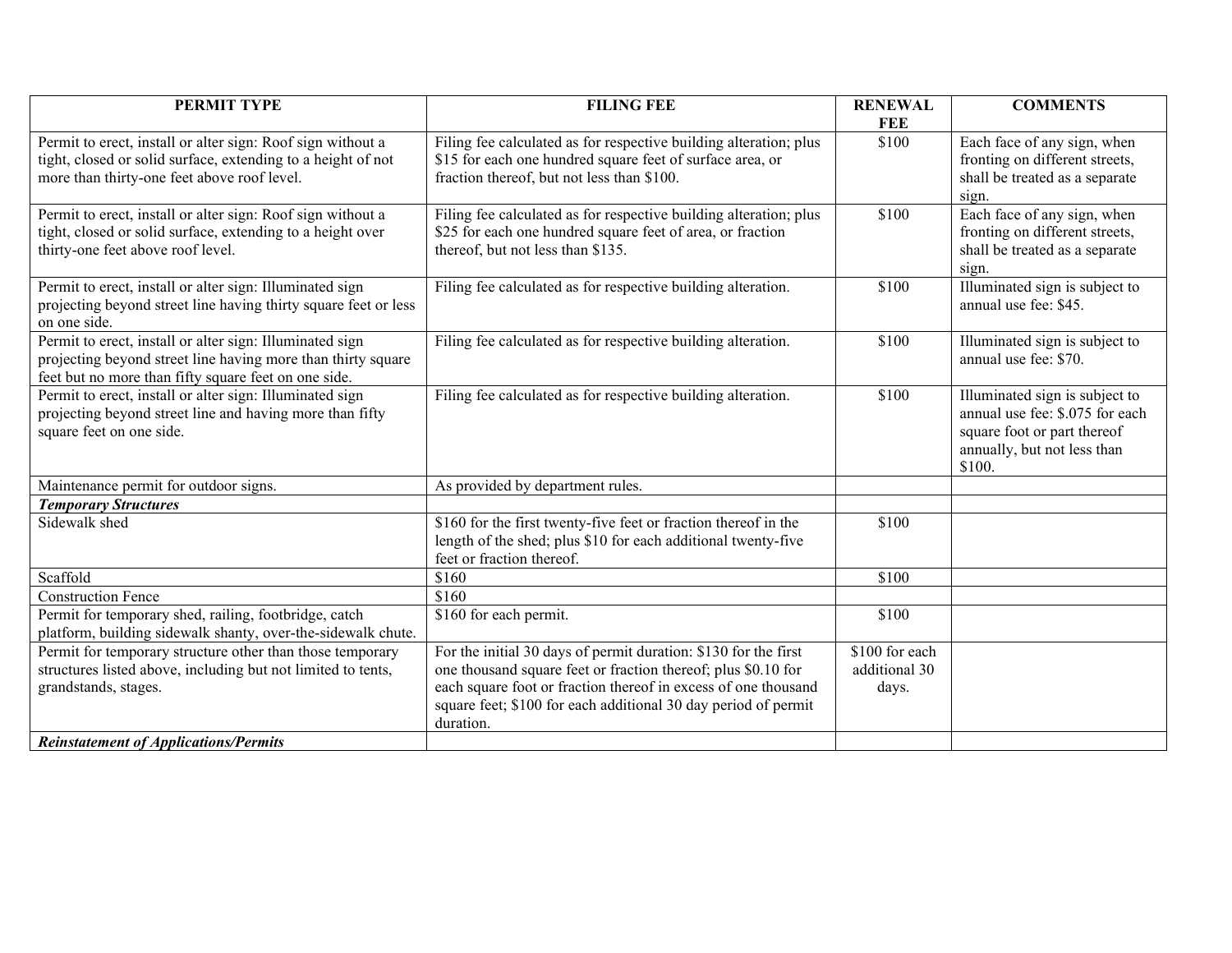| <b>PERMIT TYPE</b>                                               | <b>FILING FEE</b>                                                | <b>RENEWAL</b> | <b>COMMENTS</b> |
|------------------------------------------------------------------|------------------------------------------------------------------|----------------|-----------------|
|                                                                  |                                                                  | FEE            |                 |
| Application/permit reinstatement fees:                           |                                                                  |                |                 |
| Prior to first permit.                                           | Full fee at the rate in effect on the date of reinstatement.     |                |                 |
| Following first permit issuance but prior to<br>commencing work. | Full fee at the rate in effect on the date of reinstatement.     |                |                 |
| Following first permit, with work partially                      | Based upon the full fee at the rate in effect on the date of     |                |                 |
| complete.                                                        | reinstatement, the percentage of the fee equal to the percentage |                |                 |
|                                                                  | of work remaining as determined by the department inspector,     |                |                 |
|                                                                  | plus the renewal fee.                                            |                |                 |

*\*Table 28-112.2 was amended b[y Local Law 56 of 2016.](http://www1.nyc.gov/assets/buildings/local_laws/ll56of2016.pdf) This law has an effective date of June 9, 2016.*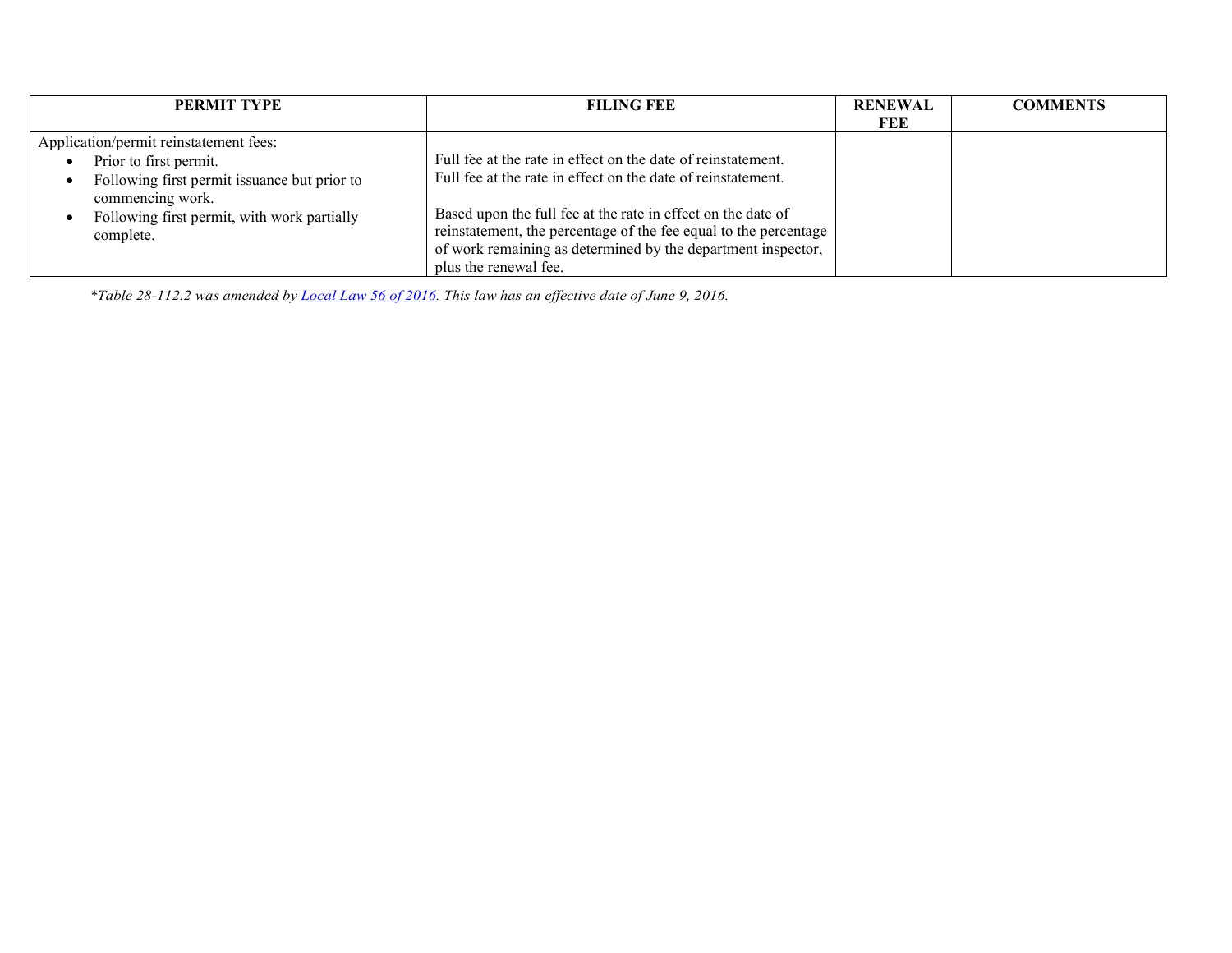**§28-112.3 Building permit valuations.** An estimate of the cost of construction shall be provided at the time of application for construction document approval or, where no construction documents are required, at the time of application for a permit. Such costs shall include the total value of work proposed, including but not limited to materials, equipment and labor, with reasonable allowances for profit and overhead. If, in the opinion of the department, the cost is underestimated, the application shall be denied, unless the applicant can show detailed estimates to meet the approval of the department. A final affidavit with the total actual cost of construction, as built or installed, shall be submitted prior to signoff. The initial, amended and final building permit valuation shall be set by the department.

**§28-112.4 Work commencing before permit issuance.** Any person who commences any work before obtaining the necessary permits shall be subject to a penalty as specified in this code that shall be in addition to the required permit fees.

**§28-112.5 Related fees.** The payment of the fee for the construction, alteration, removal or demolition for work done in connection or concurrently with the work authorized by a building permit shall not relieve the applicant or holder of the permit from the payment of other fees that are prescribed by law.

**§28-112.6 Refunds and rebates.** Upon application to the comptroller of the city of New York, and upon verification of claim by the commissioner, refunds or rebates of partial or full fees shall be provided as set forth in sections 28-112.6.1 through 28-112.6.3.

**§28-112.6.1 Withdrawal of work permit applications.** In the event that an owner withdraws an application, the owner may obtain a refund of all or a portion of the fee paid as follows:

- 1. If an application for construction document approval is withdrawn prior to the commencement of examination of the application all but forty dollars of the deposit fee paid shall be refunded.
- 2. If an application for construction document approval is withdrawn during the progress of examination of the application, the comptroller shall retain a percentage of the deposit fee paid, which the department shall certify is the equivalent percentage of the examination completed, but not less than one hundred dollars. The remainder of the deposit fee shall be refunded to the owner.
- 3. If an application for construction document approval is withdrawn after examination of construction documents and/or construction document approval and before issuance of permit, there shall be refunded by the comptroller 50 percent of the total computed fee for the permit, except that not less than one hundred dollars shall be retained by the comptroller.

**§28-112.6.2 Withdrawal of cranes and derricks applications.** If the applicant withdraws his or her application for a certificate of approval for a power-operated crane, derrick or cableway, such applicant may obtain a refund of a portion of the fees as follows:

- 1. If the application is withdrawn prior to the commencement of examination by the department, the entire fee shall be refunded except one hundred dollars.
- 2. If the application is withdrawn after the examination has commenced, the comptroller shall retain a percentage of the fee paid, which the department shall certify is the equivalent percentage of the examination performed, but not less than one hundred dollars. The remainder of the fee shall be refunded to the applicant.
- 3. If the application is withdrawn after the department has performed its examination, whether or not the application has been approved no part of the fee shall be returned to the applicant.

**§28-112.6.3 Incentive rebates.** With respect to the rebates under this section 28-112.6, the commissioner may, at his or her discretion, issue a rebate of application fees as follows and as established by rule.

**§28-112.6.3.1 Renewable energy rebates.** Owners who demonstrate the production on a zoning lot of five percent or more of the annual energy consumption on the zoning lot through renewable energy sources may receive a fee rebate as established by rule.

**§28-112.6.3.2 Rebate for energy use reduction.** Owners who demonstrate a reduction in energy use from that allowed at the time of permit by the New York state energy conservation construction code as a result of the permitted work may receive a fee rebate as established by rule.

**§28-112.6.3.3 Rebate for water conservation systems.** Owners who demonstrate conservation of water taken from the city supply by providing evidence of achieving the water-recycling discount authorized by the New York city water board may receive a fee rebate as established by rule.

**§28-112.6.3.4 Rebate for redevelopment, remediation and reuse of contaminated properties known as brownfields.** Owners who demonstrate that their site was contaminated and has been certified as remediated by the United States environmental protection agency or the New York state department of environmental conservation, or has received a notice of satisfaction from the New York city department of environmental protection, may receive a fee rebate as established by rule.

**§28-112.6.3.5 Rebate for recycling construction and demolition waste.** Owners who demonstrate the recycling of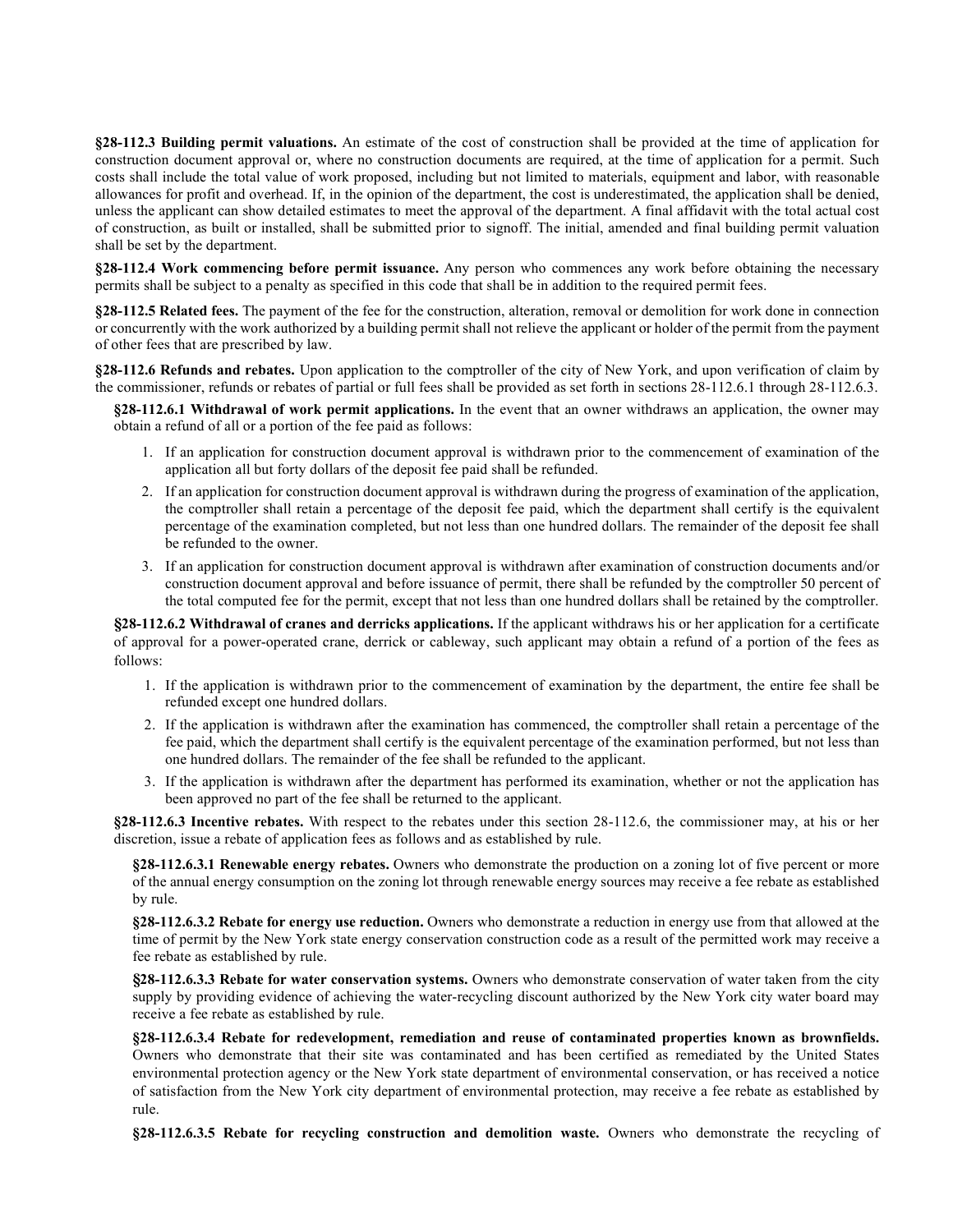construction and demolition waste may receive a fee rebate as established by rule.

**§28-112.6.3.6 Rebate for bicycle storage facilities.** Except for R-3 occupancy, owners who demonstrate that they have provided secured indoor bicycling facilities accessible to all building occupants may be rebated their fees as set out in rule. Such facilities shall be identified on approved plans and shall be noted on the certificate of occupancy with a statement that the bicycling accommodations dedicated to such facilities were provided in accordance with this section.

**§28-112.6.3.7 Rebate for LEED or other environmental design certification.** Owners who demonstrate certification of their project, which was signed off following the effective date of this code, by the United States Green Building Council based upon the Council's Leadership in Energy and Environmental Design (LEED) rating system or as otherwise provided by rule, may be rebated their fees as set out in rule.

**§28-112.6.3.8 Other rebates.** The commissioner is authorized to promulgate rules to rebate fees following sign-off based upon the installation of energy-conserving systems.

**§28-112.7 Inspection and report filing fees.** Aside from the fees covered under permit fees above, the following inspection and report filing fees shall be paid according to requirements of this code and as promulgated in rules.

**§28-112.7.1 Fees for the testing, approval, inspection and use of power-operated cranes, derricks and cableways.** The owner of any crane or derrick shall renew the certificate of operation each year. See Table 28-112.7.1.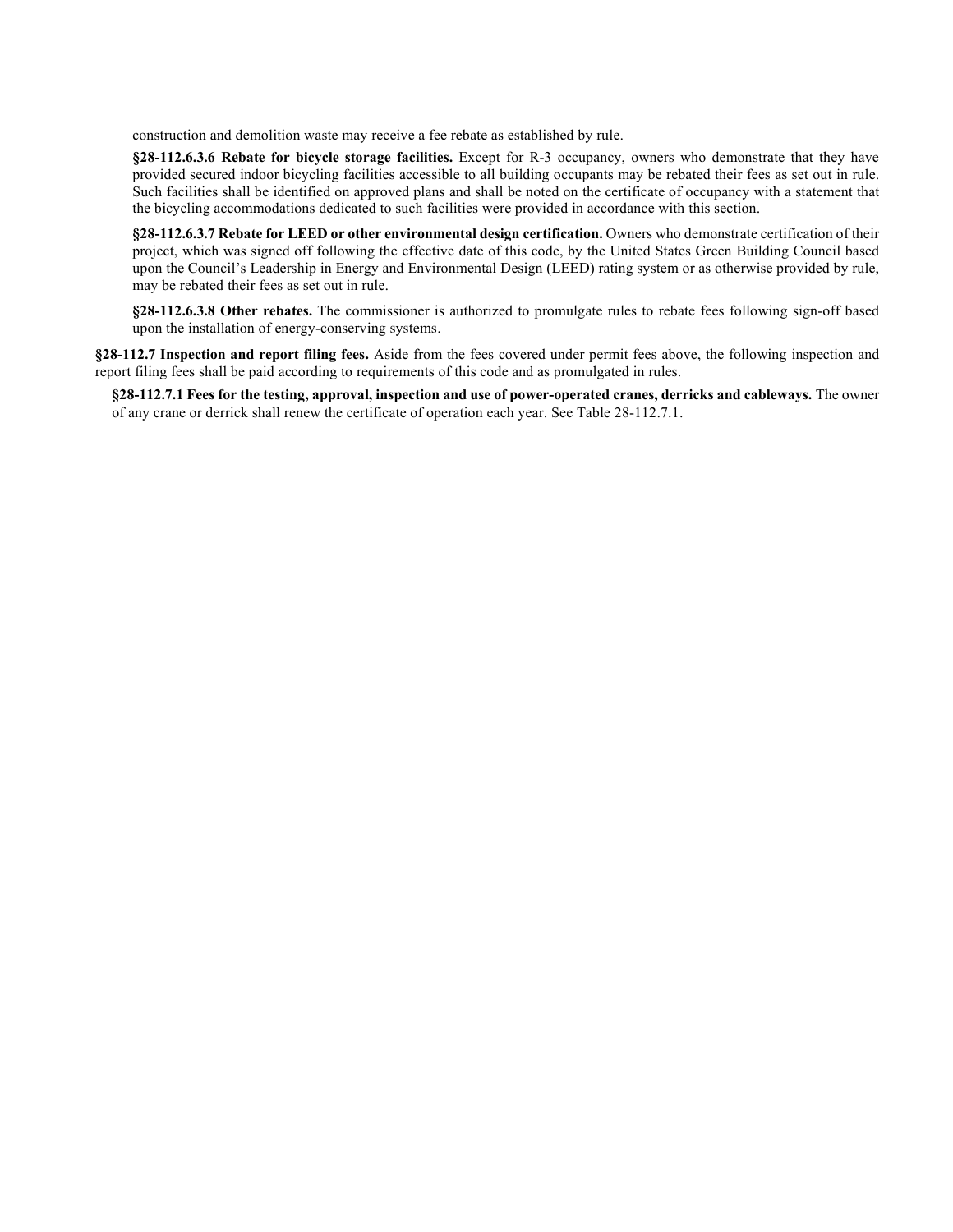# **TABLE 28-112.7.1**

| <b>EQUIPMENT TYPE</b>                                           | <b>FILING FEE</b>                                           | <b>RENEWAL FEE</b> | <b>COMMENTS</b>                  |
|-----------------------------------------------------------------|-------------------------------------------------------------|--------------------|----------------------------------|
| Prototype approval of one configuration of a mobile crane.      | \$2500 when testing has been monitored and certified by a   |                    | Additional configurations        |
| One configuration shall be comprised of the crane with a        | competent individual or group, other than the               |                    | shall be subject to the same     |
| main boom, one fixed jib and one set of counterweights.         | manufacturer, acceptable to the commissioner; \$4000        |                    | fee as the original              |
|                                                                 | when, in lieu of monitoring and certification of tests, the |                    | configuration.                   |
|                                                                 | commissioner shall require design calculations for such     |                    |                                  |
|                                                                 | items as the commissioner deems necessary to supplement     |                    |                                  |
|                                                                 | the tests.                                                  |                    |                                  |
|                                                                 |                                                             |                    |                                  |
| Amendment to a configuration.                                   | One-half the original configuration fee.                    |                    |                                  |
| Prototype approval of a mobile crane with a hydraulic           | \$4000                                                      |                    |                                  |
| boom.                                                           |                                                             |                    |                                  |
| Certificate of approval for mobile crane with a boom less       | \$500                                                       | \$250 annually     | The boom length as herein        |
| than two hundred feet in length; fee also includes initial      |                                                             |                    | specified shall include the jibs |
| certificate of operation.                                       |                                                             |                    | and any other extensions to the  |
|                                                                 |                                                             |                    | boom.                            |
| Certificate of approval for mobile crane with a boom two        | \$1000                                                      | \$250 annually     | The boom length as herein        |
| hundred feet or more in length, but less than three hundred     |                                                             |                    | specified shall include the jibs |
| feet in length; fee also includes initial certificate of        |                                                             |                    | and any other extensions to the  |
| operation.                                                      |                                                             |                    | boom.                            |
| Certificate of approval for mobile crane with a boom three      | \$2000                                                      | \$400 annually     | The boom length as herein        |
| hundred feet or more in length but less than four hundred       |                                                             |                    | specified shall include the jibs |
| feet in length; fee also includes initial certificate of        |                                                             |                    | and any other extensions to the  |
| operation.                                                      |                                                             |                    | boom.                            |
| Certificate of approval for mobile crane with a boom four       | \$3000                                                      | \$400 annually     | The boom length as herein        |
| hundred feet or more in length; fee also includes initial       |                                                             |                    | specified shall include the jibs |
| certificate of operation.                                       |                                                             |                    | and any other extensions to the  |
|                                                                 |                                                             |                    | boom.                            |
| Certificate of approval for master climber and tower cranes     | \$3000                                                      | \$400 annually     |                                  |
| and derricks, regardless of length; fee also includes initial   |                                                             |                    |                                  |
| certificate of operation.                                       |                                                             |                    |                                  |
| Certificate of approval for all other cranes; fee also includes | \$1000                                                      | \$250 annually     |                                  |
| initial certificate of operation.                               |                                                             |                    |                                  |
| Certificate of approval required for a mobile crane with a      | \$300                                                       | \$200 annually     | The boom length as herein        |
| boom not exceeding fifty feet in length with a maximum          |                                                             |                    | specified shall include the jibs |
| rated capacity not exceeding three tons; fee also includes      |                                                             |                    | an any other extensions to the   |
| initial certificate of operation.                               |                                                             |                    | boom.                            |
| Certificate of operation-sign hanger, fifty-one feet to one-    | \$250                                                       | \$200 annually     |                                  |
| hundred thirty five feet with capacity of 3 tons or less.       |                                                             |                    |                                  |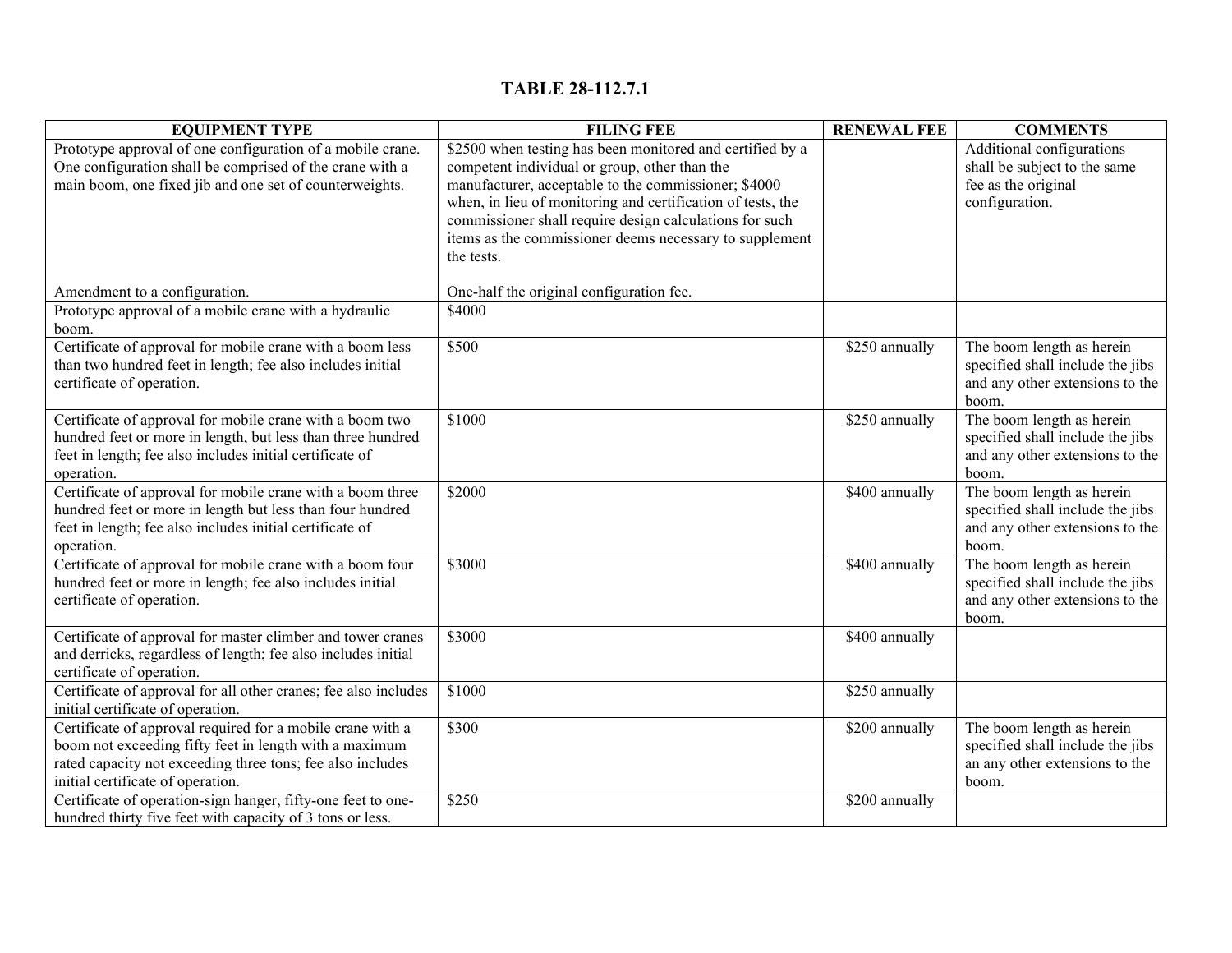| <b>EQUIPMENT TYPE</b>                                        | <b>FILING FEE</b>                                          | <b>RENEWAL FEE</b> | <b>COMMENTS</b> |
|--------------------------------------------------------------|------------------------------------------------------------|--------------------|-----------------|
| New certificate of approval, when the boom or extension      | The fee shall be the full fee required for testing a new   |                    |                 |
| thereof is replaced or altered.                              | crane or derrick with a boom or extension of the same size |                    |                 |
|                                                              | and design as the replacement boom or extension thereof.   |                    |                 |
| Review only of engineering calculations for mobile crane     | \$100                                                      |                    |                 |
| with a boom exceeding 250 feet to be erected by a licensed   |                                                            |                    |                 |
| master or special rigger, for which a certificate of on-site |                                                            |                    |                 |
| inspection is not required under this code or rules of the   |                                                            |                    |                 |
| department.                                                  |                                                            |                    |                 |
| On-site inspection of up to three models of mobile cranes    | \$250 during business hours; \$750 outside business hours; | \$100              |                 |
| with boom, including jibs and other extensions to the boom   | upon written request of the applicant.                     |                    |                 |
| two hundred fifty feet or more in length, or derrick.        |                                                            |                    |                 |
| All other on-site inspections of cranes.                     | \$150                                                      | \$100              |                 |
| Amendment to an application for certificate of on-site       | \$100                                                      |                    |                 |
| inspection.                                                  |                                                            |                    |                 |
| Application for waiver of on-site inspection of mobile crane | \$100                                                      |                    |                 |
| or derrick.                                                  |                                                            |                    |                 |
| Notification of Outrigger Beam Installation or dismantling   | As provided by department rules                            |                    |                 |
| Notification of use, installation or dismantle of all cranes | As provided by department rules                            |                    |                 |

**§28-112.7.2 Report filing fees.** See Table 28-112.7.2.

# **TABLE 28-112.7.2**

| <b>REPORT TYPE</b>                                              | <b>FILING FEE</b>                | <b>RENEWAL</b> | <b>COMMENTS</b> |
|-----------------------------------------------------------------|----------------------------------|----------------|-----------------|
|                                                                 |                                  | FEE            |                 |
| Filing fee for report of critical examination of exterior walls | As provided by department rules. |                |                 |
| and appurtenances thereof.                                      |                                  |                |                 |
| Filing fee for inspection report of potentially compromised     | As provided by department rules. |                |                 |
| buildings or structures.                                        |                                  |                |                 |
| Filing fee for report of condition assessment of retaining      | As provided by department rules. |                |                 |
| walls.                                                          |                                  |                |                 |
| Filing fee for periodic boiler inspection report.               | \$30 for each boiler.            |                |                 |
| Filing fee for report of periodic inspections and tests of      |                                  |                |                 |
| elevator and other devices (Category 1).                        | \$30 for each device.            |                |                 |

**§28-112.7.3 Other inspection fees.** See Table 28-112.7.3.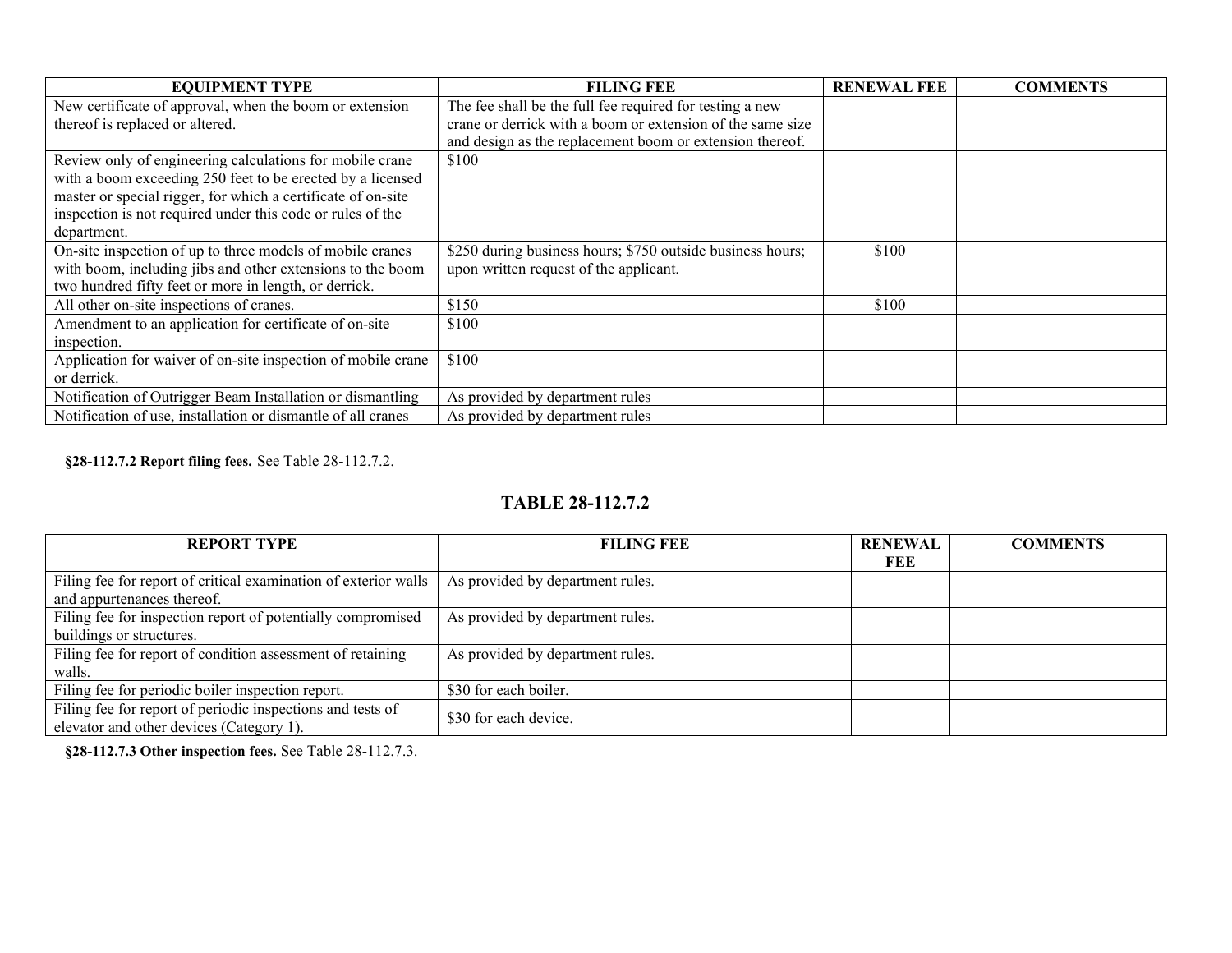# **TABLE 28-112.7.3**

| <b>INSPECTION TYPE</b>                                     | <b>FILING FEE</b>                                            | <b>RENEWAL</b> | <b>COMMENTS</b>                   |
|------------------------------------------------------------|--------------------------------------------------------------|----------------|-----------------------------------|
|                                                            |                                                              | FEE            |                                   |
| Each inspection of a temporary amusement device            | \$100                                                        |                |                                   |
| Marquee inspection.                                        | \$15 annually for each one hundred square feet or fraction   |                |                                   |
|                                                            | thereof.                                                     |                |                                   |
| Place of assembly inspection, including following a        | \$100 each inspection, each place of assembly.               |                |                                   |
| violation.                                                 |                                                              |                |                                   |
| Search inspection of a building with a frontage of twenty- | \$20 for each floor for the first three floors;              |                |                                   |
| five feet or less and a depth of one hundred feet or less. | \$10 for each additional floor;                              |                | A basement or a cellar shall      |
|                                                            | \$100 minimum total.                                         |                | count as a floor. Where both a    |
| Additional fee for building with frontage                  | Increase above fee by 40% for each floor for each additional |                | basement and a cellar exist, the  |
| exceeding twenty-five feet.                                | twenty-five feet or fraction thereof.                        |                | cellar shall not count as a floor |
| Additional fee for building with depth exceeding           | Increase above fee by 25% for each floor for each additional |                | in computing fee.                 |
| one hundred feet.                                          | twenty-five feet or fraction thereof.                        |                |                                   |

**§28-112.7.4 Equipment inspection fees.** See Table 28-112.7.4.

# **TABLE 28-112.7.4**

| <b>EQUIPMENT INSPECTION TYPE</b>                                                                                                                                           | <b>FILING FEE</b>                                                                                                             | <b>RENEWAL</b> | <b>COMMENTS</b> |
|----------------------------------------------------------------------------------------------------------------------------------------------------------------------------|-------------------------------------------------------------------------------------------------------------------------------|----------------|-----------------|
|                                                                                                                                                                            |                                                                                                                               | FEE            |                 |
| High-pressure boiler periodic inspection.<br>Reinspection fee following a violation.<br>Equipment inspection fee: Each elevator or other<br>device regulated by this code. | \$65 for each inspection, for each boiler.<br>As provided by department rules,<br>\$100 for each inspection, for each device. |                |                 |

**§28-112.8 Special fees.** The department shall be entitled to charge the following special fees in accordance with Table 28-112.8:

## **\*TABLE 28-112.8**

*\*Table 28-112.8 was amended by [Local Law 6 of 2021.](https://www1.nyc.gov/assets/buildings/local_laws/ll6of2021.pdf) This law has an effective date of May 10, 2021.*

| <b>SERVICE TYPE</b>                                | FEE                             | <b>RENEWAL</b> | <b>COMMENTS</b> |
|----------------------------------------------------|---------------------------------|----------------|-----------------|
|                                                    |                                 |                |                 |
| Accelerated plan review                            | As provided by department rules |                |                 |
| Accelerated inspection                             | As provided by department rules |                |                 |
| Certificate of occupancy request                   | As provided by department rules |                |                 |
| Accelerated certificate of occupancy request       | As provided by department rules |                |                 |
| Application for temporary certificate of occupancy | \$100                           | \$100          |                 |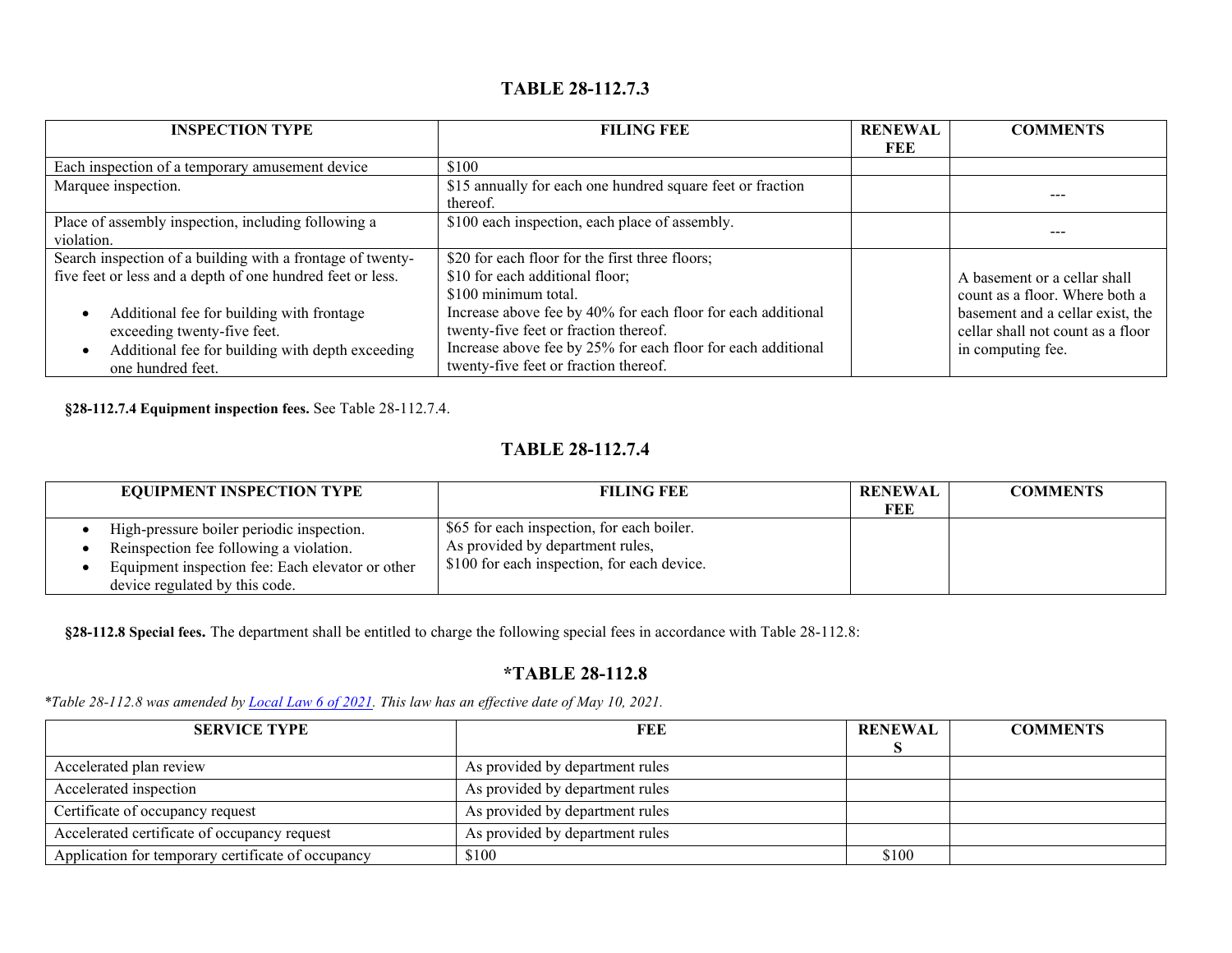| *Application for interim certificate of occupancy                                                                                                                                                                                                                                                                                             | $*$ \$130                                                          |                       |                                                                                                                                                                                                                                     |  |  |
|-----------------------------------------------------------------------------------------------------------------------------------------------------------------------------------------------------------------------------------------------------------------------------------------------------------------------------------------------|--------------------------------------------------------------------|-----------------------|-------------------------------------------------------------------------------------------------------------------------------------------------------------------------------------------------------------------------------------|--|--|
| *Table 28-112.8 was amended by <i>Local Law 6 of 2021</i> . This law has an effective date of May 10, 2021.                                                                                                                                                                                                                                   |                                                                    |                       |                                                                                                                                                                                                                                     |  |  |
| Reinspection made necessary by a failure to correct a<br>condition or respond to a request to correct that results in<br>issuance of a violation or other order                                                                                                                                                                               | As provided by department rules                                    |                       |                                                                                                                                                                                                                                     |  |  |
| Temporary place of assembly certificate of operation                                                                                                                                                                                                                                                                                          | \$100                                                              | \$100                 |                                                                                                                                                                                                                                     |  |  |
| Temporary use letter (does not include fees for any associated                                                                                                                                                                                                                                                                                | For the initial 30 days of duration \$100.                         | \$100 for each        |                                                                                                                                                                                                                                     |  |  |
| temporary structure)                                                                                                                                                                                                                                                                                                                          | \$100 for each additional 30 day period of permit duration.        | additional 30<br>days |                                                                                                                                                                                                                                     |  |  |
| Temporary use letter for place of assembly                                                                                                                                                                                                                                                                                                    | \$250                                                              |                       | Application shall be submitted<br>at least ten work days prior to<br>the event; late fees shall be<br>imposed at \$100 for each day<br>following required submission<br>date that the application is<br>received by the department. |  |  |
| Subpoena                                                                                                                                                                                                                                                                                                                                      | As provided by applicable state or federal law                     |                       |                                                                                                                                                                                                                                     |  |  |
| Place of assembly certificate of operation                                                                                                                                                                                                                                                                                                    | \$200                                                              |                       | \$100 amendment                                                                                                                                                                                                                     |  |  |
| Ordinary plumbing work                                                                                                                                                                                                                                                                                                                        | \$100 for each report                                              |                       |                                                                                                                                                                                                                                     |  |  |
| Limited plumbing alteration                                                                                                                                                                                                                                                                                                                   | Filing fee as calculated for respective building alteration        |                       |                                                                                                                                                                                                                                     |  |  |
| Limited sprinkler and/or standpipe alteration                                                                                                                                                                                                                                                                                                 | Filing fee as calculated for respective building alteration        |                       |                                                                                                                                                                                                                                     |  |  |
| Limited oil burner/boiler alteration                                                                                                                                                                                                                                                                                                          | Filing fee as calculated for respective building alteration        |                       |                                                                                                                                                                                                                                     |  |  |
| Approval or acceptance of materials, assemblies and<br>equipment                                                                                                                                                                                                                                                                              |                                                                    |                       |                                                                                                                                                                                                                                     |  |  |
| Application for approval of materials                                                                                                                                                                                                                                                                                                         | \$600                                                              |                       |                                                                                                                                                                                                                                     |  |  |
| Application for amendment of prior approval of materials                                                                                                                                                                                                                                                                                      | \$500                                                              |                       |                                                                                                                                                                                                                                     |  |  |
| Application for change of identification (change of ownership,<br>corporate name or name of product) of prior approval                                                                                                                                                                                                                        | \$350                                                              |                       |                                                                                                                                                                                                                                     |  |  |
| Application for approval of materials evaluated by an<br>approved testing agency                                                                                                                                                                                                                                                              | \$200                                                              |                       |                                                                                                                                                                                                                                     |  |  |
| Other fees                                                                                                                                                                                                                                                                                                                                    |                                                                    |                       |                                                                                                                                                                                                                                     |  |  |
| Certificate of pending violation: Multiple and private<br>dwellings                                                                                                                                                                                                                                                                           | As provided by department rules                                    |                       |                                                                                                                                                                                                                                     |  |  |
| Certificate of pending violation: All other buildings                                                                                                                                                                                                                                                                                         | As provided by department rules                                    |                       |                                                                                                                                                                                                                                     |  |  |
| Certified copy of license                                                                                                                                                                                                                                                                                                                     | As provided by department rules                                    |                       |                                                                                                                                                                                                                                     |  |  |
| Records Management of applications for new buildings and<br>alterations and associated documentation for certificates of<br>occupancy, temporary certificates of occupancy, "compliance<br>reports" and/or letters of completion, as required by rule of the<br>commissioner<br>Preparing only or preparing and certifying a copy of a record | As provided by department rules<br>As provided by department rules |                       |                                                                                                                                                                                                                                     |  |  |
|                                                                                                                                                                                                                                                                                                                                               |                                                                    |                       |                                                                                                                                                                                                                                     |  |  |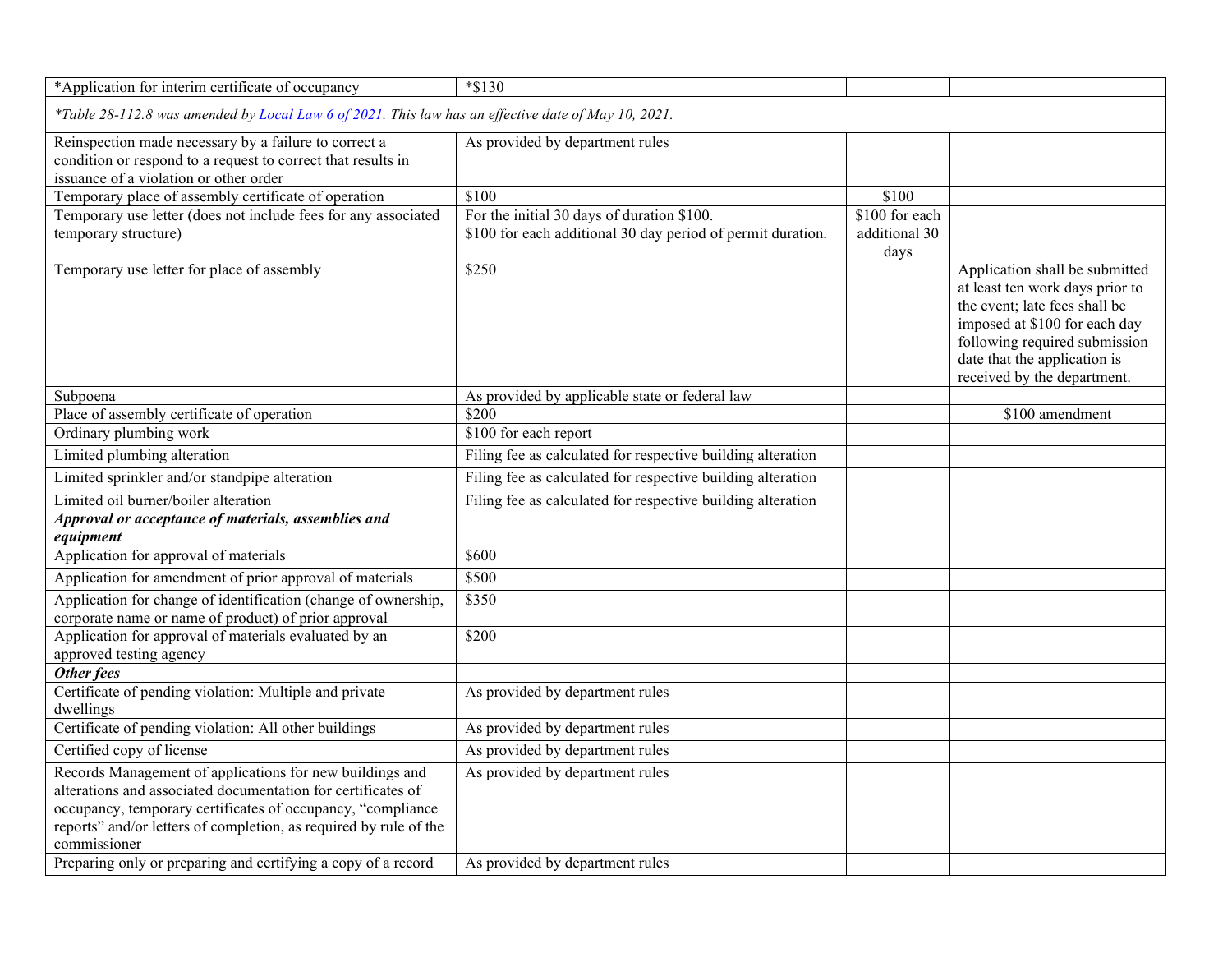| or document filed in the department                           |                                 |  |
|---------------------------------------------------------------|---------------------------------|--|
| Notification of, the installation or removal of an adjustable | \$35                            |  |
| suspended scaffold                                            |                                 |  |
| Issuance of a core certificate of completion, which indicates | \$100                           |  |
| completion of the building structure, the elevator systems,   |                                 |  |
| stairs, and all fire safety systems                           |                                 |  |
| Issuance of letter of no objection to or classification of a  |                                 |  |
| specified occupancy of a premises, as follows:                |                                 |  |
| 1, 2, or 3 family homes                                       | \$25                            |  |
| All other premises                                            | \$100                           |  |
| Fees for after-hours work variances.                          |                                 |  |
| The initial application fee for an after-hours variance       | \$100                           |  |
| The renewal application fee for an after-hours                |                                 |  |
| variance                                                      | \$100                           |  |
| For each day for which such variance is granted or renewed    |                                 |  |
|                                                               | \$80                            |  |
| Application for approved agency approval                      | As provided by department rules |  |
| Application for special inspector authorization               | As provided by department rules |  |
| Failure to keep a scheduled plan examination appointment      | As provided by department rules |  |
| Failure to keep a scheduled inspection appointment            | As provided by department rules |  |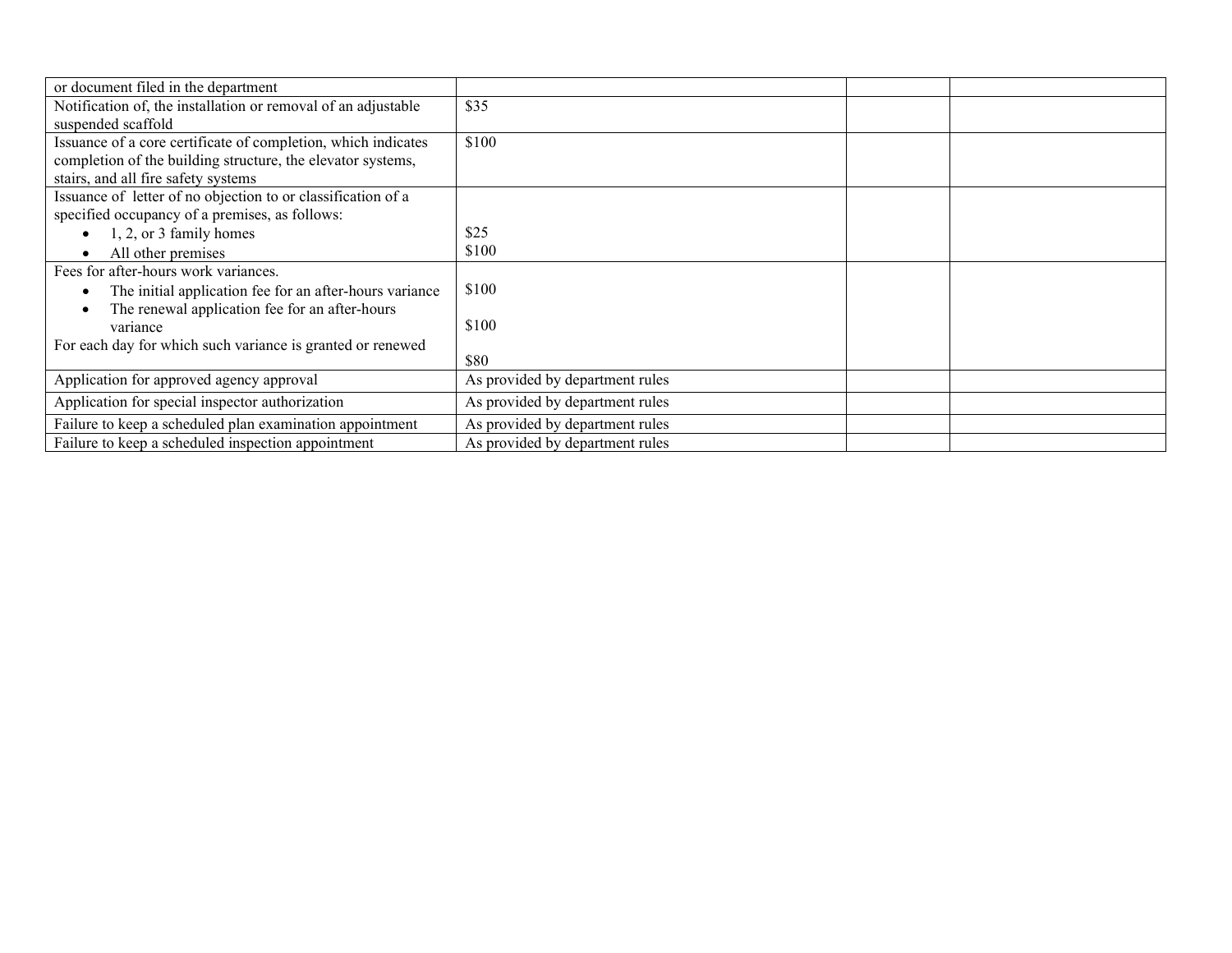**§28-112.9 Lien on premises for unpaid fee or other charge.** Any unpaid fee or charge for an inspection, reinspection, examination or service performed by the department or other unpaid amount owed to the department, and all permits issued by the department, pursuant to law shall constitute a lien upon the land and buildings upon or in respect to which such inspection, reinspection, examination or service was performed or permit issued, as hereinafter provided.

**§28-112.9.1 Filing of fees.** The department shall maintain a record of all unpaid fees and other charges. Such records shall be kept on a building by building basis and shall be accessible to the public during business hours. An entry of an unpaid amount on the records of the department shall constitute notice to all parties.

**§28-112.9.2 Lien.** All such unpaid amounts shall constitute a lien upon the land and building upon, or in respect to which, such inspection, reinspection, examination or service was performed or permit issued when the amount thereof shall have been definitely computed as a statement of account by the department and the department shall file such statement with the department of finance for entry in the records of such department against the premises. Such lien shall have a priority over all other liens and encumbrances except for the lien of taxes and assessments. However, no lien created pursuant to this section 28-112.9 shall be enforced against a subsequent purchaser in good faith or mortgagee in good faith unless the requirements of section 28-112.9.1 are satisfied.

**§28-112.9.3 Notice.** A notice, stating the amount due and the nature of the charge, shall be mailed by the department of finance, to the last known address of the person whose name appears on the records in the office of the department of finance as being the owner or agent or as the person designated by the owner to receive tax bills or, where no name appears, to the premises, addressed to either the owner or the agent.

**§28-112.9.4 Interest.** If such charge is not paid within 30 days from the date of entry, it shall be the duty of the department of finance to receive interest thereon at the rate of 15 percent per annum, to be calculated to the date of payment from the date of entry.

**§28-112.9.5 Tax lien.** Such charge and the interest thereon shall continue to be, until paid, a lien on the premises. Such lien shall be deemed a tax lien within the meaning of sections 11-319 and 11-401 of the administrative code and may be sold, enforced or foreclosed in the manner provided in chapter three or four of title eleven of such code or may be satisfied in accordance with the provisions of section thirteen hundred fifty-four of the real property actions and proceedings law.

**§28-112.9.6 Reference.** The notice mailed by the department of finance pursuant to this section 28-112.9 shall have stamped or printed thereon a reference to this section 28-112.9.

**§28-112.9.7 Validity not subject to challenge in enforcement proceeding.** In any proceedings to enforce or discharge a lien created pursuant to this section 28-112.9 the validity of the lien shall not be subject to challenge based on:

- 1. The lawfulness of the inspection, reinspection, examination, service or permit; or
- 2. The propriety and accuracy of the fee for which a lien is claimed, except as provided in this section 28-112.9.

**§28-112.9.8 Standing to challenge.** No such challenge may be made except by (i) the owner of the property, or (ii) a mortgagee or lienor whose mortgage or lien would, but for the provisions of this section 28-112.9, have priority over the department's lien.

**§28-112.10 Waiver of application, permit and inspection fees for certain work arising out of the storm that occurred on October 29 and 30, 2012.** The commissioner shall waive the fees that would otherwise be required to be paid by this code, the electrical code or the rules of the department for applications, permits and inspections for certain work arising out of the storm that occurred on October 29 and 30, 2012 as provided in subsections 28-112.10.1 and 28-112.10.2.

**§28-112.10.1 Eligible buildings.** For the purposes of this article, eligible buildings that, following the storm and pursuant to an inspection program established by the department under an emergency order of the Mayor, are designated by the department after inspection through a notation on the department's records and/or by the posting of a red placard warning on the building or premises as seriously damaged and unsafe to enter or occupy or completely demolished and/or washed away. With respect to eligible buildings, fees associated with applications, permits and inspections shall be waived for alteration work, demolition work, construction of new buildings and associated work, including but not limited to associated electrical and plumbing work. The commissioner may request the applicant to submit additional information relating to the damage. Waiver of such fees pursuant to this section shall be applicable for jobs where the initial application for construction document approval or, if no construction documents are required, application for permit is submitted on or after October 30, 2012 and on or before October 31, 2014.

**§28-112.10.2 Storm related damage to electrical and plumbing systems.** In buildings other than eligible buildings, fees shall be waived only for applications, permits and inspections for work related to plumbing and electrical systems damaged by such storm. Applicants must submit certification by a licensed master electrician or a licensed master plumber or fire suppression piping contractor that the proposed work is related to such storm damage. The commissioner may request the applicant to submit additional information relating to the damage. Waiver of such fees pursuant to this section shall be applicable for jobs where the initial application for construction document approval or, if no construction documents are required, application for permit is submitted on or after October 30, 2012 and on or before December 31, 2013.

**§28-112.11 Waiver of application, permit and inspection fees for work funded under the "Build It Back" program.** The city has implemented a disaster recovery program known as the Build It Back program that uses federal Community Development Block Grant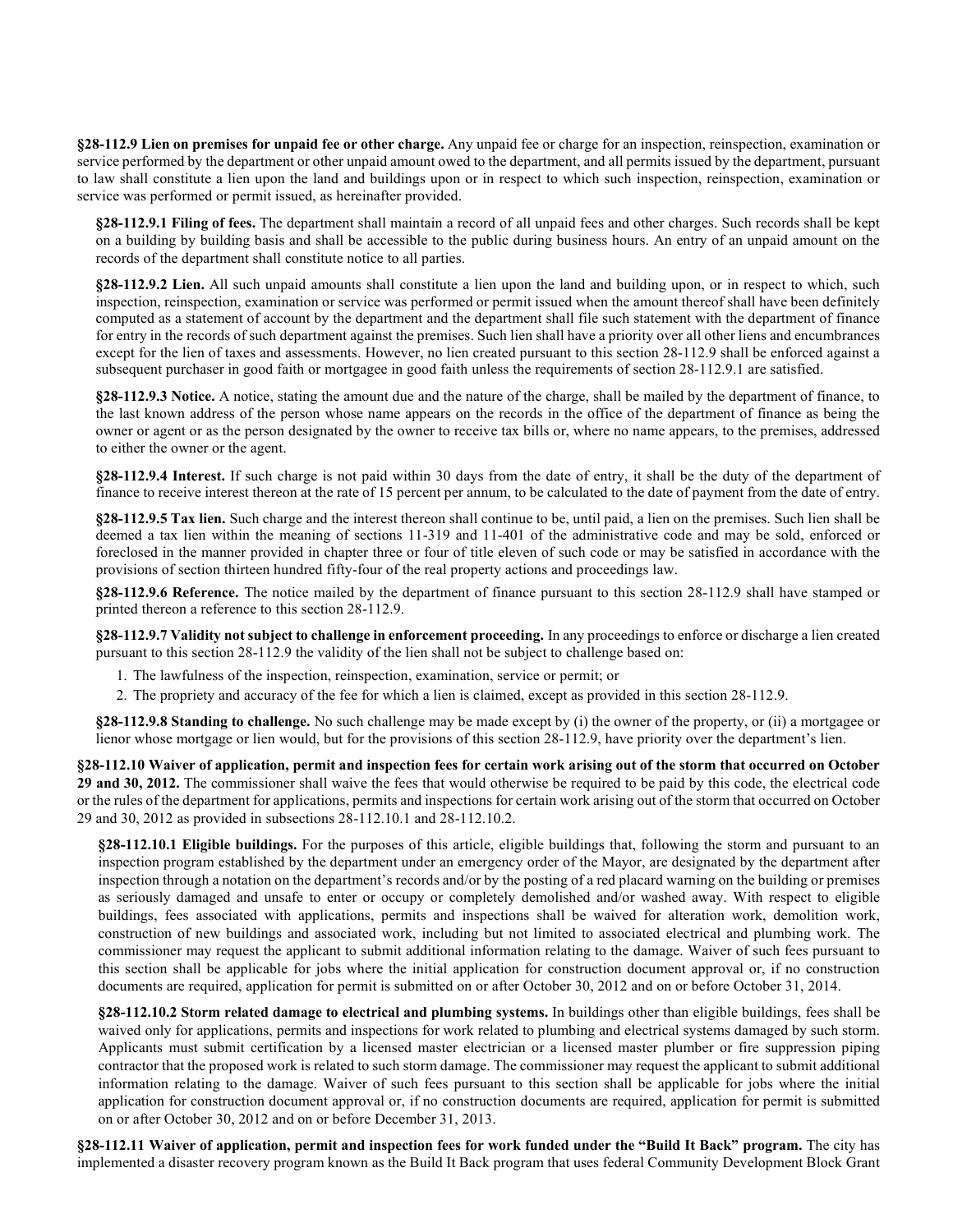Disaster Recovery funds to aid in the recovery of residential property damaged or destroyed in the severe storm known as Sandy that occurred on October 29 and 30, 2012. To assist in such recovery, the commissioner shall waive fees, which would otherwise be required to be paid to the department by this code, the electrical code or the rules of the department, in connection with applications, permits and inspections for work that is officially approved and funded under the Build It Back program. The waiver provided for in this section shall apply only to work performed on property that is classified as residential and to fees payable on or after July 1, 2014. With respect to work on a mixed use building, fees payable on or after such date may only be waived for work on the residential units of such building and portions of such building that serve the residential units.

**\*§28-112.12 Reduction in fees or penalties for sponsoring site safety training.** The commissioner shall establish by rule a program for reducing the amount of any fee to be imposed upon a person or any civil penalty to be imposed upon a person for a violation, other than an immediately hazardous violation, where one or more of the following conditions is satisfied:

- 1. Such person demonstrates, in a form and manner established by the commissioner, that such person has paid, either directly or indirectly, for the costs of one or more workers to obtain the training needed to comply with section 3321 of the New York city building code or has otherwise arranged for such workers to receive such training at no cost to such workers, provided that this shall not include any worker trained pursuant to an agreement that such person was required to enter into pursuant to section 28-204.1.1 or any worker trained under a program developed pursuant to section 22-509.
- 2. The fee or penalty to be imposed upon such person related to a building site for which the owner of such site, or a person acting on such owner's behalf, demonstrates, in a form and manner established by the commissioner, that such owner or such person acting on such owner's behalf has paid, either directly or indirectly, for the costs of one or more workers to obtain the training needed to comply with section 3321 of the New York city building code or has otherwise arranged for such workers to receive such training at no cost to such workers, provided that this shall not include any worker trained pursuant to an agreement such person was required to enter into pursuant to section 28-204.1.1 or any worker trained under a program developed pursuant to section 22-509.

*\*Section 28-112.12 was added b[y Local Law 196 of 2017.](http://www1.nyc.gov/assets/buildings/local_laws/ll196of2017.pdf) This law has an effective date of October 16, 2017.*

#### **ARTICLE 113 MATERIALS**

**§28-113.1 General.** Materials shall be used, tested and approved for use in accordance with the specific provisions of this code and department rules, except that the commissioner shall have the power to limit or prohibit the use of any material to protect public safety. Materials shall be identified or described on construction documents and other related documents.

**§28-113.2 Use of materials.** Except as set forth in sections 28-113.2.1 through 113.2.6 materials specifically prescribed by this code or department rules may be used as prescribed without the prior approval of the commissioner.

**§28-113.2.1 Approved material.** Whenever this code or the rules of the department requires the use of an approved material, such material shall not be used without the prior approval of the commissioner for such use and may be used only to the extent set forth in such approval.

**§28-113.2.2 Alternative materials.** Except as otherwise specifically limited by this code, the provisions of this code are not intended to prevent the installation of any material or to prohibit any alternative engineered design or method of construction not specifically prescribed by this code, provided that the use of such alternative material has been previously approved by the commissioner and may be used only to the extent set forth in such approval. The use of an alternative material, design, method of construction or equipment shall be approved where the commissioner finds that the proposed design is satisfactory and complies with the intent of the provisions of this code, and that the material, method or work offered is, for the purpose intended, at least the equivalent of that prescribed in this code in quality, strength, effectiveness, fire resistance, durability and safety.

**§28-113.2.3 Listed or labeled.** Whenever this code or the rules of the department requires that material used be listed or labeled to a standard, material that is so listed or labeled may be used in accordance with such list or label without the prior approval of the commissioner. However, the commissioner reserves the right to require that information be submitted with regard to the testing and evaluation of any material so listed or labeled including but not limited to inspection certificates, test or evaluation reports, analysis, computations or other information used to determine that the material so listed or labeled complies with the applicable standard.

**§28-113.2.4 Material not listed or labeled.** Whenever this code or the rules of the department requires that material be listed or labeled to a standard and material proposed to be used is not so listed or labeled, the use of such material shall be subject to prior approval by the commissioner and such material shall be used only to the extent set forth in such approval.

**§28-113.2.5 Reuse.** The use of used material that meets the requirements of this code for new material is permitted unless otherwise provided in this code. Used equipment and devices shall not be reused without the prior approval of the commissioner and may be used only to the extent set forth in such approval.

**§28-113.2.6 Previously issued approvals.** Materials that were previously approved by the board of standards and appeals or by the department before July 1, 2008 may continue to be used to the extent that such approval is not inconsistent with the requirements or standards of this code, unless specifically amended or repealed by the commissioner.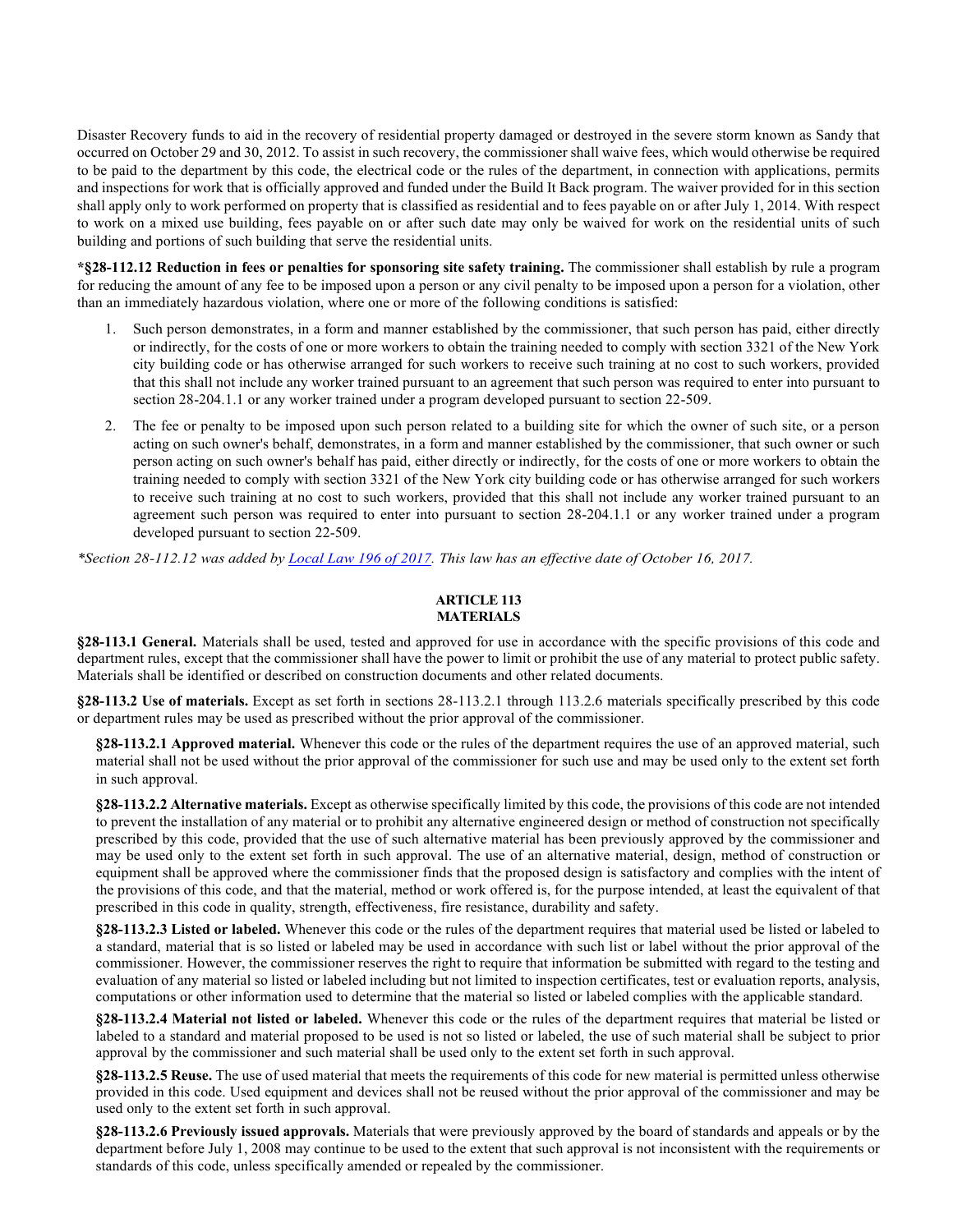**§28-113.3 Approval procedure.** Approval of materials pursuant to section 28-113.2 shall be in accordance with procedures set forth in this code and the rules of the department. The cost offsets, reports and investigations required under these provisions shall be paid by the applicant.

**§28-113.3.1 Performance.** When required by the commissioner, specific information consisting of test reports conducted by an approved testing agency in accordance with standards referenced in the construction codes or other such information as necessary, shall be provided for the commissioner to determine whether the material will perform for the use intended.

**§28-113.3.2 Research and investigation.** When required by the commissioner, sufficient technical data shall be submitted to the commissioner to substantiate the proposed use of any material. If it is determined that the evidence submitted is satisfactory proof of performance for the use intended, the commissioner shall approve the use of the material subject to the requirements of this code.

**§28-113.3.3 Retesting of materials.** All materials tested and accepted for use shall be subject to periodic retesting as determined by the commissioner; and any material that upon retesting is found not to comply with the code requirements or the requirements set forth in the approval of such material shall cease to be acceptable for the use intended. During the period for such retesting, the commissioner may require the use of such material to be restricted or discontinued if necessary to secure safety.

**§28-113.3.4 New materials.** New materials not provided for in this code, and any material of questioned suitability proposed for use in the construction of a building or structure, shall be subjected to the tests prescribed in this code or in the rules of the department to determine character, quality and limitations of use.

**§28-113.3.5 Research reports.** Supporting data, where necessary to assist in the approval of materials not specifically provided for in this code, shall consist of valid research reports from approved sources or other equivalent approved supporting documentation.

**§28-113.3.6 Conflicting test results.** Whenever there is evidence of conflicting results in the test of any material, the commissioner shall determine the acceptability of the material and/or the acceptable rating for such material.

**§28-113.3.7 Amendment and repeal.** The commissioner shall have the power to amend or repeal the approval of any material, including materials previously approved by the board of standards and appeals.

**§28-113.3.8 Maintenance of records of approved material.** For any material that has been approved, a record of such approval, including the conditions and limitations of the approval, shall be posted on the department's website or shall be made available for public inspection at appropriate times.

**§28-113.4 Labeling.** Materials required to be labeled shall be labeled in accordance with the procedures set forth in this code or the recognized referenced standards.

**§28-113.4.1 Testing.** An approved agency shall test a representative sample of the material being labeled to the relevant standard or standards. The approved agency shall maintain a record of the tests performed. The record shall provide sufficient detail to verify compliance with the test standard.

**§28-113.4.2 Inspection and identification.** The approved agency shall at regular intervals perform surveillance inspections, which shall be in-plant if necessary, of the material that is to be labeled. The inspection shall verify that the labeled material is representative of the material tested.

**§28-113.4.3 Label information.** The label shall contain the manufacturer's or distributor's identification, model number, serial number or definitive information describing the material's performance characteristics and the approved agency's identification.

**§28-113.4.4 Shipment and delivery certification of materials listed, labeled or approved.** In the case of the shipment or delivery of material listed or labeled to a standard, such material shall be appropriately labeled or accompanied by the inspection certificate of an approved agency that the material is the same as that which was tested and evaluated by such agency. In the case of the shipment or delivery of material previously approved by the commissioner, the material shall be identified by a tag or certificate indicating that the material is the same that was approved for its intended use by the commissioner or, if applicable, previously approved by the board of standards and appeals, and containing the applicable approval number or calendar number under which the material received such approval.

**§28-113.5 Volatile organic compounds emissions in carpet and carpet cushion.** On and after July 1, 2013 carpet and carpet cushion as defined in section 17-1401 of the administrative code shall comply with the limits on volatile organic compound emissions set forth in chapter 14 of title 17 of such code.

#### **ARTICLE 114 APPROVED AGENCIES**

**§28-114.1 General.** Approved agencies shall satisfy the provisions of this article and the rules of the department as to qualifications and operations. The commissioner may revoke or suspend the commissioner's approval of or otherwise sanction an approved agency for cause.

**§28-114.1.1 Independent.** An approved agency shall perform its authorized duties objectively and competently. The agency shall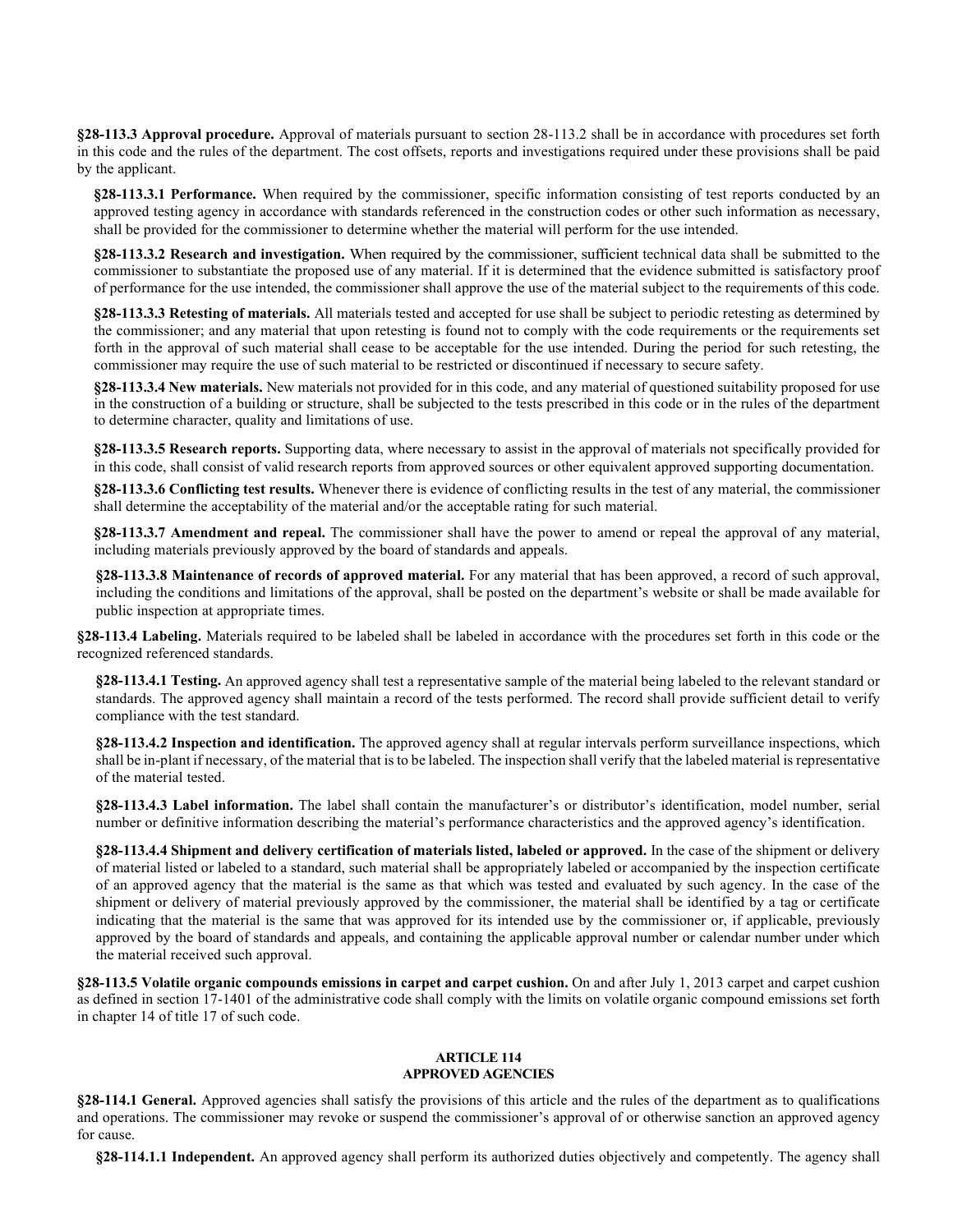disclose possible conflicts of interest so that objectivity can be confirmed.

**§28-114.1.2 Testing equipment.** An approved agency shall have adequate testing equipment to perform required tests. The equipment shall be periodically calibrated.

**§28-114.1.3 Personnel.** An approved agency shall employ experienced personnel qualified to conduct, supervise and evaluate the tests or inspections that it undertakes. Special inspections may be performed only by employees of such agency who are special inspectors qualified pursuant to department rules to perform or witness the particular test or inspection. The commissioner may require proof of the qualifications of employees.

**§28-114.1.4 Background.** The commissioner may require an approved agency to submit to an investigation of its background and of the background of its principals as a condition of approval.

**§28-114.1.5 Insurance.** An approved agency shall maintain liability insurance as required by department rules.

**§28-114.2 Written evaluation by approved agency.** An agency's evaluation of material or report of an inspection shall be in writing after satisfactory completion of the required inspection or test.

**§28-114.3 Records.** The approved agency shall maintain records of inspection and test reports for at least six years or for such period as the commissioner shall determine and shall make such records available to the department upon request.

**§28-114.4 Re-authorization of approved agencies.** An approved agency shall have its approval re-authorized in accordance with rules of the department.

### **ARTICLE 115 SPECIAL INSPECTION AGENCIES AND SPECIAL INSPECTORS**

**§28-115.1 General.** Special inspection agencies are approved agencies and shall be subject to the provisions of article 114 of this chapter. Special inspection agencies and special inspectors shall satisfy the provisions of this article and the rules of the department as to qualifications in order to perform special inspections required by chapter 17 of the New York city building code or elsewhere in this code or department rules.

**§28-115.2 Disqualification.** The commissioner may disqualify a special inspection agency or a special inspector from performing special inspections pursuant to this code for cause. The special inspection agency or special inspector shall be given prior notice of the proposed disqualification and the opportunity to contest such action. A list of special inspection agencies and special inspectors who have been disqualified from performing special inspection shall be maintained and made available to the public upon request.

**§28-115.3 Records.** A special inspector shall maintain records of special inspections on a building by building basis for at least 6 years or for such period as the commissioner shall determine and shall make such records available to the department upon request.

### **ARTICLE 116 INSPECTIONS AND SIGN-OFF OF COMPLETED WORK**

**§28-116.1 General.** Construction or work for which a permit is required shall be subject to inspection in accordance with this code and such construction or work shall remain accessible and exposed for inspection purposes until the required inspection is completed. A satisfactory inspection by the department or the acceptance by the department of a satisfactory report of an inspection by an approved agency shall not be construed to be an approval by the department of a violation of the provisions of this code or of any other provision of law. It shall be the duty of the permit holder to cause the work to remain accessible and exposed for inspection purposes. The permit holder shall be liable for any expense entailed in the removal or replacement of any material required to allow inspection. The inspector shall supply a report of the results of each inspection.

**§28-116.1.1 Defective work and discrepancies with approved construction documents.** An approved agency conducting inspections shall report defective work and discrepancies with the approved construction documents to the contractor and, when applicable, to the superintendent of construction, for correction. The approved agency shall report uncorrected discrepancies and defective work to the registered design professional of record and the owner in writing.

**§28-116.1.2 Hazardous conditions.** The approved agency shall report all conditions noted as hazardous to life, safety or health that are not immediately corrected to the immediate attention of the commissioner.

**§28-116.2 Types of inspections.** The inspections set forth in sections 28-116.2.1 through 28-116.2.4 are required or authorized by this code.

**\*§28-116.2.1 Preliminary inspection.** Before approving construction documents, the commissioner is authorized to examine or cause to be examined structures or premises for which an application has been filed. The department shall conduct preliminary inspections of no less than 20 percent of buildings containing six or more units where (i) an application for construction documents is submitted to the department and (ii) the applicant has indicated that the building that is the subject of such application is unoccupied, in order to verify the occupancy status of such sites.

*\*Section 28-116.2.1 was amended by [Local Law 115 of 2019.](https://www1.nyc.gov/assets/buildings/local_laws/ll115of2019.pdf) This law has an effective date of January 1, 2020.*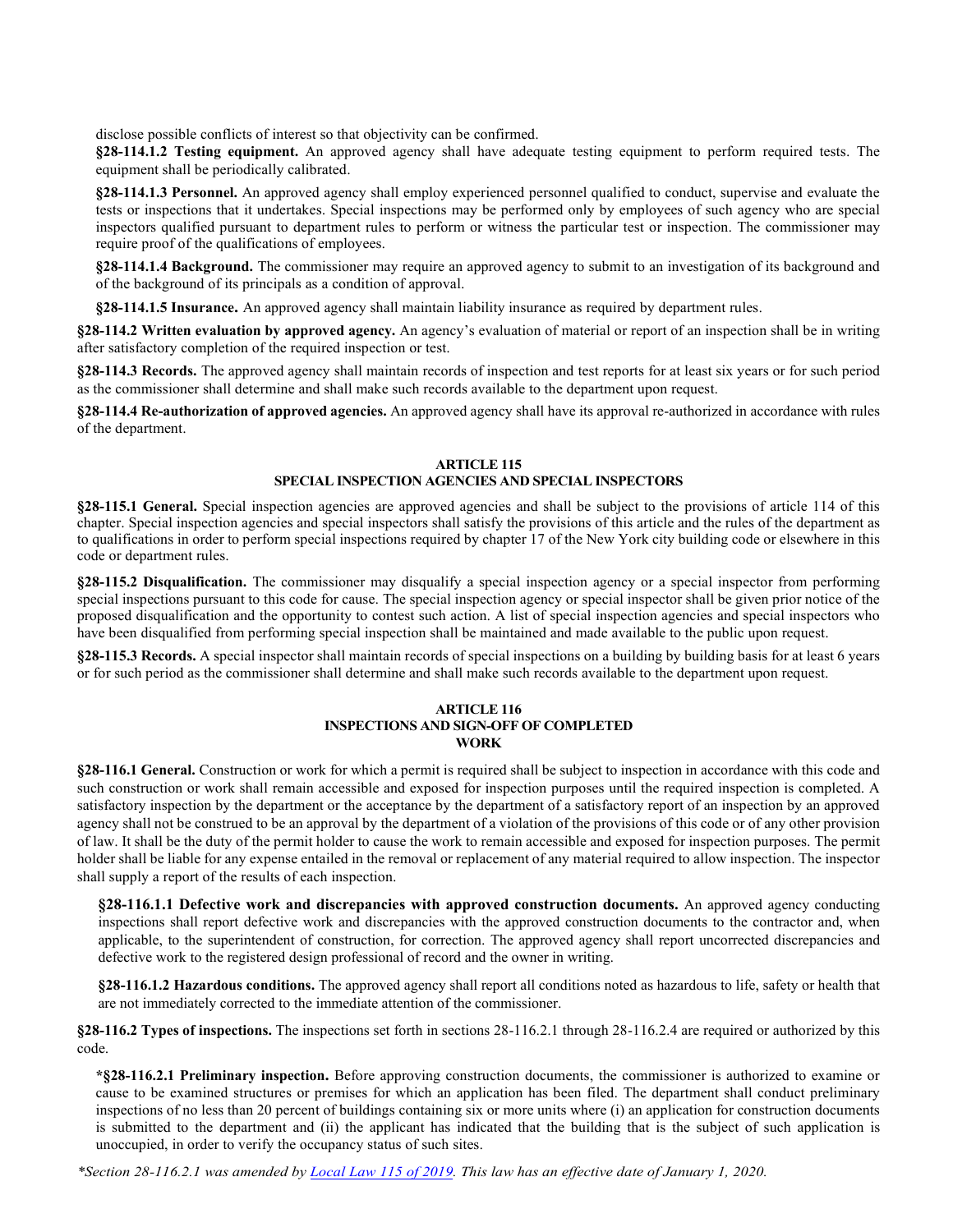**\*§28-116.2.1.1 Preliminary inspection reporting.** By January 1, 2021 and no later than January 1 annually thereafter, the department of buildings shall submit to the mayor and the speaker of the council a report describing the findings of preliminary inspections performed pursuant to section 28-116.2.1 in the preceding year. Such report shall include, but not be limited to: (i) the total number of applications found to have falsely indicated that a building was unoccupied; and (ii) for each application found to have falsely indicated that a building was unoccupied, the location of the associated building and date of filing for such application.

*\*Section 28-116.2.1.1 was added by [Local Law 115 of 2019.](https://www1.nyc.gov/assets/buildings/local_laws/ll115of2019.pdf) This law has an effective date of January 1, 2020.*

**§28-116.2.2 Compliance inspections.** In addition to the inspections specified in this code, the commissioner is authorized to make or require other inspections of any construction work to ascertain compliance with the provisions of this code and other laws that are enforced by the department.

**§28-116.2.3 Special inspections, progress inspections and other inspections required during the progress of work.** After the issuance of a work permit, special inspections, progress inspections and other inspections required by this code to be made during the progress of the work shall be made at such times or at such stages of the work and in such manner as shall be provided by this code or as otherwise required by the commissioner. The permit application shall set forth an inspection program for the work. Such inspections may be made by approved agencies or by the department as provided in this code or in the rules of the department. Special inspections shall be performed only by individuals who are special inspectors. The commissioner may accept inspection and test reports from approved agencies and the work may, unless otherwise specifically provided by code provisions or directed by the commissioner, proceed without any verifying inspection or test by the department. The names and business addresses of special inspectors and approved agencies shall be set forth in the work permit application. All inspection reports shall be in writing and signed by the person or entity performing the inspection. A record of all inspections shall be kept by the person performing the inspection. The commissioner may require inspection reports to be filed with the department. Records of inspections made by approved agencies and special inspectors shall be maintained by such persons for a period of six years after sign-off of the work or for such other period of time as the commissioner may require and shall be made available to the department upon request.

**§28-116.2.3.1 Special and progress inspection of fabricated items.** Where fabrication of regulated products is performed on the premises of a fabricator's shop, special or progress inspection of the fabricated items is required. The approved agency shall verify that the fabricator maintains detailed fabrication and quality control procedures that provide a basis for inspection control of the workmanship and the fabricator's ability to conform to approved construction documents and referenced standards. The approved agency shall review the procedures for completeness and adequacy relative to the code requirements for the fabricator's scope of work.

### **Exceptions:**

- 1. Work that is subject to progress inspections and performed on the fabricator's premises shall not be subject to progress inspections where the fabricator is approved by the commissioner in accordance with section 28-116.6.
- 2. Work that is subject to special inspections and performed on the fabricator's premises shall be inspected by the special inspection agency in accordance with Section 1704.2.2.3 of the New York city building code where the fabricator is approved by the commissioner in accordance with section 28-116.6.

**§28-116.2.3.2 Special inspection of raising and moving of a building.** Where the lowest above-grade floor or the lowest subgrade floor of a building is to be raised, lifted, elevated or moved, special inspection of such work is required. The permit holder shall notify the department in writing at least 48 hours before the commencement of such work.

**\*§28-116.2.4 Final inspection.** There shall be a final inspection of all permitted work. Final inspections shall comply with sections 28-116.2.4.1 through 28-116.2.4.3.

### *\*Section 28-116.2.4 was amended by [Local Law 151 of](http://www1.nyc.gov/assets/buildings/local_laws/ll151of2016.pdf) 2016. This law has an effective date of January 1, 2018.*

**§28-116.2.4.1 Final inspection prior to certificate of occupancy.** In all cases where the permitted work requires the issuance of a new or amended certificate of occupancy, the final inspection shall be performed by the department in the presence of the permit holder, the registered design professional of record or the superintendent of construction. Such inspection shall be performed after all work authorized by the building permit is completed and before the issuance of the certificate of occupancy. All failures to comply with the provisions of this code or approved construction documents shall be noted and the owner promptly notified thereof in writing. All defects noted in such inspection shall be corrected. Reports of such final inspections shall be maintained by the department. The final inspection report shall confirm that defects noted have been corrected, that the work is in substantial compliance with the approved construction documents and with this code and with other applicable laws and rules and that all required inspections were performed.

**Exception:** For amended certificates of occupancy subject to section 28-118.16.2, the term construction documents, as used in section 28-116.2.4.1, shall consist of an accurate and complete final lot survey made by a land surveyor, and floor and roof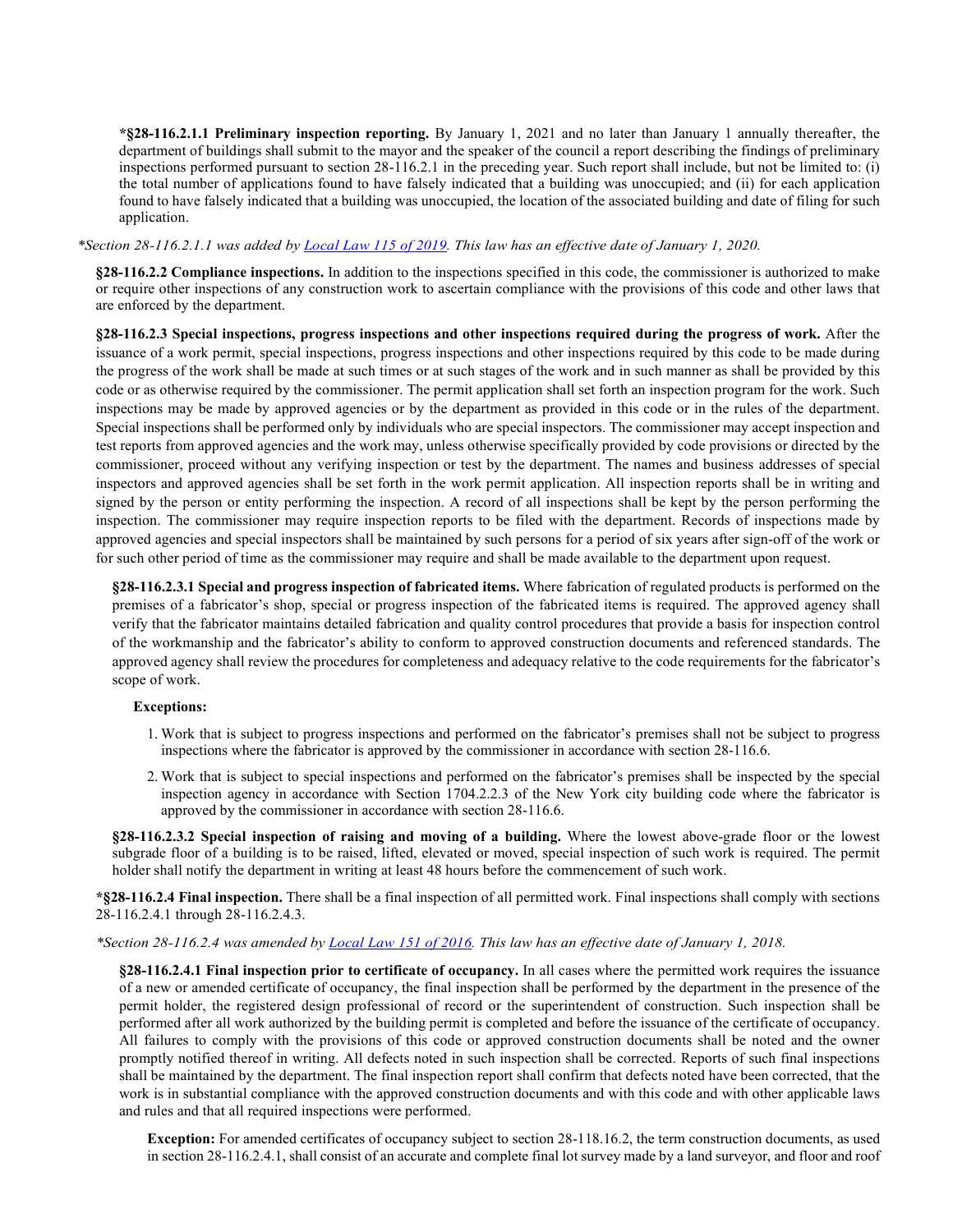plans showing, at a minimum, compliance with exit requirements in accordance with this code.

**\*§28-116.2.4.2 Final inspection prior to letter of completion.** In all cases where the permitted work does not require the issuance of a certificate of occupancy, the final inspection shall be performed by the department or at the option of the owner by an approved agency. Whenever the department performs a final inspection, the department shall charge a fee for such inspection. The applicant shall take all reasonable and necessary steps to ensure that the final inspection is performed within one year after the expiration of the last permit. The inspection shall be performed after all work authorized by the building permit is completed. The approved agency performing the inspection shall report defective work and discrepancies with the approved construction documents to the contractor and, when applicable, to the superintendent of construction, for correction. The approved agency shall report uncorrected discrepancies and defective work to the registered design professional of record and the owner in writing. The approved agency shall report all conditions noted or observed as hazardous to life, safety or health that are not immediately corrected to the immediate attention of the commissioner. All defects noted in such inspection shall be corrected. The final inspection report shall confirm that defects noted have been corrected, that the work is in substantial compliance with the approved construction documents and with this code and other applicable laws and rules and that all required inspections were performed. Final inspection reports shall be filed with and maintained by the department. Records of final inspections made by approved agencies shall be maintained by such persons for a period of six years after sign-off or for such other period as the commissioner shall require and shall be made available to the department upon request.

### **Exceptions:**

- 1. Final inspection shall be performed by the department for permitted work in R-2 occupancies if the building is listed on the department of housing preservation and development's website pursuant to paragraph 6 of subdivision m of section 27-2115.
- \*\*2. Final inspection shall not be required for temporary construction equipment permits.

*\*Section 28-116.2.4.2 was amended by [Local Law 149 of 2017.](http://www1.nyc.gov/assets/buildings/local_laws/ll149of2017.pdf) This law has an effective date of December 28, 2017.* 

*\*\*Section 28-116.2.4.2, Exception 2 was added by [Local Law 146 of 2021.](https://www1.nyc.gov/assets/buildings/local_laws/ll146of2021.pdf) This law has an effective date of June 9, 2022.*

**\*§28-116.2.4.3 Final inspection of gas piping systems.** The final inspection of gas piping systems shall be performed by the department in the presence of the permit holder, the registered design professional of record or the superintendent of construction. Such inspection shall be performed after all work authorized by the building permit is completed. All failures to comply with the provisions of this code or approved construction documents shall be noted and the owner promptly notified thereof in writing. All defects noted in such inspection shall be corrected. Reports of such final inspections shall be maintained by the department. The final inspection report shall confirm that defects noted have been corrected, that the work is in substantial compliance with the approved construction documents and with this code and with other applicable laws and rules and that all required inspections were performed.

*\*Section 28-116.2.4.3 was added by [Local Law 151 of 2016.](http://www1.nyc.gov/assets/buildings/local_laws/ll151of2016.pdf) This law has an effective date of January 1, 2018.*

**§28-116.3 Inspection requests.** It shall be the duty of the permit holder to notify the department or the person or entity designated to perform the inspection when work requiring inspection is ready to be inspected. It shall be the duty of the permit holder to provide access to and means for inspection of such work for any inspections that are required by this code.

**§28-116.3.1 Additional notifications for special inspections.** The permit holder shall also notify the relevant special inspection agency in writing at least 72 hours prior to the commencement of any work requiring special inspection.

**§28-116.4 Sign-off of completed work.** Upon submission of a satisfactory report of final inspection and all required submittal documents, the department shall document the sign-off of the project and issue a letter of completion, or, if applicable, a certificate of occupancy for the work. The owner shall take all necessary steps required by the department for the issuance of such letter of completion or certificate of occupancy within 1 year following the expiration of the last permit.

**§28-116.4.1 Issuance of certificate of compliance.** The following types of service equipment shall not be operated until the department issues a certificate of compliance after submission of a satisfactory report of inspection and testing of such equipment in accordance with this code and all required submittal documents:

- 1. Air-conditioning, ventilation and exhaust systems.
- 2. Elevators, escalators, moving walkways and dumbwaiters.
- 3. Fuel burning and fuel-oil storage equipment.
- 4. Refrigeration systems.
- 5. Heating systems.
- 6. Boilers.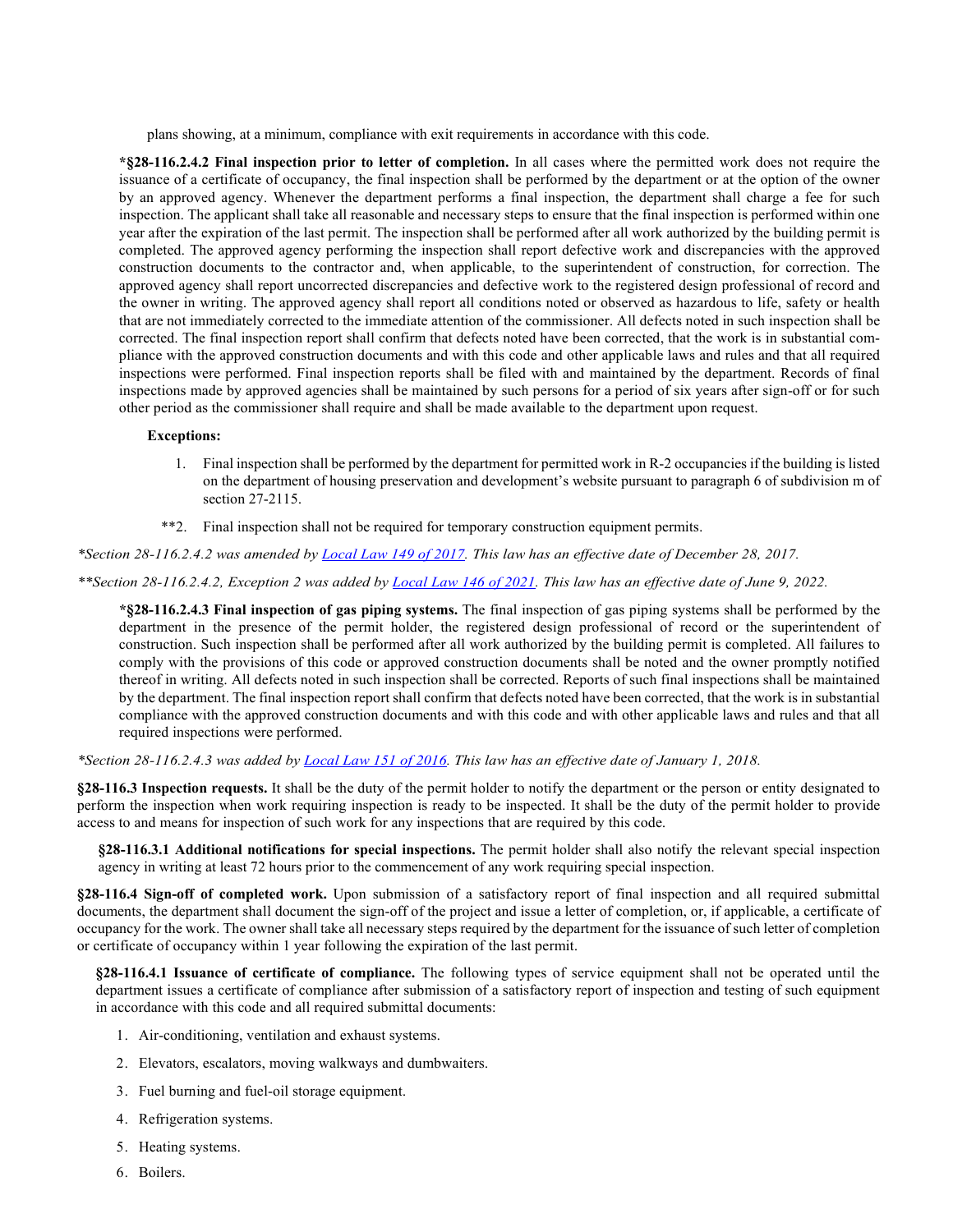**Exception:** A certificate of compliance shall not be required in connection with work specifically exempted from permit requirements in accordance with this code or department rules.

**§28-116.5 Payment of outstanding penalties.** The department may refuse to issue a letter of completion or certificate of occupancy pending payment of all outstanding fines or civil penalties imposed for violations of this code, the 1968 building code or other laws enforced by the department at the same building.

**§28-116.6 Fabricator approval.** Approval of fabricators by the department shall be based upon review of the fabricator's written procedural and quality control manuals and periodic auditing of fabrication practices by an approved agency.

**§28-116.6.1 Fabricator's certificate of compliance.** For all fabricated items, the approved fabricator shall submit a certificate of compliance to the department stating that the work was performed in accordance with the approved construction documents, referenced standards and applicable provisions of law.

**\*§28-116.7 Post-construction stormwater management facilities Fabricator approval.** The department shall not issue a certificate of occupancy with respect to a building or premises that is part of a covered development project unless the applicant submits proof that the department of environmental protection has issued a stormwater maintenance permit for any post-construction stormwater management facilities serving such building or premises.

*\*Section 28-116.7 was added b[y Local Law 97 of 2017.](https://www1.nyc.gov/assets/buildings/local_laws/ll97of2017.pdf) This law has an effective date of June 1, 2019.*

### **ARTICLE 117 PLACES OF ASSEMBLY**

**§28-117.1 Place of assembly certificate of operation.** It shall be unlawful to use or occupy any building or space, including an outdoor space, as a place of assembly without a certificate of operation issued by the commissioner. An application for a certificate of operation shall be made to the department in such form and containing such information as the commissioner shall provide. The department shall inspect every place of assembly space prior to the issuance of a certificate of operation. The commissioner shall not issue a certificate of operation unless the department determines that the space conforms substantially to the approved construction documents and to this code or the 1968 building code as applicable and that the certificate of occupancy authorizes such use. A certificate of operation shall not be issued to a place of assembly providing seating or other moveable furnishings unless the commissioner approves a plan conforming to this code or the 1968 building code as applicable and the rules of the department. Seating and other moveable furnishings shall be maintained at all times during occupancy in accordance with the approved plan. Any amendment of such plan shall be subject to the prior approval of the commissioner.

**§28-117.1.1 Contents of the place of assembly certificate of operation.** The certificate of operation shall contain the place of assembly certificate number, the number of persons who may legally occupy the space and any other information that the commissioner may determine. Such certificate of operation shall be framed and mounted in a location that is conspicuously visible to a person entering the space. For the purposes of this article a department issued place of assembly permit or place of assembly certificate of operation shall be valid until its expiration, at which time a new place of assembly certificate of operation shall be required in accordance with the provisions of this article and with the filing requirements of the department.

**§28-117.1.2 New certificate required.** The following changes to a place of assembly shall require a new place of assembly certificate of operation instead of an amendment filed in accordance with section 28-117.1.3:

- 1. For a department issued place of assembly permit or place of assembly certificate of operation that does not have a nine-digit job number, any change of zoning use group, assembly occupancy group A-1 through A-5, or any of the changes set forth in section 28-117.1.3.
- 2. For all other department issued place of assembly permits or place of assembly certificates of operation, any change of zoning use group or assembly occupancy group A-1 through A-5.

**§28-117.1.3 Amendments.** No change shall be made to a place of assembly that is inconsistent with the most recently issued place of assembly certificate of operation or renewal unless an amendment to such certificate is filed with and approved or accepted by the department. Changes that require an amendment include any of the following:

- 1. Any physical change requiring an alteration permit to be issued by the department.
- 2. Any amendment to the plan for seating and other moveable furnishing, in accordance with section 28-117.1.
- 3. Any change to the name of the establishment.

**§28-117.2 Temporary place of assembly certificate of operation.** At the commissioner's discretion, a temporary certificate of operation may be issued for a place of assembly space upon request by the applicant in accordance with this code provided that public safety is not jeopardized thereby. The applicant shall notify the fire department when a temporary place of assembly certificate of operation is issued.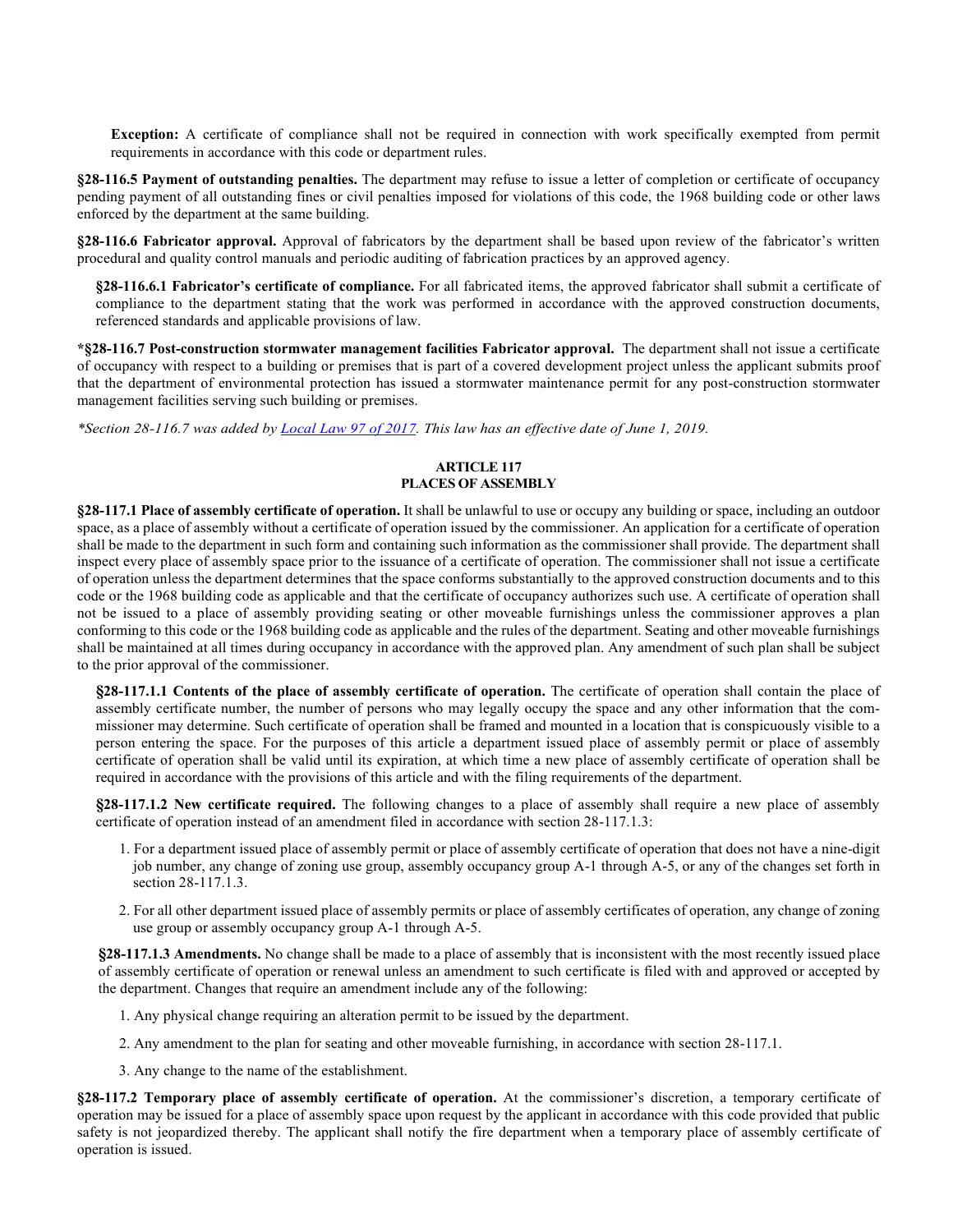**Exception.** Applications for temporary certificates of operation for place of assembly space in prior code buildings shall be permitted to comply with the 1968 building code provided that public safety is not jeopardized thereby.

**§28-117.3 Duration of certificate.** A place of assembly certificate of operation shall be issued by the department and shall be effective for one year after its issuance. Thereafter, such certificate shall be effective only for periods of time during which there is in effect an annual place of assembly permit issued by the fire department pursuant to section 105.6 of the New York city fire code.

**§28-117.4 Security guards.** In the case of a certificate holder that offers for sale food and/or beverages for on-premises consumption, but not including establishments operated by a not-for-profit corporation, and employs or uses the services of a security guard, as that term is defined in subdivision six of section eighty-nine of the general business law, such certificate holder shall comply with the provisions of article 7-A of the general business law, shall obtain proof that such security guard is registered pursuant to article 7-A of the general business law, shall maintain such proof in a readily available location, in accordance with rules promulgated by the commissioner during all hours in which such place of assembly is open to the public, shall maintain a roster of all security guards working at any given time when such place of assembly is open to the public, and shall require each security guard to maintain on his or her person proof of registration at all times when on the premises.

**§28-117.4.1 Presumption.** For purposes of this section, there shall be a rebuttable presumption that a person employed or whose services are retained at a place of assembly is a security guard if his or her job functions include:

- 1. The monitoring or guarding of the entrance or exit of such place of assembly to manage ingress and egress to such place of assembly for security purposes during the hours of operation of such establishment; and/or
- 2. Protection of such place of assembly from disorderly or other unlawful conduct by patrons of such place of assembly.

**§28-117.4.1.1 Presumption not applicable to owner.** The rebuttable presumption in section 28-117.4.1 shall not apply to an individual who is an owner of the establishment as described in section 28-117.4 that has received a place of assembly certificate of operation.

**§28-117.4.2 Responsibility for violations.** Notwithstanding any provision of this section, only the holder of a certificate of operation shall be liable for violations of this article that relate to such holder's obligations regarding security guards.

**\*§28-117.4.3 Enforcement.** In addition to employees of the department, employees of the police department and the department of consumer and worker protection shall have the authority to enforce the provisions of this article regarding security guards.

*\*Section 28-117.4.3 was amended b[y Local Law 80 of 2020.](http://www1.nyc.gov/assets/buildings/local_laws/ll80of2020.pdf) This law has an effective date of August 28, 2020.*

**§28-117.4.4 State liquor authority reporting.** The enforcement agency shall report any violation of the provisions of this section relating to security guards to the state liquor authority if the holder of the certificate of operation holds a license pursuant to the alcoholic beverage control law.

**§28-117.5 Outdoor places of assembly.** The commissioner shall not issue a certificate of operation to an outdoor temporary or permanent place of assembly, including, but not limited to, tents, platforms, stages and outdoor assembly seating, unless the department determines that the space complies with the provisions of the code.

#### **ARTICLE 118 CERTIFICATES OF OCCUPANCY**

**§28-118.1 General provisions.** No building or open lot shall be used or occupied without a certificate of occupancy issued by the commissioner. Issuance of a certificate of occupancy shall not be construed as an approval of a violation of the provisions of this code or of other applicable laws and rules.

**§28-118.2 New buildings or open lots.** No building hereafter constructed or open lot shall be occupied or used, in whole or in part, unless and until a certificate of occupancy shall have been issued certifying that such building or open lot conforms substantially to the approved construction documents and the provisions of this code and other applicable laws and rules.

**§28-118.3 Completed buildings or open lots.** The provisions of sections 28-118.3.1 through 28-118.3.4 shall apply to completed buildings or open lots.

**§28-118.3.1 Change of occupancy or use.** No building, open lot or portion thereof hereafter altered so as to change from one occupancy group to another, or from one zoning use group to another, either in whole or in part, shall be occupied or used unless and until the commissioner has issued a certificate of occupancy certifying that the alteration work for which the permit was issued has been completed substantially in accordance with the approved construction documents and the provisions of this code and other applicable laws and rules for the new occupancy or use.

**§28-118.3.2 Changes inconsistent with existing certificate of occupancy.** No change shall be made to a building, open lot or portion thereof inconsistent with the last issued certificate of occupancy or, where applicable, inconsistent with the last issued certificate of completion for such building or open lot or which would bring it under some special provision of this code or other applicable laws or rules, unless and until the commissioner has issued a new or amended certificate of occupancy.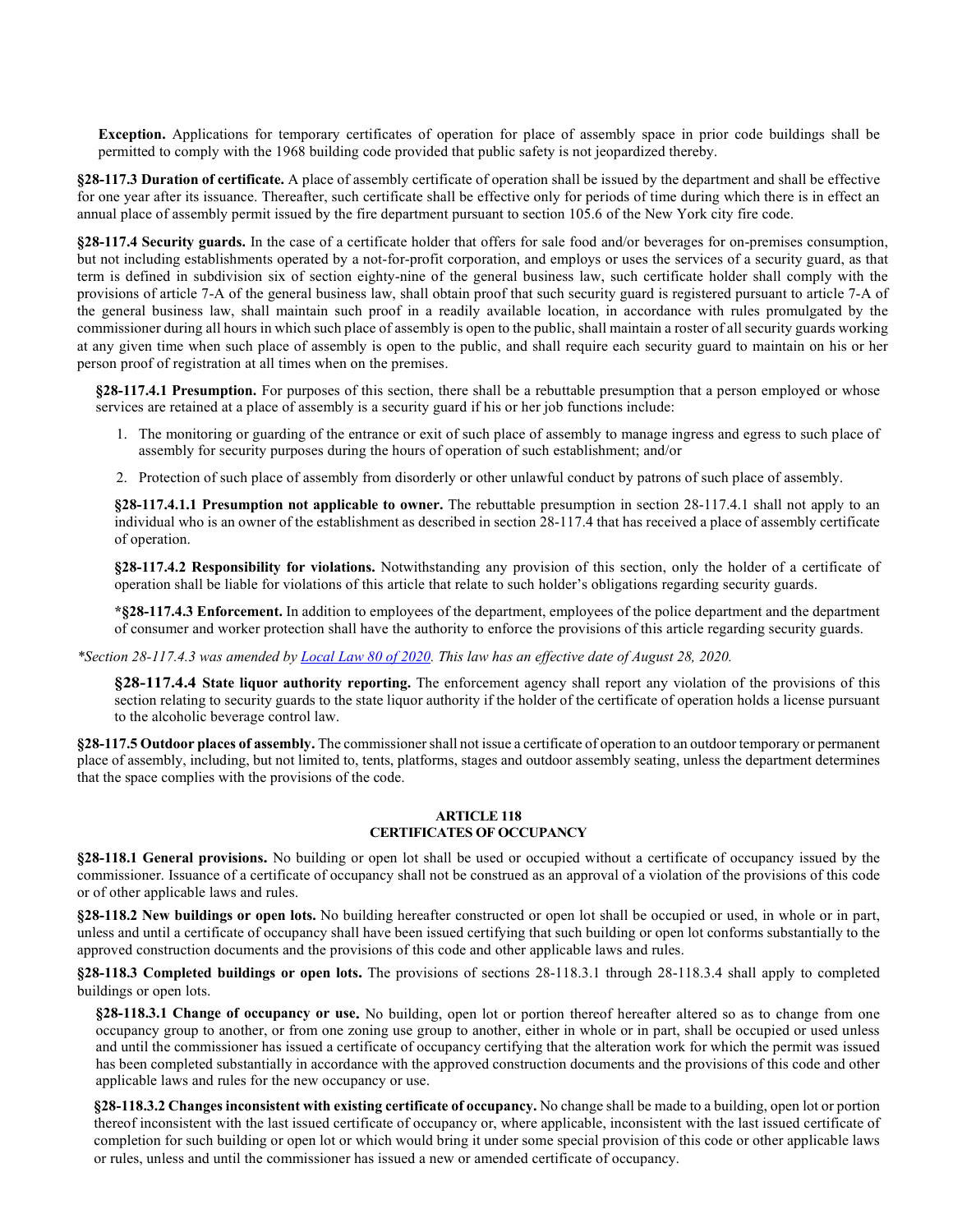**§28-118.3.2.1 Changes in the address, block, lot, or zoning lot.** When changes are made in the address of the structure, block and/or lot numbers or metes and bounds of the zoning lot that are inconsistent with the certificate of occupancy, the owner shall obtain a new or amended certificate of occupancy within one year.

**§28-118.3.3 Changes to exits.** No building hereafter altered so as to cause a major alteration to existing exits shall be occupied or used unless and until the commissioner has issued a certificate of occupancy certifying that the alteration work for which the permit was issued has been completed substantially in accordance with the approved construction documents and the provisions of this code and other applicable laws and rules.

**§28-118.3.4 Existing buildings or open lots without certificates of occupancy.** A building or open lot in existence prior to January 1, 1938 and heretofore legally used or occupied without a certificate of occupancy or, if applicable, a certificate of completion, and subject to the provisions of section 28-102.4 (continuation of lawful existing use), may continue to be used or occupied without a certificate of occupancy or, if applicable, a certificate of completion, pursuant to the requirements of section six hundred forty five of the New York city charter, this code and other applicable laws and rules provided there is no change in the existing use or occupancy classification of the building, open lot or portion thereof.

**§28-118.3.4.1 Application for certificate of occupancy.** Upon application by the owner of such a building or open lot in existence prior to January 1, 1938, the commissioner shall issue a certificate of occupancy for such building, provided that at the time of issuing such certificate, such existing building is in compliance with all retroactive requirements of the 1968 building code applicable to such building and no notices of violation or other notices or orders affecting the building as they relate to the provisions of this code or the 1968 building code are pending before the department, and provided further that it is established to the satisfaction of the commissioner, after inspection and investigation, that the alleged use of the building has heretofore legally existed.

**§28-118.3.4.2 Partial certificates of occupancy.** Partial certificates of occupancy may be issued pursuant to section 28-118.16.

**§28-118.4 Applications for certificates of occupancy.** All applications for certificates of occupancy shall be submitted on forms furnished by the department. Applications for new buildings or additions to buildings shall be accompanied by an accurate and complete final lot survey made by a land surveyor showing such information as prescribed by the commissioner. The commissioner may waive the requirement of such survey in the case of small sheds, stands, temporary structures, signs, and similar small structures.

**§28-118.4.1 Applicant.** The application for a certificate of occupancy shall be made by or on behalf of the owner of the building or open lot; and if made by a person other than the owner, the application shall be accompanied by a signed statement of the applicant stating that the applicant is authorized by the owner to make the application. The full names and addresses of the owner, and applicant, and of the principal officers thereof, if a corporation, shall be stated in the application.

**\*§28-118.4.2 Statement of compliance.** When a certificate of occupancy for a new or altered building is applied for, the application shall be accompanied by a signed statement of the registered design professional of record or permit holder stating that such person has examined the approved construction documents and specifications of the building for which the certificate of occupancy is sought, and that, to the best of his or her knowledge and belief, the building has been erected or altered in accordance with the approved construction documents and specifications and, as erected or altered, complies with the provisions of this code and all other applicable laws and rules, except insofar as variations or variances therefrom have been legally permitted or authorized, specifying such variations or variances in such required statement.

*\*Section 28-118.4.2 was amended by [Local Law 6 of 2021.](https://www1.nyc.gov/assets/buildings/local_laws/ll6of2021.pdf) This law has an effective date of May 10, 2021.*

**§28-118.5 Review of applications for certificates of occupancy.** All applications for certificates of occupancy and accompanying submittal documents shall be examined promptly after their submission. If the building is entitled to the certificate of occupancy applied for, the application shall be approved and the certificate of occupancy issued by the commissioner within 10 calendar days after submission of a complete application. Otherwise, the application shall be rejected and written notice of rejection, stating the grounds of rejection, shall be given to the applicant within 10 calendar days of the submission of the application. Wherever an application has been rejected and proof is thereafter submitted establishing that the grounds of rejection have been met and that the building is entitled to the certificate of occupancy applied for, the application shall be approved and the certificate of occupancy issued within 10 calendar days after submission of such proof.

**§28-118.6 Issuance of certificate of occupancy.** After the commissioner inspects the building or open lot and determines that the building or open lot conforms substantially to the approved construction documents and to the provisions of this code and other applicable laws and rules, the commissioner shall issue a certificate of occupancy that shall contain information including, but not limited to:

- 1. The building permit number.
- 2. The address of the structure.
- 3. Block and lot numbers pertaining to the zoning lot as of the date of issuance, as defined in section 12-10 of the New York city zoning resolution.
- 4. The description of the structure for which the certificate is issued.
- 5. A statement that the described portion of the structure has been inspected for compliance with the requirements of this code.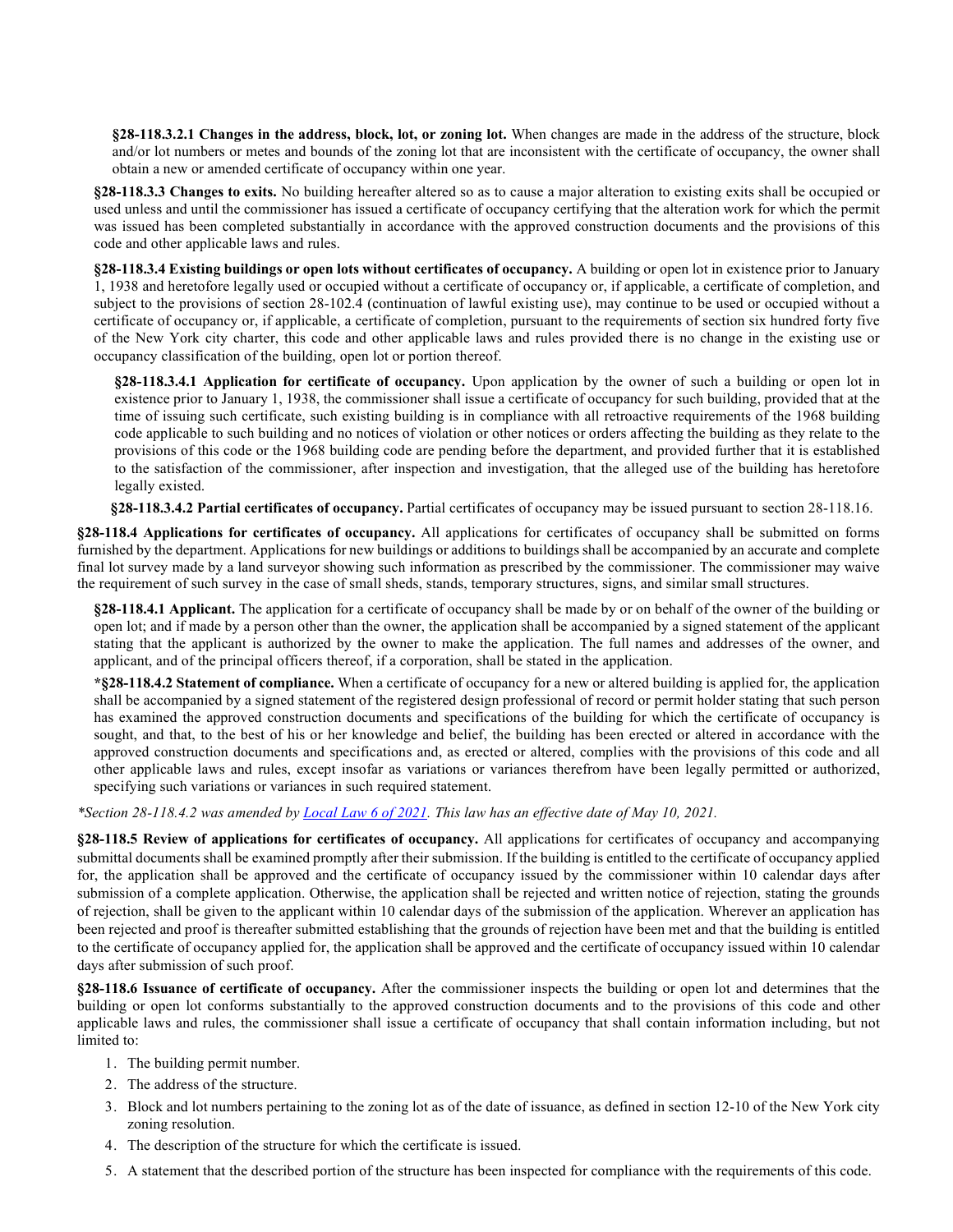- 6. The name and signature of the commissioner.
- 7. The code under which the permit was issued.
- 8. The use and occupancy, in accordance with this code and the zoning resolution.
- 9. The type of construction as defined in this code.
- 10.The design occupant load of floors and spaces.
- 11.Types of major fire suppression or alarm systems.
- 12.Any special stipulations and conditions of the building permit.
- 13.The maximum permissible live loads on the several floors of the building.
- 14.The number of parking spaces.

**§28-118.7 Pavement plan.** No certificate of occupancy shall be issued for any building or open lot requiring a pavement plan pursuant to article 108 unless and until an inspection has been made to show that all work necessary for compliance with the pavement plan has been completed.

**§28-118.7.1 Certification.** No certificate of occupancy shall be issued for any building or open lot requiring a certification pursuant to article 108 unless and until the applicant, after completion of construction work, inspects the sidewalk and certifies that the sidewalk is free from defects.

**Exception:** The commissioner may issue a certificate of occupancy if in lieu of such certification the owner furnishes to the department prior to the issuance of the certificate of occupancy security satisfactory to the department that the sidewalk will be installed and paved or repaired within the time specified by the department.

**§28-118.8 Sanitary/storm water drainage.** No certificate of occupancy shall be issued until the department confirms by inspection that all work relating to the installation of the part of the sanitary/storm water drainage system which lies outside of such property, if and as required by section 24-526 of the administrative code, has been satisfactorily completed.

**§28-118.9 Fire protection plan.** No certificate of occupancy shall be issued until a fire protection plan, if required pursuant to article 109, has been filed and accepted.

**§28-118.10 Electrical work.** No certificate of occupancy shall be issued unless compliance with the New York city electrical code is certified by the commissioner.

**§28-118.11 Certificates of compliance.** No certificate of occupancy shall be issued until certificates of compliance are issued for the following types of service equipment:

- 1. Air conditioning and ventilation systems.
- 2. Elevators, escalators, moving walkways and dumbwaiters.
- 3. Fuel burning and fuel oil storage equipment.
- 4. Refrigeration systems.
- 5. Heating systems.
- 6. Boilers.

**§28-118.12 Place of assembly certificate of operation.** The issuance of a certificate of occupancy shall not authorize the use of any space as a place of assembly unless and until the commissioner thereafter issues a place of assembly certificate of operation.

**§28-118.13 Certificates of occupancy for air-inflated structures, air-supported structures, and tents.** Certificates of occupancy for air-inflated structures, air-supported structures, and tents shall be issued for a period not exceeding one year. Such certificates may be renewed for one-year periods upon demonstration that the structure complies with all laws and rules in effect at the time of the request for renewal.

**§28-118.14 Payment of outstanding penalties.** The department may refuse to issue a certificate of occupancy for a building pending payment of all outstanding fines or civil penalties imposed for violations of this code, the 1968 building code or other laws enforced by the department at the same building.

**\*§28-118.15 Temporary certificates of occupancy.** Upon application, the commissioner is authorized to issue a temporary certificate of occupancy before the completion of the entire work covered by the permit, provided that the subject portion or portions of the building may be occupied and maintained in a manner that will not endanger public safety, health, or welfare. The commissioner shall set a time period during which the temporary certificate of occupancy is valid. The provisions of section 28-118.15.1 apply only to interim certificates of occupancy. Nothing in section 28-118.15.1 is intended to affect, alter or amend the commissioner's power to issue or to set time periods for the expiration of temporary certificates of occupancy that are not interim certificates of occupancy.

*\*Section 28-118.15 was amended b[y Local Law 6 of 2021.](https://www1.nyc.gov/assets/buildings/local_laws/ll6of2021.pdf) This law has an effective date of May 10, 2021.*

**\*§28-118.15.1 Interim certificate of occupancy.** An interim certificate of occupancy may be issued authorizing occupancy of a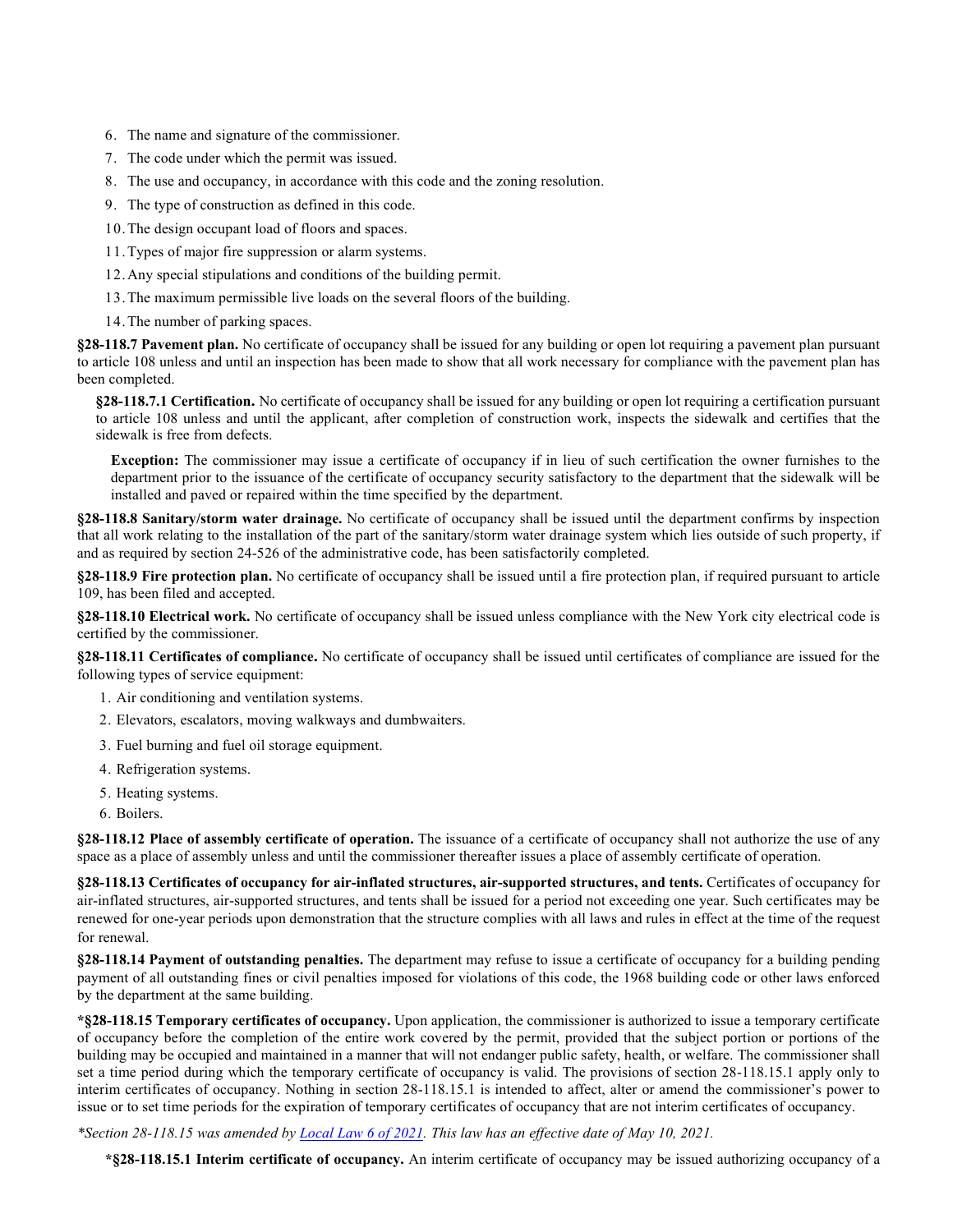specific floor or floors of a building prior to the completion of the entire work covered by a permit in accordance with this section and rules of the department, subject to the following conditions:

- 1. The building is of noncombustible construction and protected with an automatic sprinkler system;
- 2. Adequate means of egress are provided;
- 3. There are no outstanding objections relating to or affecting the occupancy of such portion of the building; and
- 4. Upon inspection, the portion of the building is deemed safe for occupancy without reliance upon temporary measures.

**Exceptions:** Section 28-118.15.1 shall not apply to:

- 1. Residential buildings with fewer than eight stories or fewer than four dwelling units; or
- 2. Non-residential buildings with fewer than five stories; or
- 3. Mixed-use buildings with fewer than four dwelling units; or
- 4. Parking structures.

*\*Section 28-118.15.1 was added b[y Local Law 6 of 2021.](https://www1.nyc.gov/assets/buildings/local_laws/ll6of2021.pdf) This law has an effective date of May 10, 2021.*

**\*§28-118.15.1.1 Issuance, contents and posting of interim certificate of occupancy.** An interim certificate of occupancy shall be issued after an inspection by the commissioner determines that the floor or floors of the building conform substantially to the approved construction documents and to the provisions of this code and other applicable laws and rules. Such interim certificate of occupancy shall contain the same information as a certificate of occupancy issued pursuant to section 28-118.6 and shall be posted while it is in effect in accordance with section 28-118.19 and replaced when necessary in accordance with section 28-118.19.1.

*\*Section 28-118.15.1.1 was added by [Local Law 6 of 2021.](https://www1.nyc.gov/assets/buildings/local_laws/ll6of2021.pdf) This law has an effective date of May 10, 2021.*

**\*§28-118.15.1.2 Effective period.** An interim certificate of occupancy shall remain in effect until the issuance of a certificate of occupancy for the building in accordance with section 28-118.6.

*\*Section 28-118.15.1.2 was added by [Local Law 6 of 2021.](https://www1.nyc.gov/assets/buildings/local_laws/ll6of2021.pdf) This law has an effective date of May 10, 2021.*

**\*§28-118.15.2 Revocation and suspension.** The commissioner may revoke or suspend a temporary certificate of occupancy, including an interim certificate of occupancy, that was issued in error, or on the basis of incorrect information provided to the department, or based on discontinuance of a nonconforming use pursuant to Article V of the New York city zoning resolution, in accordance with the procedures set forth in sections 28-105.10.1 and 28-105.10.2 for the suspension or revocation of a permit.

*\*Section 28-118.15.2 was added b[y Local Law 6 of 2021.](https://www1.nyc.gov/assets/buildings/local_laws/ll6of2021.pdf) This law has an effective date of May 10, 2021.*

**§28-118.16 Amended certificate of occupancy.** The provisions of sections 28-118.16.1 through 28-118.16.2 shall apply to amended certificates of occupancy.

**§28-118.16.1 Buildings exceeding three stories in height and change does not exceed 20 percent of total floor area.** Where a building exceeds three stories in height and the change does not exceed 20 percent of the total floor area, an amendment to the existing certificate of occupancy for such new use shall be issued by the commissioner certifying that the proposed new occupancy and use conforms to the provisions of the laws governing building construction and that the proposed use will not be in conflict with any provisions of the labor law, multiple dwelling law or the zoning resolution.

**§28-118.16.2 Change in address of the structure, block and lot numbers or metes and bounds of a zoning lot subsequent to the issuance of a certificate of occupancy.** Where no change is made to a building, open lot or portion thereof inconsistent with the last issued certificate of occupancy, an amended certificate of occupancy may be issued to reflect a change in the address of the structure, block and lot numbers or the metes and bounds of the zoning lot. Notwithstanding any other provisions of law, removal of violations and payments of outstanding penalties are not required prior to issuance of an amended certificate of occupancy in accordance with this section 28-118.16.2.

**\*§28-118.17 Revocation of certificates of occupancy.** The commissioner is authorized to request, in writing, pursuant to section six hundred forty five of the New York city charter that the board of standards and appeals or a court of competent jurisdiction revoke, vacate, or modify a certificate of occupancy issued under the provisions of this code whenever the certificate is issued in error, or on the basis of incorrect information provided to the department, or the nonconforming use reflected on the certificate of occupancy is no longer permitted pursuant to Article V of the New York city zoning resolution. This section shall not be construed to apply to interim certificates of occupancy and other temporary certificates of occupancy.

*\*Section 28-118.17 was amended b[y Local Law 6 of 2021.](https://www1.nyc.gov/assets/buildings/local_laws/ll6of2021.pdf) This law has an effective date of May 10, 2021.*

**§28-118.18 Record of certificates.** A record of all certificates of occupancy shall be kept by the department; and copies thereof shall be furnished by the department upon request, and on the payment of the fee prescribed in article 112 of this chapter. The certificate of occupancy or a copy thereof shall be available for inspection at the building at all reasonable times.

**\*§28-118.19 Posting of certificates of occupancy.** The owner shall post a copy of the building's certificate of occupancy, partial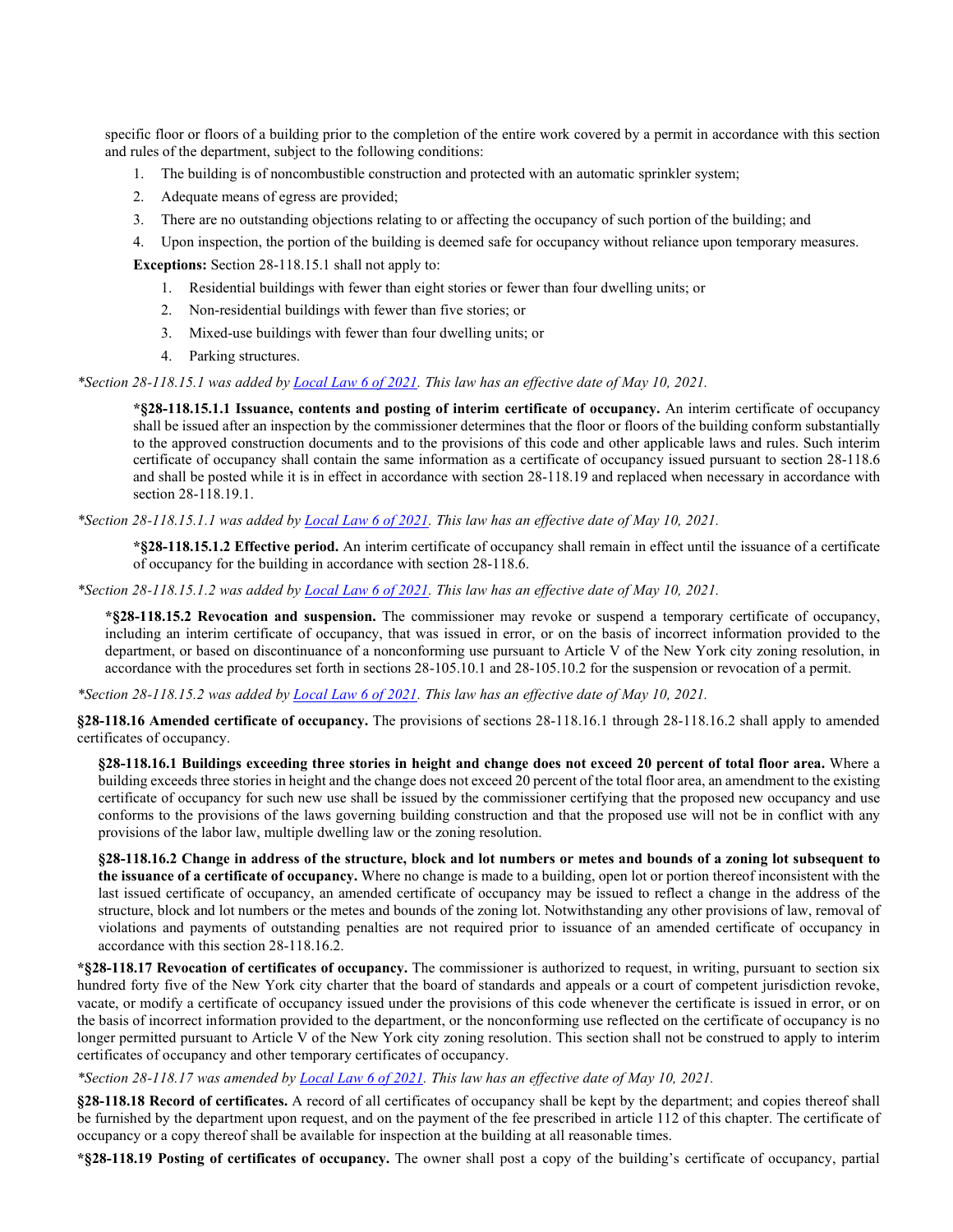certificates of occupancy or temporary, including interim, certificates of occupancy in accordance with this section 28-118.19, except buildings occupied entirely by group R3. Buildings that are not required to have a certificate of occupancy shall be posted by the owner with a sign or placard in a form prescribed by the commissioner. The certificate of occupancy or sign, as applicable, shall be permanently affixed to the structure in a conspicuous location in a public hall, corridor, management office of the building or as otherwise prescribed by the commissioner.

*\*Section 28-118.19 was amended b[y Local Law 6 of 2021.](https://www1.nyc.gov/assets/buildings/local_laws/ll6of2021.pdf) This law has an effective date of May 10, 2021.*

**\*§28-118.19.1 Replacement of posted certificates of occupancy and signs.** All posted certificates of occupancy, partial certificates of occupancy, temporary, including interim, certificates of occupancy or signs, as applicable, shall not be removed or defaced and, if lost, removed or defaced, shall be immediately replaced. The commissioner may inspect or cause to be inspected periodically all buildings for compliance with the provisions of this code in regard to posting; and the inspection reports shall specify any violation thereof.

*\*Section 28-118.19.1 was amended by [Local Law 6 of 2021.](https://www1.nyc.gov/assets/buildings/local_laws/ll6of2021.pdf) This law has an effective date of May 10, 2021.*

**§28-118.20 Partial certificate of occupancy.** A partial certificate of occupancy may be issued to a specific floor or floors of an existing building erected prior to January 1, 1938 subject to the following conditions:

- 1. The building does not have and is not otherwise required to have a certificate of occupancy or certificate of completion, if applicable.
- 2. The floor or floors for which a certificate of occupancy is issued shall not constitute more than 50 percent of the gross floor area of the building.
- 3. The building is of noncombustible construction and protected with an automatic sprinkler system.
- 4. Adequate means of egress are provided from all floors.
- 5. Upon inspection, the building is deemed safe for occupancy.

**§28-118.21 Live loads posted.** Where the live loads for which each floor or portion thereof of a commercial or industrial building is or has been designed to exceed 50 psf (2.40 kN/m<sup>2</sup>), a certificate of occupancy required by this article shall not be issued until such design loads shall be conspicuously posted by the owner in that part of each story in which they apply, using durable signs. It shall be unlawful to remove or deface such signs.

**Exception:** This section 28-118.21 shall not apply to prior code buildings.

**\*§28-118.22 Post-construction stormwater management facilities.** The department shall not issue a certificate of occupancy with respect to a building or premises that is part of a covered development project unless the applicant submits proof that the department of environmental protection has issued a stormwater maintenance permit for any post-construction stormwater management facilities serving such building or premises.

*Section 28-118.22 was added b[y Local Law 97 of 2017.](https://www1.nyc.gov/assets/buildings/local_laws/ll97of2017.pdf) This law has an effective date of June 1, 2019.*

### **ARTICLE 119 SERVICE UTILITIES**

**§28-119.1 Connection of service utilities.** It shall be unlawful for any utility company or utility corporation to supply gas to a building, place or premises in which new meters other than replacement are required until a certificate of approval of gas installation from the department is filed with such utility company or utility corporation. When new gas service piping has been installed it shall be lockedoff by the utility company or utility corporation either by locking the gas service line valve or by installing a locking device on the outside gas service line valve. The lock shall not be removed until the gas meter piping (other than utility owned) and gas distribution piping have been inspected and certified as required by the department of buildings as being ready for service.

**§28-119.1.1 Gas shut-off for alterations to gas piping systems.** When alterations, extensions or repairs to existing gas meter piping or gas distribution piping require the shut-off of gas flow to a building, the utility company shall be notified by the owner or his or her authorized representative.

**§28-119.2 Temporary connection.** The commissioner shall have the authority to authorize the temporary connection of the building or system to the gas service utility.

**§28-119.3 Authority to disconnect utility service.** The commissioner may authorize disconnection of gas service to the building, structure or system regulated by this code and the codes referenced in case of emergency where necessary to eliminate an immediate hazard to life or property. The department shall notify the local gas utility company, and wherever possible the owner and occupant of the building, structure or service system of the decision to disconnect prior to taking such action.

**\*§28-119.4 Notification of gas shut-off or non-restoration after inspection.** Within 24 hours after gas service to a building is shut off by a utility company or utility corporation because of a class A or class B condition, as described in part 261 of title 16 of the New York codes, rules and regulations, and within 24 hours after gas service is, after an inspection by such a company or corporation, not restored because of such a condition, such company or corporation and the owner of such building shall each provide notice to the department in a form and manner prescribed by the department.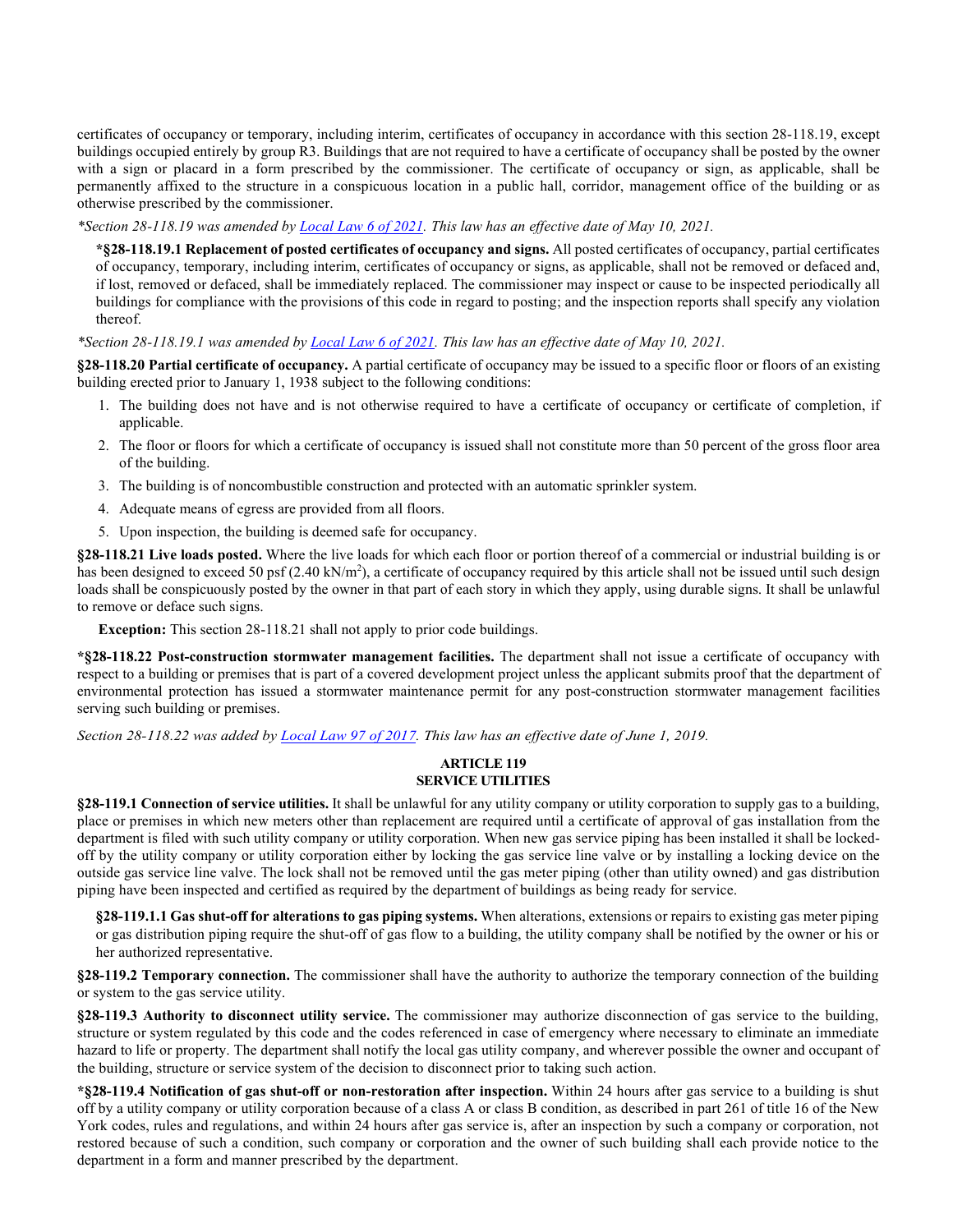*\*Section 28-119.4 was added b[y Local Law 154 of 2016.](http://www1.nyc.gov/assets/buildings/local_laws/ll154of2016.pdf) This law has an effective date of March 6, 2017.* 

### **\*ARTICLE 120 TENANT PROTECTION PLAN**

*\*Article 28-120 was added by [Local Law 106 of 2019.](https://www1.nyc.gov/assets/buildings/local_laws/ll106of2019.pdf) This law has an effective date of March 8, 2020.* 

**\*\*\*§28-120.1 Tenant protection plan.** A tenant protection plan shall be prepared and submitted for the alteration, construction, or partial demolition of buildings in which any dwelling unit will be occupied during construction, including newly constructed buildings that are partially occupied where work is ongoing. The tenant protection plan shall be prepared by a registered design professional and filed with the department. The registered design professional preparing the tenant protection plan shall be retained by the general contractor performing the alteration, construction, or partial demolition work. No permit shall be issued for work that requires a tenant protection plan unless such plan is approved by the department. Such plan shall contain a statement signed by the owner and signed by the applicant affirming that the building contains dwelling units that will be occupied during construction and shall identify in sufficient detail the specific units that are or may be occupied during construction, the means and methods to be employed to safeguard the safety and health of the occupants throughout the construction, including, where applicable, details such as temporary fire-rated assemblies, opening protectives, or dust containment procedures. Such means and methods shall be described with particularity and in no case shall terms such as "code compliant," "approved," "legal," "protected in accordance with law" or similar terms be used as substitute for such description. The tenant protection plan must be site specific. The elements of the tenant protection plan may vary depending on the nature and scope of the work but at a minimum, must comply with all applicable laws and regulations, including the New York city construction codes, the New York city housing maintenance code, the New York city noise control code and the New York city health code, and shall make detailed and specific provisions for:

- 1. **Egress.** At all times in the course of construction provision shall be made for adequate egress as required by this code and the tenant protection plan shall identify the egress that will be provided. Required egress shall not be obstructed at any time except where approved by the commissioner.
- 2. **Fire safety.** All necessary laws and controls, including those with respect to occupied dwellings, as well as additional safety measures necessitated by the construction shall be strictly observed.
- 3. **Health requirements.** Specification of means and methods to be used for control of dust, disposal of construction debris, pest control and maintenance of sanitary facilities shall be included.
- \*\*\*\*3.1. **Lead and asbestos.** Where the work involves disturbance of lead-based paint, as defined in section 27-2056.2, or paint of unknown lead content or asbestos, there shall be included a statement of compliance with applicable provisions of law relating to lead and asbestos, including whether the firm performing proposed work holds the certification or certifications required to perform such work pursuant to section 27-2056.11, and disclosure of any open violations related to lead issued by the department of health and mental hygiene or the department of housing preservation and development.

*\*\*\*\*Section 28-120.1, Item 3.1 was amended by [Local Law 40 of 2021.](https://www1.nyc.gov/assets/buildings/local_laws/ll40of2021.pdf) This law has an effective date of April 19, 2022.* 

- 4. **Compliance with housing standards.** The requirements of the New York city housing maintenance code, and, where applicable, the New York state multiple dwelling law shall be strictly observed.
- 5. **Structural safety.** No structural work shall be done that may endanger the occupants.
- 6. **Noise restrictions.** Specification of means and methods to be used for the limitation of noise to acceptable levels in accordance with the New York city noise control code shall be included. Where hours of the day or the days of the week in which construction work may be undertaken are limited pursuant to the New York city noise control code, such limitations shall be stated.
- 7. **Maintaining essential services.** Where heat, hot water, cold water, gas, electricity, or other utility services are provided in such building or in any dwelling unit located therein, the tenant protection plan shall specify the means and methods to be used for maintaining such services during such work in accordance with the requirements of the New York city housing maintenance code. If a disruption of any such service is anticipated during the work, then such plan shall specify the anticipated duration of such disruption and the means and methods to be employed to minimize such disruption, including the provision of sufficient alternatives for such service during such disruption. Notification of the disruption must be given to all affected occupants of occupied dwelling units.

**Exception:** In the following instances, the tenant protection plan may be prepared and filed by the registered design professional of record for the alteration, construction, or partial demolition work as part of the underlying application:

- 1. Work in occupied one- and two-family homes.
- 2. Work limited to the interior of a single dwelling unit of an occupied multiple dwelling with no disruption to the essential services of other units, where such dwelling is owner-occupied. For a dwelling unit within a property that is owned by a condominium or held by a shareholder of a cooperative corporation under a proprietary lease, the unit must be occupied by the owners of record for such unit.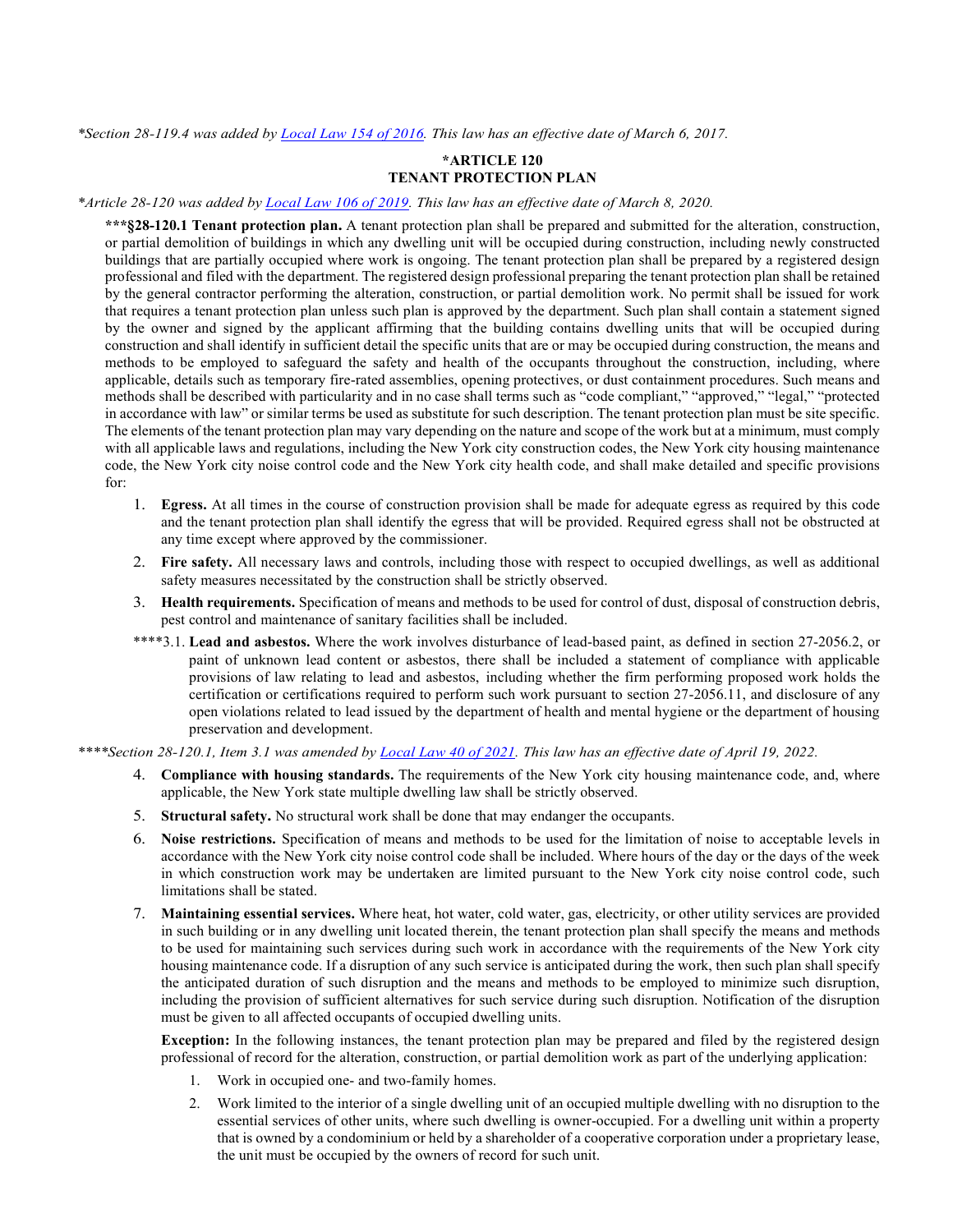*\*Section 28-104.8.4 was amended by [Local Law 154 of 2017.](http://www1.nyc.gov/assets/buildings/local_laws/ll154of2017.pdf) This law has an effective date of December 28, 2017.*

*\*\*Section 28-104.8.4 was renumbered to 28-120.1 and amended by [Local Law 106 of 2019.](https://www1.nyc.gov/assets/buildings/local_laws/ll106of2019.pdf) This law has an effective date of March 8, 2020.* 

*\*\*\*Section 28-120.1 was amended by [Local Law 116 of 2019](https://www1.nyc.gov/assets/buildings/local_laws/ll116of2019.pdf) and [Local Law 118 of 2019.](https://www1.nyc.gov/assets/buildings/local_laws/ll118of2019.pdf) These laws have an effective date of March 8, 2020.* 

**\*\*§28-120.1.1 Public availability of tenant protection plan.** Upon issuance of a permit for work containing a tenant protection plan, the department shall make the tenant protection plan publicly available on its website.

*\*Section 28-104.8.4.1 was added by [Local Law 154 of 2017.](http://www1.nyc.gov/assets/buildings/local_laws/ll154of2017.pdf) This law has an effective date of December 28, 2017.*

*\*\*Section 28-104.8.4.1 was renumbered to 28-120.1.1 and amended b[y Local Law 106 of 2019.](https://www1.nyc.gov/assets/buildings/local_laws/ll106of2019.pdf) This law has an effective date of March 8, 2020.* 

> **\*\*§28-120.1.2 Provision of copy of tenant protection plan to occupants upon request.** The owner of a building undergoing work for which a tenant protection plan is required by section 28-120.1 shall, upon request from an occupant of a dwelling unit within such building, provide such occupant with a paper copy of the tenant protection plan approved by the department.

*\*Section 28-104.8.4.2 was added by [Local Law 154 of 2017.](http://www1.nyc.gov/assets/buildings/local_laws/ll154of2017.pdf) This law has an effective date of December 28, 2017.*

*\*\*Section 28-104.8.4.2 was renumbered to 28-120.1.2 and amended by [Local Law 106 of 2019.](https://www1.nyc.gov/assets/buildings/local_laws/ll106of2019.pdf) This law has an effective date of March 8, 2020.* 

> **\*\*§28-120.1.3 Notice to occupants.** Upon issuance of a permit for work containing a tenant protection plan, the owner shall (i) distribute a notice regarding such plan to each occupied dwelling unit and (ii) post a notice regarding such plan in a conspicuous manner in the building lobby, as well as on each floor within ten feet of the elevator, or in a building where there is no elevator, within ten feet of or in the main stairwell on such floor. The notice shall be in a form created or approved by the department and shall include:

- 1. A statement that occupants of the building may obtain a paper copy of such plan from the owner and may access such plan on the department website;
- 2. The name and contact information for the site safety manager, site safety coordinator or superintendent of construction required by section 3301.3 of the New York city building code, as applicable, or, if there is no site safety manager, site safety coordinator or superintendent of construction, the name and contact information of the owner of the building or such owner's designee;
- 3. A statement that occupants of the building may call 311 to make complaints about the work; and
- \*\*\*4. Where the work involves the disturbance of lead-based paint, as defined in section 27-2056.2, or paint of unknown lead content, occupants of the building shall be directed to information regarding the hazards associated with lead-contaminated dust in a form established by the department in collaboration with the department of health and mental hygiene.

*\*Section 28-104.8.4.3 was added by [Local Law 154 of 2017.](http://www1.nyc.gov/assets/buildings/local_laws/ll154of2017.pdf) This law has an effective date of December 28, 2017.*

*\*\*Section 28-104.8.4.3 was renumbered to 28-120.1.3 and amended by [Local Law 106 of 2019.](https://www1.nyc.gov/assets/buildings/local_laws/ll106of2019.pdf) This law has an effective date of March 8, 2020.* 

*\*\*\*Section 28-120.1.3, Item 4 was added b[y Local Law 40 of 2021.](https://www1.nyc.gov/assets/buildings/local_laws/ll40of2021.pdf) This law has an effective date of April 19, 2022.* 

**\*§28-120.2 Phased tenant protection plans.** Multiple layouts of the tenant protection features enumerated in section 28-120.1 may be submitted at any time during construction operations to show phased tenant protection plan designs consistent with the phase of anticipated work. Layouts submitted subsequent to a previously approved tenant protection plan shall constitute an amendment to such plan. Such amended plan shall be approved by the department prior to the commencement of the work requiring such amended plan.

*\*Section 28-120.2 was added b[y Local Law 106 of 2019.](https://www1.nyc.gov/assets/buildings/local_laws/ll106of2019.pdf) This law has an effective date of March 8, 2020.* 

**\*§28-120.3 Contractor statement.** The permit holder for the underlying alteration, construction, or partial demolition shall sign a statement certifying that the tenant protection plan submitted by the registered design professional coordinates with the scope of work intended.

**Exception:** This statement shall not be required for:

- 1. Work in occupied one- and two-family homes.
- 2. Work limited to the interior of a single dwelling unit of an occupied multiple dwelling with no disruption to the essential services of other units, where such dwelling is owner -occupied. For a dwelling unit within a property that is owned by a condominium or held by a shareholder of a cooperative corporation under a proprietary lease, the unit must be occupied by the owners of record for such unit.